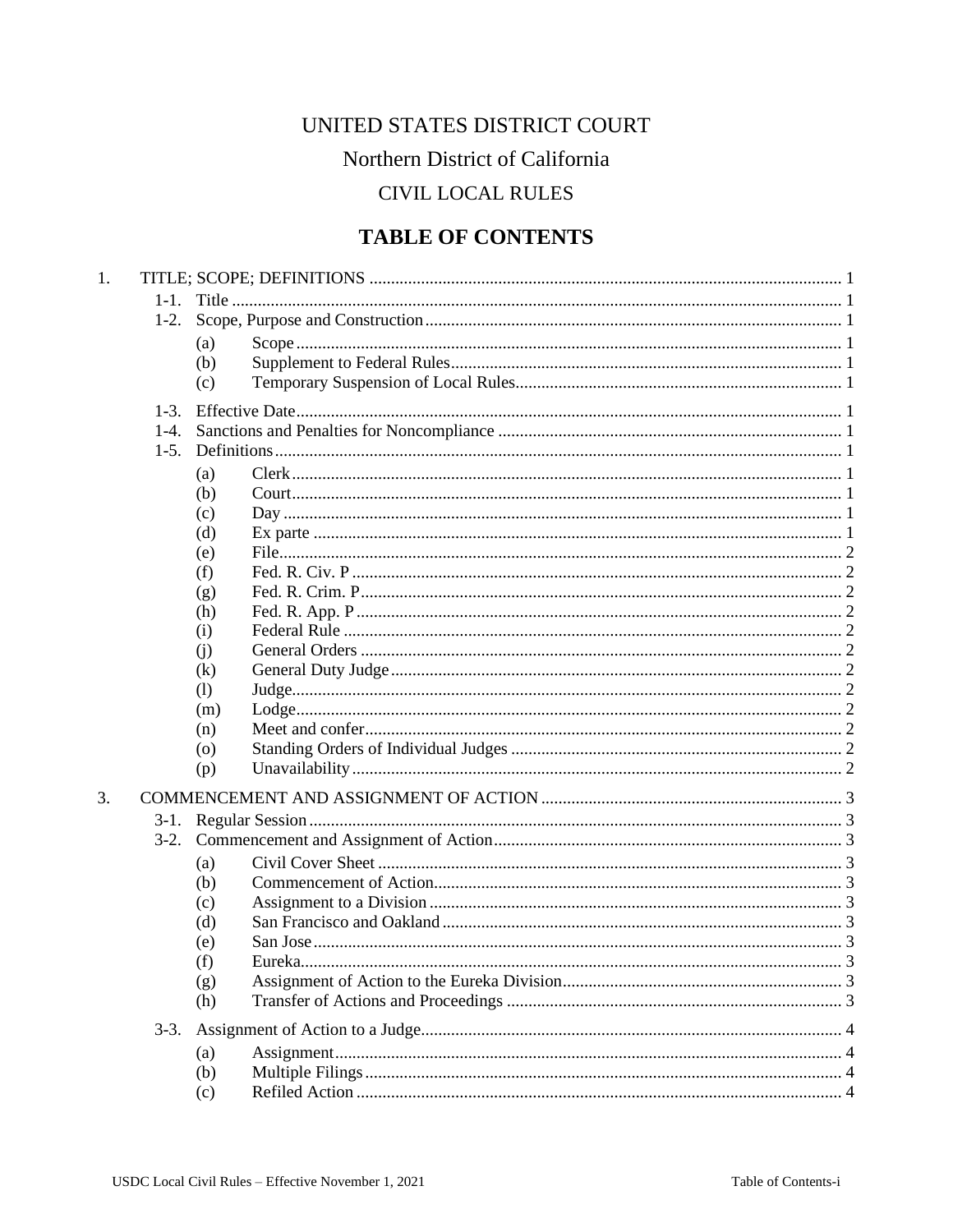| $3-4.$ |     |                                                                          |  |
|--------|-----|--------------------------------------------------------------------------|--|
|        | (a) |                                                                          |  |
|        | (b) |                                                                          |  |
|        | (c) |                                                                          |  |
|        | (d) |                                                                          |  |
|        | (e) |                                                                          |  |
| $3-5.$ |     |                                                                          |  |
|        | (a) |                                                                          |  |
|        | (b) |                                                                          |  |
| $3-6.$ |     |                                                                          |  |
|        |     |                                                                          |  |
|        | (a) |                                                                          |  |
|        | (b) |                                                                          |  |
| $3-7.$ |     |                                                                          |  |
|        | (a) |                                                                          |  |
|        | (b) |                                                                          |  |
|        | (c) |                                                                          |  |
|        | (d) |                                                                          |  |
| $3-8.$ |     |                                                                          |  |
|        | (a) |                                                                          |  |
|        | (b) |                                                                          |  |
| $3-9.$ |     |                                                                          |  |
|        | (a) |                                                                          |  |
|        | (b) |                                                                          |  |
|        | (c) |                                                                          |  |
|        |     |                                                                          |  |
|        |     |                                                                          |  |
|        | (a) |                                                                          |  |
|        | (b) |                                                                          |  |
|        | (c) |                                                                          |  |
|        |     |                                                                          |  |
|        | (a) |                                                                          |  |
|        | (b) |                                                                          |  |
|        |     |                                                                          |  |
|        | (a) |                                                                          |  |
|        | (b) |                                                                          |  |
|        | (c) | Sua Sponte Judicial Referral for Purpose of Determining Relationship  10 |  |
|        | (d) |                                                                          |  |
|        | (e) |                                                                          |  |
|        | (f) |                                                                          |  |
|        | (g) |                                                                          |  |
|        |     |                                                                          |  |
|        | (a) |                                                                          |  |
|        | (b) |                                                                          |  |
|        | (c) |                                                                          |  |
|        | (d) |                                                                          |  |
|        |     |                                                                          |  |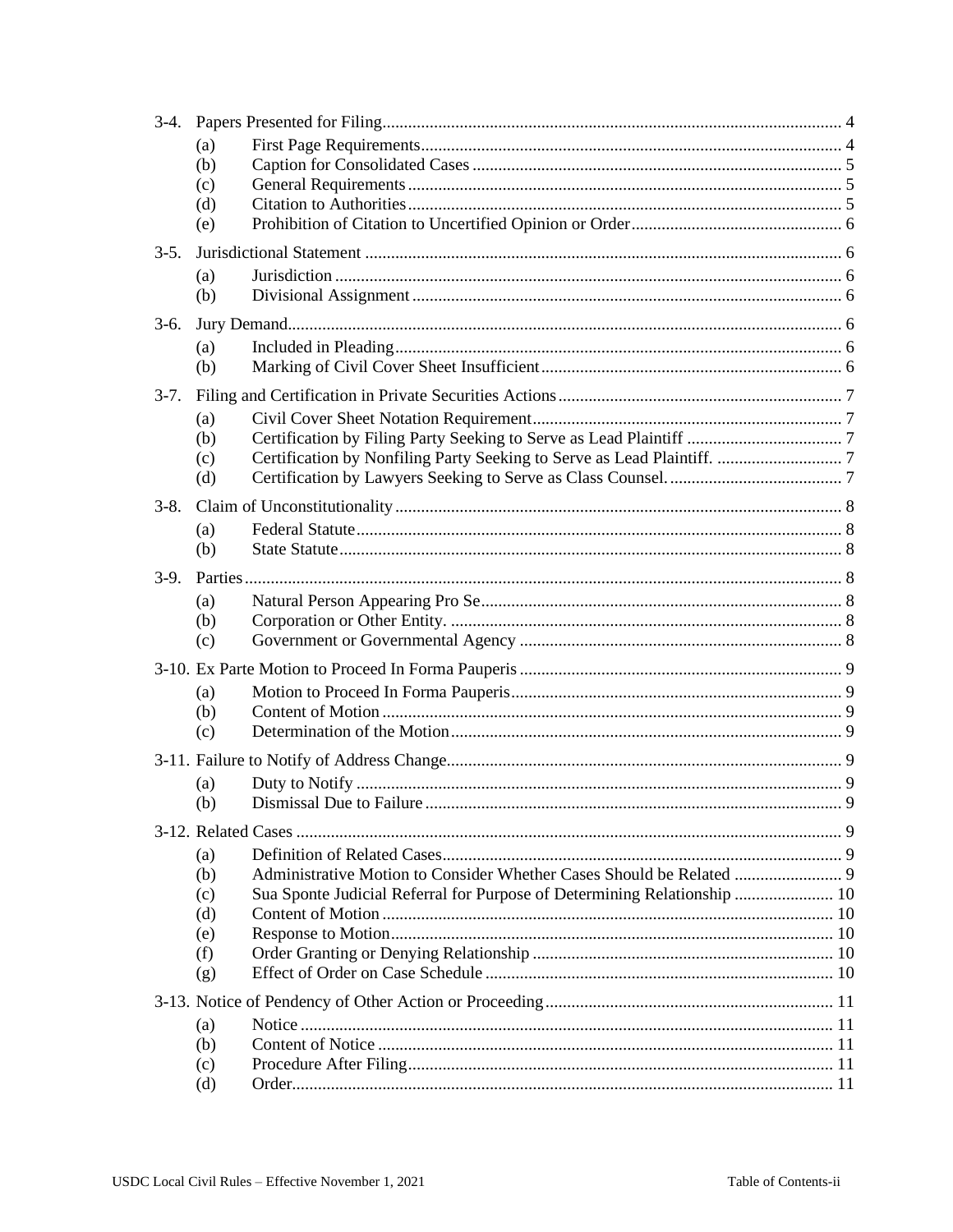|                  |                  | (a)        |  |
|------------------|------------------|------------|--|
|                  |                  | (b)        |  |
| $\overline{4}$ . |                  |            |  |
|                  |                  |            |  |
|                  | $4-2.$           |            |  |
| 5.               |                  |            |  |
|                  |                  |            |  |
|                  |                  | (a)        |  |
|                  |                  | (b)        |  |
|                  |                  | (c)        |  |
|                  |                  | (d)        |  |
|                  |                  | (e)        |  |
|                  |                  | (f)        |  |
|                  |                  | (g)<br>(h) |  |
|                  |                  | (i)        |  |
|                  |                  |            |  |
|                  | $5-2.$<br>$5-3.$ |            |  |
|                  |                  | (a)        |  |
|                  |                  | (b)        |  |
|                  |                  | (c)        |  |
|                  | $5-4.$           |            |  |
|                  |                  | (a)        |  |
|                  |                  | (b)        |  |
|                  |                  | (c)        |  |
|                  | $5-5.$           |            |  |
|                  |                  | (a)        |  |
|                  |                  | (b)        |  |
| 6.               |                  |            |  |
|                  |                  |            |  |
|                  |                  | (a)        |  |
|                  |                  | (b)        |  |
|                  | $6-2.$           |            |  |
|                  |                  | (a)        |  |
|                  |                  | (b)        |  |
|                  | $6-3.$           |            |  |
|                  |                  | (a)        |  |
|                  |                  | (b)        |  |
|                  |                  | (c)        |  |
|                  |                  | (d)        |  |
| 7.               |                  |            |  |
|                  | $7-1.$           |            |  |
|                  |                  | (a)        |  |
|                  |                  | (b)        |  |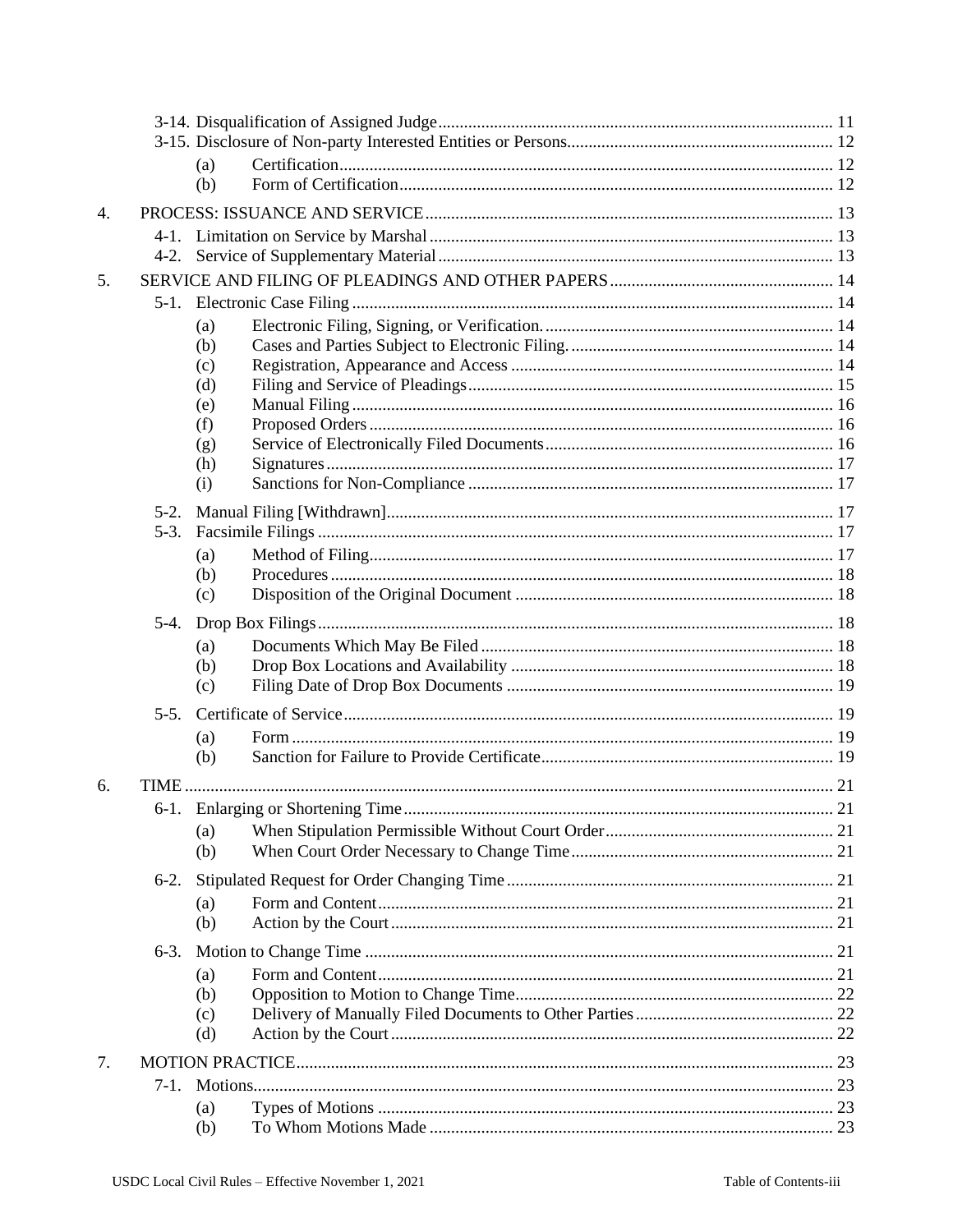|                     | (c)               |  |
|---------------------|-------------------|--|
| $7-2.$              | (a)               |  |
|                     | (b)<br>(c)<br>(d) |  |
| $7-3.$              |                   |  |
|                     | (a)<br>(b)<br>(c) |  |
|                     | (d)               |  |
| $7-4.$              | (a)               |  |
|                     | (b)               |  |
| $7-5.$              | (a)               |  |
|                     | (b)               |  |
| $7-6.$<br>$7 - 7$ . |                   |  |
|                     | (a)               |  |
|                     | (b)<br>(c)        |  |
|                     | (d)<br>(e)        |  |
| 7-8.                |                   |  |
| $7-9.$              |                   |  |
|                     | (a)               |  |
|                     | (b)<br>(c)        |  |
|                     | (d)               |  |
|                     |                   |  |
|                     |                   |  |
|                     | (a)               |  |
|                     | (b)<br>(c)        |  |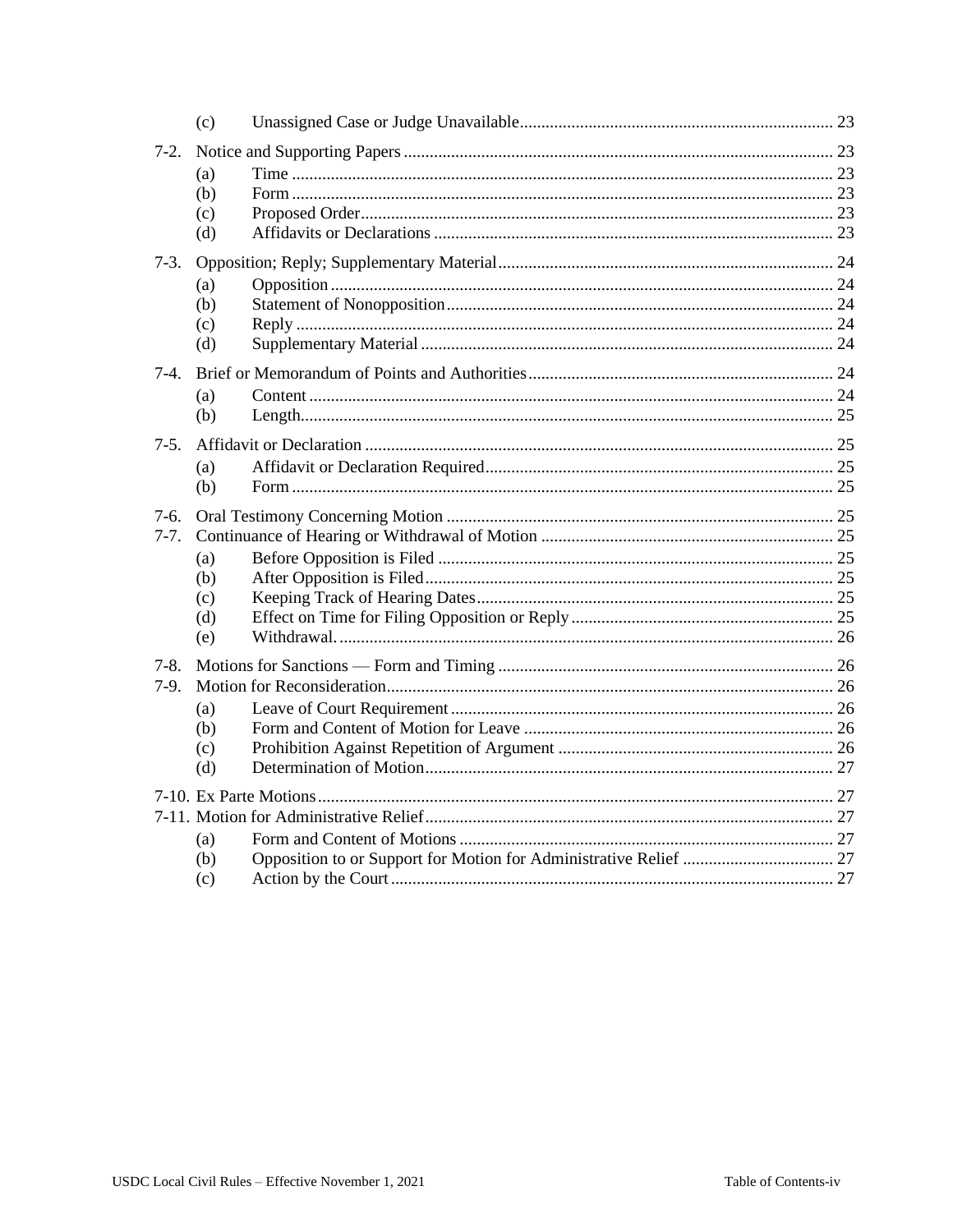| 10. |            |  |
|-----|------------|--|
|     |            |  |
| 11. |            |  |
|     |            |  |
|     |            |  |
|     |            |  |
|     |            |  |
|     |            |  |
|     |            |  |
|     | (a)        |  |
|     | (b)        |  |
|     | (c)        |  |
|     | (d)        |  |
|     | (e)        |  |
|     | (f)        |  |
|     |            |  |
|     | (a)        |  |
|     | (b)        |  |
|     |            |  |
|     |            |  |
|     |            |  |
|     | (a)<br>(b) |  |
|     | (c)        |  |
|     |            |  |
| 16. |            |  |
|     |            |  |
|     |            |  |
|     | (a)        |  |
|     | (b)        |  |
|     | (c)        |  |
|     | (d)<br>(e) |  |
|     |            |  |
|     |            |  |
|     |            |  |
|     |            |  |
|     |            |  |
|     | (a)        |  |
|     | (b)        |  |
|     | (c)        |  |
|     |            |  |
|     |            |  |
|     | (a)        |  |
|     | (b)        |  |
|     | (c)        |  |
|     | (d)        |  |
|     | (e)        |  |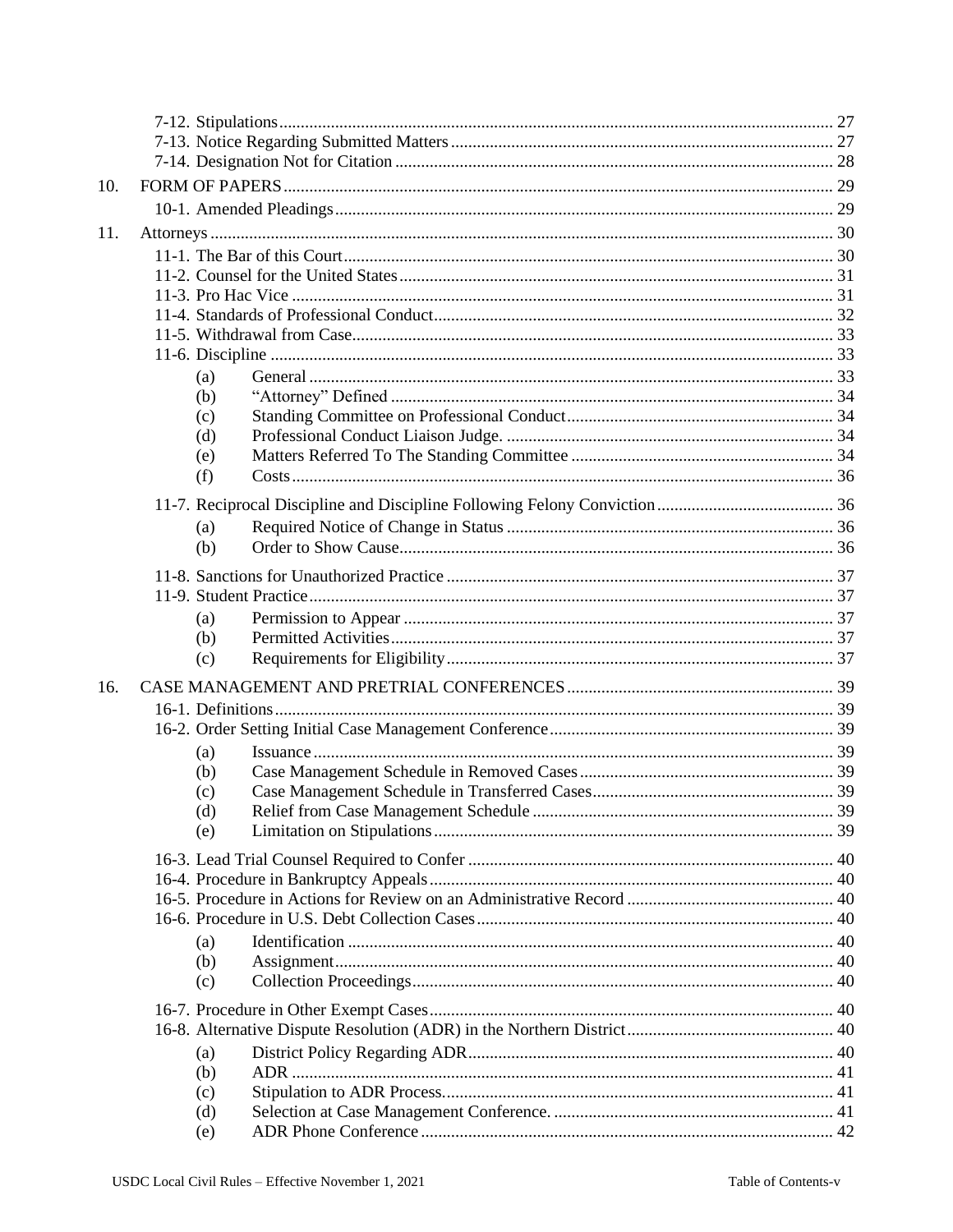|     | (a) |                                                                                                   |  |
|-----|-----|---------------------------------------------------------------------------------------------------|--|
|     | (b) |                                                                                                   |  |
|     |     |                                                                                                   |  |
|     | (a) |                                                                                                   |  |
|     | (b) |                                                                                                   |  |
|     | (c) |                                                                                                   |  |
|     | (d) |                                                                                                   |  |
| 23. |     |                                                                                                   |  |
|     |     |                                                                                                   |  |
|     | (a) |                                                                                                   |  |
|     | (b) |                                                                                                   |  |
| 26. |     |                                                                                                   |  |
|     |     |                                                                                                   |  |
| 30. |     |                                                                                                   |  |
|     |     |                                                                                                   |  |
|     |     |                                                                                                   |  |
|     | (a) |                                                                                                   |  |
|     | (b) |                                                                                                   |  |
| 33. |     |                                                                                                   |  |
|     |     |                                                                                                   |  |
|     |     | 33-2. Demands that a Party Set Forth the Basis for a Denial of a Requested Admission  48          |  |
|     |     | 33-3. Motions for Leave to Propound More Interrogatories Than Permitted by Fed. R. Civ. P. 33  48 |  |
| 34. |     |                                                                                                   |  |
|     |     |                                                                                                   |  |
| 36. |     |                                                                                                   |  |
|     |     |                                                                                                   |  |
|     |     | 36-2. Demands that a Party Set Forth the Basis for a Denial of a Requested Admission  50          |  |
| 37. |     |                                                                                                   |  |
|     |     |                                                                                                   |  |
|     | (a) |                                                                                                   |  |
|     | (b) |                                                                                                   |  |
|     |     |                                                                                                   |  |
|     |     |                                                                                                   |  |
|     |     |                                                                                                   |  |
| 40. |     |                                                                                                   |  |
|     |     |                                                                                                   |  |
| 54. |     |                                                                                                   |  |
|     |     |                                                                                                   |  |
|     | (a) |                                                                                                   |  |
|     | (b) |                                                                                                   |  |
|     | (c) |                                                                                                   |  |
|     |     |                                                                                                   |  |
|     | (a) |                                                                                                   |  |
|     | (b) |                                                                                                   |  |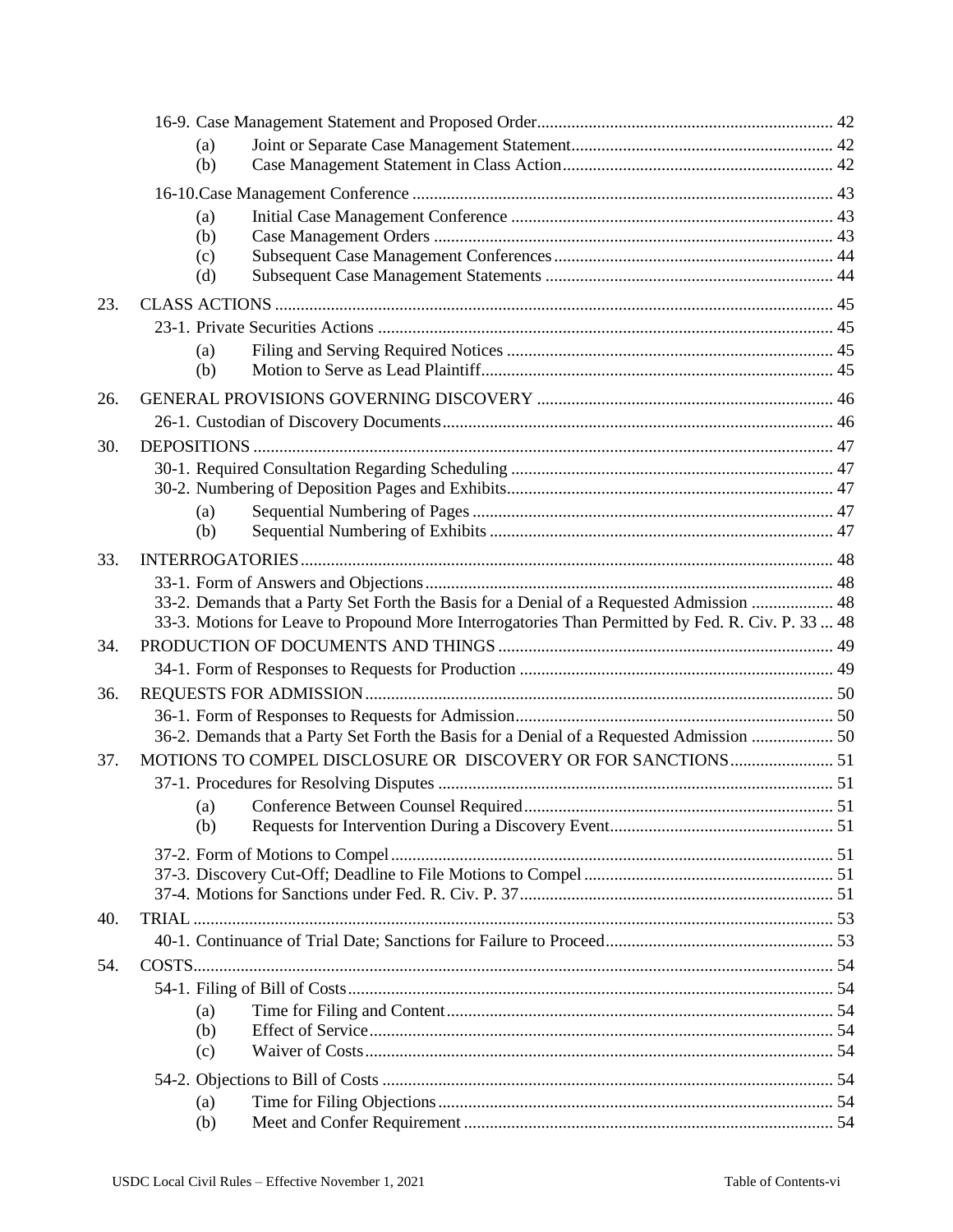|     | (a)         |  |
|-----|-------------|--|
|     | (b)         |  |
|     | (c)         |  |
|     | (d)         |  |
|     | (e)         |  |
|     | (f)         |  |
|     | (g)         |  |
|     | (h)         |  |
|     |             |  |
|     | (a)         |  |
|     | (b)         |  |
|     |             |  |
|     | (a)         |  |
|     | (b)         |  |
| 56. |             |  |
|     |             |  |
|     |             |  |
|     | (a)         |  |
|     | (b)         |  |
|     |             |  |
| 65. |             |  |
|     |             |  |
|     | (a)         |  |
|     | (b)         |  |
|     | (c)         |  |
|     | (d)         |  |
|     |             |  |
|     |             |  |
|     | $65.1 - 1.$ |  |
|     | (a)         |  |
|     | (b)         |  |
|     | (c)         |  |
|     | (d)         |  |
| 66. |             |  |
|     |             |  |
|     | (a)         |  |
|     | (b)         |  |
|     | (c)         |  |
|     | (d)         |  |
|     | (e)         |  |
|     |             |  |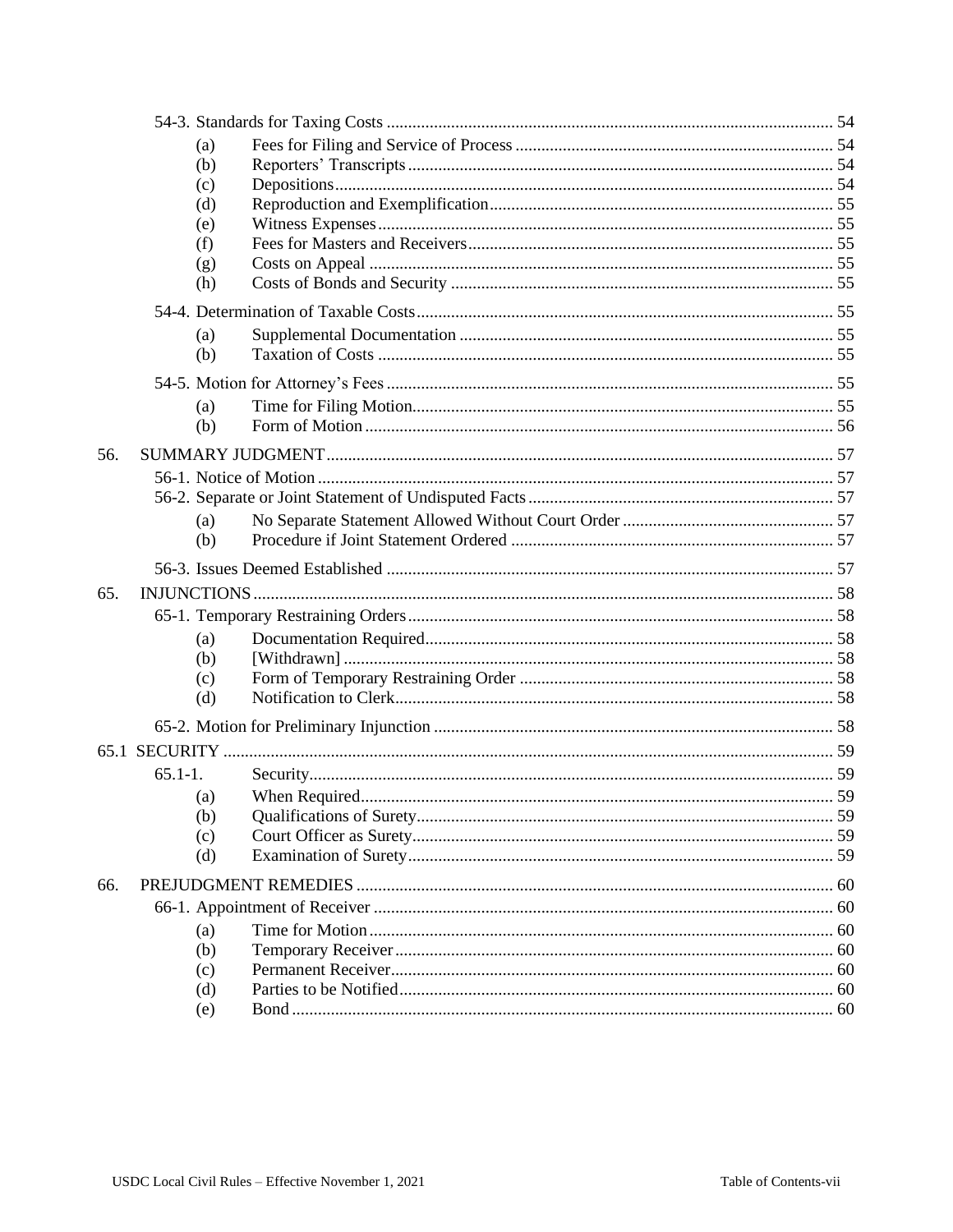| 72. |                                                                                               |  |
|-----|-----------------------------------------------------------------------------------------------|--|
|     |                                                                                               |  |
|     | 72-2. Motion for Relief from Nondispositive Pretrial Order of Magistrate Judge  62            |  |
|     | 72-3. Motion for De Novo Determination of Dispositive Matter Referred to Magistrate Judge  62 |  |
|     | (a)                                                                                           |  |
|     | (b)                                                                                           |  |
|     | (c)                                                                                           |  |
| 73. |                                                                                               |  |
|     |                                                                                               |  |
|     | (a)                                                                                           |  |
|     | (b)                                                                                           |  |
| 77. |                                                                                               |  |
|     |                                                                                               |  |
|     | (a)                                                                                           |  |
|     | (b)                                                                                           |  |
|     |                                                                                               |  |
|     |                                                                                               |  |
|     |                                                                                               |  |
|     |                                                                                               |  |
|     | (a)<br>(b)                                                                                    |  |
|     | (c)                                                                                           |  |
|     |                                                                                               |  |
|     |                                                                                               |  |
|     |                                                                                               |  |
|     | (a)<br>(b)                                                                                    |  |
|     |                                                                                               |  |
|     |                                                                                               |  |
|     |                                                                                               |  |
| 79. |                                                                                               |  |
|     |                                                                                               |  |
|     |                                                                                               |  |
|     |                                                                                               |  |
|     |                                                                                               |  |
|     | (a)<br>(b)                                                                                    |  |
|     | (c)                                                                                           |  |
|     |                                                                                               |  |
|     |                                                                                               |  |
| 83. |                                                                                               |  |
|     |                                                                                               |  |
|     |                                                                                               |  |
|     | (a)                                                                                           |  |
|     | (b)                                                                                           |  |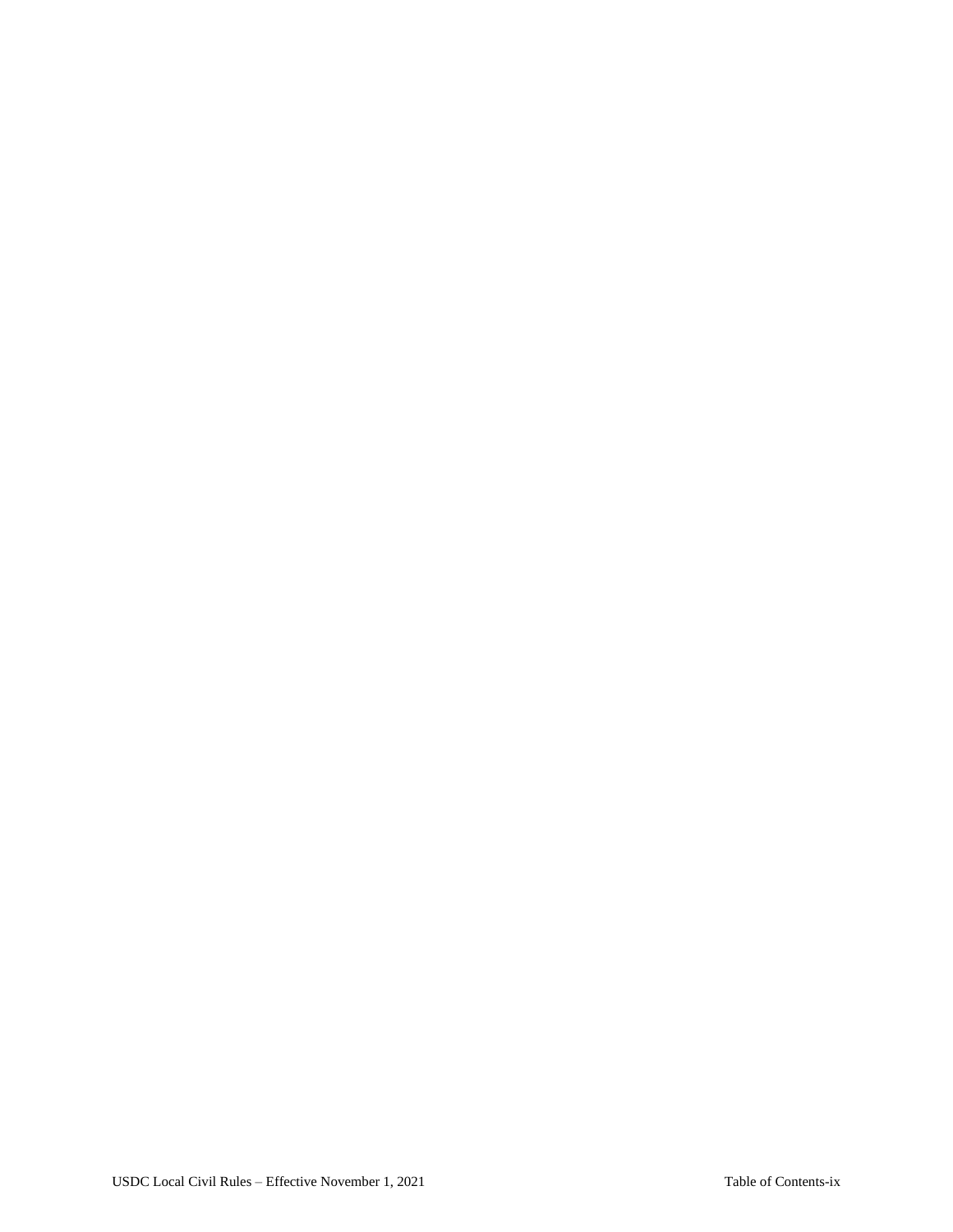## CIVIL LOCAL RULES

## **1. TITLE; SCOPE; DEFINITIONS**

## <span id="page-9-1"></span><span id="page-9-0"></span>**1-1. Title**

These are the Local Rules of Practice in Civil Proceedings before the United States District Court for the Northern District of California. They should be cited as "Civil L.R.\_\_\_"

### <span id="page-9-3"></span><span id="page-9-2"></span>**1-2. Scope, Purpose and Construction**

- **(a) Scope**. These local rules are promulgated pursuant to 28 U.S.C. § 2071 and Fed. R. Civ. P. 83. They apply to civil actions filed in this Court. The Court also has promulgated separate local rules in the following subject areas:
	- **(1)** Admiralty and Maritime;
	- **(2)** Alternative Dispute Resolution;
	- **(3)** Bankruptcy;
	- **(4)** Criminal Proceedings;
	- **(5)** Habeas Corpus Petitions; and
	- **(6)** Patent.
- <span id="page-9-4"></span>**(b) Supplement to Federal Rules**. These local rules supplement the applicable Federal Rules. They shall be construed so as to be consistent with the Federal Rules and to promote the just, efficient, speedy, and economical determination of every action and proceeding.
- <span id="page-9-5"></span>**(c) Temporary Suspension of Local Rules.** Any of these Local Rules may be temporarily suspended for good cause by General Order or by Order of the Chief Judge.

## <span id="page-9-6"></span>**1-3. Effective Date**

These rules take effect on November 1, 2021. They govern civil cases filed on or after that date. For actions pending on November 1, 2021, if fewer than ten days remain to perform an act otherwise governed by these rules, the provisions of the local rules that were in effect on October 31, 2021, shall apply to that act.

### <span id="page-9-7"></span>**1-4. Sanctions and Penalties for Noncompliance**

Failure by counsel or a party to comply with any duly promulgated local rule or any Federal Rule may be a ground for imposition of any authorized sanction.

## <span id="page-9-10"></span><span id="page-9-9"></span><span id="page-9-8"></span>**1-5. Definitions**

- **(a) Clerk**. "Clerk" refers to the Clerk or a Deputy Clerk of the Court.
- **(b) Court**. Except where the context otherwise requires, the word "Court" refers to the United States District Court for the Northern District of California and to a Judge acting on behalf of that Court with respect to a matter within the Court's jurisdiction.
- <span id="page-9-11"></span>**(c) Day**. For computation of time under these local rules, "day" shall have the meaning given in Fed. R. Civ. P. 6(a).
- <span id="page-9-12"></span>**(d) Ex parte**. "Without other party." Ex parte means contact with the Court without the advance knowledge or contemporaneous participation of all other parties.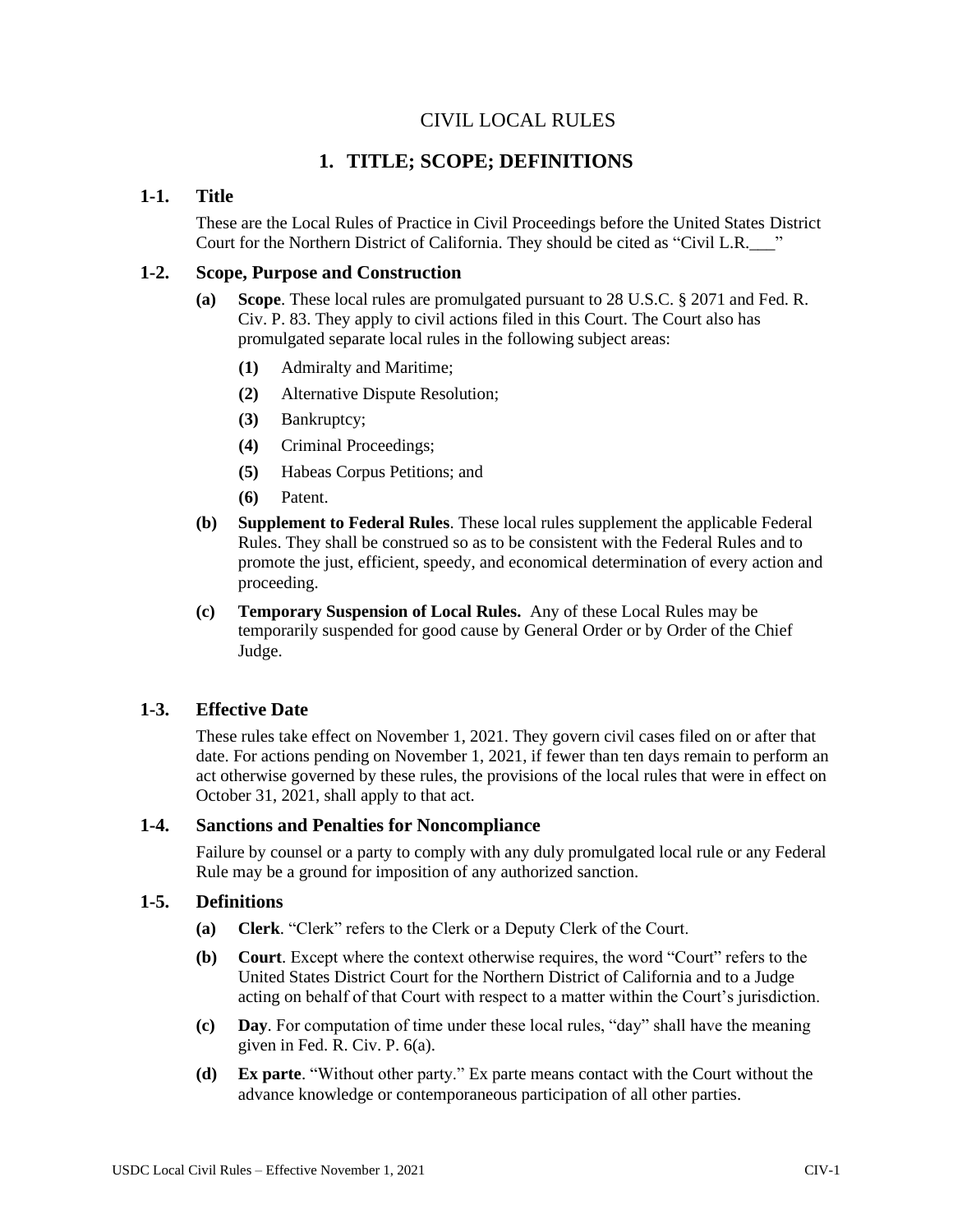- <span id="page-10-0"></span>**(e) File**. "File" means delivery to and acceptance by the Clerk of a document, including an electronic document, which is approved for filing and which will be included in the official files of the Court and noted in the docket of the case.
- <span id="page-10-1"></span>**(f) Fed. R. Civ. P**. "Fed. R. Civ. P." means the Federal Rules of Civil Procedure.
- <span id="page-10-2"></span>**(g) Fed. R. Crim. P**. "Fed. R. Crim. P." means the Federal Rules of Criminal Procedure.
- <span id="page-10-3"></span>**(h) Fed. R. App. P**. "Fed. R. App. P." means the Federal Rules of Appellate Procedure.
- <span id="page-10-4"></span>**(i) Federal Rule**. "Federal Rule" means any applicable Federal Rule.
- <span id="page-10-5"></span>**(j) General Orders**. "General Orders" are made by the Chief Judge or by the Court relating to Court administration. When the Court deems it appropriate, a General Order also may be used to promulgate modifications of these local rules. Such General Orders shall remain in effect until the rules are properly amended.
- <span id="page-10-6"></span>**(k) General Duty Judge**. The "General Duty Judge" is the Judge designated by the Chief Judge to act for the Court in matters for which there is no assigned Judge, or when the assigned Judge is unavailable. The name of the Judge serving as General Duty Judge shall be made available by the office of the Clerk.
- <span id="page-10-7"></span>**(l) Judge**. Unless the context otherwise indicates, the term "Judge," or "assigned Judge" refers to any United States District Judge, any United States Bankruptcy Judge, or to any full-time or part-time United States Magistrate Judge.
- <span id="page-10-8"></span>**(m) Lodge**. When a statute, rule, or order permits a document to be submitted to the Court but does not permit the document to be "filed" (e.g., proposed trial exhibits or deposition transcripts), the document may be "lodged" with the Clerk's office. The Clerk will stamp the document "Received" and promptly deliver it to the Chambers of the Judge for whom the document is intended.
- <span id="page-10-9"></span>**(n) Meet and confer**. "Meet and confer" or "confer" means to communicate directly and to discuss in good faith the issue(s) required under the particular Rule or order. Unless these Local Rules otherwise provide or a Judge otherwise orders, such communication may take place by telephone. The mere sending of a written, electronic, or voice-mail communication, however, does not satisfy a requirement to "meet and confer" or to "confer." Rather, this requirement can be satisfied only through direct dialogue and discussion – either in a face to face meeting or in a telephone conversation.

**Commentary** See Fed. R. Civ. P. 26(f).

- <span id="page-10-10"></span>**(o) Standing Orders of Individual Judges**. "Standing Orders" are orders by a Judge governing the conduct of a class or category of actions or proceedings assigned to that Judge. It is the policy of the Court to provide notice of any applicable Standing Orders to parties before they are subject to sanctions for violating such orders. Nothing in these local rules precludes a Judge from issuing Standing Orders to govern matters not covered by these local rules or by the Federal Rules.
- <span id="page-10-11"></span>**(p) Unavailability**. This Court is in continuous session. To the extent reasonably feasible, each active Judge of this Court will be available at his or her assigned courthouse during the normal hours the Clerk has established pursuant to Civil L.R. 77-1. A Judge who will be absent from the District for one court day or more shall post a notice to that effect on the official calendar of the Court. If a Judge is unavailable, any motion or matter requesting immediate judicial determination shall be referred to the General Duty Judge. If the General Duty Judge is unavailable, the Clerk shall assign the matter to any available Judge of this Court.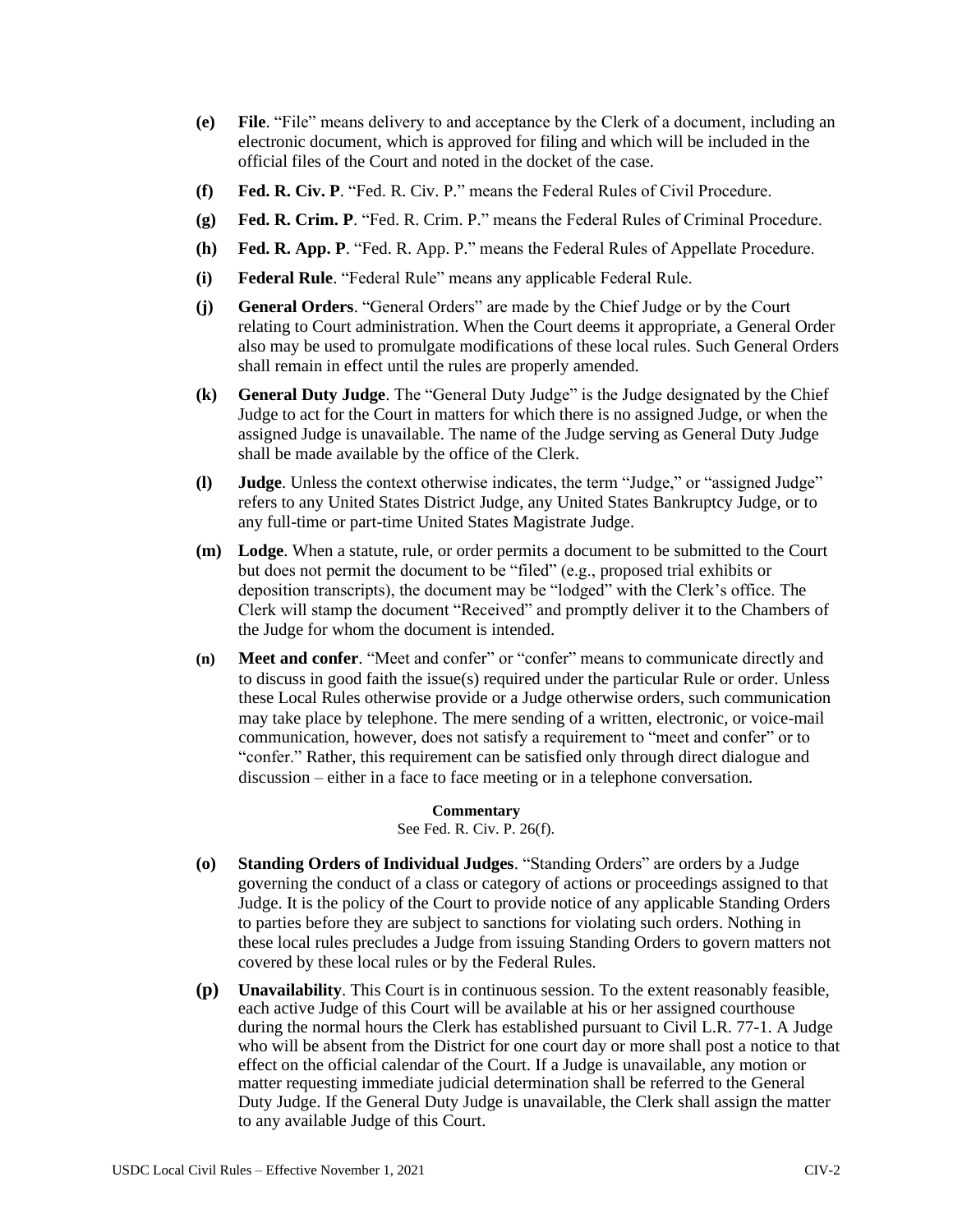## **3. COMMENCEMENT AND ASSIGNMENT OF ACTION**

## <span id="page-11-1"></span><span id="page-11-0"></span>**3-1. Regular Session**

The Court shall be in continuous session in the following locations: San Francisco Division, Oakland Division, San Jose Division, and Eureka Division. From time to time sessions may be held at other locations within the district as the Court may order.

## <span id="page-11-3"></span><span id="page-11-2"></span>**3-2. Commencement and Assignment of Action**

**(a) Civil Cover Sheet**. Every complaint, petition, or other paper initiating a civil action (except for pro se prisoner complaints and petitions) must be filed with a completed civil cover sheet on a form approved by the Court.

### **Cross Reference**

See Civil L.R. 3-6(b) "*Jury Demand; Marking of Civil Cover Sheet Insufficient*;" Civil L.R. 3-7(a) "*Civil Cover Sheet Requirement in Private Securities Actions*"

- <span id="page-11-4"></span>**(b) Commencement of Action**. An action may be commenced within the meaning of Fed. R. Civ. P. 3 at any office of the Clerk for this district. In cases that permit or require manual filing, once an action is commenced, subsequent manual filings may be made in any division within the district, except that manual filings in matters assigned to the San Francisco, San Jose, or Oakland divisions may not be filed in the Eureka-McKinleyville division.
- <span id="page-11-5"></span>**(c) Assignment to a Division**. The Clerk shall assign civil actions and proceedings pursuant to the Court's Assignment Plan (General Order No. 44). For those case categories which are not district-wide, the Clerk shall assign the case to the court division serving the county in which the action arises. A civil action arises in the county where a substantial part of the events or omissions giving rise to the claim occurred, or where a substantial part of the property that is the subject of the action is situated.
- <span id="page-11-6"></span>**(d) San Francisco and Oakland**. Except as provided in Civil L.R. 3-2(c), all civil actions that arise in the counties of Alameda, Contra Costa, Marin, Napa, San Francisco, San Mateo or Sonoma shall be assigned to the San Francisco Division or the Oakland Division.
- <span id="page-11-7"></span>**(e) San Jose**. Except as provided in Civil L.R. 3-2(c), all civil actions that arise in the counties of Santa Clara, Santa Cruz, San Benito or Monterey shall be assigned to the San Jose Division.
- <span id="page-11-8"></span>**(f) Eureka**. Except as provided in Civil L.R. 3-2(c), all civil actions that arise in the counties of Del Norte, Humboldt, Lake, and Mendocino, except for cases not assigned to the Magistrate Judges pursuant to the Court's Assignment Plan, shall be assigned to the Eureka Division.

#### **Cross Reference**

See General Order No. 44, Assignment Plan.

- <span id="page-11-9"></span>**(g) Assignment of Action to the Eureka Division**. All cases assigned to the Eureka Division shall be assigned to the full-time Magistrate Judge presiding in that division. Such assignments are subject to the provisions of Civil L.R. 73 and require the consent of the parties. Any case for which all parties do not consent will be reassigned to a District Judge in the San Francisco, Oakland, or San Jose division.
- <span id="page-11-10"></span>**(h) Transfer of Actions and Proceedings**. Whenever a Judge finds, upon the Judge's own motion or the motion of any party, that (1) a civil action has not been assigned to the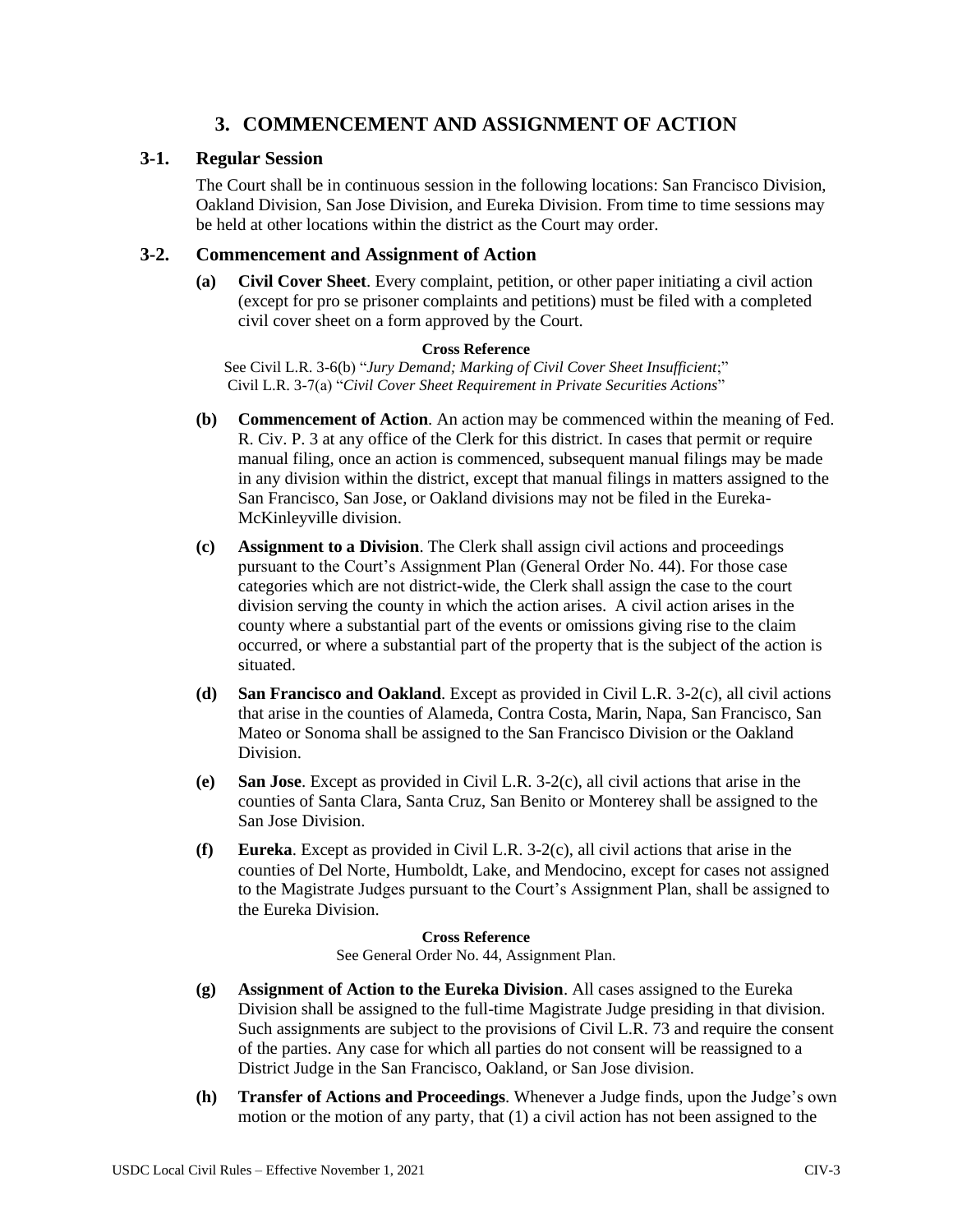proper division within this district in accordance with this rule, or (2) that the convenience of the parties and witnesses and the interests of justice will be served by transferring the action to a different division within the district, the Judge may order such transfer, subject to the provisions of the Court's Assignment Plan.

## <span id="page-12-1"></span><span id="page-12-0"></span>**3-3. Assignment of Action to a Judge**

- **(a) Assignment**. Immediately upon the filing of any civil action and its assignment to a division of the Court pursuant to Civil L.R. 3-2, the Clerk shall assign it to a Judge pursuant to the Assignment Plan of the Court (General Order No. 44). The Clerk may not make or change any assignment, except as provided in these local rules or in the Assignment Plan .
- <span id="page-12-2"></span>**(b) Multiple Filings**. Any single action filed in more than one division of this Court shall be transferred pursuant to Civil L.R. 3-2(h).
- <span id="page-12-3"></span>**(c) Refiled Action**. If any civil action or claim of a civil action is dismissed and subsequently refiled, the refiling party must file a Motion to Consider Whether Cases Should be Related pursuant to Civil L.R. 3-12. Upon a determination by a Judge that an action or claim pending before him or her is covered by this Local Rule, that Judge may transfer the refiled action to the Judge originally assigned to the action which had been dismissed. Any party who files an action in multiple divisions or dismisses an action and subsequently refiles it for the purpose of obtaining an assignment in contravention of Civil L.R. 3-3(b) shall be subject to appropriate sanctions.

## <span id="page-12-5"></span><span id="page-12-4"></span>**3-4. Papers Presented for Filing**

- **(a) First Page Requirements**. The first page of each paper presented for filing must set forth:
	- **(1)** The name, address, telephone number, email address, and state bar number of counsel (or, if pro se, the name, address, telephone number, and email address of the party) presenting the paper for filing. This information must appear in the upper left hand corner and must indicate the party represented by name as well as that party's status in the litigation (i.e., plaintiff, defendant, etc.). In multiparty actions or proceedings, reference may be made to the signature page for the complete list of parties represented;

## **Cross Reference**

See Civil L.R. 3-9 "*Parties*"; Civil L. R. 3-11 *"Failure to Notify of Address Change*;" and Civil L.R. 11-3(e) "*Appearances and Service on Local Co-Counsel*.

- **(2)** If not proceeding pro se and if proceeding *pro hac vice* in conformity with Civil L.R. 11-3, following the information required in Civil L.R. 3-4(a)(1), the name, address, telephone and state bar number of the member of the bar of the Court who maintains an office within the State of California; and
- **(3)** Commencing on the eighth line of the page (except where additional space is required for counsel identification) there must appear:
	- **(A)** The title of this Court, including the appropriate division or location;
	- **(B)** The title of the action;
	- **(C)** The case number of the action followed by the initials of the assigned District Judge or Magistrate Judge and, if applicable, the initials of the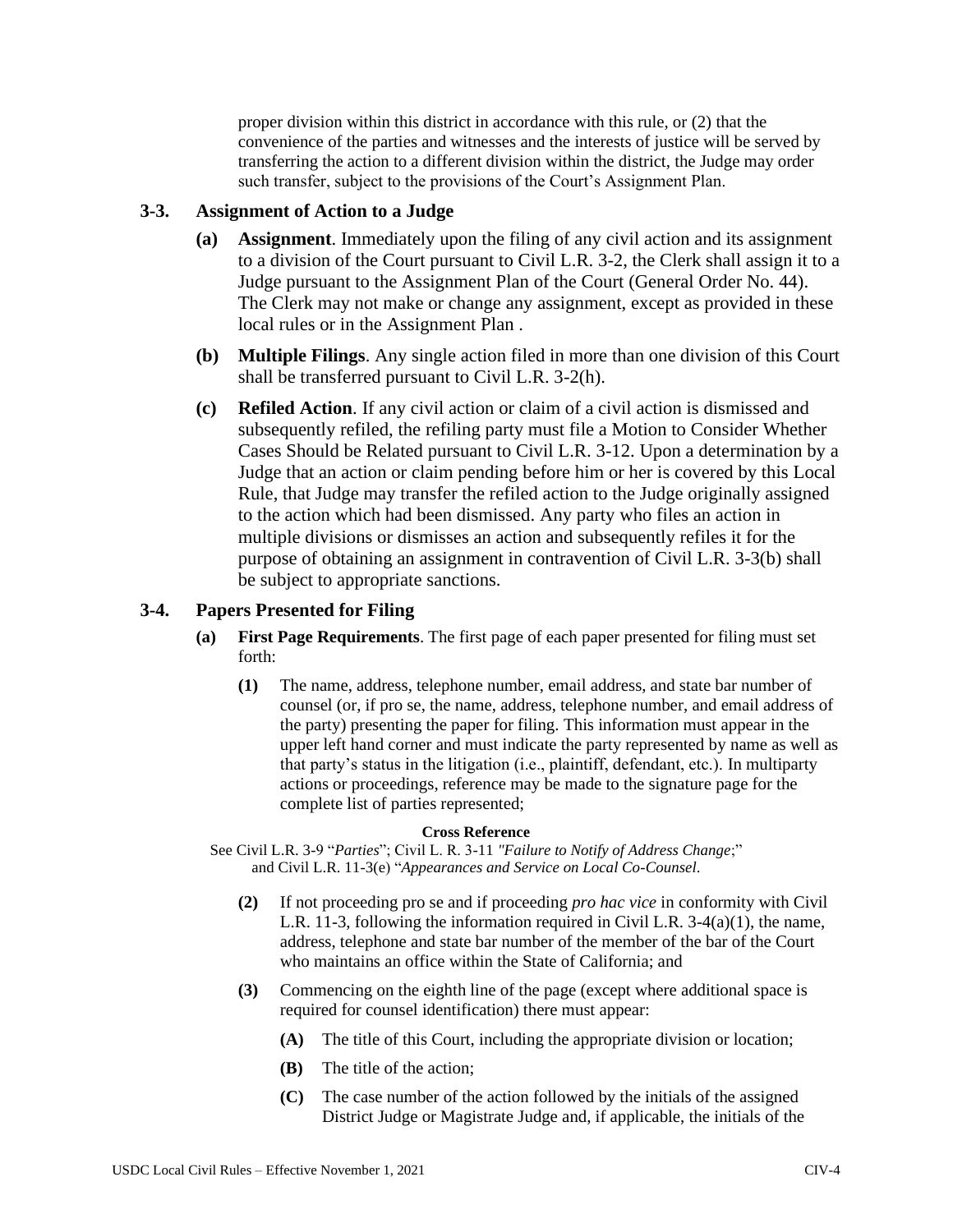Magistrate Judge to whom the action is referred for discovery or other pretrial activity;

- **(D)** A title describing the paper; and
- **(E)** Any other matter required by Civil L.R. 3.
- **(4)** Any complaint or Notice of Removal of Action seeking review of federal agency determinations in immigration cases, Privacy Act cases, or Administrative Procedure Act cases must include, under the title of the document, whichever of the following is applicable: "Immigration Case," "Privacy Act Case," or "Administrative Procedure Act Case."
- **(5) Presentation of Class Action**. If any complaint, counterclaim or cross-claim is sought to be maintained as a class action, it must bear the legend "Class Action" on its first page below the title describing the paper as a complaint, counterclaim or cross-claim.
- <span id="page-13-0"></span>**(b) Caption for Consolidated Cases**. When filing papers in cases consolidated pursuant to Fed. R. Civ. P. 42, the caption of each paper must denote the lead case number above all consolidated case numbers. Duplicate originals, however, are not required for associated cases.

#### <span id="page-13-1"></span>**(c) General Requirements**

- **(1) Paper**. Papers presented for manual filing must be on 8½ inch by 11 inch white paper with numbered lines, and must be flat, unfolded (unless necessary for the presentation of exhibits), without back or cover, and firmly bound.
- **(2) Written Text**. Text must appear on one side only and must be double-spaced with no more than 28 lines per page, except for the identification of counsel, title of the case, footnotes, and quotations. Unless a Judge's standing order or other instruction from the court requires otherwise, text, including footnotes and quotations, must be:
	- **(A)** in a standard, proportionally spaced font (e.g., Times New Roman or Century Schoolbook);
	- **(B)** in 12 point type or larger; and
	- **(C)** spaced no more than 10 characters per horizontal inch.
- **(3) Identification of Paper**. Except for exhibits, each paper filed with the Court must bear a footer on the lower margin of each page stating the title of the paper (e.g., "Complaint," "Defendant's Motion for Summary Judgment," etc.) or some clear and concise abbreviation. Once the Court assigns a case number to the action, that case number must be included in the footer.

#### **Commentary**

When a case is first filed, the footer on each page of the complaint need only bear the title of the paper (e.g., "Complaint"), but after assignment of a case number on filing, that number must be included in footers on any subsequently prepared papers (e.g., "Defendant's Motion for Summary Judgment – 21-cv-12345-ABC.")

- <span id="page-13-2"></span>**(d) Citation to Authorities**. Unless otherwise directed by the assigned Judge, citation to authorities in any paper must include:
	- **(1)** In any citation to an Act of Congress, a parallel citation to the United States Code by title, section and date;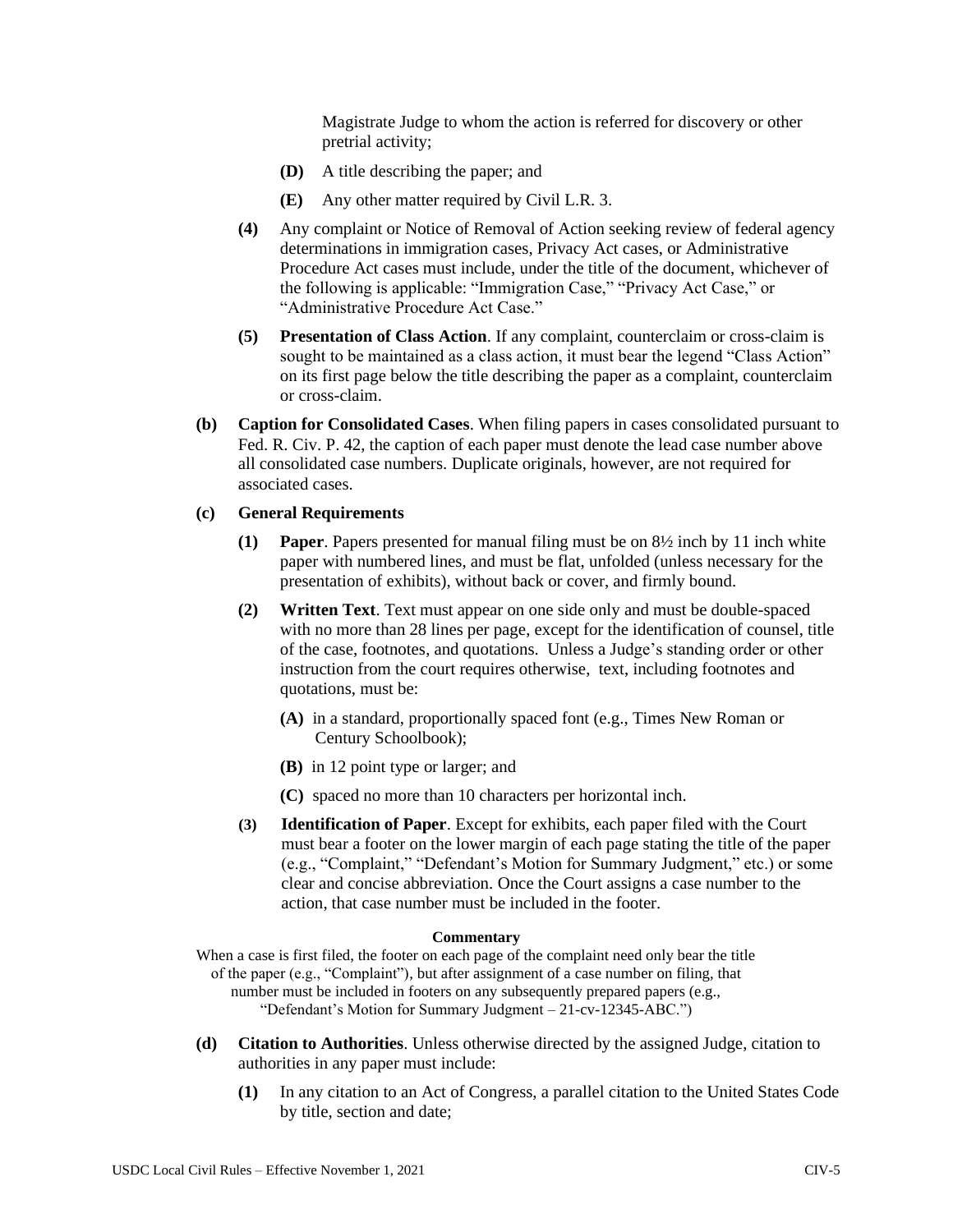- **(2)** In any citation to U.S. regulations, a citation to the Code of Federal Regulations by title and section, and the date of promulgation of the regulation;
- **(3)** In any citation to a U.S. Supreme Court Case, a citation to United States Reports, Lawyers' Edition, or Supreme Court Reporter. If the case is not yet available in any of those formats but is available on electronic databases, citation must indicate the database, year, and any screen or page numbers, if assigned;
- **(4)** In any citation to other federal courts, unless an alternate reporting service is widely available, a citation to the Federal Reporter, Federal Supplement, or Federal Rules Decisions must be used. If the case is not yet available in those formats but is available on electronic databases, citation must indicate the database, year, and any screen or page numbers, if assigned; and
- **(5)** In any citation to a state court, citations must include either the official reports or any official regional reporting service (e.g., West Publishing). If the case is not yet available in those formats but is available on electronic databases, citation must indicate the database, year, and any screen or page numbers, if assigned.
- <span id="page-14-0"></span>**(e) Prohibition of Citation to Uncertified Opinion or Order**. Any order or opinion that is designated: "NOT FOR CITATION," pursuant to Civil L.R. 7-14 or pursuant to a similar rule of any other issuing court, may not be cited to this Court, either in written submissions or oral argument, except when relevant under the doctrines of law of the case, res judicata, or collateral estoppel.

#### **Cross Reference**

See Civil L.R. 7-14 *"Designation 'Not For Citation'."* See also Ninth Circuit Court of Appeals Rule 36-3.

## <span id="page-14-2"></span><span id="page-14-1"></span>**3-5. Jurisdictional Statement**

- **(a) Jurisdiction**. Each complaint, petition, counterclaim, and cross-claim must include a separate paragraph entitled "Jurisdiction." The paragraph will identify the statutory or other basis for federal jurisdiction and the facts supporting such jurisdiction.
- **(b) Divisional Assignment**. Each complaint or petition must include a paragraph entitled "Divisional Assignment." The paragraph must identify any basis for assignment to a particular location or division of the Court pursuant to Civil L.R. 3-2(c).

### <span id="page-14-5"></span><span id="page-14-4"></span><span id="page-14-3"></span>**3-6. Jury Demand**

- **(a) Included in Pleading**. A party may demand a jury trial as provided in Fed. R. Civ. P. 38(b). When a demand for jury trial is included in a pleading, the demand must be set forth at the end of the pleading. When the demand is made by a party who is represented by counsel, the pleading must be signed by the attorney for the party making the demand. In the caption of such pleading, immediately following the title of the pleading, the following must appear: "DEMAND FOR JURY TRIAL."
- <span id="page-14-6"></span>**(b) Marking of Civil Cover Sheet Insufficient**. Marking the civil cover sheet to indicate a demand for jury trial is not a sufficient demand to comply with this Local Rule.

#### **Commentary**

See *Wall v. Nat'l R.R. Passenger Corp*., 718 F.2d 906, 909 (9th Cir. 1983) (holding that "checking the jury demand box on the civil cover sheet is insufficient to meet the requirements of rule 38(b)").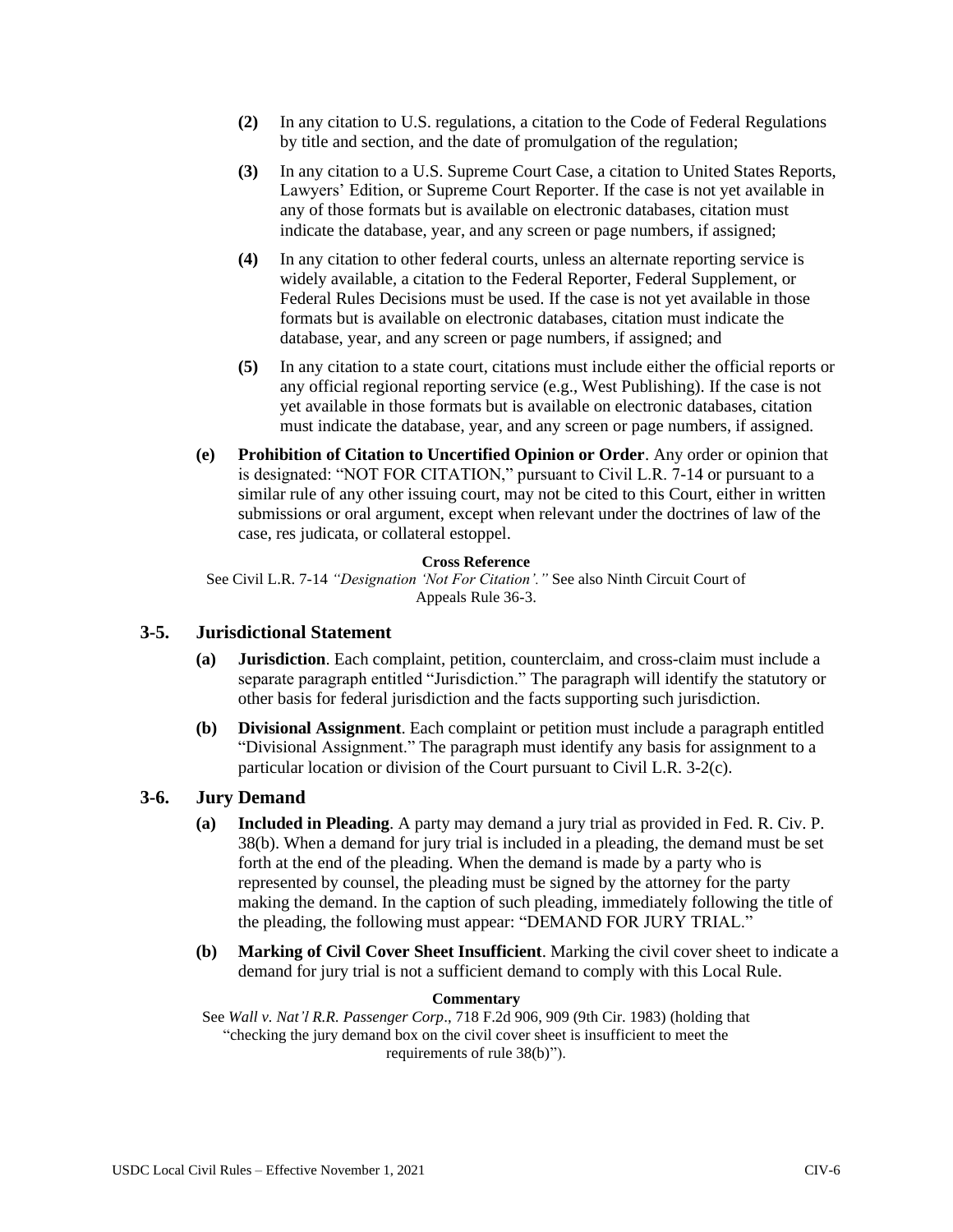## <span id="page-15-1"></span><span id="page-15-0"></span>**3-7. Filing and Certification in Private Securities Actions**

**(a) Civil Cover Sheet Notation Requirement**. If a complaint or other pleading contains a claim governed by the Private Securities Litigation Reform Act of 1995, Pub. L. No. 104-67, 109 Stat. 737 (1995), the following must be so noted in Block VI of the civil cover sheet: "Private Securities Litigation Reform Act."

#### **Cross Reference**

See Civil L.R. 23-1 "*Private Securities Actions*."

- <span id="page-15-2"></span>**(b) Certification by Filing Party Seeking to Serve as Lead Plaintiff**. Any person or group of persons filing a complaint and seeking to serve as lead plaintiff in a civil action containing a claim governed by the Private Securities Litigation Reform Act of 1995, Pub. L. No. 104-67, 109 Stat. 737 (1995), must serve and file with the initial pleading a certificate under penalty of perjury which contains the following averments:
	- **(1)** The party has reviewed the complaint and authorized its filing;
	- **(2)** The party did not engage in transactions in the securities which are the subject of the action at the direction of plaintiff's counsel or in order to participate in this or any other litigation under the securities laws of the United States;
	- **(3)** The party is willing to serve as a representative party on behalf of a class, including providing testimony at deposition and trial, if necessary;
	- **(4)** The party has made no transactions during the class period in the debt or equity securities that are the subject of the action except those set forth in the certificate (as used herein, "equity security" shall have the same meaning as that term has for purposes of section 16(a) of the Securities Exchange Act of 1934, 15 U.S.C. § 78p(a));
	- **(5)** The party has not, within the three years preceding the date of the certification, sought to serve or served as a representative party on behalf of a class in an action involving alleged violations of the federal securities laws, except as set forth in the certificate; and
	- **(6)** The party will not accept any payment for serving as representative on behalf of a class beyond the party's pro rata share of any recovery, unless ordered or approved by the Court pursuant to section  $27(a)(4)$  of the Securities Act, 15 U.S.C. § 77z-1(a)(4), or section 21D(a)(4) of the Securities Exchange Act, 15 U.S.C. § 78u-4(a)(4).
- <span id="page-15-3"></span>**(c) Certification by Nonfiling Party Seeking to Serve as Lead Plaintiff.** Any party seeking to serve as lead plaintiff, but who does not also file a complaint, need not file the certification required in Civil L.R. 3-7(b), but must at the time of initial appearance state that the party has reviewed a complaint filed in the action and either:
	- **(1)** Adopts its allegations or, if not,
	- **(2)** Specifies the allegations the party intends to assert.
- <span id="page-15-4"></span>**(d) Certification by Lawyers Seeking to Serve as Class Counsel.** Each lawyer seeking to serve as class counsel in any civil action containing a cause of action governed by the Private Securities Litigation Reform Act of 1995, Pub. L. No. 104-67, 109 Stat. 737 (1995), must serve and file a certificate under penalty of perjury which either:
	- **(1)** Affirms that the lawyer does not directly own or otherwise have a beneficial interest in securities that are the subject of the action; or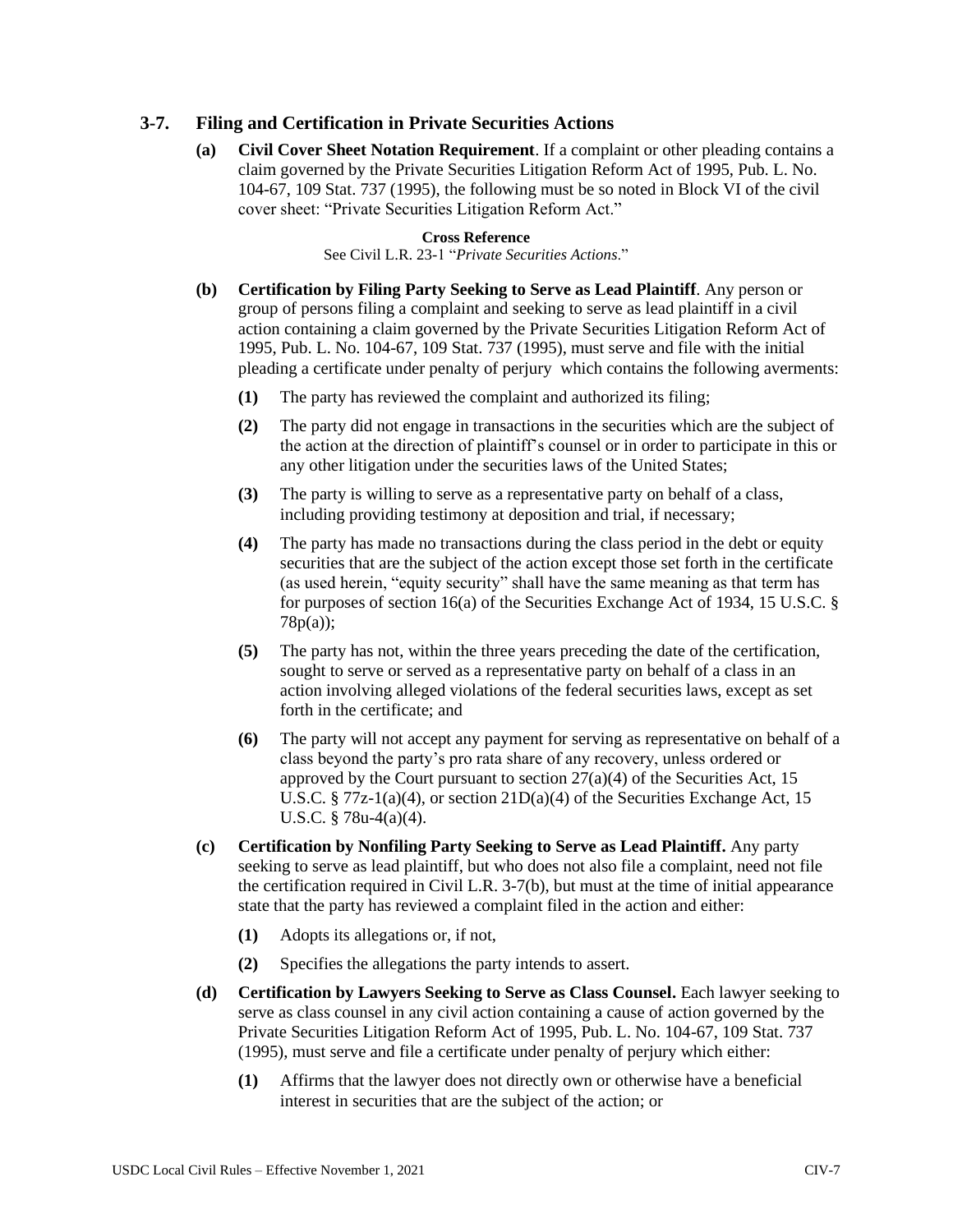**(2)** Sets forth with specificity the extent of any such ownership or interest and explains why that ownership or interest does not constitute a conflict of interest sufficient to disqualify the attorney from representing the class.

## **Cross Reference** See also Civil L.R. 23 "*Class Actions*."

## <span id="page-16-1"></span><span id="page-16-0"></span>**3-8. Claim of Unconstitutionality**

- **(a) Federal Statute**. In any action in which the constitutionality of an Act of Congress is questioned and neither the United States nor any officer, agency, or employee thereof is a party, counsel raising the question must file a notice of such claim with the assigned Judge (or, if no assignment has been made, the Chief Judge) and serve a copy of such notice on the United States Attorney for this district. The notice must identify the statute and describe the basis for the claim that it is unconstitutional. The party must file the notice with a certificate of service pursuant to Civil L.R. 5-5.
- <span id="page-16-2"></span>**(b) State Statute**. In any action in which the constitutionality of a state statute is questioned and neither the state nor an agency, officer or employee of the state is a party, counsel raising the question must file notice of such claim with the assigned Judge (or, if no assignment has been made, the Chief Judge) and serve a copy of such notice on the State Attorney General. The notice must identify the statute and describe the basis for the claim that it is unconstitutional. The party must file the notice with a certificate of service pursuant to Civil L.R. 5-5.

**Cross Reference** See 28 U.S.C. § 2403.

- <span id="page-16-4"></span><span id="page-16-3"></span>**3-9. Parties**
	- **(a) Natural Person Appearing Pro Se**. Any party representing him or herself without an attorney must appear personally and may not delegate that duty to any other person who is not a member of the bar of this Court. A person representing him or herself without an attorney is bound by the Federal Rules, as well as by all applicable local rules. Sanctions (including default or dismissal) may be imposed for failure to comply with local rules.

### **Cross Reference**

See Civil L.R. 11-1 "*The Bar of this Court.*"

<span id="page-16-5"></span>**(b) Corporation or Other Entity.** A corporation, unincorporated association, partnership or other such entity may appear only through a member of the bar of this Court.

## **Cross Reference**

See Civil L.R. 11-1 "*The Bar of this Court.*"

<span id="page-16-6"></span>**(c) Government or Governmental Agency**. When these rules require an act be done personally by the party, and the party is a government or a governmental agency, the act must be done by a representative of the government or governmental agency who is knowledgeable about the facts of the case and the position of the government, and who has, to the greatest extent feasible, authority to do the required act.

## **Cross Reference**

See Civil L.R. 11-2 "*Attorneys for the United States.*" See also ADR L.R. 5-10(a)(2) and 6-9(a)(2).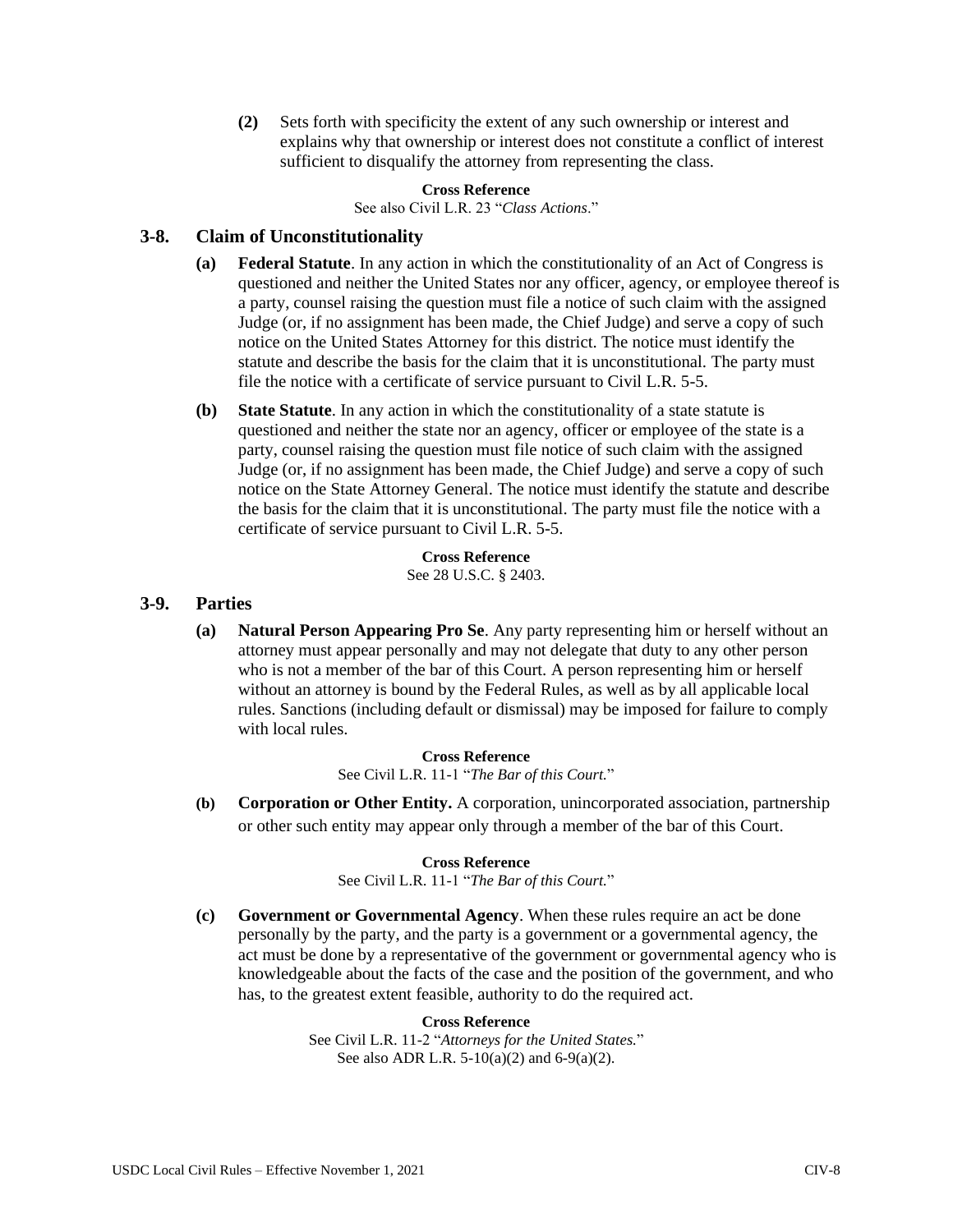## <span id="page-17-1"></span><span id="page-17-0"></span>**3-10. Ex Parte Motion to Proceed In Forma Pauperis**

- **(a) Motion to Proceed In Forma Pauperis**. At the commencement of an action, any person wishing the Court to authorize prosecution or defense of the action without payment of fees or security, pursuant to 28 U.S.C. § 1915, must submit, with the proposed complaint, an Ex Parte Motion to Proceed In Forma Pauperis, pursuant to Civil L.R. 7-11. The Clerk shall file the complaint, assign a case number, and assign a presiding Judge.
- <span id="page-17-2"></span>**(b) Content of Motion**. The motion must contain:
	- **(1)** A request to proceed in forma pauperis;
	- **(2)** An affidavit or declaration under penalty of perjury providing the information required by Title 28 U.S.C. § 1915, on a form available at the Office of the Clerk and on the Court's website, or an equivalent form; and
	- **(3)** A proposed order.
- <span id="page-17-3"></span>**(c) Determination of the Motion**. The Judge may grant the motion, grant the motion (subject to partial payment of fees, costs or security), or deny the motion. If the motion is granted in part or denied, the order will state that the action is dismissed unless any outstanding fees, costs, or security is paid within the time set in the order.

#### **Commentary**

If, during the pendency of an action, any person wishes to prosecute or defend an action in forma pauperis, the person must file an Administrative Motion to Proceed In Forma Pauperis pursuant to Civil L.R. 7-11.

## <span id="page-17-5"></span><span id="page-17-4"></span>**3-11. Failure to Notify of Address Change**

- **(a) Duty to Notify**. An attorney or a party proceeding pro se whose address changes while an action is pending must promptly file with the Court and serve upon all opposing parties a Notice of Change of Address specifying the new address.
- <span id="page-17-6"></span>**(b) Dismissal Due to Failure**. The Court may, without prejudice, dismiss a complaint or strike an answer when:
	- **(1)** Mail directed to the attorney or pro se party by the Court has been returned to the Court as not deliverable; and
	- **(2)** The Court fails to receive within 60 days of this return a written communication from the attorney or pro se party indicating a current address.

## <span id="page-17-8"></span><span id="page-17-7"></span>**3-12. Related Cases**

- **(a) Definition of Related Cases**. An action is related to another when:
	- **(1)** The actions concern substantially the same parties, property, transaction, or event; and
	- **(2)** It appears likely that there will be an unduly burdensome duplication of labor and expense or conflicting results if the cases are conducted before different Judges.
- <span id="page-17-9"></span>**(b) Administrative Motion to Consider Whether Cases Should be Related**. Whenever a party knows or learns that an action, filed in or removed to this district is (or the party believes that the action may be) related to an action which is or was pending in this District as defined in Civil L.R.  $3-12(a)$ , the party must promptly file in the lowestnumbered case an Administrative Motion to Consider Whether Cases Should be Related, pursuant to Civil L.R. 7-11. In addition to complying with Civil L.R. 7-11, a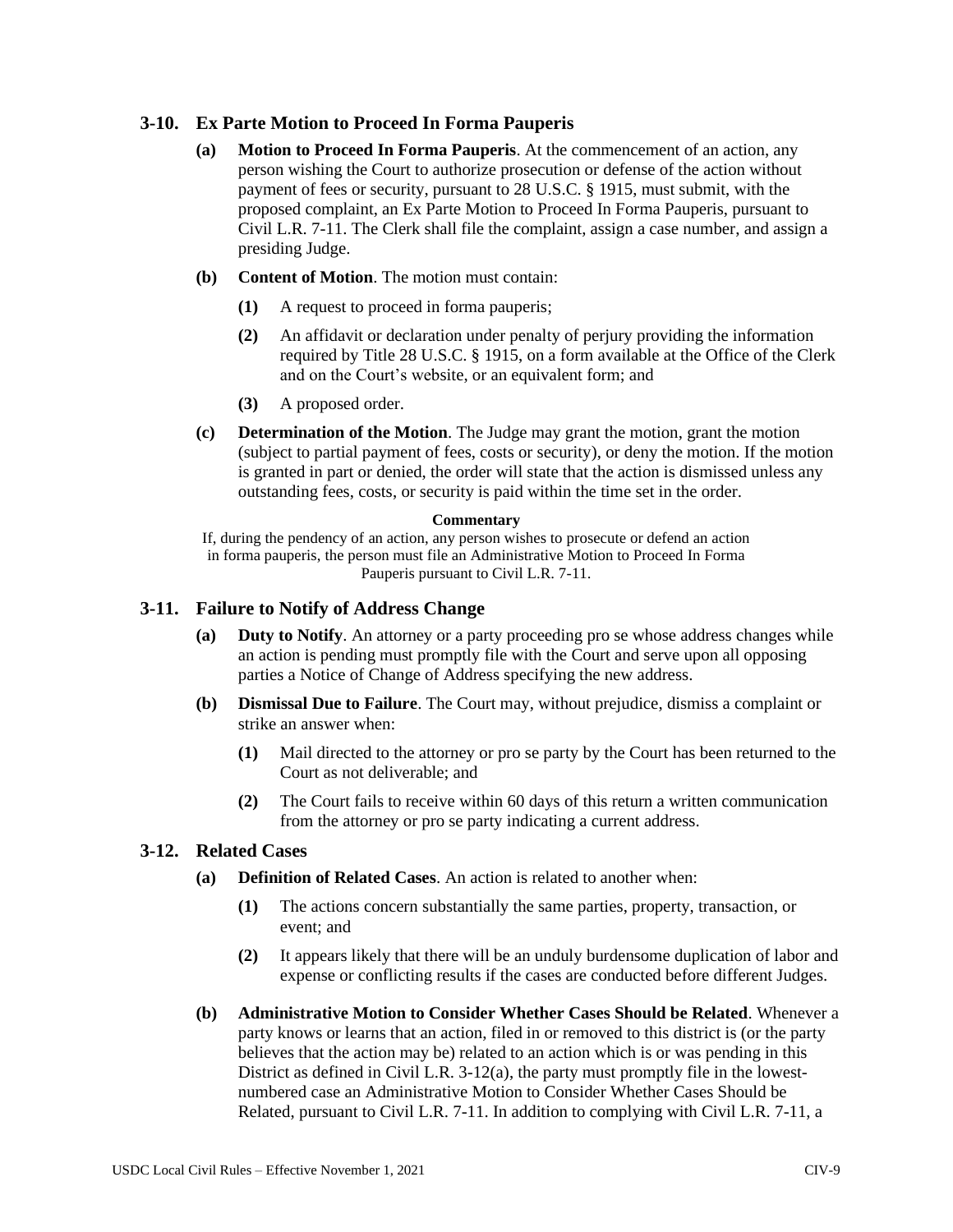copy of the motion, together with proof of service pursuant to Civil L.R. 5-5, must be served on all known parties to each apparently related action. A courtesy copy of the motion must be lodged with the assigned Judge in each apparently related case under Civil L.R. 5-1(d)(7).

- <span id="page-18-0"></span>**(c) Sua Sponte Judicial Referral for Purpose of Determining Relationship**. Whenever a Judge believes that a case pending before that Judge is related to another case, the Judge may refer the case to the Judge assigned to the lowest-numbered case with a request that the Judge assigned to the lowest-numbered case consider whether the cases are related. The referring Judge shall file and send a copy of the referral to all parties to all affected cases. The parties must file any response in opposition to or support of relating the cases pursuant to Civil L.R. 3-12(e). Alternatively, a Judge may order the parties to file a motion pursuant to Civil L.R. 3-12(b).
- <span id="page-18-1"></span>**(d) Content of Motion**. An Administrative Motion to Consider Whether Cases Should be Related must contain:
	- **(1)** The title and case number of each apparently related case;
	- **(2)** A brief statement of the relationship of the actions according to the criteria set forth in Civil L.R. 3-12(a).
- <span id="page-18-2"></span>**(e) Response to Motion**. Any opposition to or support of a Motion to Consider Whether Cases Should be Related must be filed in the lowest-numbered case pursuant to Civil L.R. 7-11. The opposition or statement of support must specifically address the issues in Civil L.R. 3-12(a) and (d) and be served on all parties and lodged with the Chambers of all Judges identified in the motion. If the motion identifies more than two potentially related cases, and a party contends that not all of the cases are related, the party must address whether any of the cases are related to one another.
- <span id="page-18-3"></span>**(f) Order Granting or Denying Relationship**. Upon a motion by a party or a referral by another Judge, after the time for filing support or opposition to the Motion to Consider Whether Cases Should Be Related has passed, the Judge in this District who is assigned to the lowest-numbered case will decide if the cases are or are not related and will notify the Clerk, who, in turn, will notify the parties.
	- **(1)** Due to the need for parties and affected Judges to have a speedy determination of the motion or referral, the Judge assigned to the lowest-numbered case shall act on the motion or referral within 14 days after the date a response is due. If the Judge assigned to the lowest-numbered case is not available for that period, the Clerk or counsel may bring the motion or referral to the General Duty Judge.
	- **(2)** If the Judge assigned to the lowest-numbered case decides that the cases are not related, no change in case assignment will be made. In cases where there are more than two potentially related cases, the Clerk shall submit the order to the Judges assigned to the other cases in order of filing with a form of order to decide within 14 days if the cases are or are not related. If no Judge relates any of the remaining cases, no change in case assignment will be made.
	- **(3)** If any Judge decides that any of the cases are related, pursuant to the Assignment Plan, the Clerk shall reassign all related higher-numbered cases to that Judge and shall notify the parties and the affected Judges accordingly.
- <span id="page-18-4"></span>**(g) Effect of Order on Case Schedule**. The case management conference in any reassigned case will be rescheduled by the newly assigned Judge. The parties shall adjust the dates for the conference, disclosures, and report required by Fed. R. Civ. P. 16 and 26 accordingly. Unless the assigned Judge otherwise orders, upon reassignment,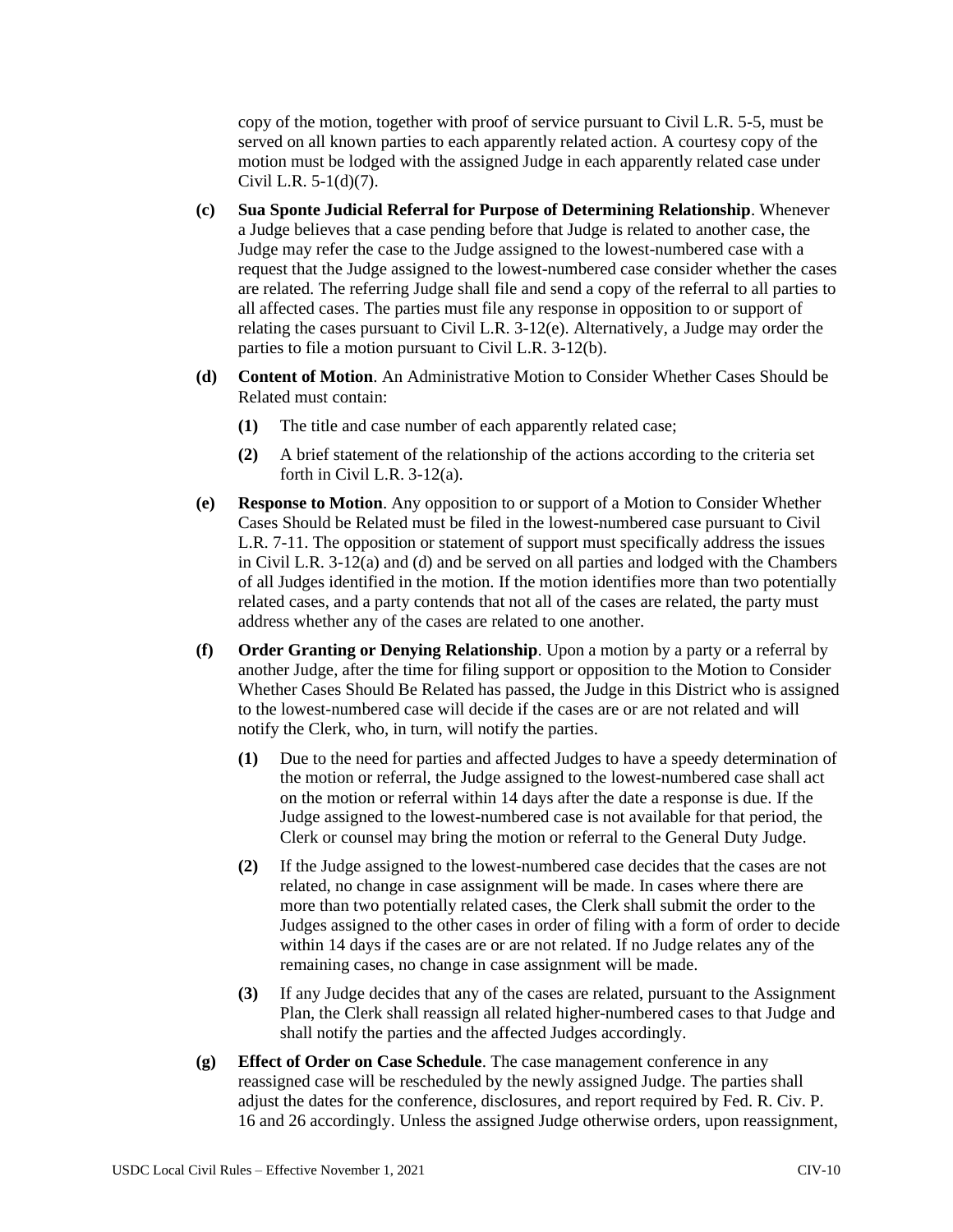any deadlines set by the ADR Local Rules remain in effect and any dates for hearing noticed motions are automatically vacated and must be renoticed by the moving party before the newly assigned Judge. For cases ordered related after the initial case management conference, unless the assigned Judge otherwise orders, any deadlines established in the case management order shall continue to govern, except for the trial date, which will be rescheduled by the assigned Judge.

## <span id="page-19-1"></span><span id="page-19-0"></span>**3-13. Notice of Pendency of Other Action or Proceeding**

- **(a) Notice**. Whenever a party knows or learns that an action filed or removed to this district involves all or a material part of the same subject matter and all or substantially all of the same parties as another action which is pending in any other federal or state court, the party must promptly file with the Court in the action pending before this Court and serve all opposing parties in the action pending before this Court with a Notice of Pendency of Other Action or Proceeding.
- <span id="page-19-2"></span>**(b) Content of Notice**. A Notice of Pendency of Other Action or Proceeding must contain:
	- **(1)** A description of the other action;
	- **(2)** The title and location of the court in which the other action or proceeding is pending; and
	- **(3)** A brief statement of:
		- **(A)** The relationship of the other action to the action or proceeding pending in this district; and
		- **(B)** If the other action is pending in another U.S. District Court, whether transfer should be effected pursuant to 28 U.S.C. § 1407 (Multi District Litigation Procedures) or whether other coordination might avoid conflicts, conserve resources, and promote an efficient determination of the action; or
		- **(C)** If the other action is pending before any state court, whether proceedings should be coordinated to avoid conflicts, conserve resources, and promote an efficient determination of the action.
- <span id="page-19-3"></span>**(c) Procedure After Filing**. No later than 14 days after service of a Notice of Pendency of Other Action, any party may file with the Court a statement supporting or opposing the notice. Such statement will specifically address the issues in Civil L.R. 3-13(b).
- **(d) Order**. After the time for filing support or opposition to the Notice of Pendency of Other Actions or Proceedings has passed, the Judge assigned to the case pending in this district may make appropriate orders.

## <span id="page-19-5"></span><span id="page-19-4"></span>**3-14. Disqualification of Assigned Judge**

Whenever an affidavit of bias or prejudice directed at a Judge of this Court is filed pursuant to 28 U.S.C. § 144, and the Judge has determined not to recuse him or herself and found that the affidavit is neither legally insufficient nor interposed for delay, the Judge shall refer the request for disqualification to the Clerk for random assignment to another Judge.

#### **Commentary**

Recusal under 28 U.S.C. § 455 is normally undertaken by a Judge sua sponte. However, counsel may bring the issue to a Judge's attention by formal motion or raise it informally at a Case Management Conference or by a letter to the Judge, with a copy to the other parties in the case. This rule does not preclude a Judge from referring matters arising under 28 U.S.C. § 455 to the Clerk so that another Judge can determine disqualification. See also Civil L.R. 3-15.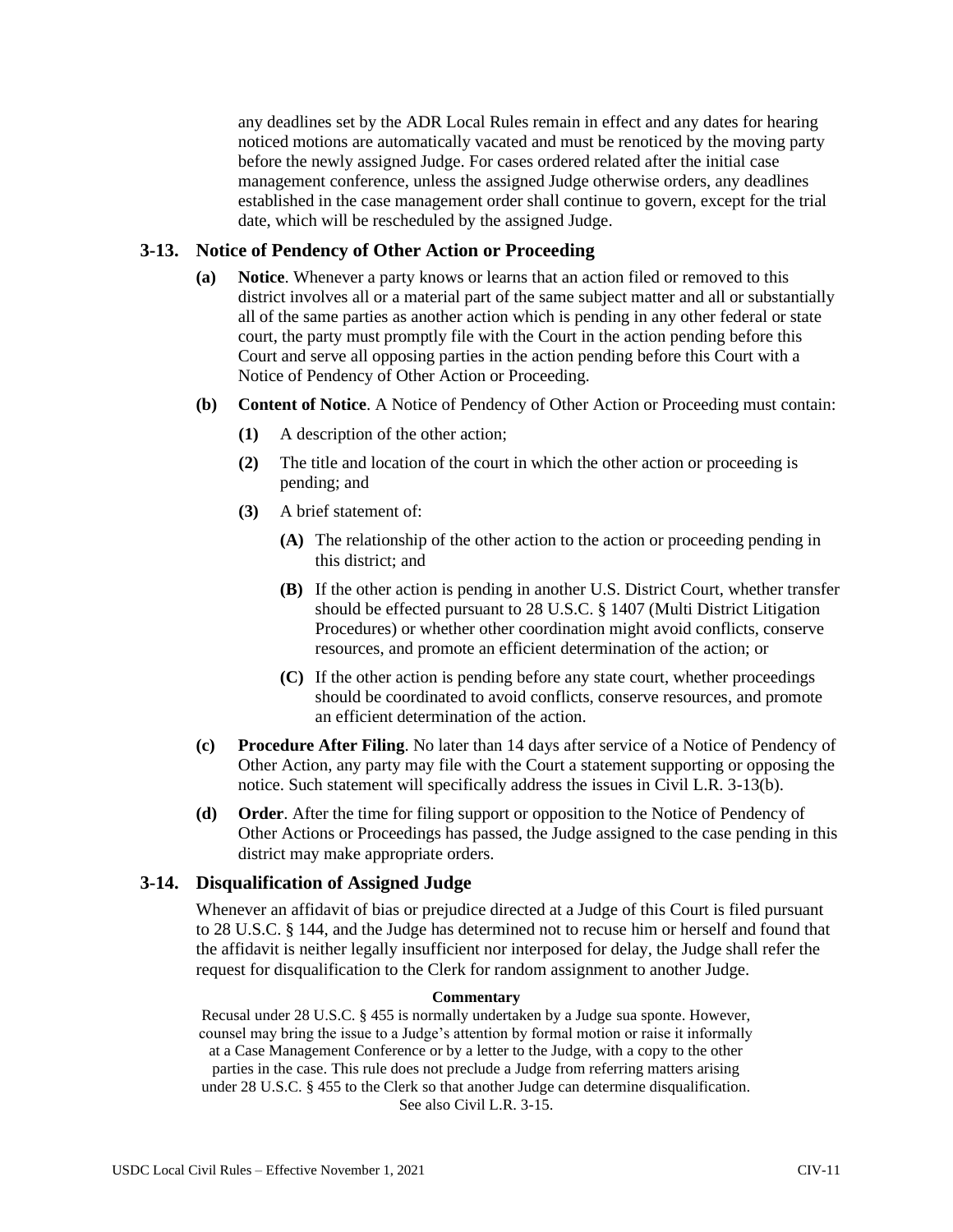## <span id="page-20-1"></span><span id="page-20-0"></span>**3-15. Disclosure of Non-party Interested Entities or Persons**

- **(a) Certification**. Upon making a first appearance in any proceeding in this Court, each party must file with the Clerk a "Certification of Interested Entities or Persons" pursuant to this Rule. The Rule does not apply to any governmental entity or its agencies.
	- **(1)** The Certification must disclose any persons, associations of persons, firms, partnerships, corporations (including parent corporations), or other entities other than the parties themselves known by the party to have either: (i) a financial interest of any kind in the subject matter in controversy or in a party to the proceeding; or (ii) any other kind of interest that could be substantially affected by the outcome of the proceeding.
	- **(2)** If a party has no disclosure to make pursuant to subparagraph (a)(1), that party must make a certification stating that no such interest is known other than that of the named parties to the action. A party has a continuing duty to supplement its certification if an entity becomes interested within the meaning of section (1) during the pendency of the proceeding.
	- **(3)** For purposes of this Rule, the terms "proceeding" and "financial interest" shall have the meaning assigned by 28 U.S.C. § 455 (d)(1), (3) and (4), respectively.
- <span id="page-20-2"></span>**(b) Form of Certification**. The Certification of Interested Entities or Persons must take the following form, as appropriate to the proceeding:
	- **(1)** If there is an interest to be certified: "Pursuant to Civil L.R. 3-15, the undersigned certifies that the following listed persons, associations of persons, firms, partnerships, corporations (including parent corporations), or other entities (i) have a financial interest in the subject matter in controversy or in a party to the proceeding, or (ii) have a non-financial interest in that subject matter or in a party that could be substantially affected by the outcome of this proceeding: (List names and identify their connection and interest). Signature, Attorney of Record."
	- **(2)** If there is no interest to be certified: "Pursuant to Civil L.R. 3-15, the undersigned certifies that as of this date, other than the named parties, there is no such interest to report. Signature, Attorney of Record."
	- **(3)** Certification, pursuant to this subsection, must be filed as a separate document.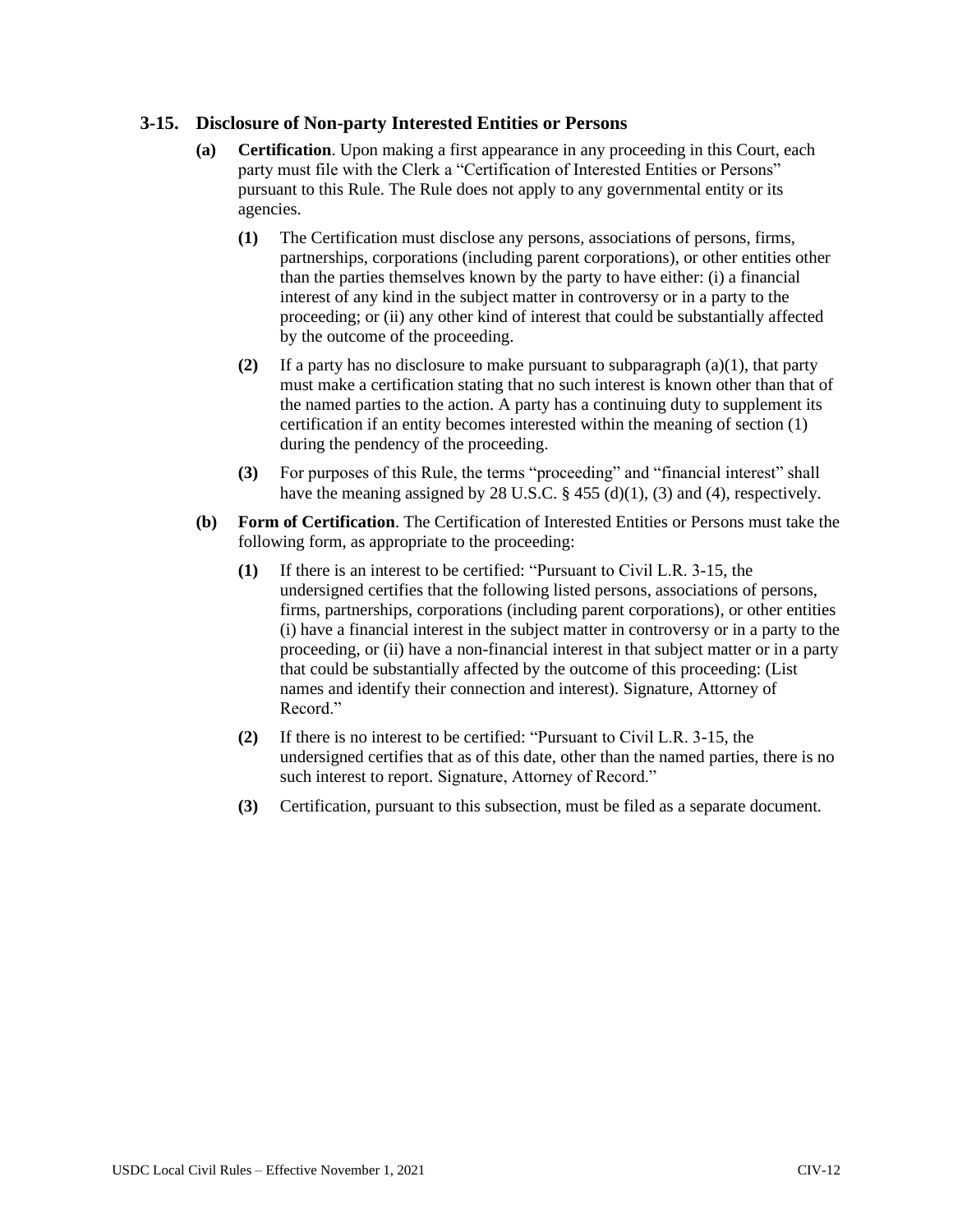## **4. PROCESS: ISSUANCE AND SERVICE**

## <span id="page-21-1"></span><span id="page-21-0"></span>**4-1. Limitation on Service by Marshal**

Except for service on behalf of the United States or as required by Fed. R. Civ. P. 4(c)(2), or unless the Court orders otherwise for good cause shown, service of summons in a civil action shall not be made by the United States Marshal.

#### **Commentary**

28 U.S.C. § 566(c) provides that the United States Marshal shall execute writs, process and orders issued under the authority of the United States.

## <span id="page-21-2"></span>**4-2. Service of Supplementary Material**

Along with the complaint and the summons or request for waiver of service, a party subject to Civil L.R. 16-2(a), (b), or (c), must serve the following Supplementary Material:

- **(a)** A copy of the Order Setting Initial Case Management Conference and ADR deadlines issued pursuant to Civil L.R.  $16-2(a)$ , (b) or (c);
- **(b)** Any pertinent Standing Orders of the assigned Judge;
- **(c)** A copy of the assigned Judge's order and instructions for the preparation of a Case Management Statement or, if none, the Court's form found at [cand.uscourts.gov,](file://///CANDSF/DATA/Users/_SHARED%20DOCS/LOCAL%20RULES,%20GENERAL%20ORDERS%20&%20IOPs/Local_Rules/Current%20Local%20Rules/www.cand.uscourts.gov) pursuant to Civil L.R. 16-10; and
- **(d)** Except in cases assigned at the time of filing to a Magistrate Judge, a copy of the form allowing a party to consent to assignment of the case to a Magistrate Judge.

#### **Commentary**

The Clerk will provide the filing party with a copy of the Order Setting Initial Case Management Conference and ADR Deadlines, the form for Consent to Assignment of the Case to a Magistrate Judge, the form for preparation of the Case Management Statement, and any pertinent Standing Orders. The party must make copies of the schedules and forms for service. The Court's ADR processes and procedures are described in the handbook entitled "Dispute Resolution Procedures in the Northern District of California" available on the Court's ADR webpage, [cand.uscourts.gov/adr.](http://www.cand.uscourts.gov/adr.) Limited printed copies of the ADR handbook are available from the Clerk's Office for parties in cases not subject to the Court's Electronic Case Filing (ECF) program under Civil L.R. 5-1(b).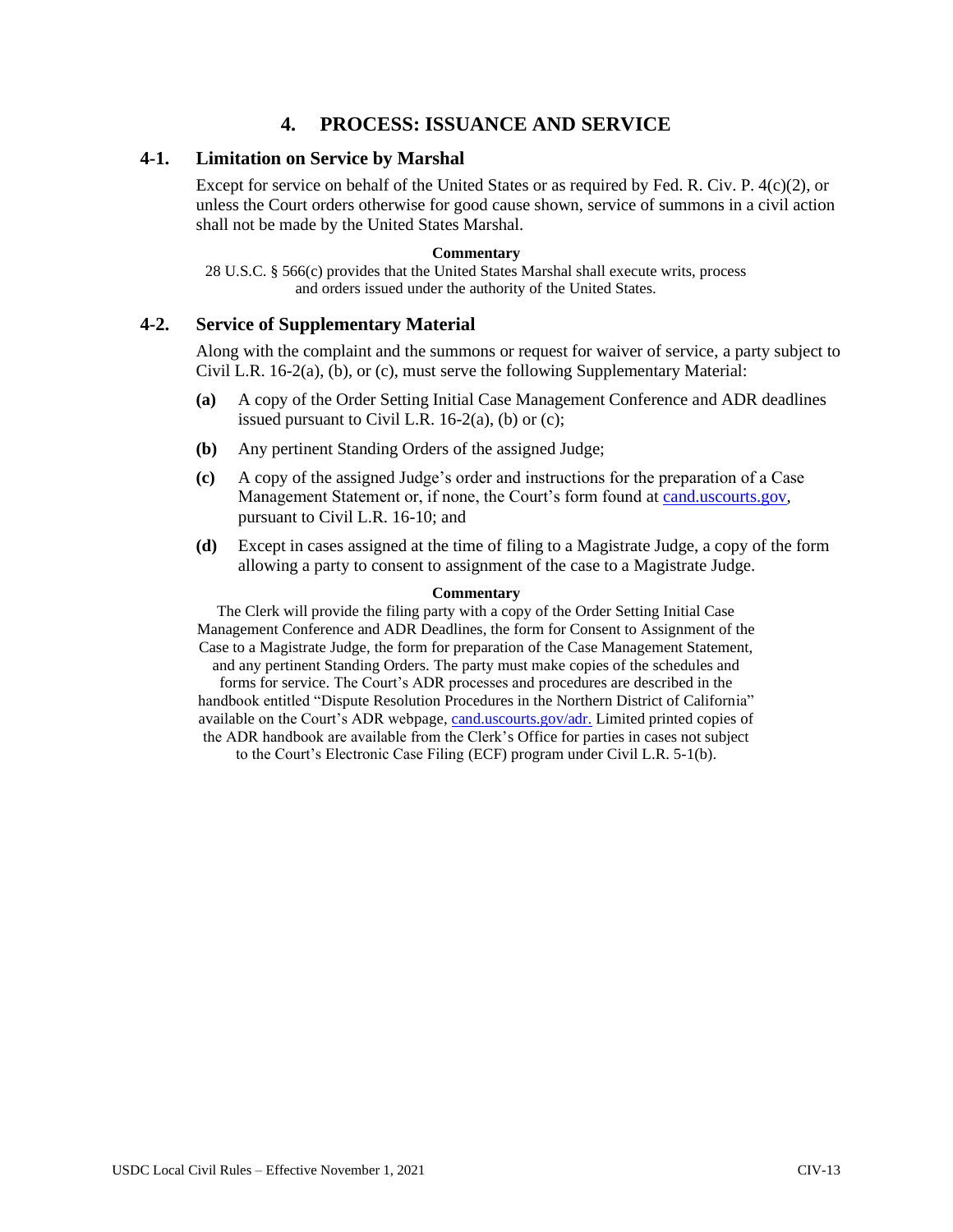## **5. SERVICE AND FILING OF PLEADINGS AND OTHER PAPERS**

## <span id="page-22-3"></span><span id="page-22-2"></span><span id="page-22-1"></span><span id="page-22-0"></span>**5-1. Electronic Case Filing**

- **(a) Electronic Filing, Signing, or Verification.** Pursuant to Fed. R. Civ. P. 5(d)(3), papers may be filed, signed, or verified by electronic means.
- **(b) Cases and Parties Subject to Electronic Filing.** All cases, except where exempted by court order, are designated for participation in the Court's Electronic Case Filing ("ECF") system. Documents in sealed cases must be filed according to procedures established by the Clerk's Office and published on the Court's website. Sealed documents within unsealed cases shall be filed electronically, in compliance with Civil L.R. 79-5. Pro se parties must file case-initiating documents manually in each new action brought in the court. After manually filing case-initiating documents, pro se parties may file subsequent documents in the same case manually, or may register for ECF and file subsequent documents in the same case electronically. Parties represented by counsel in a case involving a pro se party must file documents electronically and serve them manually on the pro se party, unless the pro se party is a registered ECF user.

#### **Commentary**

Procedures and instructions for using the Court's ECF system consistent with these policies may be found on the Court's ECF webpage at [cand.uscourts.gov/cases-e](https://fedcourts-my.sharepoint.com/personal/william_noble_cand_uscourts_gov/Documents/cand.uscourts.gov/cases-e-filing/cm-ecf/)[filing/cm-ecf/.](https://fedcourts-my.sharepoint.com/personal/william_noble_cand_uscourts_gov/Documents/cand.uscourts.gov/cases-e-filing/cm-ecf/) In addition to providing access to filing and retrieval of documents, the ECF webpage also contains instructions, a user manual, tutorials, an extensive listing of Frequently Asked Questions ("FAQs"), and information regarding changes in the ECF system, among other items. The initial point of contact for anyone having trouble filing a document on the ECF system is the email address or toll-free number posted on the Court's ECF webpage.

#### <span id="page-22-4"></span>**(c) Registration, Appearance and Access**

**(1) Attorney's Obligation to Register.** Each attorney of record is obligated to become an ECF user and obtain a user ID and password for access to the system upon filing a case in this district or before e-filing a document in an existing case in this district. Registration shall be on a form prescribed by the Clerk, which can be found on the ECF webpage at [cand.uscourts.gov/cases-e](https://fedcourts-my.sharepoint.com/personal/william_noble_cand_uscourts_gov/Documents/cand.uscourts.gov/cases-e-filing/cm-ecf/)[filing/cm-ecf/.](https://fedcourts-my.sharepoint.com/personal/william_noble_cand_uscourts_gov/Documents/cand.uscourts.gov/cases-e-filing/cm-ecf/)

## **(2) Notice of Appearance**

- **(A)** A Notice of Appearance must be e-filed whenever counsel joins a case.
- **(B)** If counsel from the same firm replace one another as the representative of a client, a Notice of Substitution of Counsel must be e-filed.
- **(C)** If a particular counsel ceases to be involved with a case when the party is still represented by other counsel, a Notice of Change in Counsel must be e-filed.
- **(D)** The withdrawal of a party's sole remaining counsel is governed by Civil L.R. 11-5 and requires an order of the Court.
- **(E)** The replacement of one firm by another as counsel for a party is governed by Civil L.R. 11-5 and requires an order of the Court.
- **(3) Obligation to Keep Account Information Current.** An ECF user ID and password is the equivalent of a permanent, individual electronic signature for a registered attorney. Registered attorneys are required to keep their contact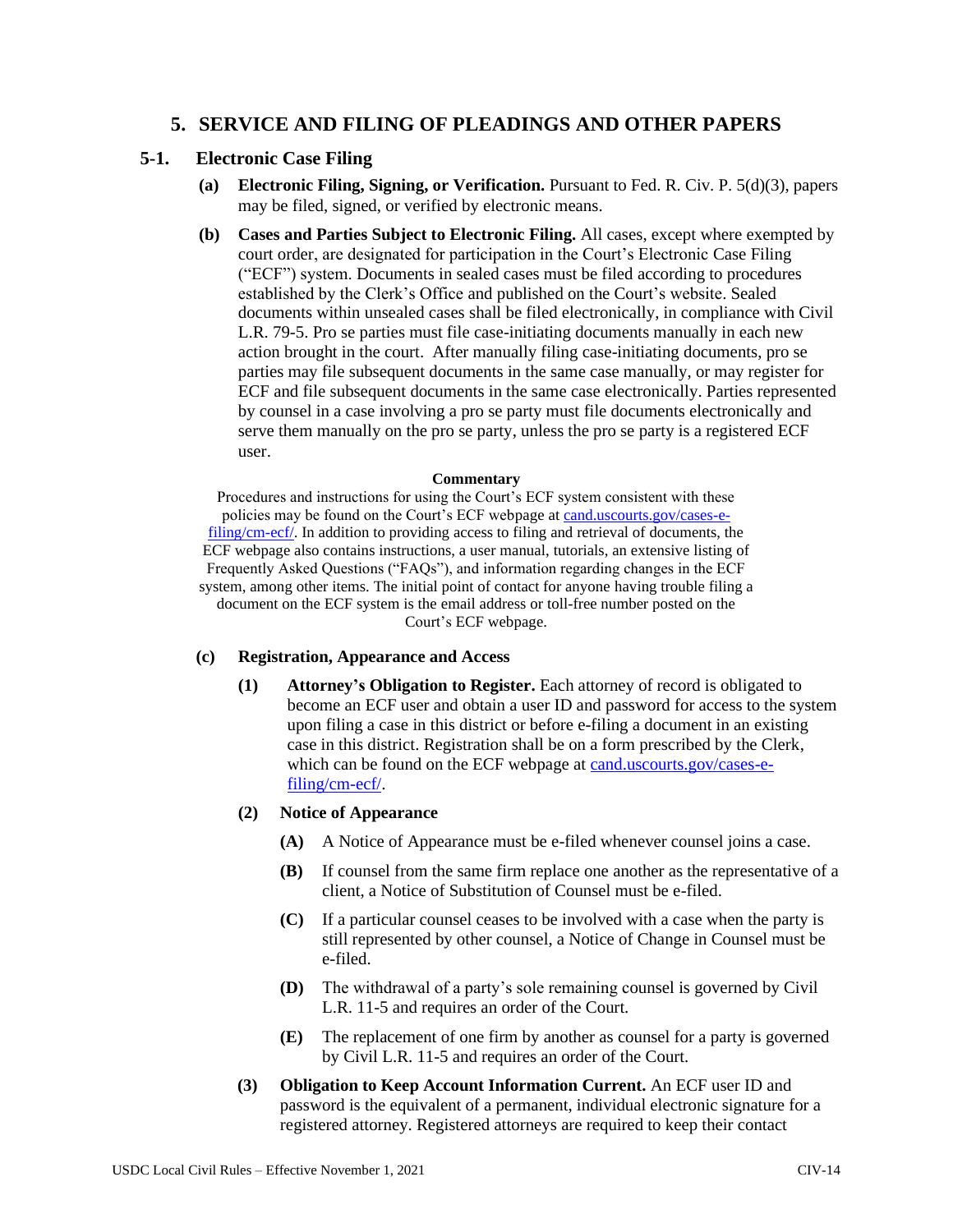information current and may update their email address online via the ECF webpage.

- **(4) Authorizing Use of User ID and Password by Others.** An ECF user may authorize another person to electronically file a document using the user ID and password of the ECF user. Nevertheless, the ECF user retains full responsibility for any document so filed.
- **(5) Access**
	- **(A) Filing.** Only the attorney-of-record as described in section  $(c)(1)$ , a person authorized by the attorney-of-record as described in section  $(c)(4)$ , or a pro se party who has registered for ECF as described in section (b) may electronically file documents.
	- **(B) Retrieval.** Any person may review at the Clerk's Office all filings, electronic or paper, that have not been sealed by the Court. Any ECF user also may access the ECF system and retrieve electronically filed documents that are not sealed, with the following exception:
		- **(i) Exception.** Only counsel for a party, or a pro se party who is an ECF user, may access the ECF system and retrieve any electronically filed document in a Social Security appeal or certain immigration cases pursuant to Fed. R. Civ. P. 5.2(c). Any other ECF user may access and retrieve electronically only the docket for the case and any orders entered by the Court. Any person may have access to the full record at the Clerk's Office.

#### **Commentary**

Anyone who is a PACER user (even if not an ECF user) may retrieve publicly available documents in any case electronically filed in this district or nationwide.

#### <span id="page-23-0"></span>**(d) Filing and Service of Pleadings**

- **(1) Filing Initiating Documents.** Except for manual filings by a pro se party who is filing case-initiating documents or is not a registered e-filer, all civil complaints and other case initiating documents in civil cases must be filed electronically.
- **(2) Service and Answer.** After a defendant or third-party defendant has been served, defendant's counsel shall register to become an ECF user following the procedures outlined on the ECF webpage, and shall file the responsive pleading electronically. If the defendant or third-party defendant is pro se and is not a registered ECF user, the responsive pleading must be filed and served manually.

#### **Cross Reference**

See Civil L.R. 5-1(i) for rules governing the filing of documents with signatures other than those of the e-filer.

- **(3) Completion of Filing.** Electronic transmission of a document in compliance with court procedures shall, upon receipt by the Clerk of the entire document and the sending of a Notice of Electronic Filing ("NEF") by the ECF system, constitute filing of the document for all purposes and shall constitute entry of that document on the docket maintained by the Clerk pursuant to Fed. R. Civ. P. 58 and 79, and Fed. R. Crim. P. 49 and 55.
- **(4) Deadlines.** All electronic filings of documents must be completed as described in Civil L.R. 5-1(d)(3) prior to midnight in order to be considered timely filed that day.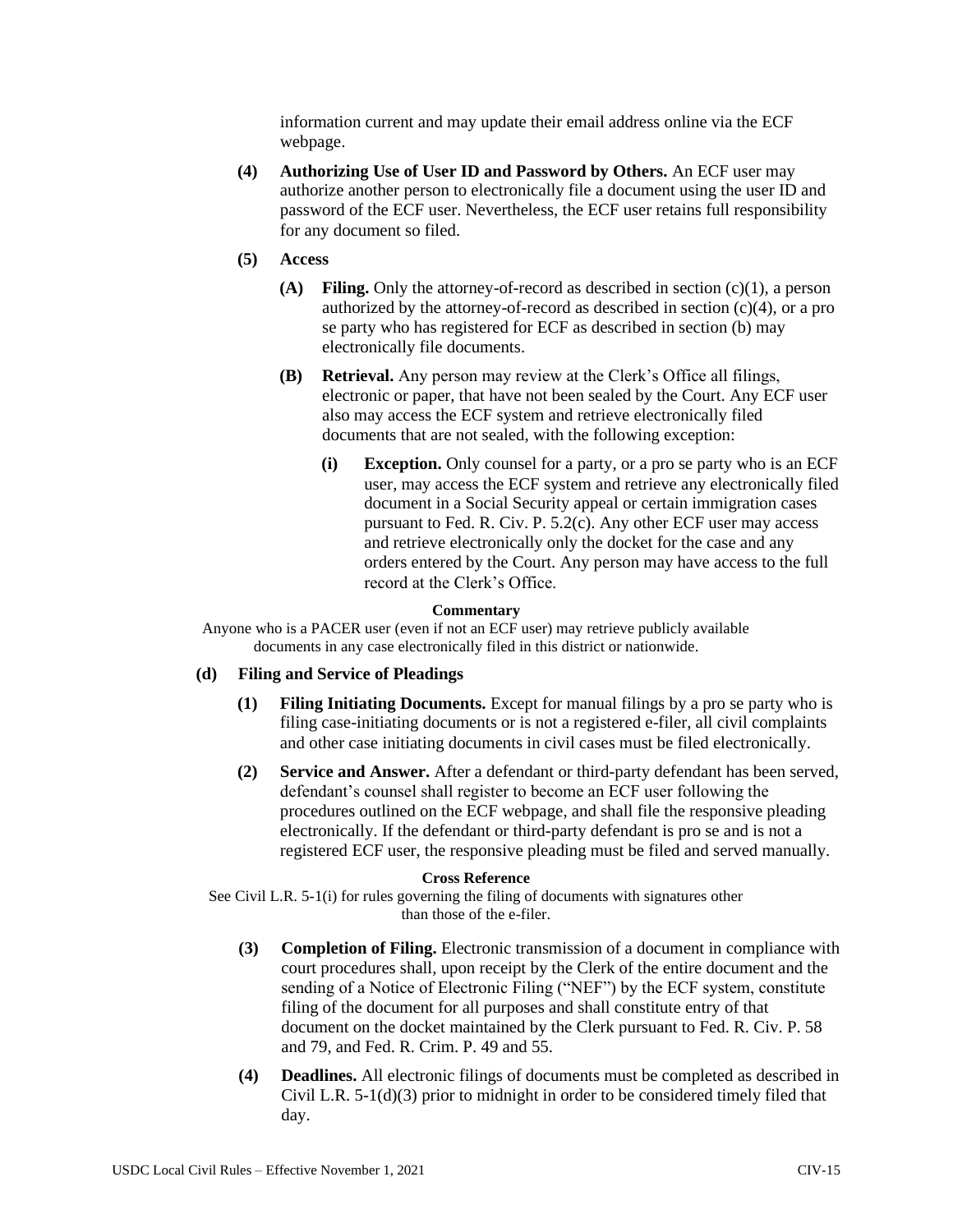- **(5) Technical Failure.** The Clerk shall deem the ECF system to be subject to a technical failure on a given day if the system is unable to accept filings continuously or intermittently over the course of any period of time greater than one hour after 12:00 noon that day. Filings due on the day of a technical failure which were not filed solely due to such technical failure shall be due the next court day. Such delayed filings shall be accompanied by a declaration or affidavit attesting to the filer's failed attempts to file electronically at least two times after 12:00 noon separated by at least one hour on each day of delay due to such technical failure.
- **(6) Docket.** The record of filings and entries created by the ECF system for each case shall constitute the docket for that case.

#### **Commentary**

In addition to receiving email notifications of filing activity, parties are encouraged to check the docket in their case on the ECF system at regular intervals.

**(7) Chambers Copies.** No chambers copy or "courtesy copy" of an electronicallyfiled document shall be submitted to the Court, unless required by a standing order of the assigned Judge or requested by the assigned Judge in a particular case.

#### <span id="page-24-0"></span>**(e) Manual Filing**

Some types of documents shall only be filed manually and not electronically unless specifically authorized by the Court. A list of such documents may be found on the ECF webpage. Such documents shall be manually filed with the Clerk and served upon the parties in accordance with the applicable Federal Rules of Civil Procedure, Federal Rules of Criminal Procedure, and Local Rules for filing and service of paper documents. Parties manually filing a document shall file electronically a Manual Filing Notification.

#### <span id="page-24-1"></span>**(f) Proposed Orders**

Proposed orders submitted by an ECF user in an ECF case shall be filed in PDF format, and attached to the applicable motion or other document. In addition, proposed orders shall be submitted in a standard word processing format (such as Microsoft Word) to the specific address on the Court's website for emailing proposed orders to the assigned Judge. Proposed orders must conform to the requirements of the assigned Judge's standing orders.

### <span id="page-24-2"></span>**(g) Service of Electronically Filed Documents**

**(1) Generally.** Upon the filing of a document by a party, the ECF system will send to the registered attorneys for all parties in the case a Notice of Electronic Filing, which constitutes service on the receiving party. Exceptions to this are electronically filed civil complaints and other case-initiating documents, which must be served manually.

#### **Cross Reference**

See Civil L.R. 7-3 for rules for calculating due dates for opposition and reply briefs.

**(2) Service on Parties Who Have Not Registered as ECF Users.** When service of a document, other than a complaint or third-party complaint, is required to be made upon a person who is not a registered ECF user in that case, a paper copy of the document shall be served on the person (as otherwise required or permitted by the Federal Rules of Civil Procedure, Federal Rules of Criminal Procedure,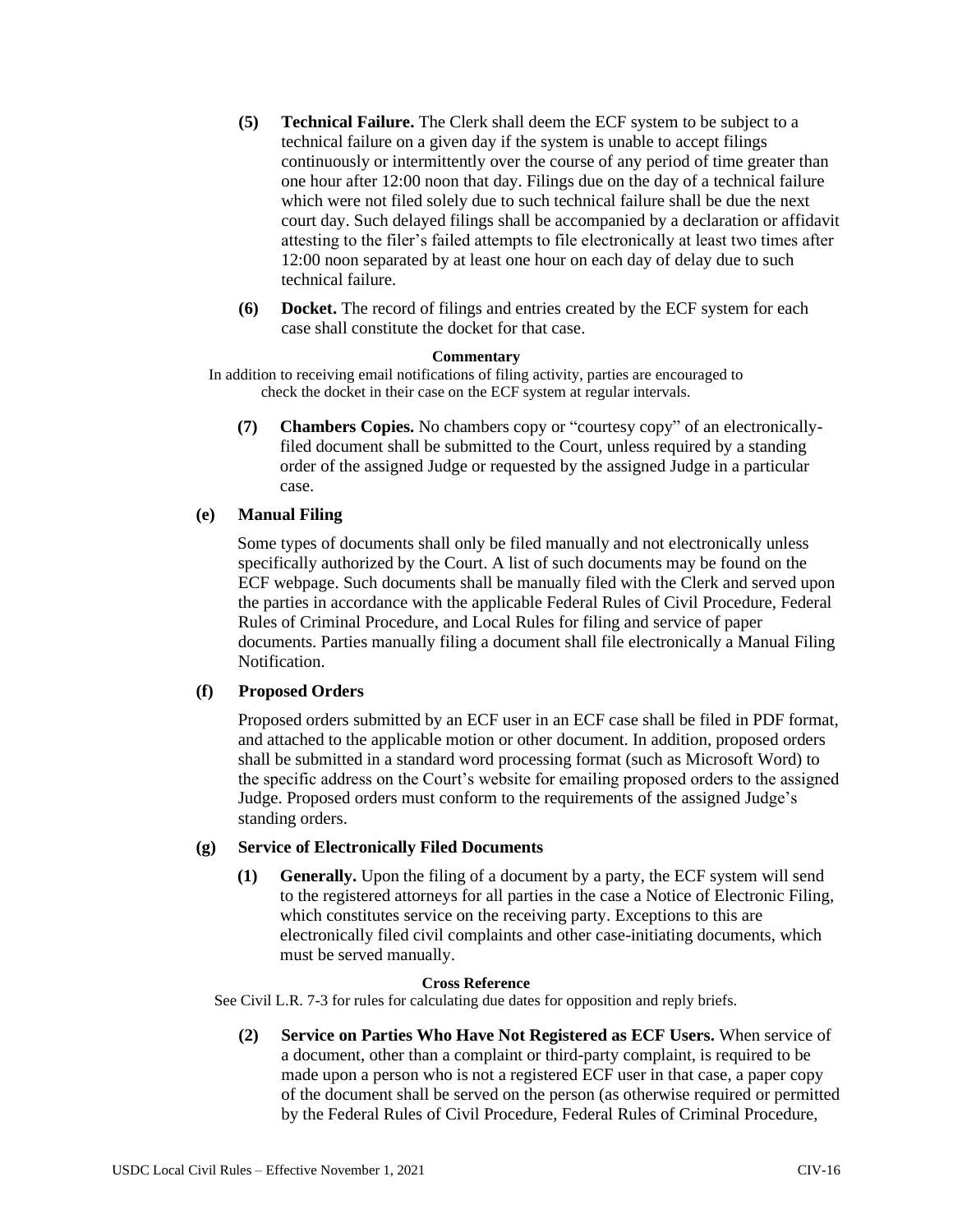and Local Rules). Service of these documents may alternatively be made by electronic means (e.g., email) if the recipient consented in writing to such service.

**(3) Service of the Court's Orders.** Orders filed by the Court in non-sealed cases will be served only via the emailed Notice of Electronic Filing. No manual service will be made by the Court except on a pro se party who is not an ECF user in a particular case.

## <span id="page-25-0"></span>**(h) Signatures**

- **(1) Generally.** A document electronically filed with the Court shall be deemed to be signed by the person ("Signatory") when the document identifies the person as a Signatory and the filing complies with either subsection (2) or (3). Any filing in accordance with any of these methods shall bind the Signatory as if the document was physically signed and filed, and shall function as the Signatory's signature whether for purposes of Rule 11 of the Federal Rules of Civil Procedure, to attest to the truthfulness of an affidavit or declaration, or for any other purpose.
- **(2) ECF Users.** In the case of a Signatory who is an ECF user, such document shall be deemed signed, regardless of the existence of a physical signature on the document, provided that such document is filed using the user ID and password of the Signatory.
- **(3) Others.** In the case of a Signatory who is not an ECF user, or who is an ECF user but whose user ID and password are not utilized in the electronic filing of the document (as in the case of documents requiring multiple signatures), the filer of the document shall attest that each of the other Signatories have concurred in the filing of the document, which shall serve in lieu of their signatures on the document. The filer's attestation may be incorporated into the document itself, or take the form of a declaration attached to the document. The filer shall maintain records to support this concurrence for subsequent production for the Court, if so ordered, or for inspection upon request by a party, until one year after the final resolution of the action (including appeal, if any). The filer may attach a scanned image of the signature page of the document being electronically filed in lieu of maintaining the paper record for subsequent production if required.
- **(4) Criminal Cases.** Notwithstanding the provisions of section 5-1(e)(3), in a criminal case, any document signed by a criminal defendant and any document containing multiple signatures shall be scanned in its entirety to ensure that all signatures are visible. Certain documents that may be used by various agencies shall also be scanned in their entirety; a list of such documents may be found on the ECF webpage.

## **(i) Sanctions for Non-Compliance**

Failure of counsel to timely register or otherwise comply with ECF filing requirements may result in sanctions as the Court deems appropriate.

## <span id="page-25-2"></span><span id="page-25-1"></span>**5-2. Manual Filing [Withdrawn]**

## <span id="page-25-4"></span><span id="page-25-3"></span>**5-3. Facsimile Filings**

**(a) Method of Filing**. A party may have an agent file with the Court a facsimile copy of an original document that must be manually filed. For purposes of this rule, any facsimile filing agency shall be regarded as an agent of the filing party, not an agent of the Court. Also for purposes of this rule, the image of the original manual signature appearing on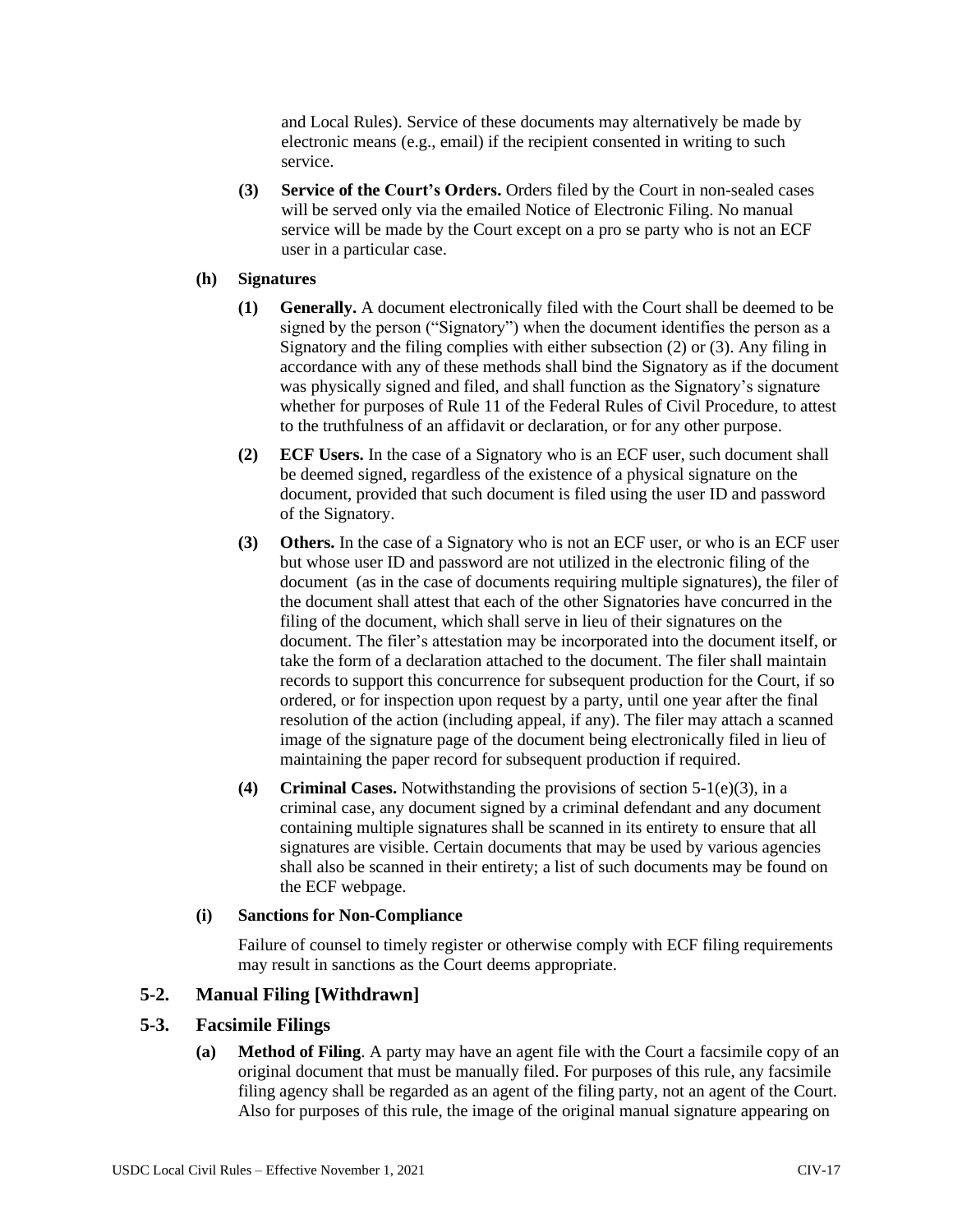a facsimile copy filed pursuant to this rule shall constitute an original signature for all Court purposes.

- <span id="page-26-0"></span>**(b) Procedures**. Facsimile copies may be filed as follows:
	- **(1)** The facsimile copy is not transmitted directly to the Clerk by electronic or telephonic means;
	- **(2)** The facsimile copy complies with the requirements of Civil L.R. 3-4; and
	- **(3)** The facsimile copy is accompanied by a certificate of service.
- <span id="page-26-1"></span>**(c) Disposition of the Original Document**. The following procedures shall govern disposition of the original document whenever a facsimile copy is filed pursuant to Civil L.R. 5-3(b):
	- **(1)** The original signed document shall not be substituted into the Court's records, except upon Court order;
	- **(2)** Any party filing a facsimile copy of a document must maintain the original transmitted document and the transmission record of that document until the conclusion of the case, including any applicable appeal period. A transmission record for purposes of this rule is a paper printed by the facsimile machine upon which the original document was transmitted. The record must state the telephone number of the receiving machine, the number of pages sent, the transmission time and an indication that no error in transmission occurred.
	- **(3)** Upon request by a party or the Court, the filing party must provide for review the original transmitted document from which a facsimile copy was produced.

## <span id="page-26-3"></span><span id="page-26-2"></span>**5-4. Drop Box Filings**

- **(a) Documents Which May Be Filed**. Most documents that are required or permitted to be manually filed may be deposited in a Clerk's Office drop box, subject to the following:
	- **(1)** Any papers in support of or in opposition to a matter scheduled for hearing within 7 days of filing may not be filed through use of a drop box;
	- **(2)** Initial pleadings or other case-initiating documents that are required or permitted to be manually filed may be deposited for filing in a drop box at any courthouse of the district — and any applicable filing fee must be included, with payment only in the form of a check;
	- **(3)** Except for documents covered by (a)(1) above, after regular hours of the Clerk's Office, a document required or permitted to be manually filed may be filed by deposit in the Clerk's Office drop box at the courthouse in which the Chambers of the assigned Judge are located.
- <span id="page-26-4"></span>**(b) Drop Box Locations and Availability**. The Court will maintain drop boxes at each division of the Clerk's Office. The Clerk will regulate the hours during which materials may be filed through use of a drop box.

#### **Commentary**

Questions regarding current availability and use of the drop box should be directed to the Clerk. The Clerk has set the following general schedule for location and availability of drop boxes:

| <b>Drop Box Location</b> | <b>Availability</b> | <b>Restrictions</b>                          |
|--------------------------|---------------------|----------------------------------------------|
| Clerk's Office Entrance  | Before $9:00$ a.m.  | Federal Building closed to public after 6:00 |
| $16th$ Floor             | $&$ After 4:00 p.m. | p.m. and before 6:00 a.m. on weekdays, and   |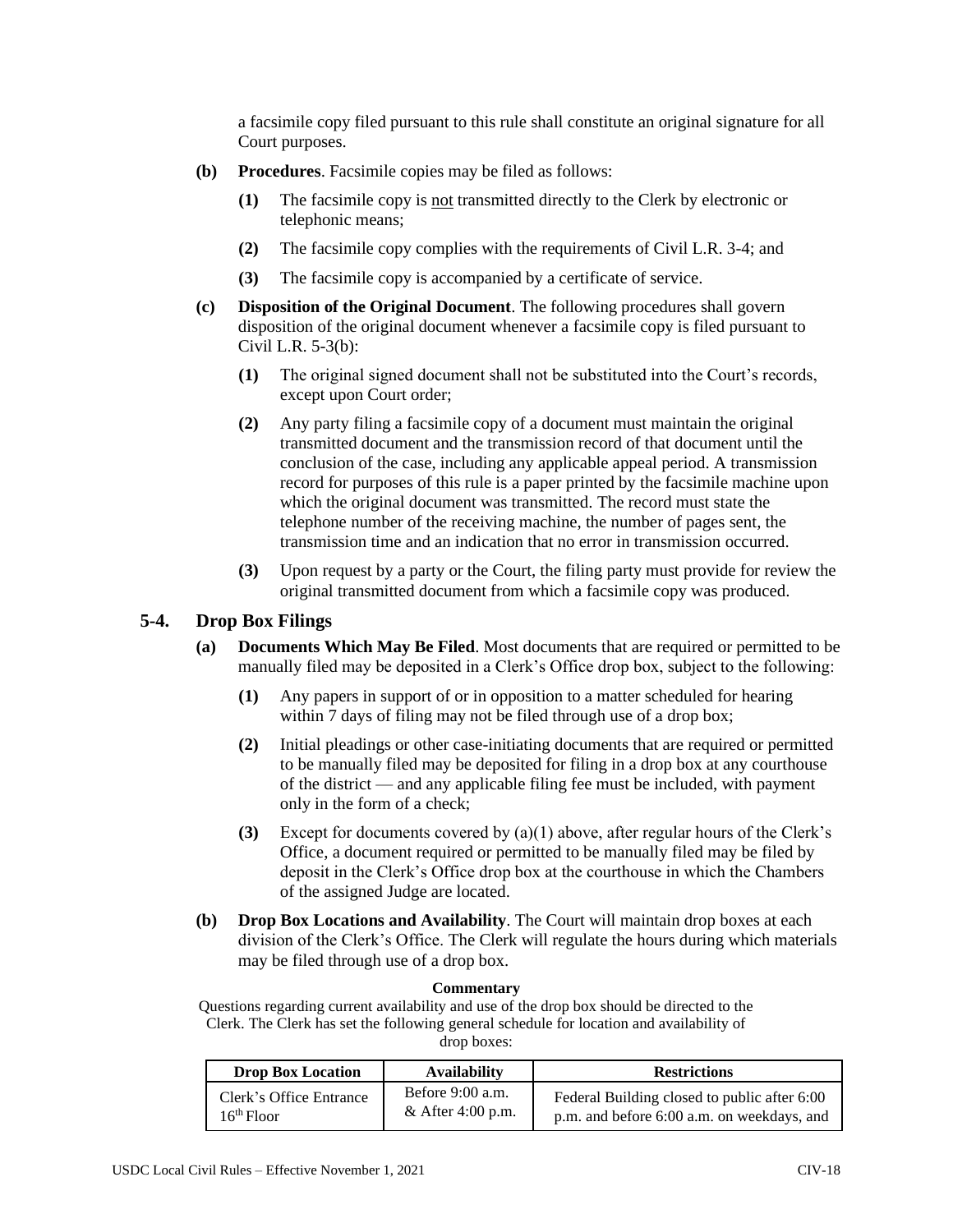| 450 Golden Gate<br>Avenue<br>San Francisco                                 |                                              | all weekends and federal holidays.                                                                                  |
|----------------------------------------------------------------------------|----------------------------------------------|---------------------------------------------------------------------------------------------------------------------|
| Courthouse Lobby<br>$1st$ Floor<br>1301 Clay Street<br>Oakland             | Before 9:00 a.m.<br>$&$ After 4:00 p.m.      | Federal Building closed to public after 5:00<br>p.m. and before 7:00 a.m., and on weekends<br>and federal holidays. |
| Clerk's Office Entrance<br>$2nd$ Floor<br>280 South 1st Street<br>San Jose | Before $9:00$ a.m.<br>&<br>After $4:00$ p.m. | Federal Building closed to public after 5:00<br>p.m. and before 7:30 a.m., and on weekends<br>and federal holidays. |

- <span id="page-27-0"></span>**(c) Filing Date of Drop Box Documents**. Before a document is deposited in a drop box for filing, the back side of the last page of the document must be stamped "Received" using the device available at the drop box.
	- **(1)** The document will be marked by the Clerk as "Filed" on the same date indicated by the "Received" stamp, except when the "Received" date is a weekend or Court holiday, in which case it will be marked as "Filed" on the first day following the weekend or Court holiday.
	- **(2)** Where the back side of the last page of the document has not been stamped "Received" with the device available at the drop box, the Clerk will mark the document as "Filed" on the day the Clerk emptied the drop box of the document.

#### **Commentary**

Questions regarding availability and use of the drop box should be directed to the Clerk. The Clerk's Office policy is to empty and lock the drop box at the beginning of each day when the Clerk's Office opens. When the Clerk's Office closes, the drop box is reopened so that it may be used again for filing.

## <span id="page-27-2"></span><span id="page-27-1"></span>**5-5. Certificate of Service**

- **(a) Form**. Whenever any pleading or other paper presented for filing is required (or permitted by any rule or other provision of law) to be served upon any party or person, unless it is served by ECF, it must bear or have attached to it:
	- **(1)** An acknowledgment of service by the person served; or
	- **(2)** Certificate of service stating the date, place, and manner of service, and the name, street address, or electronic address of each person served, certified by the person who made service, pursuant to 28 U.S.C. §1746.
- <span id="page-27-3"></span>**(b) Sanction for Failure to Provide Certificate**. Failure to provide an acknowledgment or certificate of service shall not be a ground for the Clerk to refuse to file a paper or pleading. However, any such document may be disregarded by the Judge if an adverse party timely objects on the ground of lack of service.

#### **Cross Reference**

See Fed. R. Civ. P. 4(d).

#### **Commentary**

Pursuant to Civil L.R. 5-1, except for civil complaints and other case-initiating documents in civil cases, parties are not required to include a certificate or acknowledgment of service upon registered ECF users when a document is filed electronically. Notification to those parties will be provided by the Court's electronic filing system.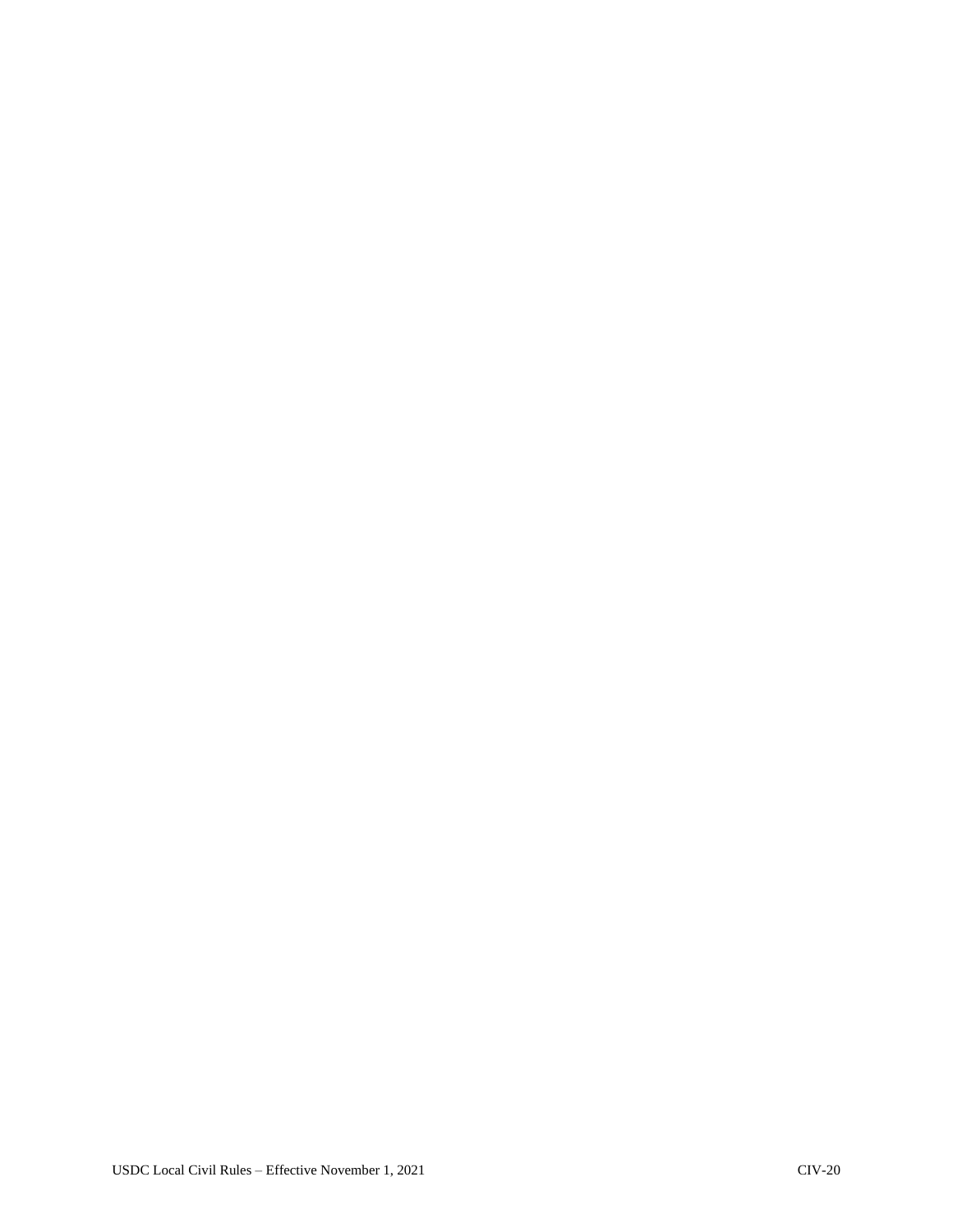## **6. TIME**

## <span id="page-29-2"></span><span id="page-29-1"></span><span id="page-29-0"></span>**6-1. Enlarging or Shortening Time**

- **(a) When Stipulation Permissible Without Court Order**. Parties may stipulate in writing, without a Court order, to extend the time within which to answer or otherwise respond to the complaint, or to enlarge or shorten the time in matters not required to be filed or lodged with the Court, provided the change will not alter the date of any event or any deadline already fixed by Court order. Such stipulations shall be promptly filed pursuant to Civil L.R. 5.
- <span id="page-29-3"></span>**(b) When Court Order Necessary to Change Time**. A Court order is required for any enlargement or shortening of time that alters an event or deadline already fixed by Court order or that involves papers required to be filed or lodged with the Court (other than an initial response to the complaint). A request for a Court order enlarging or shortening time may be made by written stipulation pursuant to Civil L.R. 6-2 or motion pursuant to Civil L.R. 6-3. Any stipulated request or motion which affects a hearing or proceeding on the Court's calendar must be filed no later than 14 days before the scheduled event.

## <span id="page-29-5"></span><span id="page-29-4"></span>**6-2. Stipulated Request for Order Changing Time**

- **(a) Form and Content**. The parties may file a stipulation, conforming to Civil L.R. 7-12, requesting an order changing time that would affect the date of an event or deadline already fixed by Court order, or that would accelerate or extend time frames set in the Local Rules or in the Federal Rules. The stipulated request must be accompanied by a declaration that:
	- **(1)** Sets forth with particularity the reasons for the requested enlargement or shortening of time;
	- **(2)** Discloses all previous time modifications in the case, whether by stipulation or Court order; and
	- **(3)** Describes the effect the requested time modification would have on the schedule for the case.
- **(b) Action by the Court**. After receiving a stipulated request under this Rule, the Judge may grant, deny, or modify the requested time change.

## <span id="page-29-8"></span><span id="page-29-7"></span><span id="page-29-6"></span>**6-3. Motion to Change Time**

- **(a) Form and Content**. A motion to enlarge or shorten time may be no more than 5 pages in length and must be accompanied by a proposed order and by a declaration that:
	- **(1)** Sets forth with particularity the reasons for the requested enlargement or shortening of time;
	- **(2)** Describes the efforts the party has made to obtain a stipulation to the time change;
	- **(3)** Identifies the substantial harm or prejudice that would occur if the Court did not change the time; and
	- **(4)** If the motion is to shorten time for the Court to hear a motion:
		- **(i)** Describes the moving party's compliance with Civil L.R. 37-1(a), where applicable, and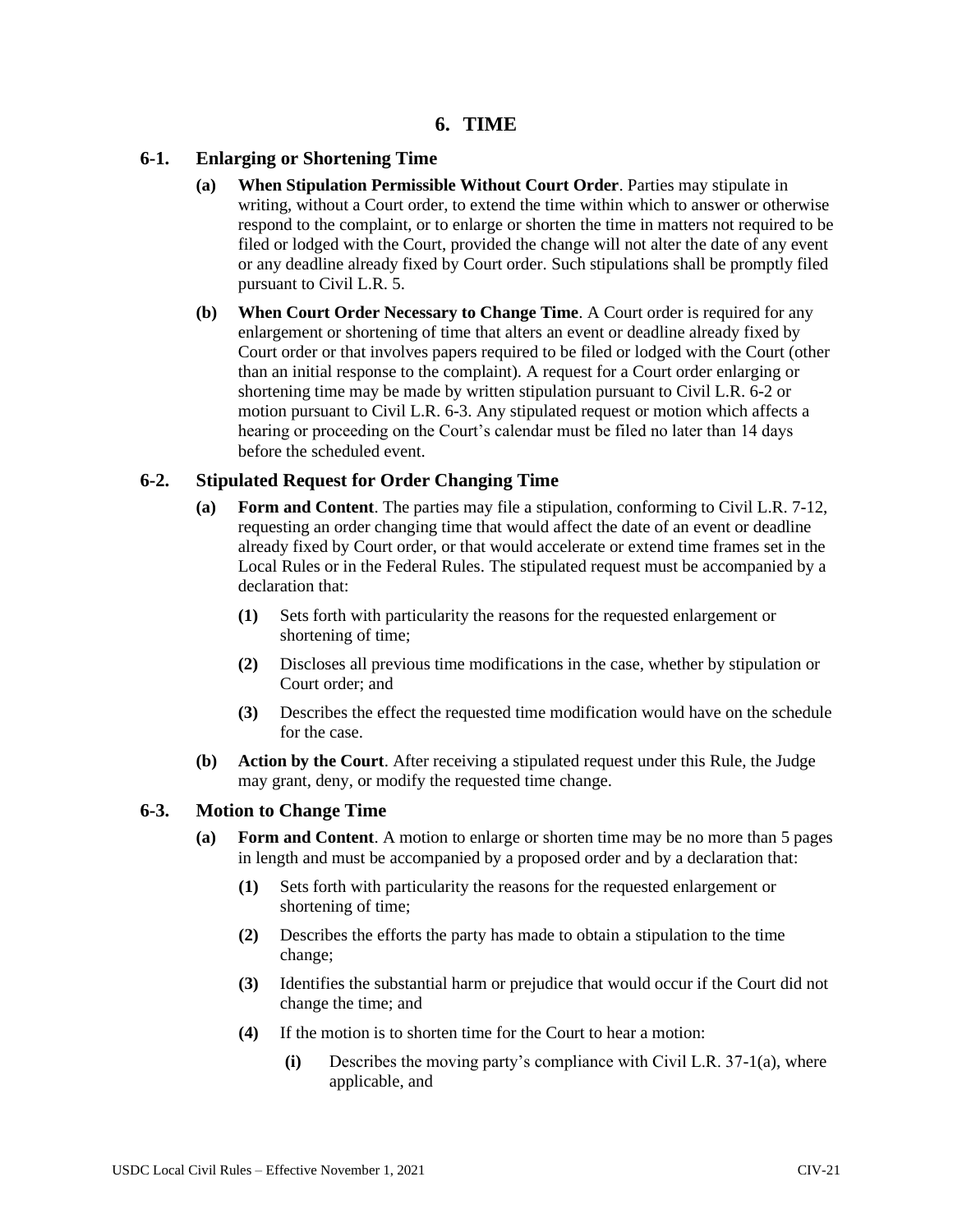- **(ii)** Describes the nature of the underlying dispute that would be addressed in the motion and briefly summarizes the position each party had taken.
- **(5)** Discloses all previous time modifications in the case, whether by stipulation or Court order;
- **(6)** Describes the effect the requested time modification would have on the schedule for the case.
- <span id="page-30-0"></span>**(b) Opposition to Motion to Change Time**. Unless otherwise ordered, a party who opposes a motion to enlarge or shorten time must file an opposition not to exceed 5 pages, accompanied by a declaration setting forth the basis for opposition, no later than 4 days after receiving the motion.
- <span id="page-30-1"></span>**(c) Delivery of Manually Filed Documents to Other Parties**. A party manually filing an administrative motion to enlarge or shorten time must deliver a copy of the motion, proposed order, and supporting declaration to all other parties on the day the motion is filed. The objecting party must deliver a copy of its opposition to all parties on the day the opposition is filed.
- <span id="page-30-2"></span>**(d) Action by the Court**. After receiving a motion to enlarge or shorten time and any opposition, the Judge may grant, deny, modify the requested time change or schedule the matter for additional briefing or a hearing.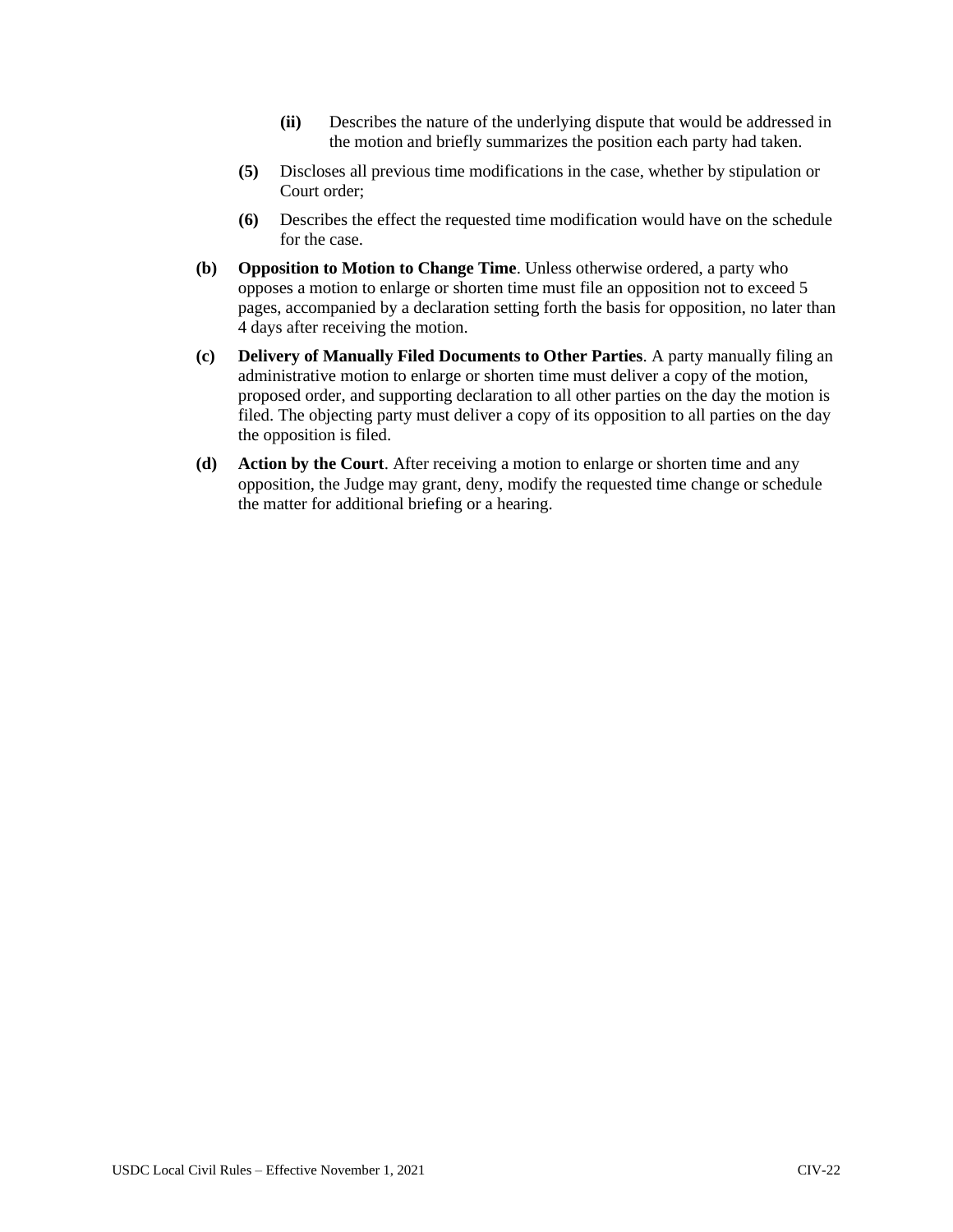## **7. MOTION PRACTICE**

## <span id="page-31-2"></span><span id="page-31-1"></span><span id="page-31-0"></span>**7-1. Motions**

- **(a) Types of Motions**. Any written request to the Court for an order must be presented by one of the following means:
	- **(1)** A duly noticed motion pursuant to Civil L.R. 7-2;
	- **(2)** A motion to enlarge or shorten time pursuant to Civil L.R. 6-1;
	- **(3)** When authorized, an ex parte motion pursuant to Civil L.R. 7-10;
	- **(4)** When applicable, a motion for administrative relief pursuant to Civil L.R. 7-11;
	- **(5)** A stipulation of the affected parties pursuant to Civil L.R. 7-12; or
	- **(6)** A motion regarding an Order or Recommendation of a Magistrate Judge pursuant to Civil L.R. 72-2 or 72-3.
- <span id="page-31-3"></span>**(b) To Whom Motions Made**. Motions must be directed to the Judge to whom the action is assigned, except as that Judge may otherwise order. In the Judge's discretion, or upon request by counsel and with the Judge's approval, a motion may be determined without oral argument or by telephone conference call.
- <span id="page-31-4"></span>**(c) Unassigned Case or Judge Unavailable**. A motion may be presented to the General Duty Judge or, if unavailable, to the Chief Judge or Acting Chief Judge when:
	- **(1)** The assigned Judge is unavailable as defined in Civil L.R. 1-5(p) and an emergency requires prompt action; or
	- **(2)** An order is necessary before an action can be filed.

## <span id="page-31-6"></span><span id="page-31-5"></span>**7-2. Notice and Supporting Papers**

- **(a) Time**. Except as otherwise ordered or permitted by the assigned Judge or these Local Rules, and except for motions made during the course of a trial or hearing, all motions must be filed, served and noticed in writing on the motion calendar of the assigned Judge for hearing not less than 35 days after filing of the motion. Fed. R. Civ. P. 6(d), which extends deadlines that are tied to service (as opposed to filing), does not apply and thus does not extend this deadline.
- <span id="page-31-7"></span>**(b) Form**. In one filed document not exceeding 25 pages in length, a motion must contain:
	- **(1)** On the first page in the space opposite the caption and below the case number, the noticed hearing date and time;
	- **(2)** In the first paragraph, notice of the motion including date and time of hearing;
	- **(3)** In the second paragraph, a concise statement of what relief or Court action the movant seeks; and
	- **(4)** In the succeeding paragraphs, the points and authorities in support of the motion — in compliance with Civil L.R. 7-4(a).
- <span id="page-31-8"></span>**(c) Proposed Order**. Unless excused by the Judge who will hear the motion, each motion must be accompanied by a proposed order.
- <span id="page-31-9"></span>**(d) Affidavits or Declarations**. Each motion must be accompanied by affidavits or declarations pursuant to Civil L.R. 7-5.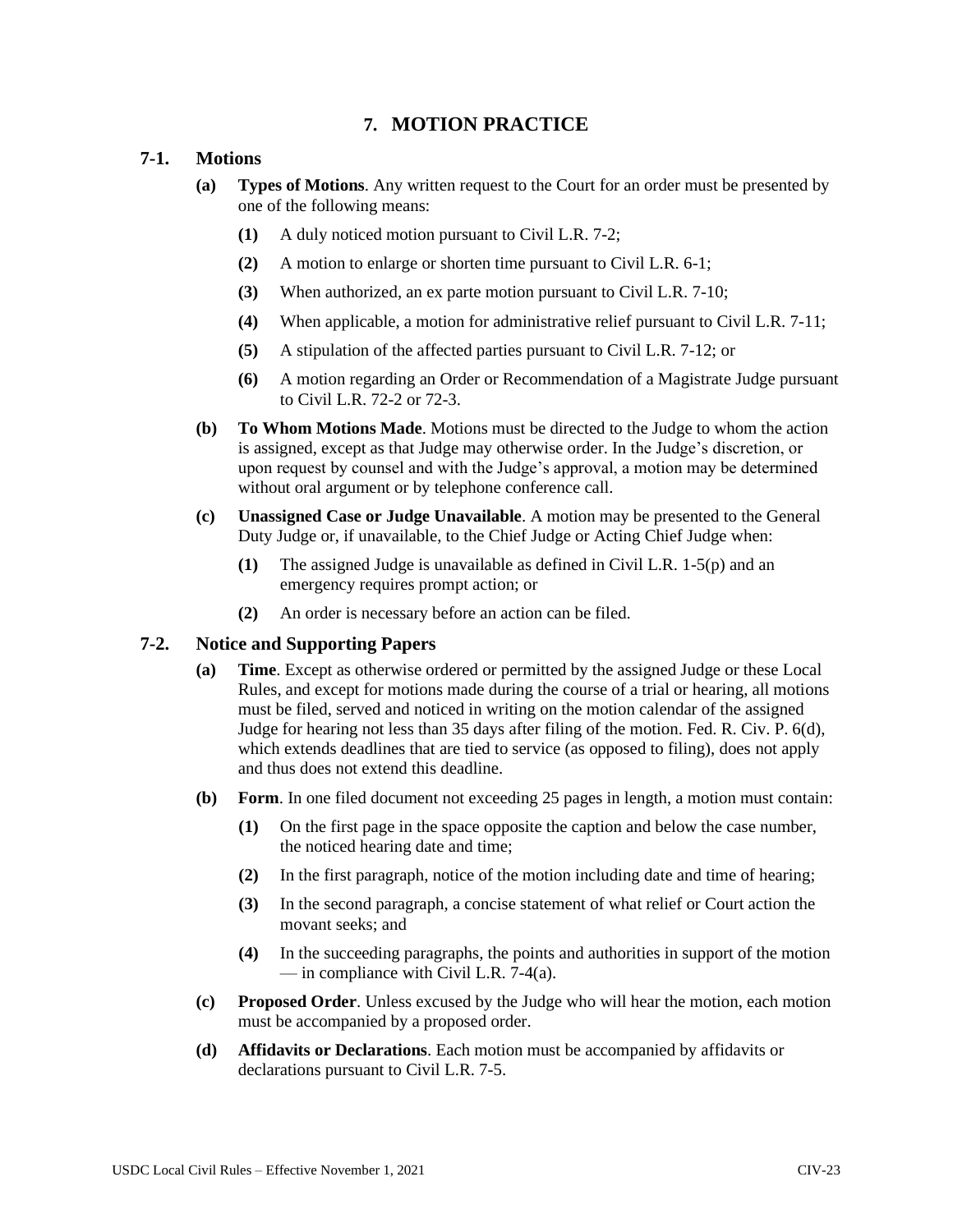#### **Commentary**

The time periods set forth in Civil L.R. 7-2 and 7-3 regarding notice, response, and reply to motions are minimum time periods. For complex motions, parties are encouraged to stipulate to or seek a Court order establishing a longer notice period with correspondingly longer periods for response or reply. See Civil L.R. 1-4 and 1-5.

## <span id="page-32-1"></span><span id="page-32-0"></span>**7-3. Opposition; Reply; Supplementary Material**

- **(a) Opposition**. Any opposition to a motion may include a proposed order, affidavits, or declarations, as well as a brief or memorandum under Civil L.R. 7-4. Any evidentiary and procedural objections to the motion must be contained within the brief or memorandum. Pursuant to Civil L.R. 7-4(b), such brief or memorandum may not exceed 25 pages of text. The opposition must be filed and served not more than 14 days after the motion was filed. Fed. R. Civ. P. 6(d), which extends deadlines that are tied to service (as opposed to filing), does not apply and thus does not extend this deadline.
- <span id="page-32-2"></span>**(b) Statement of Nonopposition**. If the party against whom the motion is directed does not oppose the motion, that party must file with the Court a Statement of Nonopposition within the time for filing and serving any opposition.
- <span id="page-32-3"></span>**(c) Reply**. Any reply to an opposition may include affidavits or declarations, as well as a supplemental brief or memorandum under Civil L.R. 7-4. Any evidentiary and procedural objections to the opposition must be contained within the reply brief or memorandum. Pursuant to Civil L.R. 7-4(b), the reply brief or memorandum may not exceed 15 pages of text. The reply to an opposition must be filed and served not more than 7 days after the opposition was due. Fed. R. Civ. P. 6(d), which extends deadlines that are tied to service (as opposed to filing), does not apply and thus does not extend this deadline.
- <span id="page-32-4"></span>**(d) Supplementary Material**. Once a reply is filed, no additional memoranda, papers or letters may be filed without prior Court approval, except as follows:
	- **(1) Objection to Reply Evidence.** If new evidence has been submitted in the reply, the opposing party may file and serve an Objection to Reply Evidence, which may not exceed 5 pages of text, stating its objections to the new evidence, which may not include further argument on the motion. The Objection to Reply Evidence must be filed and served not more than 7 days after the reply was filed. Fed. R. Civ. P. 6(d), which extends deadlines that are tied to service (as opposed to filing), does not apply and thus does not extend this deadline.
	- **(2)** Before the noticed hearing date, counsel may bring to the Court's attention a relevant judicial opinion published after the date the opposition or reply was filed by filing and serving a Statement of Recent Decision. Such Statement shall contain a citation to and provide a copy of the new opinion without argument.

#### <span id="page-32-6"></span><span id="page-32-5"></span>**7-4. Brief or Memorandum of Points and Authorities**

- **(a) Content**. In addition to complying with the applicable provisions of Civil L.R. 3-4, a brief or memorandum of points and authorities filed in support, opposition, or reply to a motion must contain:
	- **(1)** On the first page in the space opposite the caption and below the case number, the noticed hearing date and time;
	- **(2)** If in excess of 10 pages, a table of contents and a table of authorities;
	- **(3)** A statement of the issues to be decided;
	- **(4)** A succinct statement of the relevant facts; and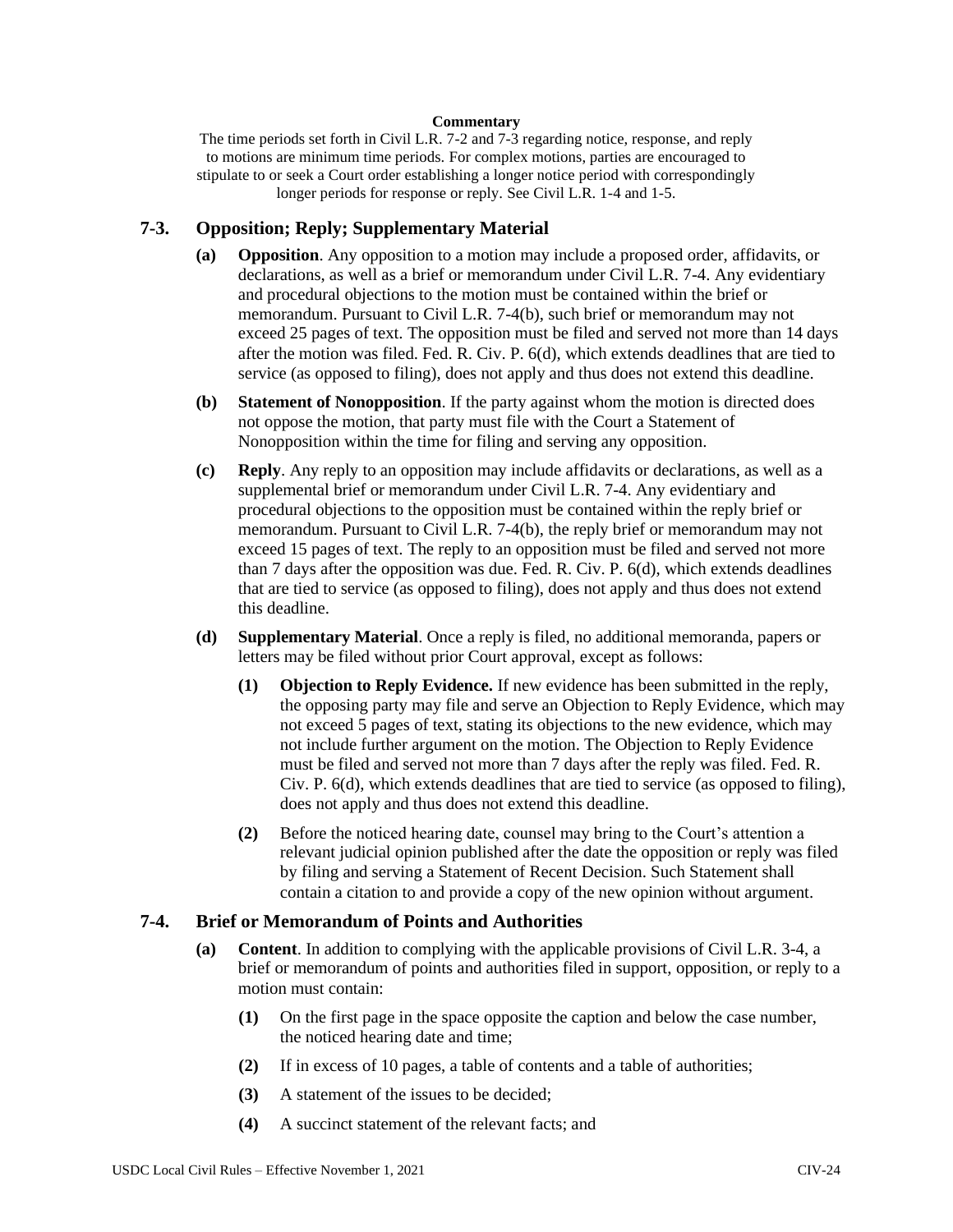- **(5)** Argument by the party, citing pertinent authorities.
- <span id="page-33-0"></span>**(b) Length**. Unless the Court expressly orders otherwise pursuant to a party's request made prior to the due date, briefs or memoranda filed with opposition papers may not exceed 25 pages of text and the reply brief or memorandum may not exceed 15 pages of text.

#### **Cross Reference**

See Civil L.R. 7-11 regarding request to exceed page limitations.

#### **Commentary**

Although Civil L.R. 7-4(b) limits briefs to 25 pages of text, counsel should not consider this a minimum as well as a maximum limit. Briefs with less than 25 pages of text may be excessive in length for the nature of the issues addressed.

## <span id="page-33-2"></span><span id="page-33-1"></span>**7-5. Affidavit or Declaration**

- **(a) Affidavit or Declaration Required**. Factual contentions made in support of or in opposition to any motion must be supported by an affidavit or declaration and by appropriate references to the record. Extracts from depositions, interrogatory answers, requests for admission and other evidentiary matters must be appropriately authenticated by an affidavit or declaration.
- <span id="page-33-3"></span>**(b) Form**. An affidavit or declaration may contain only facts, must conform as much as possible to the requirements of Fed. R. Civ. P. 56(e), and must avoid conclusions and argument. Any statement made upon information or belief must specify the basis therefor. An affidavit or declaration not in compliance with this rule may be stricken in whole or in part.

### <span id="page-33-4"></span>**7-6. Oral Testimony Concerning Motion**

No oral testimony will be received in connection with any motion, unless otherwise ordered by the assigned Judge.

### <span id="page-33-6"></span><span id="page-33-5"></span>**7-7. Continuance of Hearing or Withdrawal of Motion**

- **(a) Before Opposition is Filed**. Except for cases where the Court has issued a Temporary Restraining Order, a party who has filed a motion may file a notice continuing the originally noticed hearing date for that motion to a later date if:
	- **(1)** No opposition has been filed; and
	- **(2)** The notice of continuance is filed prior to the date on which the opposition is due pursuant to Civil L.R. 7-3(a).
- <span id="page-33-7"></span>**(b) After Opposition is Filed**. After an opposition to a motion has been filed, the noticed hearing date may be continued to a subsequent date as follows:
	- **(1)** When parties affected by the motion have not previously stipulated to continue the hearing date, unless the hearing date has been reserved with or specially set by the Judge, the parties affected by the motion may stipulate in writing pursuant to Civil L.R. 6-1(a) to continue the hearing date; or
	- **(2)** Upon order of the assigned Judge.
- <span id="page-33-8"></span>**(c) Keeping Track of Hearing Dates**. Counsel are responsible for knowing hearing dates on motions.
- <span id="page-33-9"></span>**(d) Effect on Time for Filing Opposition or Reply**. Unless otherwise ordered by the Court, the continuance of the hearing of a motion does not extend the time for filing and serving the opposing papers or reply papers.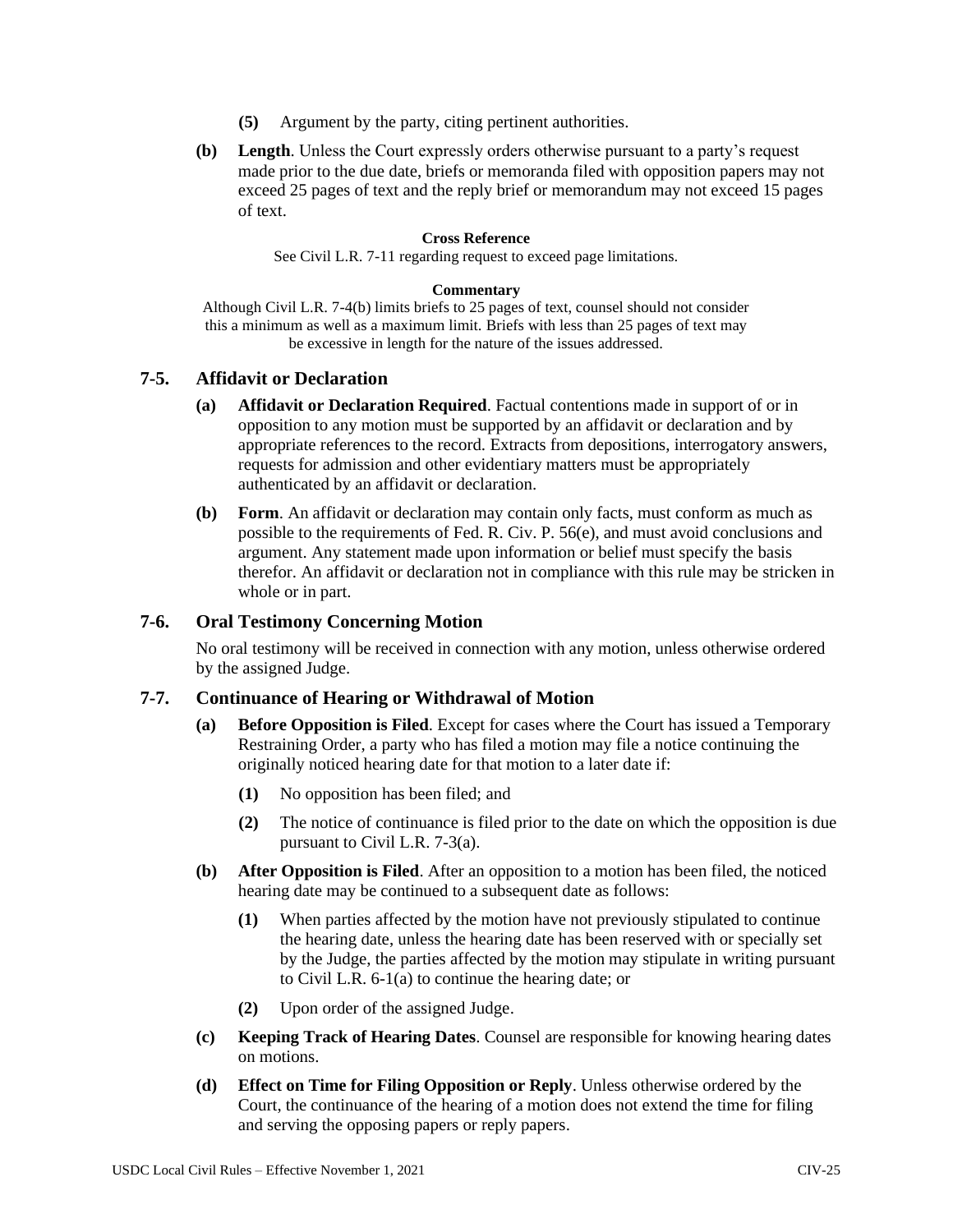<span id="page-34-0"></span>**(e) Withdrawal**. Within the time for filing and serving a reply, the moving party may file and serve a notice of withdrawal of the motion. Upon the filing of a timely withdrawal, the motion will be taken off-calendar. Otherwise, the Court may proceed to decide the motion.

## <span id="page-34-1"></span>**7-8. Motions for Sanctions — Form and Timing**

Any motion for sanctions, regardless of the sources of authority invoked, must comply with the following:

- **(a)** The motion must be separately filed and the date for hearing must be set in conformance with Civil L.R. 7-2;
- **(b)** The form of the motion must comply with Civil L.R. 7-2;
- **(c)** The motion must comply with any applicable Federal Rule and must be made as soon as practicable after the filing party learns of the circumstances that it alleges make the motion appropriate; and
- **(d)** Unless otherwise ordered by the Court, no motion for sanctions may be served and filed more than 14 days after entry of judgment by the District Court.

## <span id="page-34-3"></span><span id="page-34-2"></span>**7-9. Motion for Reconsideration**

**(a) Leave of Court Requirement**. Before the entry of a judgment adjudicating all of the claims and the rights and liabilities of all the parties in a case, any party may make a motion before a Judge requesting that the Judge grant the party leave to file a motion for reconsideration of any interlocutory order on any ground set forth in Civil L.R. 7-9 (b). No party may notice a motion for reconsideration without first obtaining leave of Court to file the motion.

### **Cross Reference**

See Fed. R. Civ. P. 54(b) regarding discretion of Court to reconsider its orders prior to entry of final judgment.

#### **Commentary**

This local rule does not apply to motions for reconsideration of a Magistrate Judge's order pursuant to 28 U.S.C. § 636(b)(1)(A). See Civil L.R. 72.

- <span id="page-34-4"></span>**(b) Form and Content of Motion for Leave**. A motion for leave to file a motion for reconsideration must be made in accordance with the requirements of Civil L.R. 7-9. The moving party must specifically show reasonable diligence in bringing the motion and one of the following:
	- **(1)** That at the time of the motion for leave, a material difference in fact or law exists from that which was presented to the Court before entry of the interlocutory order for which reconsideration is sought. The party also must show that in the exercise of reasonable diligence the party applying for reconsideration did not know such fact or law at the time of the interlocutory order; or
	- **(2)** The emergence of new material facts or a change of law occurring after the time of such order; or
	- **(3)** A manifest failure by the Court to consider material facts or dispositive legal arguments which were presented to the Court before such interlocutory order.
- <span id="page-34-5"></span>**(c) Prohibition Against Repetition of Argument**. No motion for leave to file a motion for reconsideration may repeat any oral or written argument made by the applying party in support of or in opposition to the interlocutory order which the party now seeks to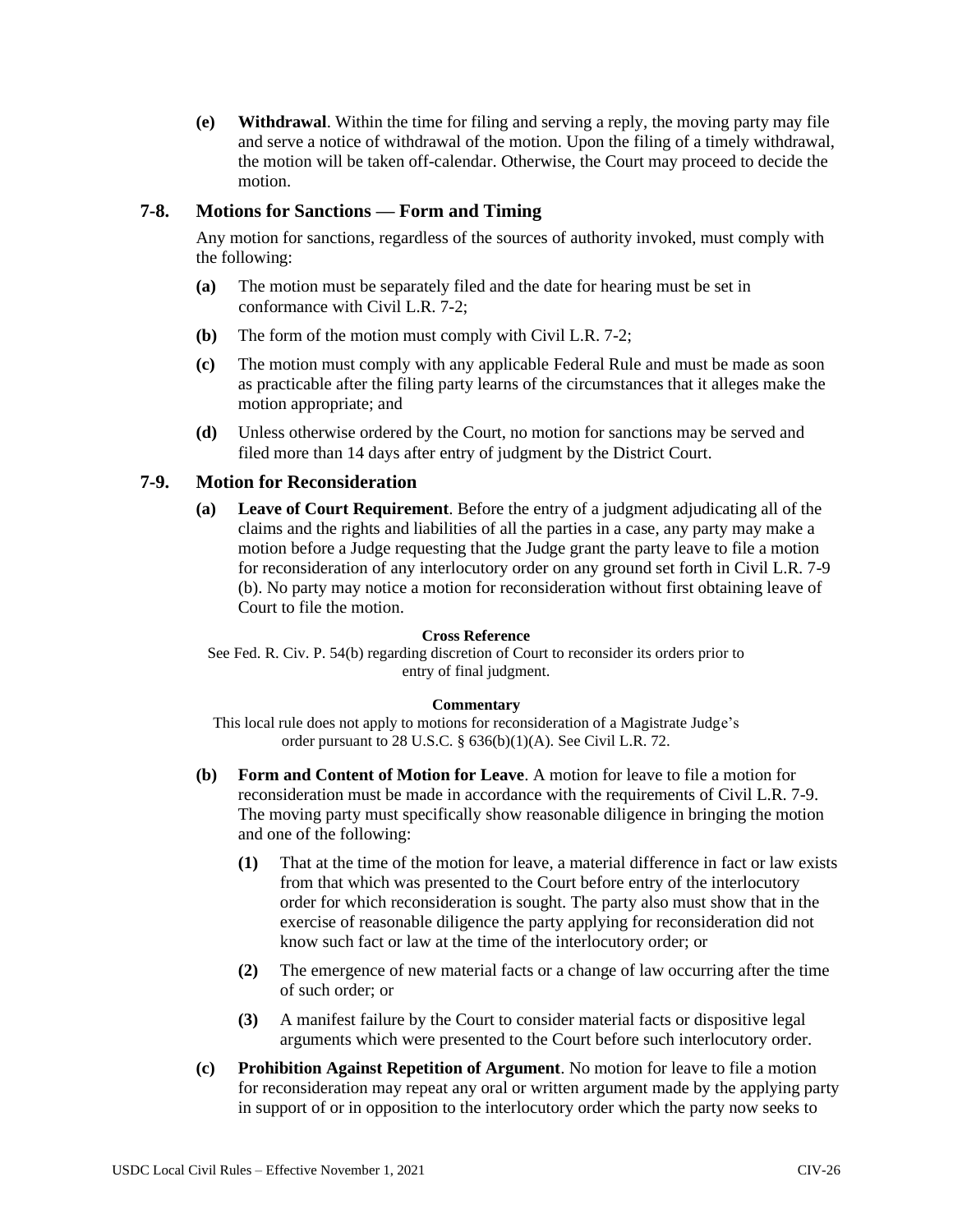have reconsidered. Any party who violates this restriction shall be subject to appropriate sanctions.

<span id="page-35-0"></span>**(d) Determination of Motion**. Unless otherwise ordered by the assigned Judge, no response need be filed and no hearing will be held concerning a motion for leave to file a motion to reconsider. If the Judge decides to order the filing of additional papers or that the matter warrants a hearing, the Judge will fix an appropriate schedule.

## <span id="page-35-1"></span>**7-10. Ex Parte Motions**

Unless otherwise ordered by the assigned Judge, a party may file an ex parte motion, that is, a motion filed without notice to opposing party, only if a statute, Federal Rule, local rule, or Standing Order authorizes ex parte filing. The motion must include a citation to the statute, rule, or order which permits the use of an ex parte motion to obtain the relief sought.

#### **Cross Reference**

See, e.g., Civil L.R. 65-1 "*Temporary Restraining Orders.*"

## <span id="page-35-2"></span>**7-11. Motion for Administrative Relief**

The Court recognizes that during the course of case proceedings a party may require a Court order with respect to miscellaneous administrative matters, not otherwise governed by a federal statute, Federal Rule, local rule, or standing order of the assigned Judge. These motions would include matters such as motions to exceed otherwise applicable page limitations or motions to file documents under seal, for example.

- <span id="page-35-3"></span>**(a) Form and Content of Motions**. A motion for an order concerning a miscellaneous administrative matter may not exceed 5 pages (not counting declarations and exhibits), must set forth specifically the action requested and the reasons supporting the motion, and must be accompanied by a proposed order and by either a stipulation under Civil L.R. 7-12 or by a declaration that explains why a stipulation could not be obtained. If the motion is manually filed, the moving party must deliver the motion and all attachments to all other parties on the same day that the motion is filed.
- <span id="page-35-4"></span>**(b) Opposition to or Support for Motion for Administrative Relief**. Any opposition to or support for a Motion for Administrative Relief may not exceed 5 pages (not counting declarations and exhibits), must set forth succinctly the reasons in opposition or support, must be accompanied by a proposed order, and must be filed no later than 4 days after the motion has been filed. The opposition or support and all attachments thereto, if manually filed, must be delivered to all other parties the same day it is manually filed.
- **(c) Action by the Court**. Unless otherwise ordered, a Motion for Administrative Relief is deemed submitted for immediate determination without hearing on the day after the opposition is due.

## <span id="page-35-6"></span><span id="page-35-5"></span>**7-12. Stipulations**

Every stipulation requesting judicial action must be in writing signed by all affected parties or their counsel. A proposed form of order may be submitted with the stipulation and may consist of an endorsement on the stipulation of the words, "PURSUANT TO STIPULATION, IT IS SO ORDERED," with spaces designated for the date and the signature of the Judge.

## <span id="page-35-7"></span>**7-13. Notice Regarding Submitted Matters**

Whenever any motion or other matter has been under submission for more than 120 days, a party, individually or jointly with another party, may file with the Court a notice that the matter remains under submission, or may ask the Northern District of California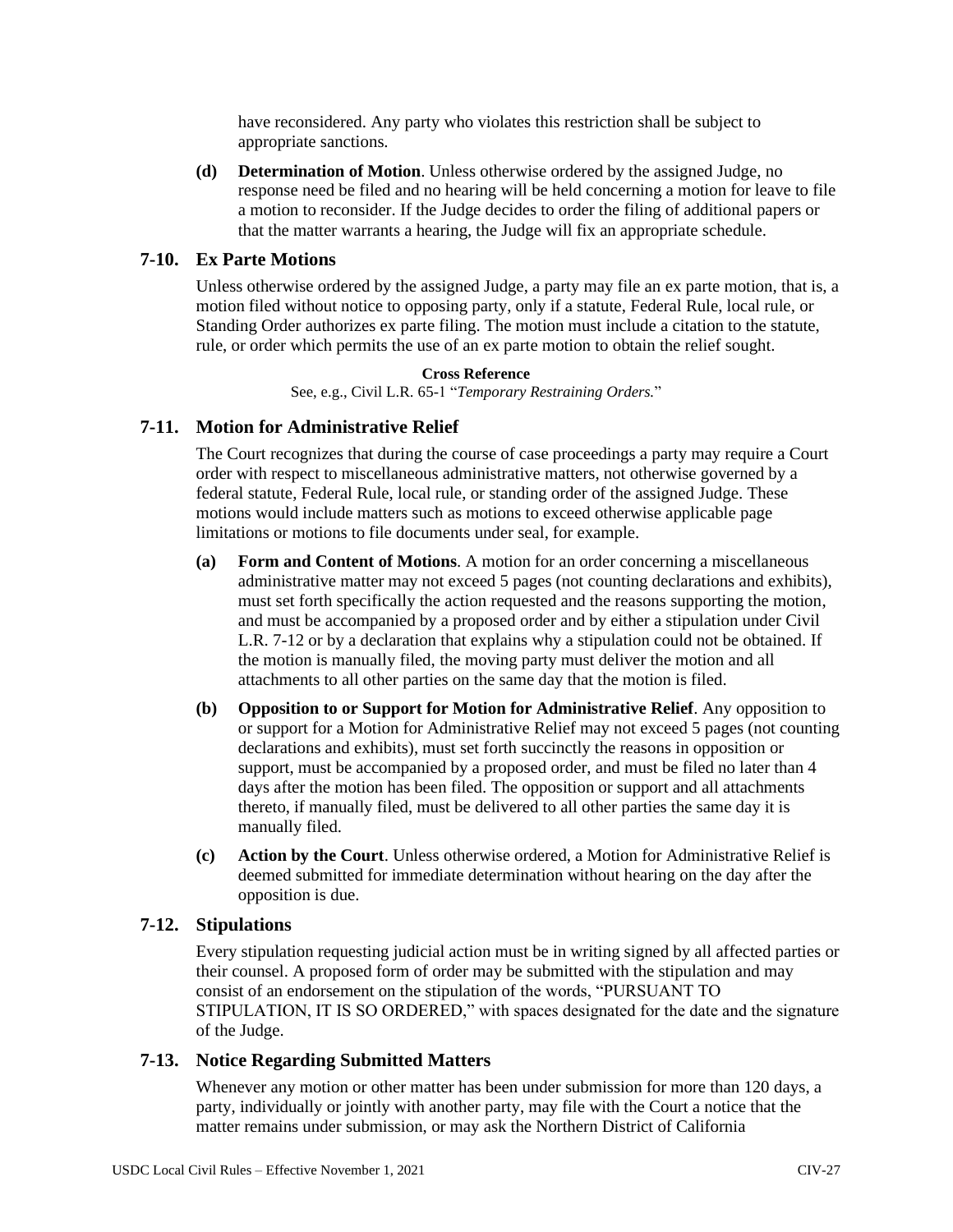Ombudsperson to provide such notice to the Court. If judicial action is not taken, subsequent notices may be filed at the expiration of each 120-day period thereafter until a ruling is made.

This rule does not preclude a party from filing an earlier notice if it is warranted by the nature of the matter under submission (e.g., motion for extraordinary relief).

#### **7-14. Designation Not for Citation**

It is within the sole discretion of the issuing Judge to determine whether an order or opinion issued by that Judge shall not be citable. Any order or opinion which the issuing Judge determines shall not be citable shall bear in the caption before the title of the Court "NOT FOR CITATION."

#### **Cross Reference**

See Civil L.R. 3-4(e) "*Prohibition of Citation to Uncertified Opinion or Order*."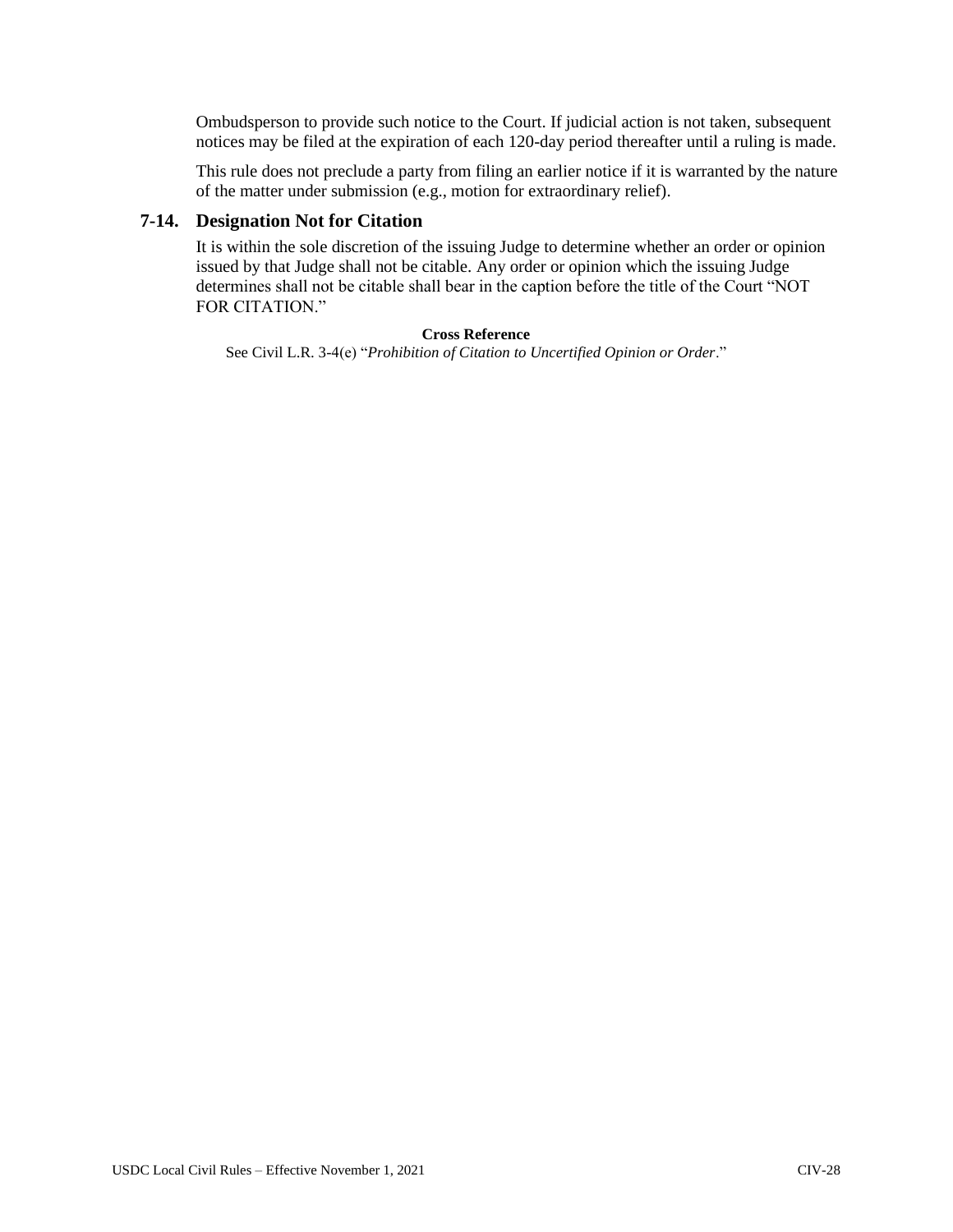# **10. FORM OF PAPERS**

# **10-1. Amended Pleadings**

Any party filing or moving to file an amended pleading must reproduce the entire proposed pleading and may not incorporate any part of a prior pleading by reference.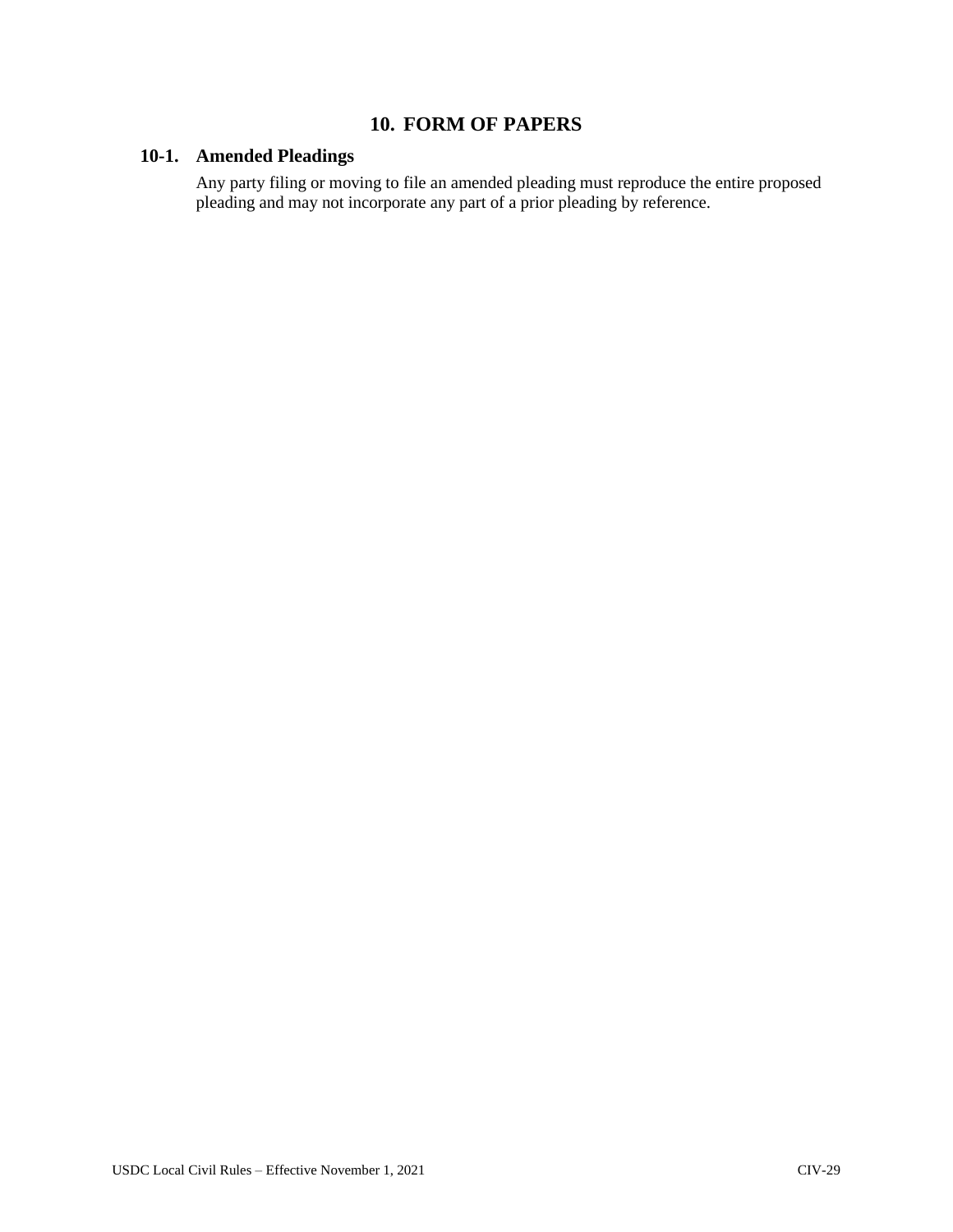# **11. ATTORNEYS**

## **11-1. The Bar of this Court**

- **(a) Members of the Bar**. Except as provided in Civil L.R. 11-2, 11-3, and 11-9, and Fed. R. Civ. P. 45(f), an attorney must be a member of the bar of this Court to practice in this Court and in the Bankruptcy Court of this District.
- **(b) Eligibility for Membership**. To be eligible for admission to and continuing membership in the bar of this Court, an attorney must be an active member in good standing of the State Bar of California. For any attorney admitted to the bar of this court before September 1, 1995 based on membership in the bar of a jurisdiction other than California, continuing membership in the bar of that jurisdiction is an acceptable alternative basis for eligibility.
- **(c) Procedure for Admission**. Each applicant for admission must present to the Clerk a sworn petition for admission in the form prescribed by the Court. Prior to admission to the bar of this Court, an attorney must certify:
	- **(1)** Knowledge of the contents of the Federal Rules of Civil and Criminal Procedure and Evidence, the Rules of the United States Court of Appeals for the Ninth Circuit, and the Local Rules of this Court;
	- **(2)** Familiarity with the Alternative Dispute Resolution Programs of this Court;
	- **(3)** Understanding and commitment to abide by the Standards of Professional Conduct of this Court set forth in Civil L.R. 11-4; and
	- **(4)** Familiarity with the Guidelines for Professional Conduct in the Northern District of California.
- **(d) Admission Fees**. Each attorney admitted to practice before this Court under this Local Rule must pay to the Clerk the fee fixed by the Judicial Conference of the United States, together with an assessment in an amount to be set by the Court. The assessment will be placed in the Court Non-Appropriated Fund for library, educational, and other appropriate uses.
- **(e) Admission**. The Clerk or a Judge may admit an applicant to the bar of the Court after the applicant signs the prescribed oath and pays the prescribed fees, and after the Clerk verifies the applicant's qualifications.
- **(f) Certificate of Good Standing**. A member of the bar of this Court who is in good standing may obtain a Certificate of Good Standing by presenting a written request to the Clerk and paying the prescribed fee.
- **(g) Reciprocal Administrative Change in Attorney Status**. Upon notice from the State Bar of California (or the bar of another jurisdiction that is the basis for membership in the bar of this Court) that an attorney is deceased, has been placed on "voluntary inactive" status, or has resigned for reasons not relating to discipline, the Clerk will note "deceased," "resigned," or "voluntary inactive," as appropriate, on the attorney's admission record. An attorney on "voluntary inactive" status will remain inactive on the roll of this Court until such time as the State Bar or the attorney has notified the Court that the attorney has been restored to "active" status. An attorney who has resigned and wishes to be readmitted must petition the Court for admission in accordance with subparagraphs (c) and (d) of this Rule.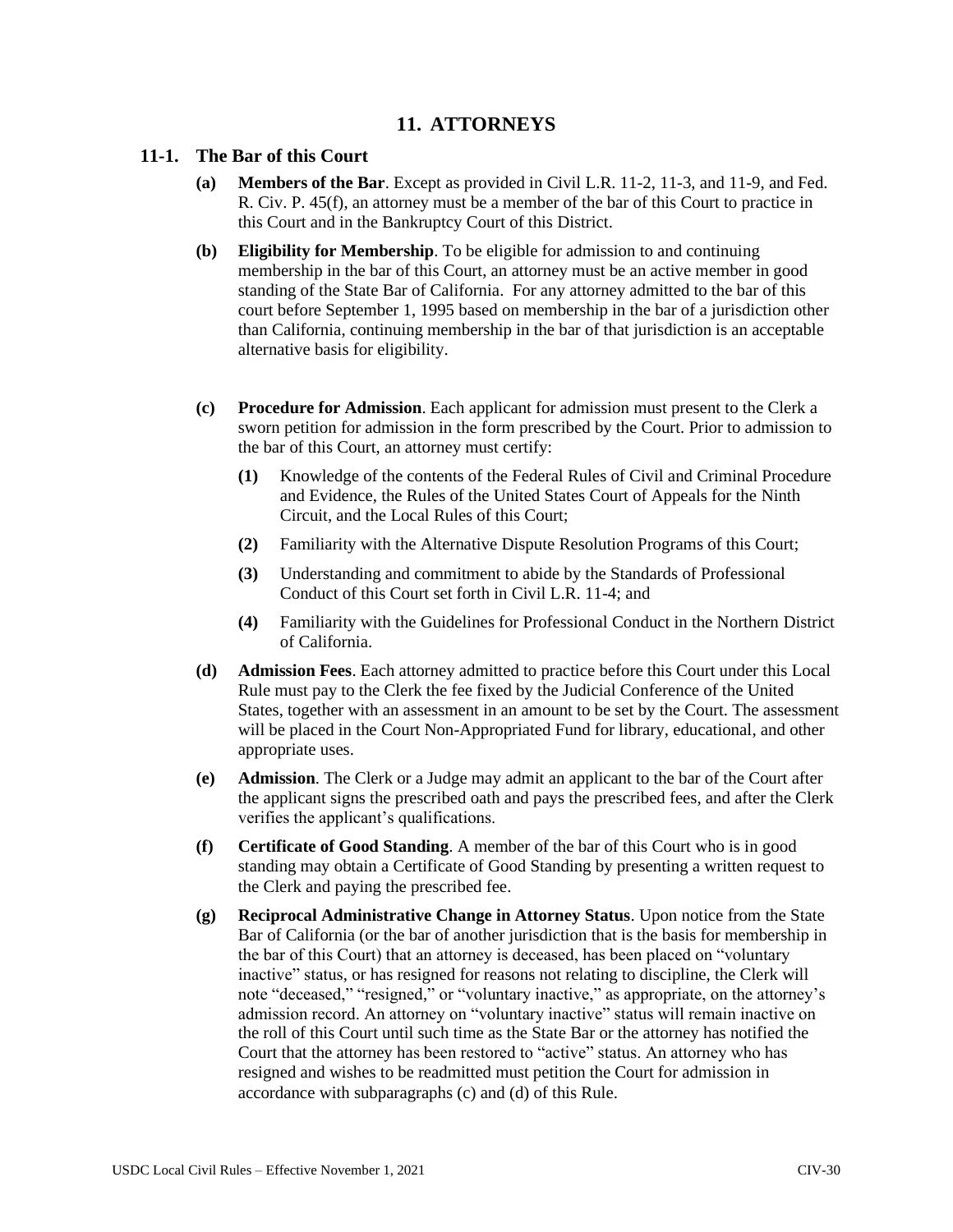- **(1)** The following procedure will apply to actions taken in response to information provided by the State Bar of California (or by another jurisdiction that is the basis for membership in the bar of this Court) of a suspension for (a) a period of less than 30 days for any reason or (b) a change in an attorney's status that is temporary in nature and may be reversed solely by the attorney's execution of one or more administrative actions. Upon receipt of notification from the State Bar that an attorney has been suspended for any of the following, the Clerk will note the suspension on the attorney's admission record:
	- **(A)** Noncompliance with Rule 9.22 child and family support;
	- **(B)** Failure to pass PRE;
	- **(C)** Failure to pay bar dues;
	- **(D)** Failure to submit documentation of compliance with continuing education requirements.

While suspended, an attorney is not eligible to practice in this Court or in the Bankruptcy Court of this District. In the event that an attorney files papers or otherwise practices law in this Court or in the Bankruptcy Court while an administrative notation of suspension is pending on the attorney's admission record, the Clerk will verify the attorney's disciplinary status with the State Bar (or other jurisdiction, if applicable). If the attorney is not then active and in good standing, the Chief District Judge will issue to the attorney an order to show cause in accordance with Civil L.R. 11-7(b)(1).

Upon receipt by the Court of notification from the State Bar that the attorney's active status has been restored, the reinstatement will be noted on the attorney's admission record.

**(2)** In response to information provided by the State Bar of California (or other jurisdiction that is the basis for membership in the bar of this Court) that an attorney has been placed on disciplinary probation but is still allowed to practice, the Clerk will note the status change on the attorney's admission record. An attorney with that status must, in addition to providing the notice to the Clerk required by Civil L.R. 11-7(a)(1), report to the Clerk all significant developments related to the probationary status. Upon receipt by the Court of notification from the State Bar that the attorney's good standing has been restored, the change will be noted on the attorney's admission record.

## **11-2. Counsel for the United States**

An attorney employed or retained by the United States government or any of its agencies may, without satisfying the membership requirements of LR 11-1, practice in this Court in all actions or proceedings within the scope of his or her employment or retention by the United States.

### **11-3. Pro Hac Vice**

**(a) Application**. An attorney who is not a member of the bar of this Court may apply to appear pro hac vice in a particular action in this district by submitting to the Clerk, together with the written application, a true and correct copy of a certificate of good standing or other similar official document issued by the appropriate authority governing attorney admissions for the relevant bar. Said certificate or other document must be dated no more than one year prior to the date of application for admission. The applicant must also submit an oath certifying the following: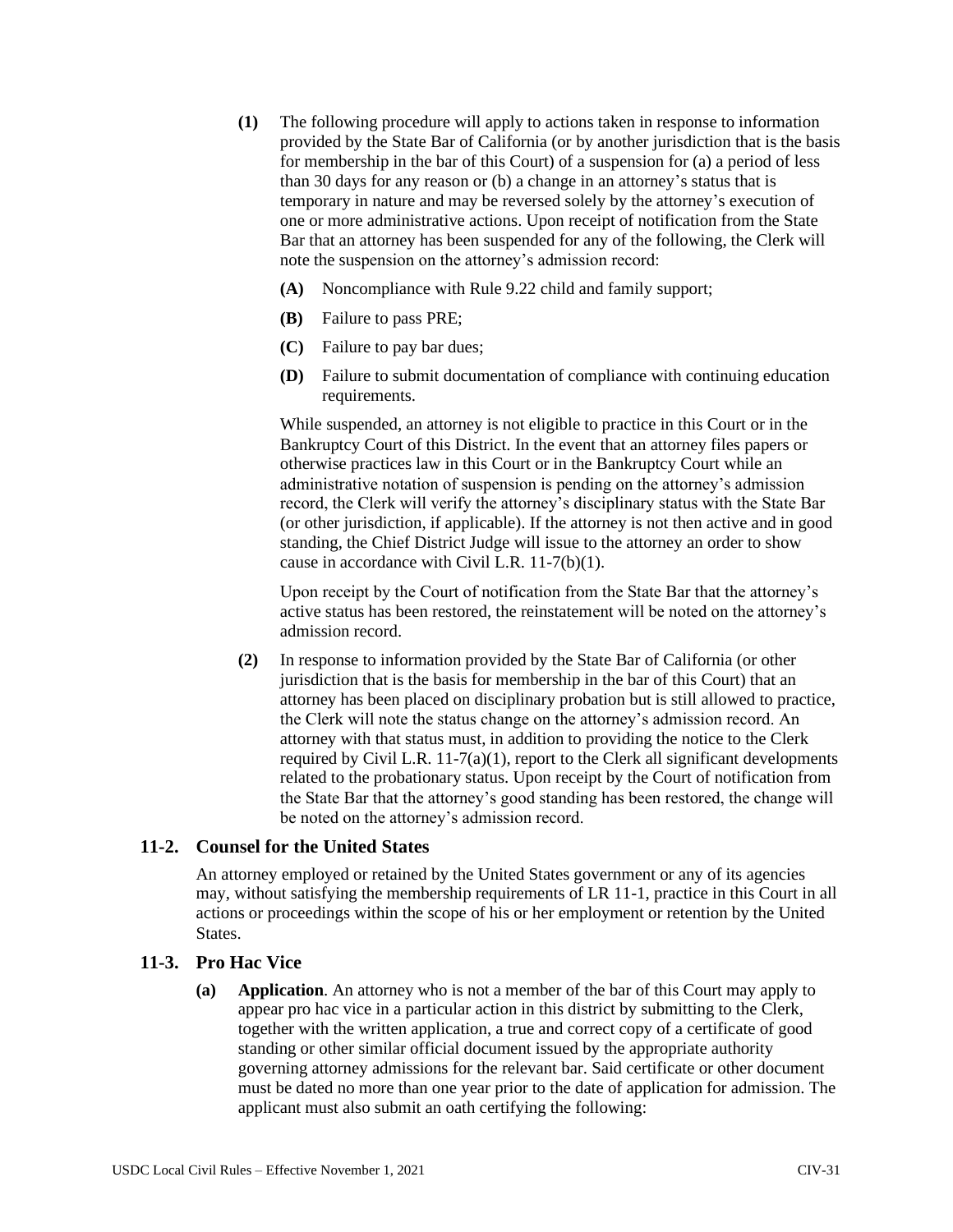- **(1)** That he or she is an active member in good standing of the bar of a United States Court or of the highest court of another state or the District of Columbia, specifying such bar;
- **(2)** That he or she agrees to abide by the Standards of Professional Conduct set forth in Civil L.R. 11-4, and to become familiar with the Local Rules and Alternative Dispute Resolution Programs of this Court and, where applicable, with the Bankruptcy Local Rules;
- **(3)** That an attorney, identified by name and office address, who is a member of the bar of this Court in good standing and who maintains an office within the State of California, is designated as co-counsel.
- **(4)** The number of times the applicant has been granted pro hac vice admission by the Court in the 12 months preceding the application.
- **(b) Time of Application**. An attorney seeking to appear pro hac vice must submit the application and admission fee at the time of the filing of a complaint or the attorney's first appearance in the case. A failure to meet this deadline may result in denial of the application.
- **(c) Disqualification from Pro Hac Vice Appearance**. Unless authorized by an Act of Congress or by an order of the assigned Judge, an applicant is not eligible for permission to practice pro hac vice if the applicant:
	- **(1)** Resides in the State of California; or
	- **(2)** Is regularly engaged in the practice of law in the State of California.

This disqualification shall not be applicable if the pro hac vice applicant (i) has been a resident of California for less than one year; (ii) has registered with, and completed all required applications for admission to, the State Bar of California; and (iii) has officially registered to take or is awaiting results from the California State Bar exam.

- **(d) Approval**. The Clerk shall present the application to the assigned Judge for approval. The assigned Judge shall have discretion to accept or reject the application, or excuse the admission fee.
- **(e) Admission Fee**. At the time the application is submitted, an attorney requesting to practice under Civil L.R. 11-3 must pay to the Clerk the Pro Hac Vice admission fee set by the Court's fee schedule, available at [cand.uscourts.gov/court-fees.](https://fedcourts-my.sharepoint.com/personal/william_noble_cand_uscourts_gov/Documents/cand.uscourts.gov/court-fees) The Clerk will not present an application to the assigned Judge unless the filing fee has been paid or a request to waive the filing fee has been submitted. The fee will be placed in the Court's Non-Appropriated Fund for library, educational, and other appropriate uses. If the assigned Judge rejects the application, the fee will be refunded at the attorney's request.
- **(f) Appearances and Service on Local Co-Counsel**. All papers filed by the attorney must indicate appearance pro hac vice. Service of papers on and communications with local co-counsel designated pursuant to Civil L.R.  $11-3(a)(3)$  shall constitute notice to the party.

# **11-4. Standards of Professional Conduct**

- **(a) Duties and Responsibilities**. Every member of the bar of this Court and any attorney permitted to practice in this Court under Civil L.R. 11 must:
	- **(1)** Be familiar and comply with the standards of professional conduct required of members of the State Bar of California;
	- **(2)** Comply with the Local Rules of this Court;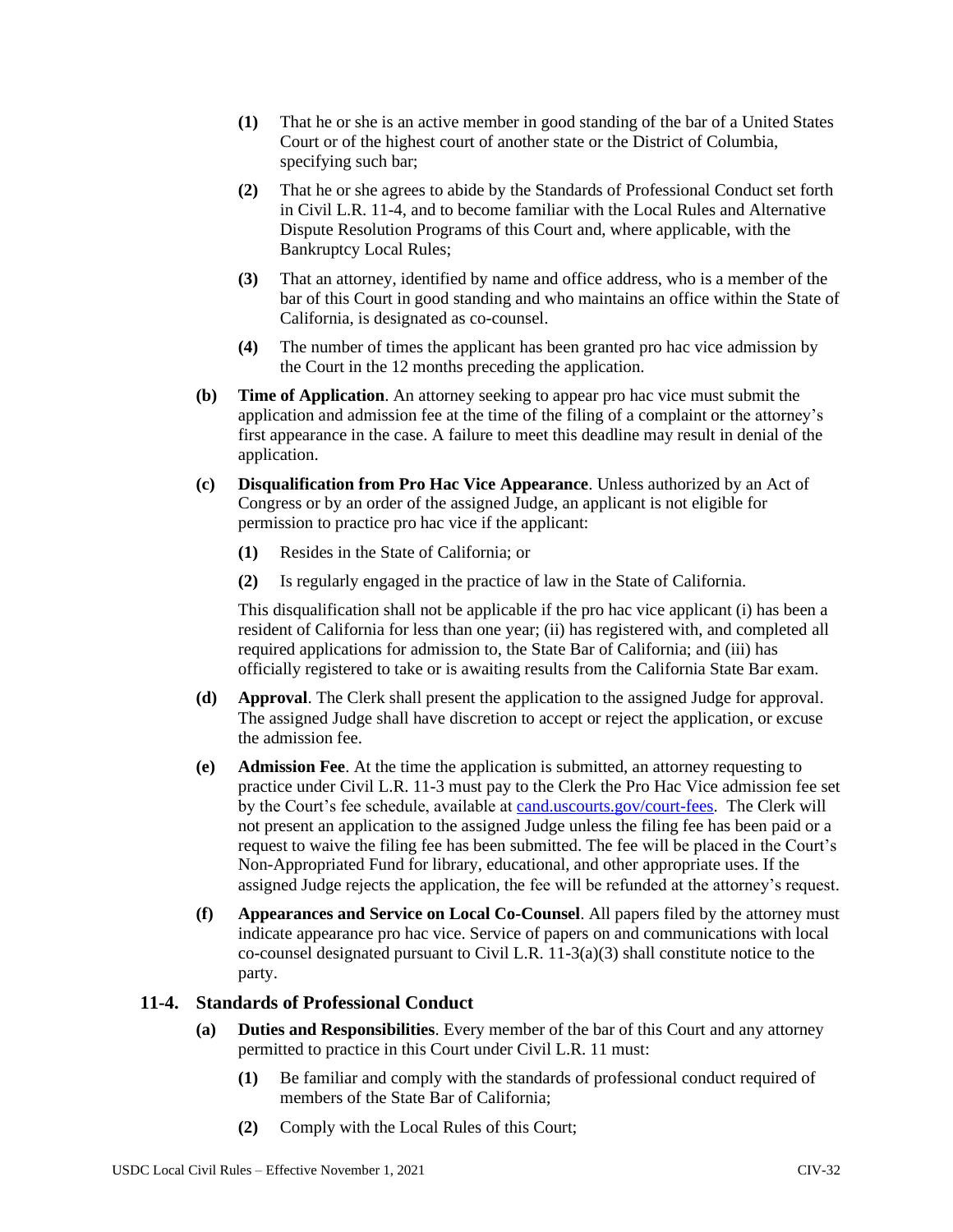- **(3)** Maintain respect due to courts of justice and judicial officers;
- **(4)** Practice with the honesty, care, and decorum required for the fair and efficient administration of justice;
- **(5)** Discharge all obligations to client(s) and the Court; and
- **(6)** Assist those in need of counsel when requested by the Court.

#### **Commentary**

The California Standards of Professional Conduct are contained in the State Bar Act, the Rules of Professional Conduct of the State Bar of California, and decisions of any court applicable thereto.

- **(b) Prohibition Against Bias**. The practice of law before this Court must be free from prejudice and bias. Treatment free of bias must be accorded all other attorneys, litigants, judicial officers, jurors, and support personnel. Any violation of this policy should be brought to the attention of the Clerk or any Judge for action under Civ. L.R. 11-6.
- **(c) Prohibition against Ex Parte Communication**. Except as otherwise provided by law or these Local Rules or otherwise ordered by the Court, an attorney or party to an action must refrain from contacting the assigned Judge or the Judge's law clerks or otherwise communicating with a Judge or the Judge's staff regarding a pending matter, without prior notice to opposing counsel.

#### **Commentary**

This rule is not intended to prohibit communications with Court staff regarding scheduling or general case management.

### **11-5. Withdrawal from Case**

- **(a) Order Permitting Withdrawal**. Counsel may not withdraw from an action until relieved by order of the Court after written notice has been provided, reasonably in advance, to the client and to all other parties who have appeared in the case.
- **(b) Conditional Withdrawal**. When withdrawal by an attorney from an action is not accompanied by simultaneous appearance of substitute counsel or agreement of the party to appear pro se, leave to withdraw may be subject to the condition that papers may continue to be served on counsel for forwarding purposes, unless and until the client appears by other counsel or pro se. When this condition is imposed, counsel must notify the party of this condition. Any filed consent by the party to counsel's withdrawal under these circumstances must include acknowledgment of this condition.

### **11-6. Discipline**

- **(a) General**. In the event that a Judge has cause to believe that an attorney (as defined in subsection (b) below) has engaged in unprofessional conduct, the Judge may, in addition to any action authorized by applicable law, do either or both of the following:
	- **(1)** Refer the matter to the Court's Standing Committee on Professional Conduct; or
	- **(2)** Refer the matter to the Chief District Judge. If the alleged unprofessional conduct arises in the Bankruptcy Court, the Judge shall first refer the matter to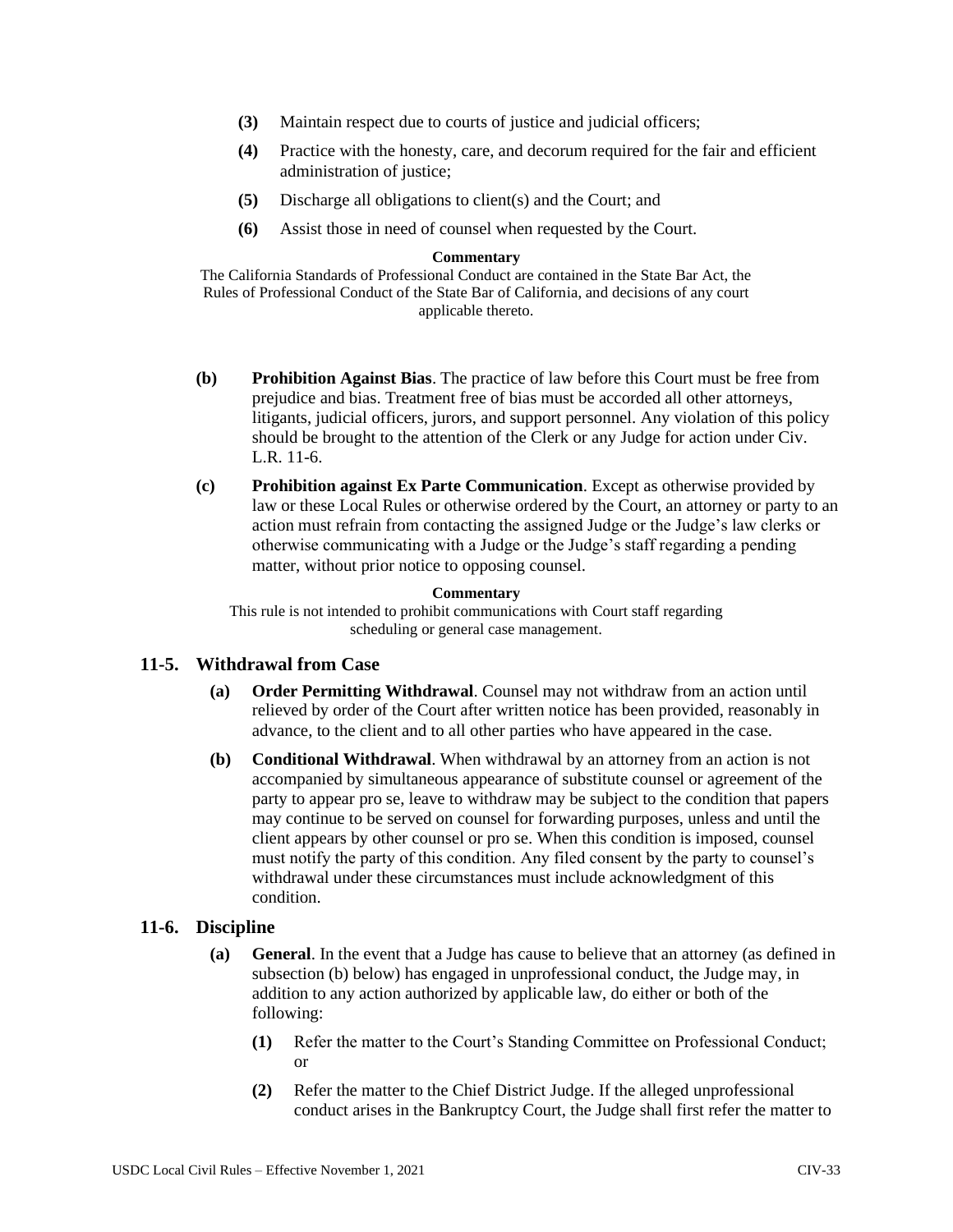the Chief Bankruptcy Judge, who may in turn refer it to the Chief District Judge.

- **(b) "Attorney" Defined**. For purposes of Civil L.R. 11-6, the term "attorney" refers to any attorney who is or has been admitted to practice in any State, or admitted to membership in the bar of this Court, or admitted to practice in this Court pro hac vice pursuant to Civil L.R. 11-3. The term "attorney" may include law corporations and partnerships, when the alleged conduct occurs in the course and scope of employment by the corporation or partnership.
- **(c) Standing Committee on Professional Conduct**. The Court will appoint, as special counsel for disciplinary proceedings pending before the Court, a Standing Committee on Professional Conduct consisting of a minimum of 7 and a maximum of 11 members, depending on the number of disciplinary matters referred to or active before the committee, and the Chief District Judge will designate one of the members to serve as Chair. All members of the Standing Committee must be members in good standing of the bar who practice regularly in this court. Members shall serve staggered 4-year terms in 2 approximately equal groups, such that the members of one group are replaced or reappointed every 2 years. The Standing Committee may organize itself and conduct its affairs by subcommittees of one or more members as it deems advisable. All final actions of the Standing Committee require a majority vote. The Standing Committee will submit a confidential report of its activities annually to the Clerk, the Chief District Judge, the Clerk of the Bankruptcy Court and Chief Bankruptcy Judge and the Professional Conduct Liaison Judge.
- **(d) Professional Conduct Liaison Judge.** The Chief District Judge shall appoint a District Judge to oversee the administration of this Local Rule and to serve as liaison to the Standing Committee. The Chief District Judge may delegate some or all of the powers of the Chief District Judge under this rule to the Professional Conduct Liaison Judge.
- **(e) Matters Referred To The Standing Committee**. Any Judge may enter an order of referral to the Standing Committee on Professional Conduct to initiate an investigation into a charge or information that a member of the bar of this Court, an attorney appearing pro hac vice, or an attorney employed or retained by the United States (see Civil L.R. 11-2) has engaged in unprofessional conduct in the practice of law before this Court. The Alternative Dispute Resolution Magistrate Judge may enter an order of referral based upon information provided by, and at the request of, the Alternative Dispute Resolution Department. An order of referral to the Standing Committee on Professional Conduct may be made on the public docket of an active case or may be directed to the Clerk confidentially without a case number, with a copy of the referral order served by U.S. Mail or by electronic mail on the subject attorney. Upon receipt of an order of referral, the Clerk will open a new miscellaneous case under seal, file the original order of referral and any accompanying exhibits thereto, and transmit a copy to the chair of the Standing Committee. Unless otherwise directed by the Court, the Standing Committee shall investigate the alleged or suspected unprofessional conduct in accordance with the following procedures:
	- **(1)** Investigations shall be conducted formally or informally as the Standing Committee deems appropriate to the circumstances of the case. Investigations shall be confidential unless the Professional Conduct Liaison Judge, upon application by the Standing Committee or the attorney who is subject to the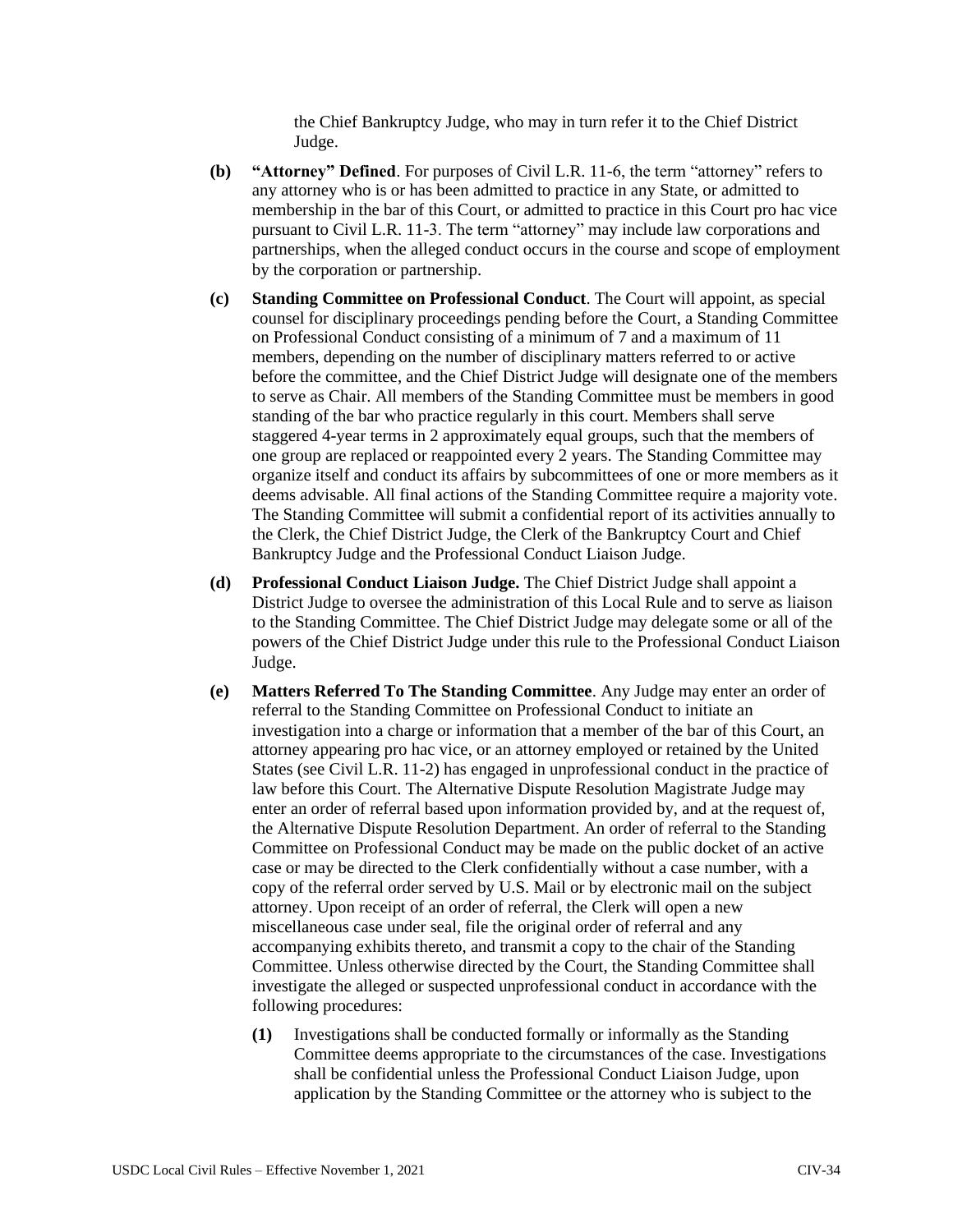investigation, determines that there is a compelling reason to make the matter public.

- **(2)** At the written request of the Standing Committee, the Chief District Judge may direct the issuance of subpoenas and subpoenas duces tecum.
- **(3)** At the conclusion of its investigation, the Standing Committee may, if it deems appropriate, finally resolve any referred matter informally or by consent; if the attorney who was the subject of the investigation has admitted unprofessional conduct, however, the Standing Committee should obtain a written consent specifying a remedial plan. The Standing Committee shall prepare a final report summarizing its proceedings, its findings, any informal or stipulated resolution and its recommendation, if any, to the Court. If the Standing Committee's determination is to file a petition for formal discipline, it shall so state in the final report. The final report shall be marked "CONFIDENTIAL: ATTORNEY DISCIPLINE MATTER" and shall include a proposed order directing the Clerk to close the file. The Standing Committee shall direct the original final report to the Chief District Judge and a copy to the referring Judge. Upon filing the final report and closing the file, the Clerk shall serve the final report on the attorney under investigation.
- **(4)** If a majority of the members determine that public reprimand, suspension, disbarment, monetary sanctions or other formal discipline is warranted, and the respondent attorney does not consent, the Standing Committee shall institute a disciplinary proceeding by filing with the Clerk a sealed petition that specifies the alleged misconduct. Upon the filing of the petition, the Clerk shall assign a new civil case number to the matter and shall randomly assign it to a District Judge other than the referring Judge or the Professional Conduct Liaison Judge in the same manner as any other sealed civil action or proceeding. Unless otherwise directed by the assigned Judge, the proceeding shall then be presented by one or more members of the Standing Committee. For a matter arising in the Bankruptcy Court of this District, the assigned Judge may, sua sponte or upon motion by the respondent attorney, refer the matter to the Clerk of the Bankruptcy Court for assignment to a Bankruptcy Judge, other than the referring Judge, for hearing and a report and recommendation.
- **(5)** After a civil case is assigned under subsection (4) above, the assigned judge shall issue an order to show cause setting a date for hearing, addressed to the respondent attorney, requiring the attorney to appear and show cause why he or she should not be disciplined as stated in the Judge's order. The order shall direct that a copy thereof, together with a copy of the petition, be served on the respondent in a manner permitted by Fed. R. Civ. P. 5(b) not less than 35 days in advance of the date specified for hearing. Any response must be filed no more than 14 days later. In the event the matter cannot be resolved solely based on the petition, response, and hearing thereon, the Judge may order such additional proceedings as the circumstances warrant. Written findings of fact and an order based thereon shall be filed by the Judge when dismissing the proceeding or when imposing discipline. Documents presented for manual filing in the case shall be marked "CONFIDENTIAL: ATTORNEY DISCIPLINE MATTER." The entire case shall be maintained under seal and court proceedings shall be closed to the public unless, upon written motion from either the Standing Committee or the respondent attorney, the Judge determines that the interests of justice would be best be served by opening all or part of the proceedings to the public. The Judge's final order, if imposing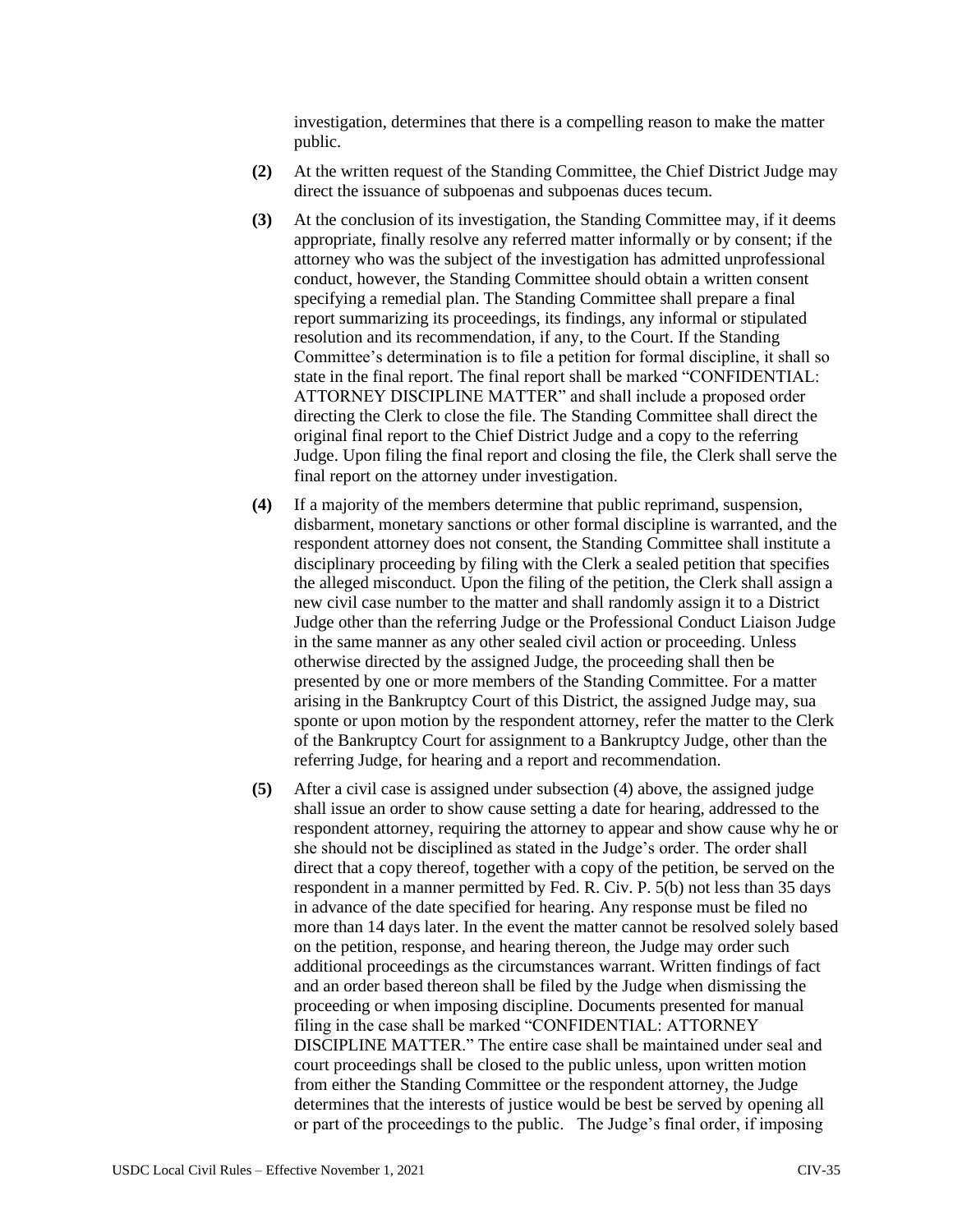discipline, together with portions of the file deemed by the Judge to be appropriate for public disclosure, will be unsealed and made accessible to the public on the Court's website and any other means ordered by the Judge and will be disseminated to the Judges of the Northern District of California by the Clerk 7 days after the final order is filed, absent an extension by the Court. An order imposing discipline under this Rule may be appealed to the Court of Appeals.

- **(6)** Records other than court files, such as the confidential reports of the Standing Committee, shall be maintained as directed by the Chief District Judge.
- **(7)** After an order imposing discipline is filed, the Standing Committee may provide the Clerk with a list of other courts before which the Standing Committee knows the respondent attorney to have been admitted to practice. The list shall be compiled from information obtained in the course of the Standing Committee's work on the case, and shall not require a separate investigation. The Clerk shall give prompt notice of the order of discipline to the disciplinary body of each such court.
- **(f) Costs**. Out-of-pocket expenses necessarily incurred by the Standing Committee in carrying out its responsibilities under these rules, if presented for reimbursement within 90 days of the conclusion of the proceeding, will be paid by the Court.

## **11-7. Reciprocal Discipline and Discipline Following Felony Conviction**

- **(a) Required Notice of Change in Status**. Any attorney admitted to practice in this Court or any attorney appearing pro hac vice who is convicted of a felony, suspended, disbarred, or placed on disciplinary probation by any court, or who resigns from the bar of any court with an investigation into allegations of unprofessional conduct pending, must give notice to the Clerk and the Clerk of the Bankruptcy Court in writing within 14 days of such event.
- **(b) Order to Show Cause**. Unless referred to the Standing Committee on Professional Conduct, matters subject to reciprocal discipline on the grounds listed in paragraph (a) above shall be handled as follows:
	- **(1)** Whenever a member of the bar of this Court or any attorney appearing pro hac vice who is convicted of a felony, disbarred, suspended for reasons other than those noted in Civil L.R.  $11-1(g)$ , or who resigns from the bar of any court with an investigation into allegations of unprofessional conduct pending, the Chief District Judge will enter an order suspending that member on an interim basis from practice before this Court and affording the member an opportunity to show cause, within 28 days, why a suspension or disbarment order should not be entered. If the attorney files a response stating that imposition of an order of suspension or disbarment from this Court is not contested, or if the attorney does not respond to the Order to Show Cause within the time specified, then the Court shall enter an order of suspension or disbarment.
	- **(2)** An attorney who wishes to contest reciprocal discipline must file with the Court a timely response to the order to show cause. The Chief District Judge may then act on the matter, order it randomly assigned to another Judge or refer it to the Standing Committee on Professional Conduct for report and recommendation. The response to the Order to Show Cause must set forth facts establishing one or more of the following: (a) the procedure in the other jurisdiction was so lacking in notice or opportunity to be heard as to constitute a deprivation of due process; (b) there was such an infirmity of proof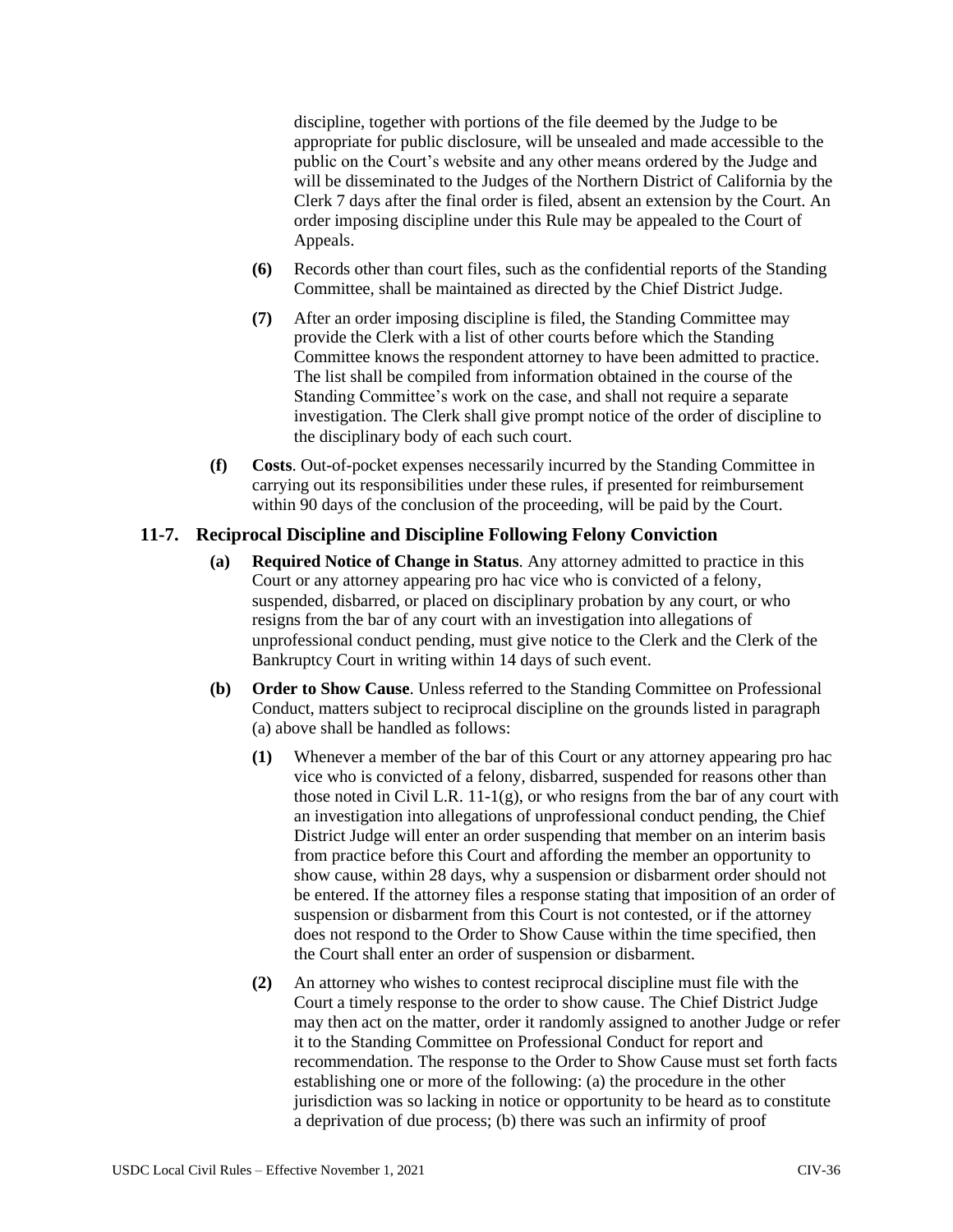establishing the misconduct as to give rise to a clear conviction that the Court should not accept as final the other jurisdiction's conclusion(s) on that subject; (c) imposition of like discipline would result in a grave injustice; or (d) other substantial reasons exist so as to justify not accepting the other jurisdiction's conclusion(s). In addition, together with the response to the Order to Show Cause, the attorney must lodge with the Court a certified copy of the entire record from the other jurisdiction or bear the burden of persuading the Court that less than the entire record will suffice. This procedure may not be used to relitigate a felony conviction.

**(3)** An attorney disbarred, suspended or placed on disciplinary probation under the reciprocal discipline provisions of this rule may seek reinstatement upon completion of the period of suspension, disbarment, or disciplinary probation by filing a petition for admission with the Clerk as provided in Civil L.R. 11- 1(c) and paying the admission fee in accordance with 11-1(d). An attorney disbarred by reason of a felony conviction may not petition for reinstatement until at least one year after entry of the disbarment order.

#### **Cross Reference**

See Fed. R. Civ. P. 11(c), 16(f), 37.

# **11-8. Sanctions for Unauthorized Practice**

A person who exercises, or pretends to be entitled to exercise, any of the privileges of membership in the bar of this Court, when that person is not entitled to exercise such privileges, may be referred to the Standing Committee in addition to any action authorized by applicable law.

#### **11-9. Student Practice**

- **(a) Permission to Appear**. With the approval of the assigned Judge, a certified law student who complies with these Local Rules and acts under the supervision of a member of the bar of this Court may engage in the permitted activities set forth in this Local Rule.
- **(b) Permitted Activities**. With respect to a matter pending before this Court, a certified law student may:
	- **(1)** Negotiate for and on behalf of the client or appear at Alternative Dispute Resolution (ADR) proceedings, provided that the activity is conducted under the general supervision of a supervising attorney;
	- **(2)** Appear on behalf of a client in the trial of a misdemeanor or petty offense, provided the appearance is under the general supervision of a supervising attorney who is immediately available to attend the proceeding if the Judge decides to require the presence of the supervising attorney and, if the client is a criminal defendant, the client has filed a consent with the Court; and
	- **(3)** Appear on behalf of a client in any other proceeding or public trial, provided the appearance is under the direct and immediate supervision of a supervising attorney, who is present during the proceedings.
- **(c) Requirements for Eligibility**. To be eligible to engage in the permitted activities, a law student must submit to the Clerk:
	- **(1)** An application for certification on a form established for that purpose by the Court. The Clerk is authorized to issue a certificate of eligibility;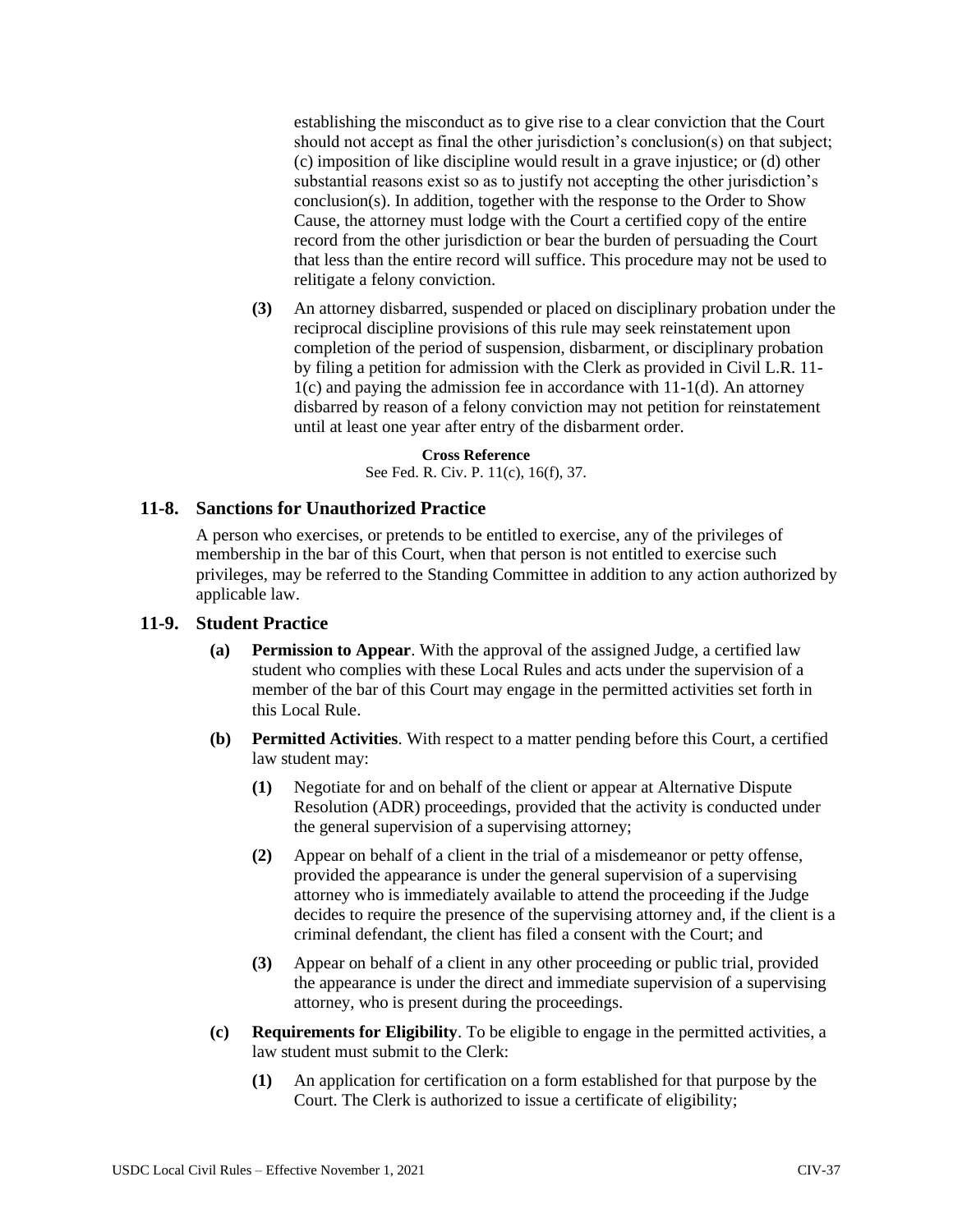- **(2)** A copy of a Notice of Student Certification or Recertification from the State Bar of California, or a certificate from the registrar or dean of a law school accredited by the American Bar Association or the State Bar of California that the law student has completed at least one-third of the graduation requirements and is continuing study at the law school, (or, if a recent graduate of the law school, that the applicant has registered to take or is awaiting results of the California State Bar Examination). The certification may be withdrawn at any time by the registrar or dean by providing notice to that effect to the Court; and
- **(3)** Certification from a member of the bar of this Court that he or she will serve as a supervising attorney for the law student. The certification may be withdrawn at any time by a supervising attorney by providing notice to that effect to the Court.
- **(d)** Requirements of Supervising Attorney. A supervising attorney must:
	- **(1)** Be admitted or otherwise permitted to practice before this Court;
	- **(2)** Sign all documents to be filed by the student with the Court;
	- **(3)** Assume professional responsibility for the student's work in matters before the Court; and
	- **(4)** Assist and counsel the student in the preparation of the student's work in matters before the Court.
- **(e) Termination of Privilege**. The privilege of a law student to appear before this Court under this rule may be terminated by the Court at any time in the discretion of the Court, without the necessity to show cause.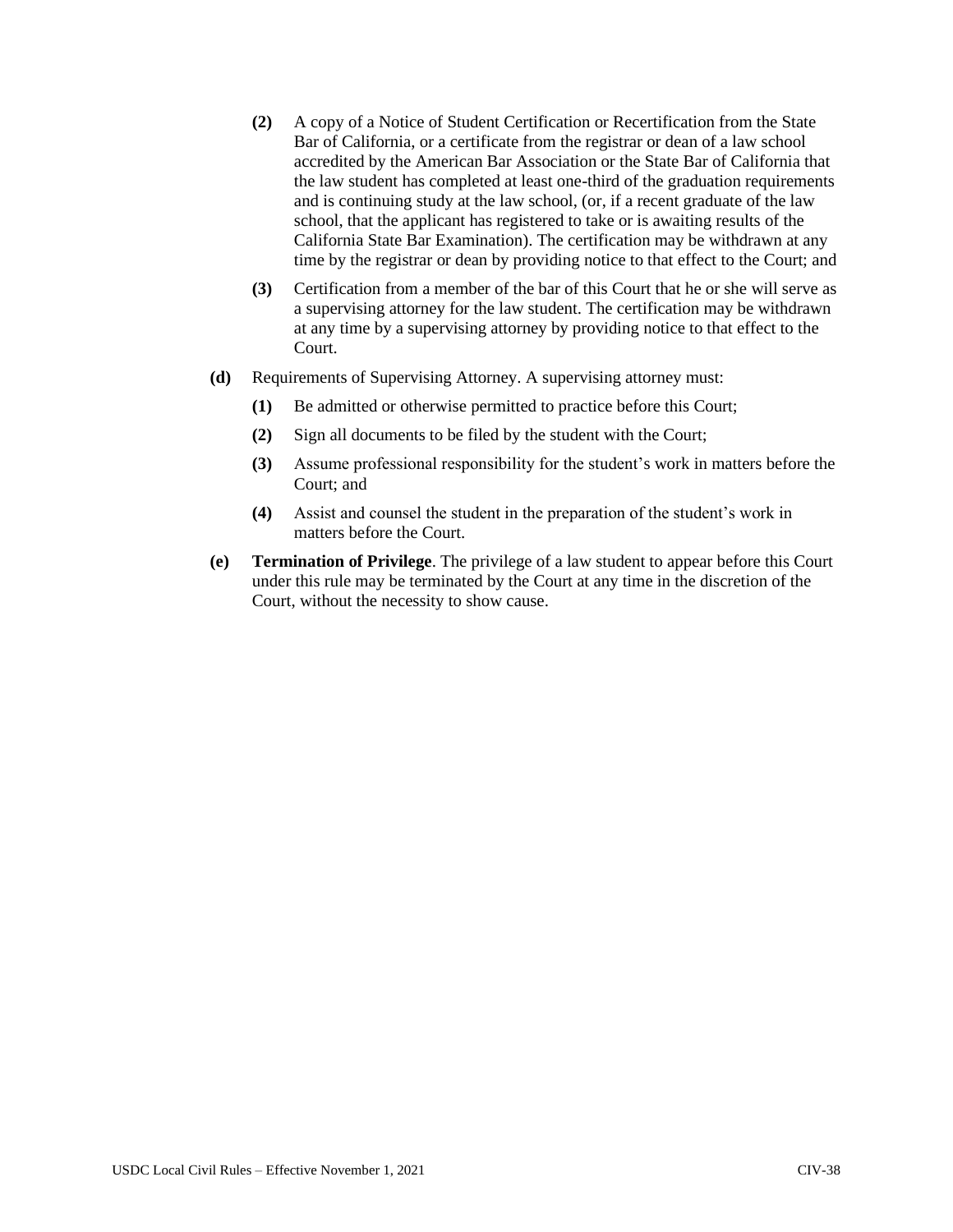# **16. CASE MANAGEMENT AND PRETRIAL CONFERENCES**

# **16-1. Definitions**

"Scheduling," "discovery," or "status" conferences under Fed. R. Civ. P. 16 and 26 shall be designated as "case management conferences" in this Court. All statements, proposed orders, or other documents prepared in connection with such conferences must be referred to as such.

## **16-2. Order Setting Initial Case Management Conference**

- **(a) Issuance and Service of Order**. Once an action is initiated in this Court, the Clerk shall issue an Order Setting Initial Case Management Conference and ADR Deadlines. The Order shall set the following dates, among others: (1) the date for the Initial Case Management Conference on the assigned Judge's calendar; and (2) the deadline for filing the ADR Certification required by Civil L.R. 16-8(b). The plaintiff must serve on each defendant a copy of the Order, along with the supplementary materials specified by Civil L.R. 4-2. This Order shall not be issued in categories of cases that are excluded under the Federal Rules of Civil Procedure, these Local Rules, or an order of this Court.
- **(b) Case Management Schedule in Removed Cases**. When a case is removed from a state court to this Court, upon the filing of the notice of removal the Court shall issue to the removing party an Order Setting Initial Case Management Conference, as described in subsection (a), above. The removing party must serve the other parties in the case with a copy of the Order and the supplementary materials specified in Civil L.R. 4-2. Unless ordered otherwise by the Court, the filing of a motion for remand does not relieve the parties of any obligations under this rule.
- **(c) Case Management Schedule in Transferred Cases**. When a civil action is transferred to this district, the Court shall issue to the plaintiff an Order Setting Initial Case Management Conference, as described in subsection (a), above. The plaintiff must serve the other parties in the case with a copy of the Order and the pertinent supplementary materials specified in Civil L.R. 4-2.
- **(d) Relief from Case Management Schedule**. By serving and filing a motion with the assigned Judge pursuant to Civil L.R. 7, a party, including a party added later in the case, may seek relief from an obligation imposed by Fed. R. Civ. P. 16 or 26 or the Order Setting Initial Case Management Conference. The motion must:
	- **(1)** Describe the circumstances which support the request;
	- **(2)** Affirm that counsel for the moving party has conferred with all other counsel in an effort to reach agreement about the matter and, for each other party, report whether that party supports or opposes the request for relief;
	- **(3)** Be accompanied by a proposed revised case management schedule; and
	- **(4)** If applicable, indicate any changes required in the ADR process or schedule in the case.
- **(e) Limitation on Stipulations**. Any stipulation that would vary the date of a Case Management Conference shall have no effect unless approved by the assigned Judge before the date set for the conference. Any stipulation must comply with Civil L.R. 7- 12.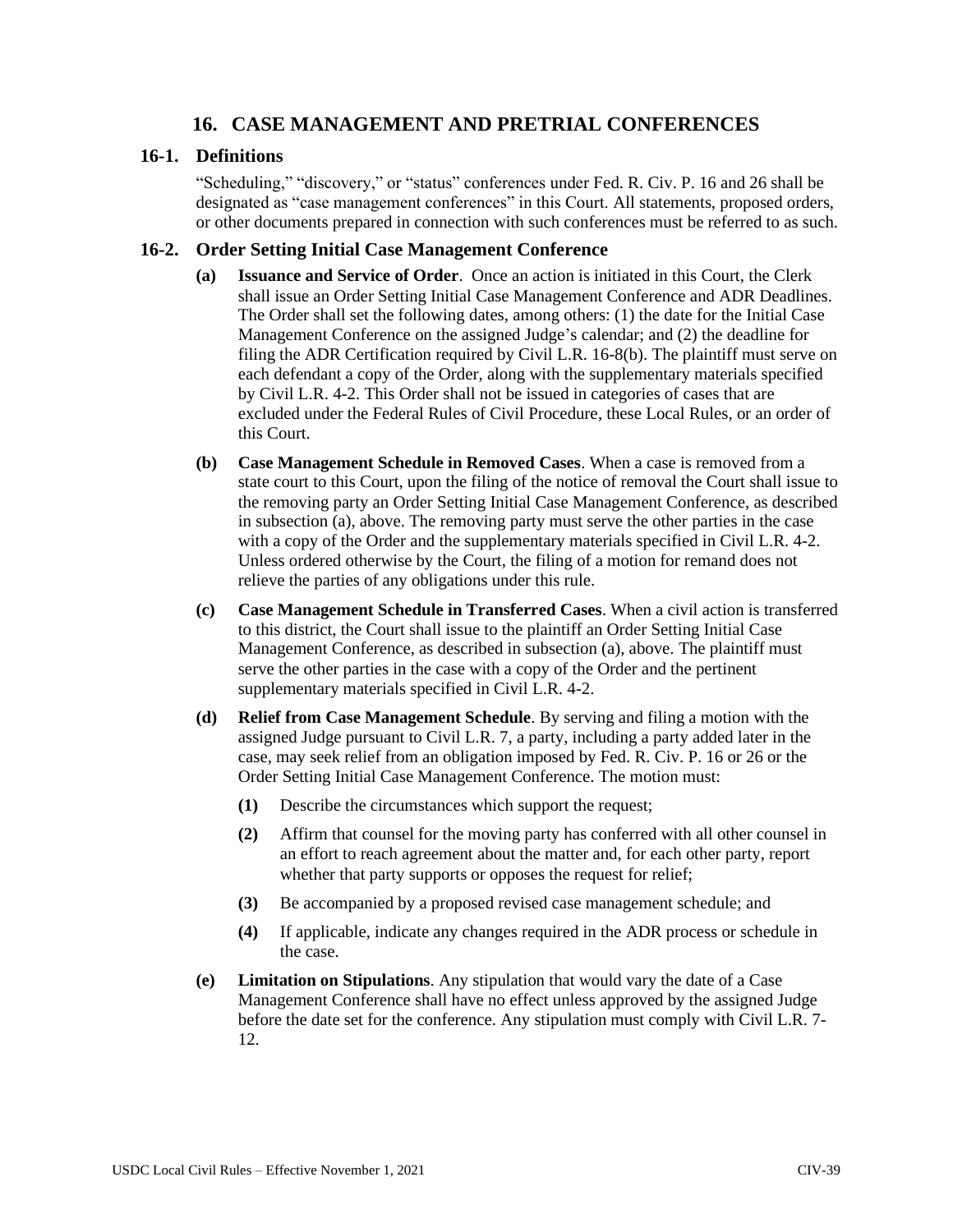# **16-3. Lead Trial Counsel Required to Confer**

Unless otherwise ordered, the conferring and planning that is mandated by Fed. R. Civ. P. 26(f) and by ADR Local Rule 3-5 must be done by lead trial counsel for each party.

### **16-4. Procedure in Bankruptcy Appeals**

Appeals from the United States Bankruptcy Court to the United States District Court are governed by the Federal Rules of Bankruptcy Procedure and the Bankruptcy Local Rules of this district.

#### **Cross Reference**

See Fed. R. Bankr. P. 8001 through 8020 and B.L.R. 8001-1 through 8011-1.

#### **16-5. Procedure in Actions for Review on an Administrative Record**

In actions for District Court review on an administrative record, the defendant must serve and file an answer, together with a certified copy of the transcript of the administrative record, within 90 days of receipt of service of the summons and complaint. Within 28 days of receipt of defendant's answer, plaintiff must file a motion for summary judgment pursuant to Civil L.R. 7-2 and Fed. R. Civ. P. 56. Defendant must serve and file any opposition or countermotion within 28 days of service of plaintiff's motion. Plaintiff may serve and file a reply within 14 days after service of defendant's opposition or counter-motion. Unless the Court orders otherwise, upon the conclusion of this briefing schedule, the matter will be deemed submitted for decision by the District Court without oral argument.

#### **16-6. Procedure in U.S. Debt Collection Cases**

These cases shall proceed as follows:

- **(a) Identification**. The first page of the complaint must identify the action by using the words "Debt Collection Case;"
- **(b) Assignment**. Upon filing the complaint, the matter will be assigned to a Magistrate Judge for all pre-trial proceedings; and
- **(c) Collection Proceedings**. If the United States files an application under the Federal Debt Collection Procedures Act, either pre-judgment or post-judgment, such matter will be assigned to a Magistrate Judge.

# **16-7. Procedure in Other Exempt Cases**

Unless otherwise provided in these local rules, in categories of cases that are exempted by Fed. R. Civ. P. 26(a)(1)(B) from the initial disclosure requirements of Fed. R. Civ. P.  $26(a)(1)$ , promptly after the commencement of the action the assigned Judge will schedule a Case Management Conference or issue a case management order without such conference. Discovery shall proceed in such cases only at the time, and to the extent, authorized by the Judge in the case management order.

#### **16-8. Alternative Dispute Resolution (ADR) in the Northern District**

**(a) District Policy Regarding ADR**. It is the policy of this Court to assist parties involved in civil litigation to resolve their disputes in a just, timely and cost-effective manner. The Court has created and makes available its own Alternative Dispute Resolution (ADR) programs for which it has promulgated local rules. The Court also encourages civil litigants to consider use of ADR programs operated by private entities. At any time after an action has been filed, the Court on its own initiative or at the request of one or more parties may refer the case to one of the Court's ADR programs.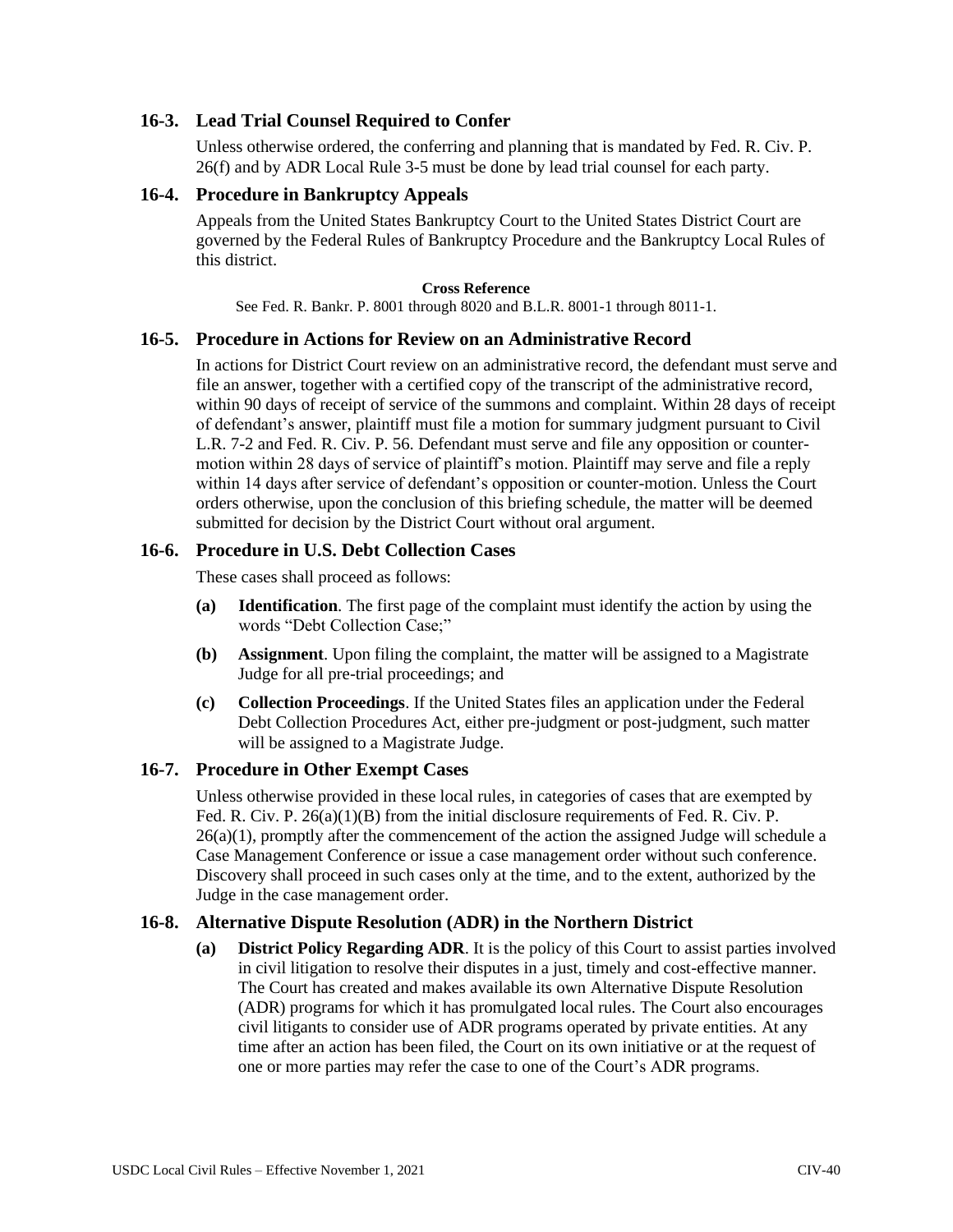#### **Cross Reference**

See ADR L.R. 1-2 "*Purpose and Scope*;" ADR L.R. 2-3 "*Referral to ADR Program*." The Court's ADR processes and procedures are described on the Court's ADR webpage: [cand.uscourts.gov/](http://www.cand.uscourts.gov/)adr.

**(b) ADR Certification**. In cases assigned to the ADR Multi-Option Program, no later than the date specified in the Order Setting Initial Case Management Conference and ADR Deadlines (presumptively 21 days before the date set for the initial case management conference), counsel and client must sign, serve and file an ADR Certification. The certification must be made on a form established for this purpose by the Court and in conformity with the instructions approved by the Court. Separate Certifications may be filed by each party. If the client is a government or governmental agency, the certificate must be signed by a person who meets the requirements of Civil L.R. 3-9(c). If the date of the initial case management conference is changed, unless otherwise ordered the ADR Certification deadline adjusts accordingly.

Counsel and client must certify that both have:

- **(1)** Read the document entitled "*Alternative Dispute Resolution Procedures Handbook*" on the ADR webpage, found at [cand.uscourts.gov/](http://www.cand.uscourts.gov/)adr;
- **(2)** Discussed with each other the available dispute resolution options provided by the Court and private entities; and
- **(3)** Considered whether their case might benefit from any of the available dispute resolution options.

Counsel must further certify that they have discussed selection of an ADR process and an appropriate deadline for an ADR session with counsel for the other parties to the case and shall indicate whether they intend to stipulate to an ADR process and deadline or prefer to discuss ADR selection with the assigned Judge at the case management conference.

#### **Cross Reference**

See ADR L.R. 3-5.

#### **Commentary**

Certification forms and the document entitled "*Alternative Dispute Resolution Procedures Handbook*" are available on the Court's ADR webpage at [cand.uscourts.gov/](http://www.cand.uscourts.gov/)adr. The Clerk's Office will print copies upon request for pro se parties.

**(c) Stipulation to ADR Process.** If the parties agree to participate in an ADR process and they wish the Court to make an ADR referral in advance of the case management conference, they may file a Stipulation and Proposed Order selecting an ADR process.

#### **(d) Selection at Case Management Conference.**

**(1) Consideration of ADR Processes.** Counsel must include in their joint case management statement a report on the status of ADR, specifying which ADR process option they have selected and a proposed deadline by which the parties will conduct the ADR session or, if they do not agree, setting forth which option and timing each party prefers. Unless the assigned Judge already has approved a stipulation to an ADR process, counsel must be prepared to discuss all of the subjects about which they were required to meet and confer under ADR L.R. 3- 5(a). If the ADR legal staff holds an ADR Phone Conference in advance of the initial case management conference, they ordinarily will make a recommendation to the assigned Judge.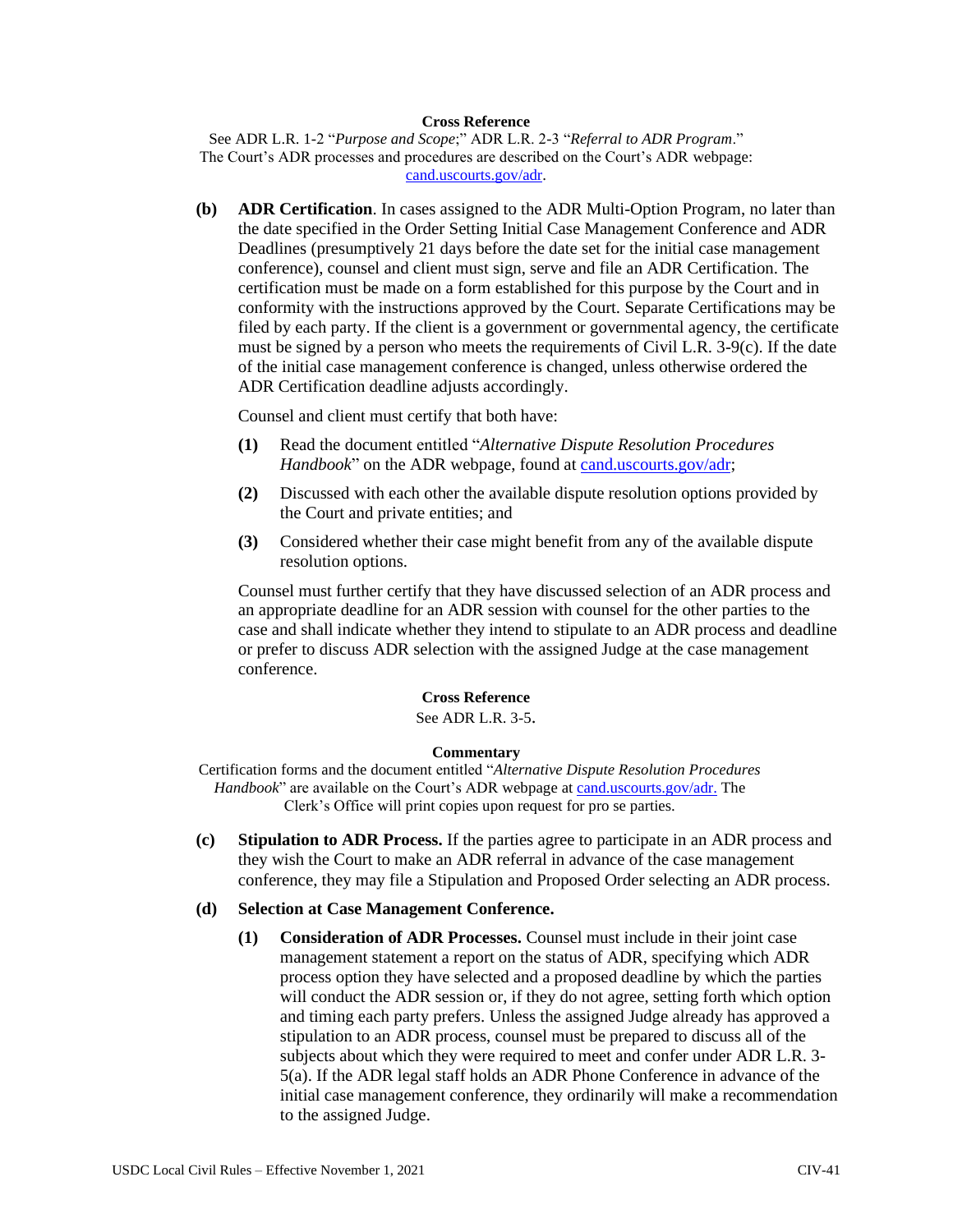- **(2) Selection by Stipulation or Order.** If the parties agree to a particular ADR process at the case management conference and the assigned Judge approves, the Judge will issue an order referring the case to that process. Alternatively, even if the parties do not agree, the Judge may issue an order referring the case to Early Neutral Evaluation (ENE), Mediation, or a Settlement Conference.
- **(3) Deferred Referral or Exemption.** If, considering the views of the parties, the Judge at the case management conference concludes that the case is not ripe for an ADR referral or that no ADR process is likely to deliver benefits to the parties sufficient to justify the resources devoted to it, the Judge may defer making an ADR referral or may exempt the case from participating in any ADR process.
- **(e) ADR Phone Conference.** An ADR Phone Conference conducted by a member of the ADR legal staff may be set to assist the parties or the assigned Judge in selecting or customizing an ADR process, in aid of the administration of a case that has been referred to an ADR process, or as otherwise directed by the Court. An ADR Phone Conference may be set at the request of the parties on the form established for that purpose by the Court, by referral from the assigned Judge, or at the initiative of the ADR legal staff.

#### **Cross Reference**

See ADR L.R. 3-5 "Selecting an ADR Process" and ADR L.R. 3-5(d) "Selection Through ADR Phone Conference."

#### **Commentary**

Forms for "ADR Certification," "Stipulation to an ADR Process" and "Request for ADR Telephone Conference" are available on the Court's ADR webpage at [cand.uscourts.gov/](http://www.cand.uscourts.gov/)adr. The Clerk's Office will print copies upon request for pro se parties for a nominal fee.

#### **16-9. Case Management Statement and Proposed Order**

- **(a) Joint or Separate Case Management Statement**. Unless otherwise ordered, no later than the date specified in Fed. R. Civ. P. 26(f), counsel must file a Joint Case Management Statement addressing all of the topics set forth in the Standing Order for All Judges of the Northern District of California – Contents of Joint Case Management Statement, which can be found on the Court's website located at [cand.uscourts.gov/](file://///CANDSF/DATA/Users/_SHARED%20DOCS/LOCAL%20RULES,%20GENERAL%20ORDERS%20&%20IOPs/Local_Rules/Current%20Local%20Rules/www.cand.uscourts.gov)forms. If one or more of the parties is not represented by counsel, the parties may file separate case management statements. If a party is unable, despite reasonable efforts, to obtain the cooperation of another party in the preparation of a joint statement, the complying party may file a separate case management statement, accompanied by a declaration describing the conduct of the uncooperative party which prevented the preparation of a joint statement. Separate statements must also address all of the topics set forth in the Standing Order referenced above.
- **(b) Case Management Statement in Class Action**. Any party seeking to maintain a case as a class action must include in the Case Management Statement required by Civil L.R. 16-9(a) the following additional information:
	- **(1)** The specific paragraphs of Fed. R. Civ. P. 23 under which the action is maintainable as a class action;
	- **(2)** A description of the class or classes in whose behalf the action is brought;
	- **(3)** Facts showing that the party is entitled to maintain the action under Fed. R. Civ. P. 23(a) and (b); and
	- **(4)** A proposed date for the Court to consider whether the case can be maintained as a class action.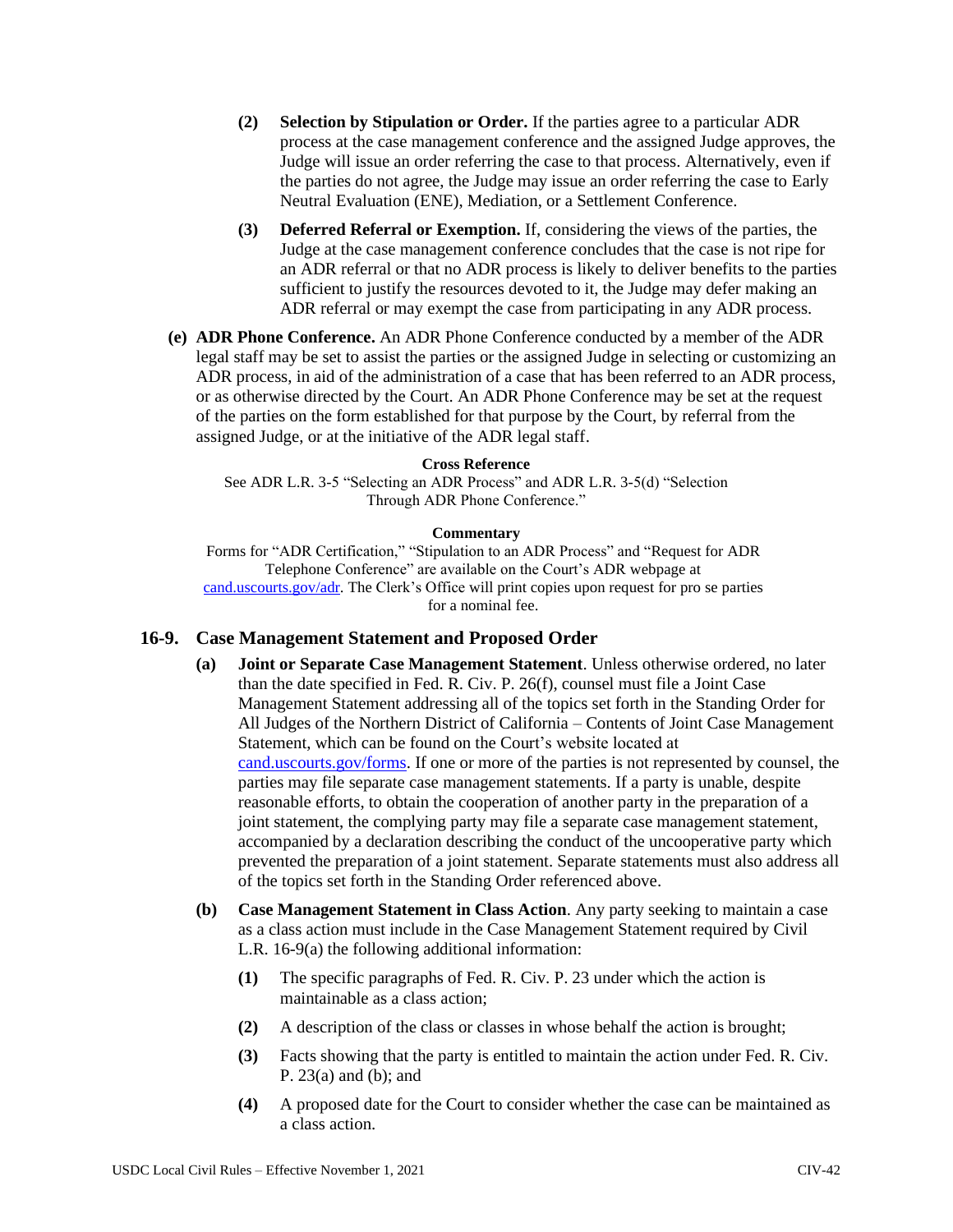## **16-10. Case Management Conference**

- **(a) Initial Case Management Conference**. Unless otherwise ordered, no later than the date specified in the Order Setting Initial Case Management Conference, the Court will conduct an initial Case Management Conference. Subject to 28 U.S.C. § 636, the assigned District Judge may designate a Magistrate Judge to conduct the initial Case Management Conference and other pretrial proceedings in the case. Unless excused by the Judge, lead trial counsel for each party must attend the initial Case Management Conference. Requests to participate in the conference remotely (e.g., telephonic or videoconference) must be filed and served at least 7 days before the conference or in accordance with the Standing Orders of the assigned Judge.
- **(b) Case Management Orders**. After a Case Management Conference, the Judge will enter a Case Management Order or sign the Joint Case Management Statement and Proposed Order submitted by the parties. This order will comply with Fed. R. Civ. P. 16(b) and will identify the principal issues in the case, establish deadlines for joining parties and amending pleadings, identify and set the date for filing any motions that should be considered early in the pretrial period, establish a disclosure and discovery plan, set appropriate limits on discovery, and refer the case to ADR unless such a referral would be inappropriate. In addition, in the initial Case Management Order or in any subsequent case management order, the Court may establish deadlines for:
	- **(1)** Commencement and completion of any ADR proceedings;
	- **(2)** Disclosure of proposed expert or other opinion witnesses pursuant to Fed. R. Civ. P. 26(a)(2), as well as supplementation of such disclosures;
	- **(3)** Conclusion of pretrial discovery and disclosure;
	- **(4)** Hearing pretrial motions;
	- **(5)** Counsel to meet and confer to prepare joint final pretrial conference statement and proposed order and coordinated submission of trial exhibits and other material;
	- **(6)** Filing joint final pretrial conference statement and proposed order;
	- **(7)** Lodging exhibits and other trial material, including copies of all exhibits to be offered and all schedules, summaries, diagrams and charts to be used at the trial other than for impeachment or rebuttal. Each proposed exhibit must be premarked for identification. Upon request, a party must make the original or the underlying documents of any exhibit available for inspection and copying;
	- **(8)** Serving and filing briefs on all significant disputed issues of law, including procedural and evidentiary issues;
	- **(9)** In jury cases, serving and filing requested voir dire questions, jury instructions, and forms of verdict; or in court cases, serving and filing proposed findings of fact and conclusions of law;
	- **(10)** Serving and filing statements designating excerpts from depositions (specifying the witness and page and line references), from interrogatory answers and from responses to requests for admission to be offered at the trial other than for impeachment or rebuttal;
	- **(11)** A date by which parties objecting to receipt into evidence of any proposed testimony or exhibit must advise and confer with the opposing party with respect to resolving such objection;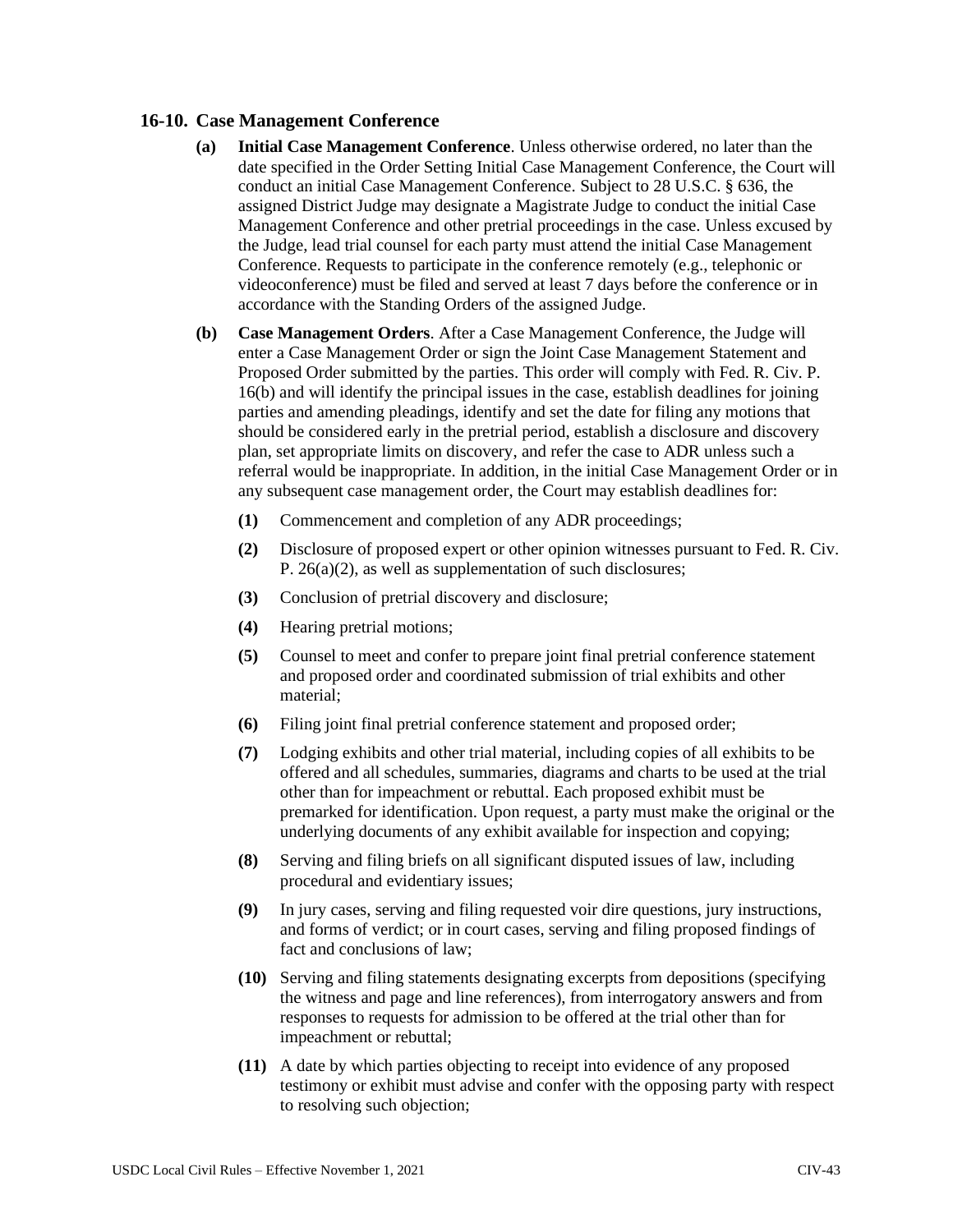- **(12)** A final pretrial conference and any necessary Court hearing to consider unresolved objections to proposed testimony or exhibits;
- **(13)** A trial date and schedule;
- **(14)** Determination of whether the case will be maintained as a class action; and
- **(15)** Any other activities appropriate in the management of the case, including use of procedures set forth in the Manual for Complex Litigation.
- **(c) Subsequent Case Management Conferences**. Pursuant to Fed. R. Civ. P. 16, the assigned Judge or Magistrate Judge may, sua sponte or in response to a stipulated request or motion, schedule subsequent case management conferences during the pendency of an action. Each party must be represented at such subsequent case management conferences by counsel having authority with respect to matters under consideration.
- **(d) Subsequent Case Management Statements**. Unless otherwise ordered, no fewer than 7 days before any subsequent case management conference, the parties must file a Joint Case Management Statement, reporting progress or changes since the last statement was filed and making proposals for the remainder of the case development process. Such statements must report the parties' views about whether using some form of ADR would be appropriate.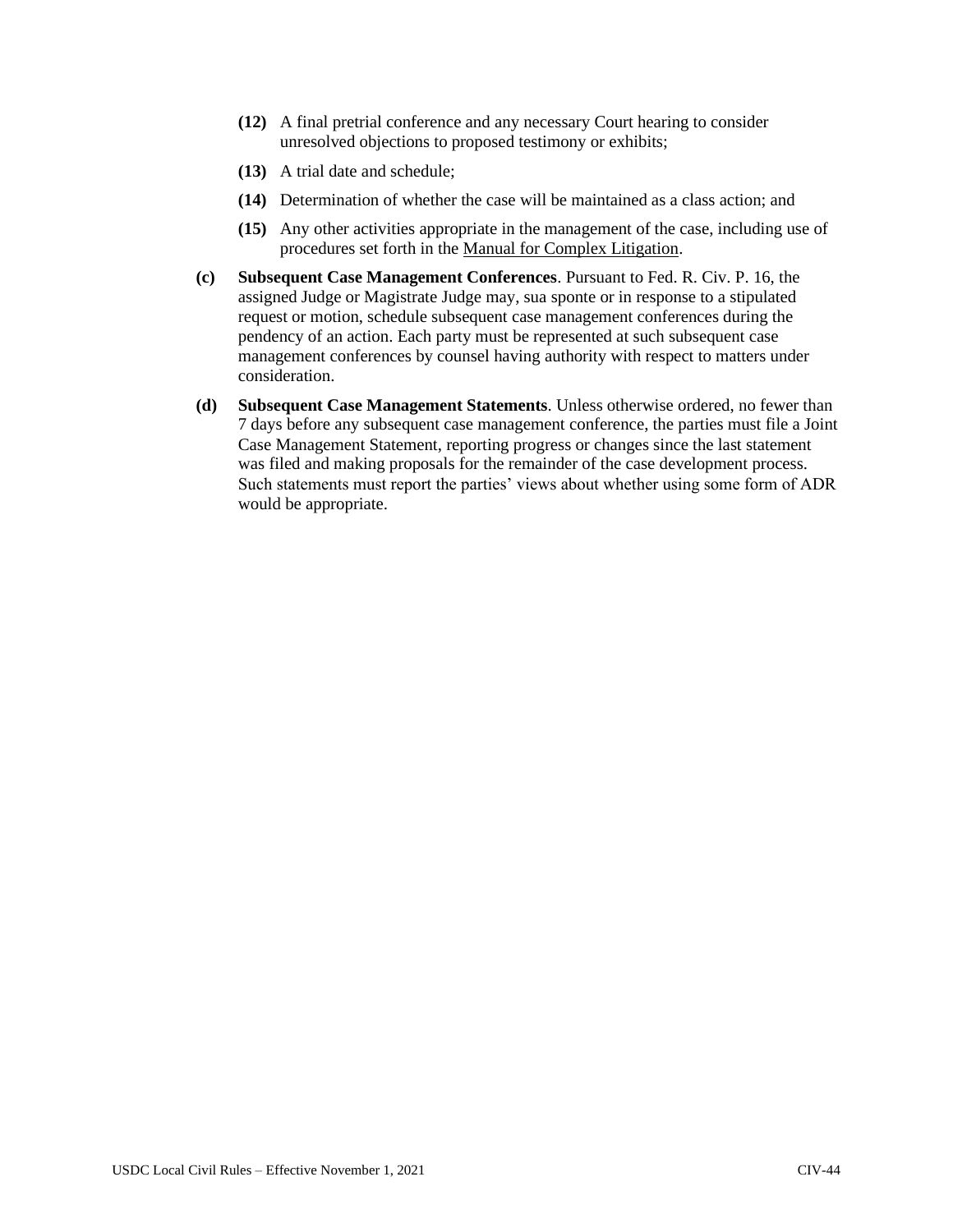# **23. CLASS ACTIONS**

#### **23-1. Private Securities Actions**

**(a) Filing and Serving Required Notices**. Not later than 21 days after filing the complaint in any action governed by the Private Securities Litigation Reform Act of 1995, Pub. L. No. 104-67, 109 Stat. 737 (1995), the party filing that complaint and seeking to serve as lead plaintiff must serve and file a copy of any notice required by the Act.

#### **Cross Reference**

See Civil L.R. 3-7 "*Civil Cover Sheet and Certification in Private Securities Actions*."

**(b) Motion to Serve as Lead Plaintiff**. Not later than 60 days after publication of the notices referred to in Civil L.R. 23-1(a), any party seeking to serve as lead plaintiff must serve and file a motion to do so. The motion must set forth whether the party claims entitlement to the presumption set forth in section  $27(a)(3)(B)(iii)(I)$  of the Securities Act or section  $21D(a)(3)(B)(iii)(I)$  of the Securities Exchange Act or that the presumption is rebutted and the reasons therefor.

#### **Commentary**

A "*Model Stipulation and Proposed Consolidation Order for Securities Fraud Class Actions*" is available from the Clerk in civil actions containing a claim governed by the Private Securities Litigation Reform Act of 1995, Pub. L. No. 104-67, 109 Stat. 737 (1995), and is part of the materials provided to the filing party for service on all parties in the action pursuant to Civil L.R. 4-2. See also the Court's "Forms" page at: [cand.uscourts.gov/forms.](https://fedcourts-my.sharepoint.com/personal/william_noble_cand_uscourts_gov/Documents/cand.uscourts.gov/forms)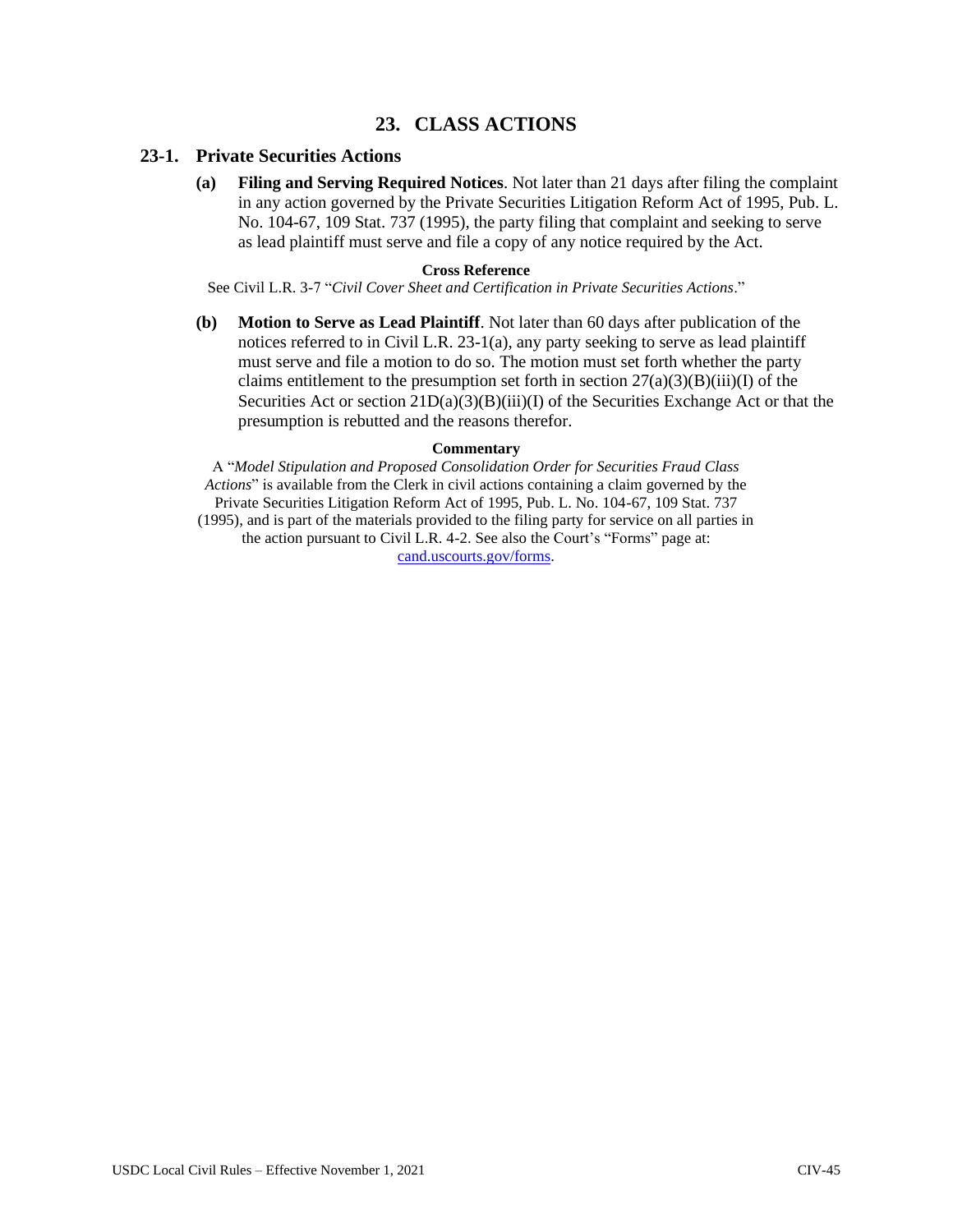# **26. GENERAL PROVISIONS GOVERNING DISCOVERY**

#### **26-1. Custodian of Discovery Documents**

The party propounding interrogatories, requests for production of documents, or requests for admission must retain the original of the discovery request and the original response. That party shall be the custodian of these materials. Fed. R. Civ. P. 30(f) identifies the custodian of the original transcript or recording of a deposition.

#### **Commentary**

Counsel should consider stipulating to sharing computer-readable copies of discovery requests, such as interrogatories and requests for production of documents, as well as responses to such requests, to save costs and to facilitate expeditious pretrial discovery.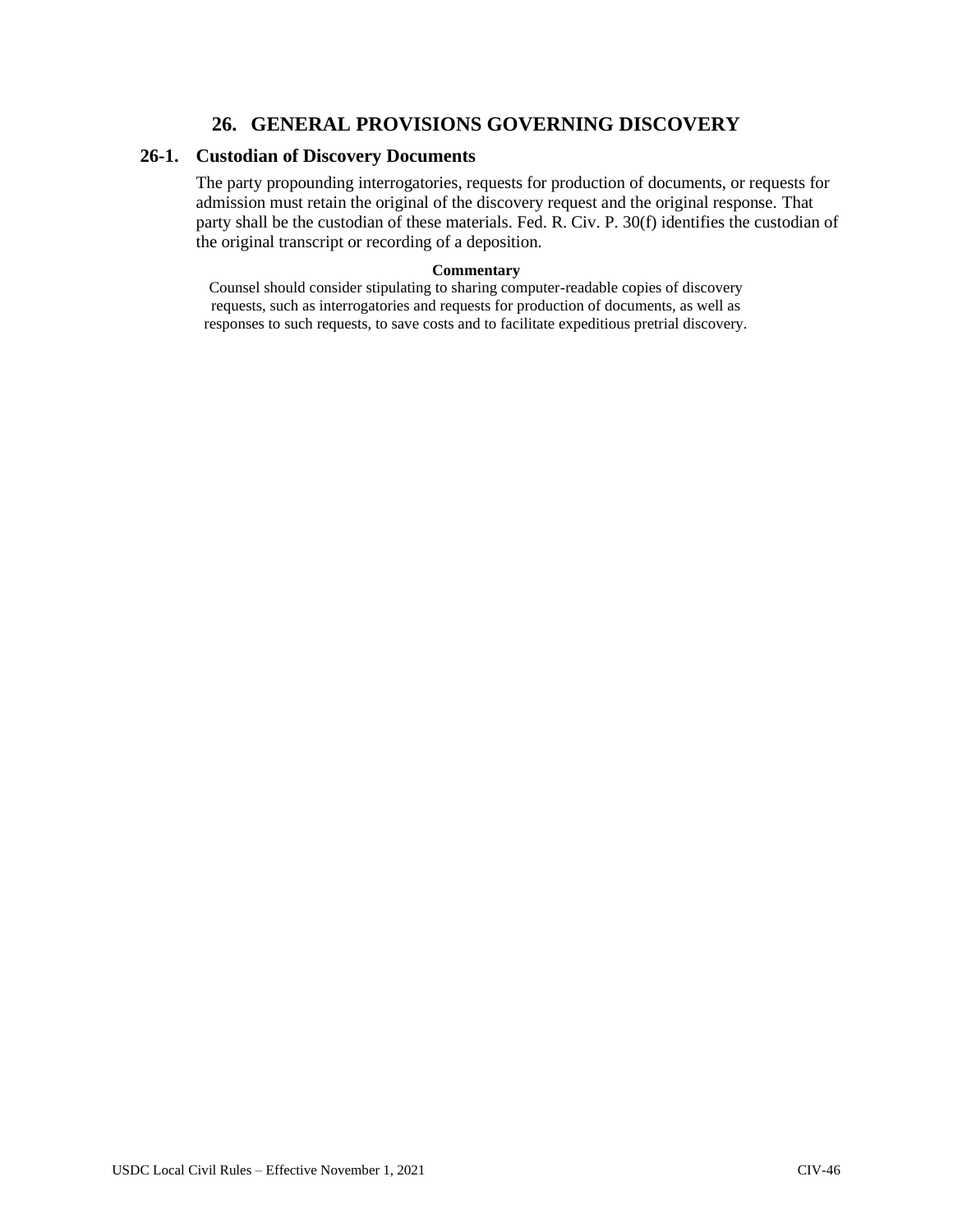# **30. DEPOSITIONS**

# **30-1. Required Consultation Regarding Scheduling**

For the convenience of witnesses, counsel, and parties, before noticing a deposition of a party or witness affiliated with a party, the noticing party must confer about the scheduling of the deposition with opposing counsel or, if the party is pro se, the party. A party noticing a deposition of a witness who is not a party or affiliated with a party must also meet and confer about scheduling, but may do so after serving the nonparty witness with a subpoena.

## **30-2. Numbering of Deposition Pages and Exhibits**

- **(a) Sequential Numbering of Pages**. The pages of the deposition of a single witness, even if taken at different times, must be numbered sequentially.
- **(b) Sequential Numbering of Exhibits**. Documents identified as exhibits during the course of depositions and at trial must be numbered and organized as follows:
	- **(1)** At the outset of the case, counsel must meet and confer regarding the sequential numbering system that will be used for exhibits throughout the litigation, including trial.
	- **(2)** If the pages of an exhibit are not numbered internally and it is necessary to identify pages of an exhibit, then each page must receive a page number designation preceded by the exhibit number (e.g., Exhibit 100-2, 100-3, 100-4).
	- **(3)** To the extent practicable, any exhibit which is an exact duplicate of an exhibit previously numbered must bear the same exhibit number regardless of which party is using the exhibit. Any version of any exhibit which is not an exact duplicate must be marked and treated as a different exhibit, bearing a different exhibit number.
	- **(4)** In addition to exhibit numbers, documents may bear other numbers or letters used by the parties for internal control purposes.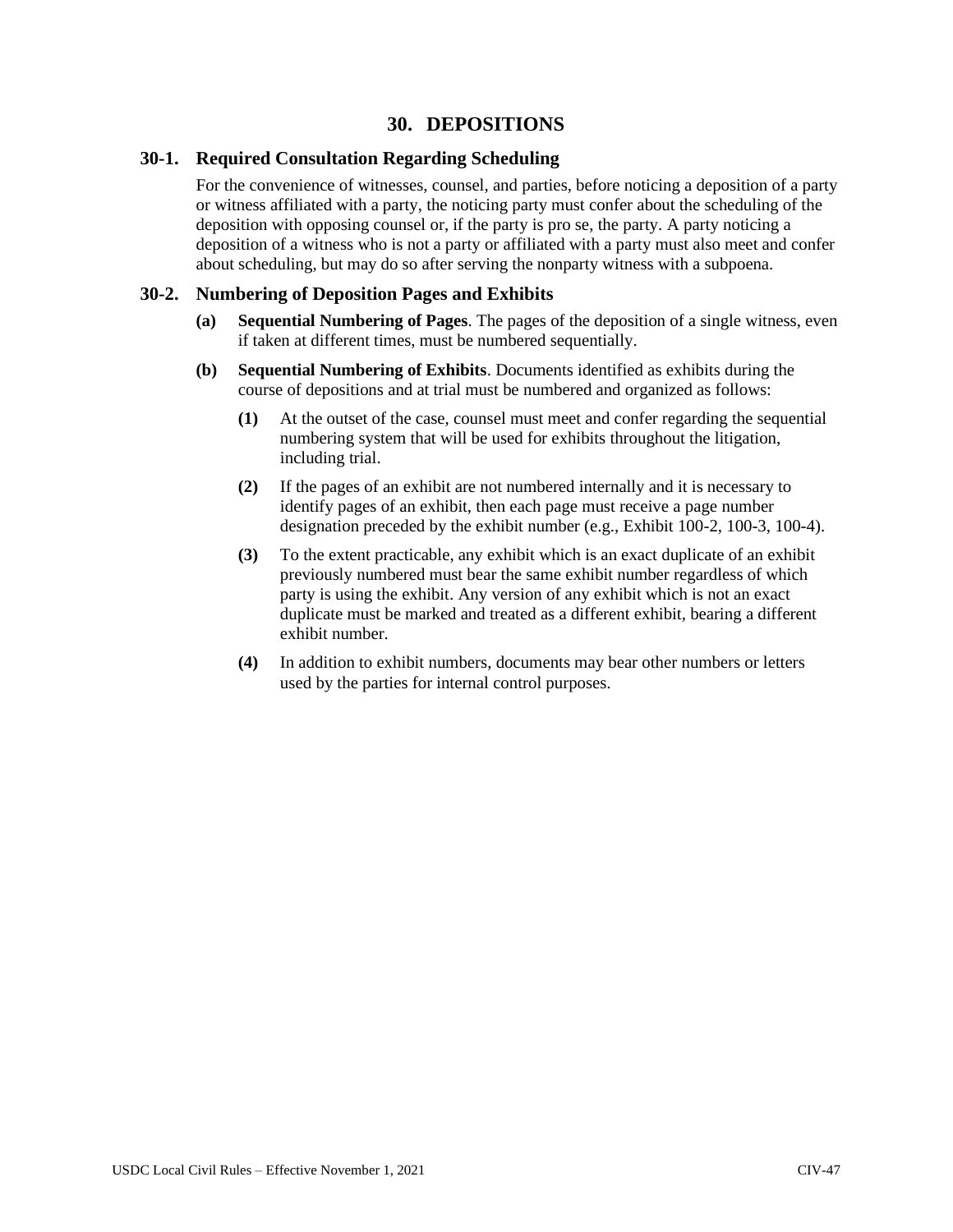# **33. INTERROGATORIES**

## **33-1. Form of Answers and Objections**

Answers and objections to interrogatories must set forth each question in full before each answer or objection.

## **33-2. Demands that a Party Set Forth the Basis for a Denial of a Requested Admission**

A demand that a party set forth the basis for a denial of an admission requested under Fed. R. Civ. P. 36 will be treated as a separate discovery request (an interrogatory) and is allowable only to the extent that a party is entitled to propound additional interrogatories.

# **Cross Reference**

To the same effect, see Civil L.R. 36-2.

#### **Commentary**

Under Fed. R. Civ. P. 36, a party is not required to set forth the basis for an unqualified denial.

# **33-3. Motions for Leave to Propound More Interrogatories Than Permitted by Fed. R. Civ. P. 33**

A motion for leave to propound more interrogatories than permitted by Fed. R. Civ. P. 33 must be accompanied by a memorandum which sets forth each proposed additional interrogatory and explains in detail why it is necessary to propound the additional questions.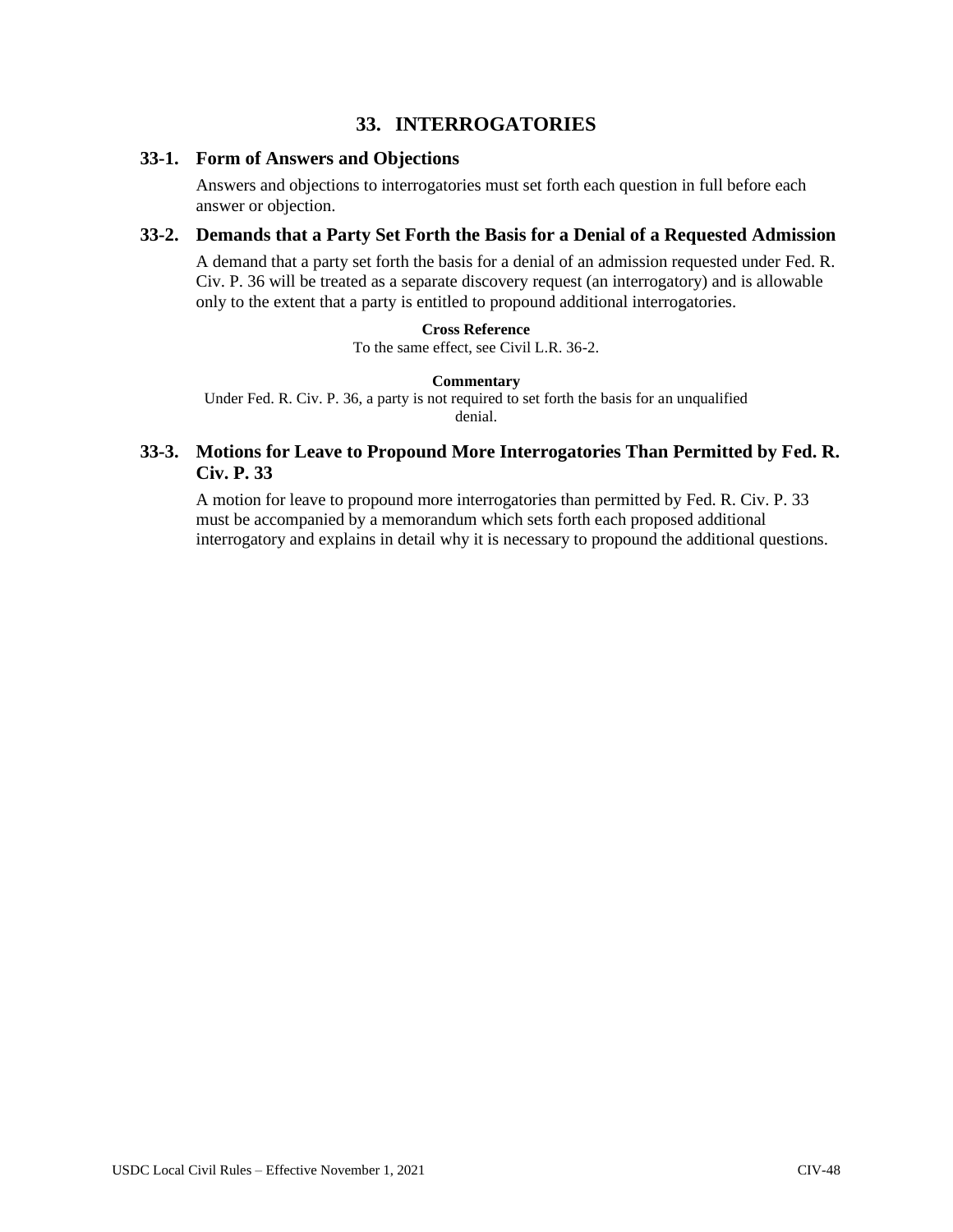# **34. PRODUCTION OF DOCUMENTS AND THINGS**

# **34-1. Form of Responses to Requests for Production**

A response to a request for production or inspection made pursuant to Fed. R. Civ. P. 34(a) must set forth each request in full before each response or objection.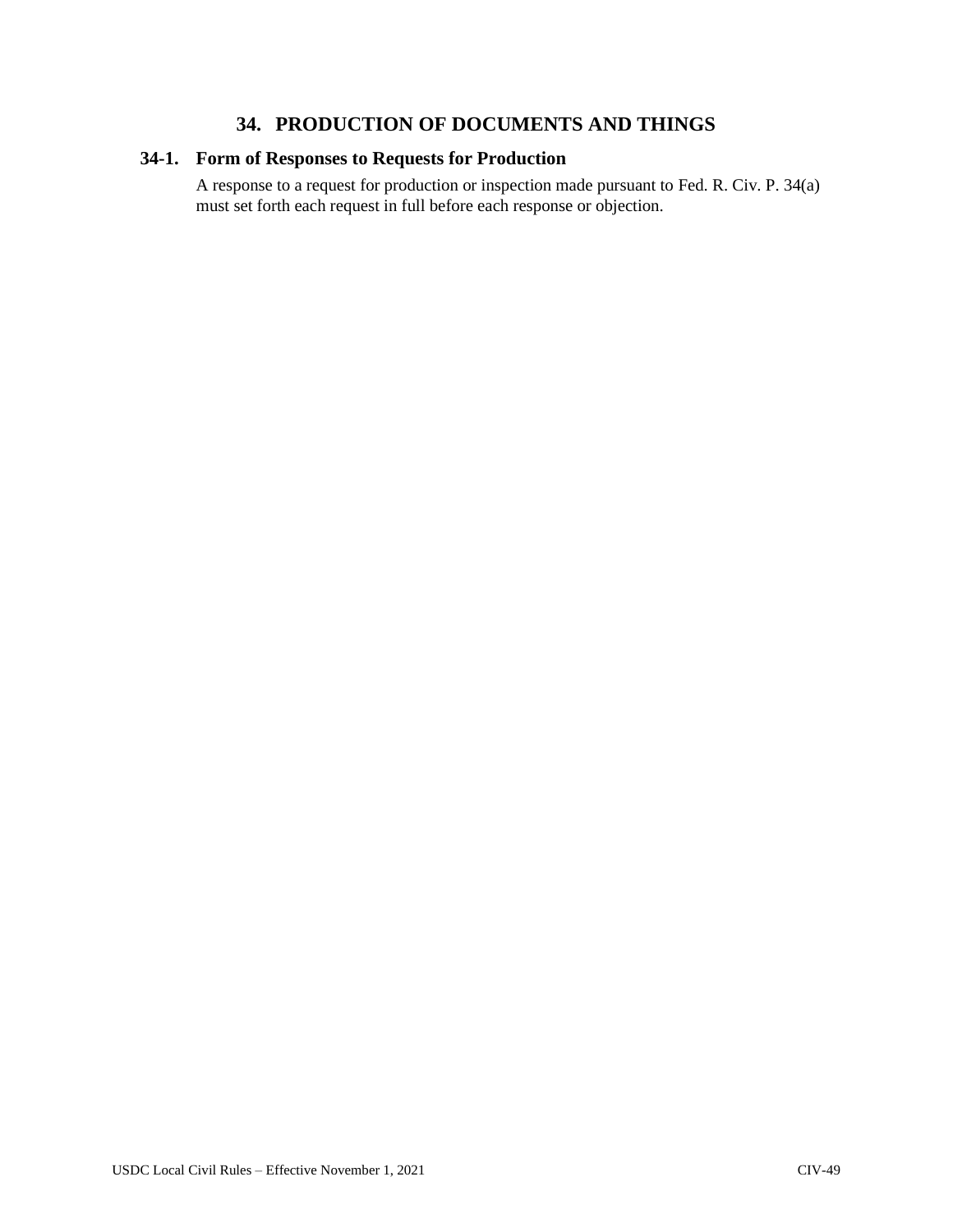# **36. REQUESTS FOR ADMISSION**

### **36-1. Form of Responses to Requests for Admission**

Responses to requests for admission must set forth each request in full before each response or objection.

### **36-2. Demands that a Party Set Forth the Basis for a Denial of a Requested Admission**

A demand that a party set forth the basis for a denial of a requested admission will be treated as a separate discovery request (an interrogatory) and is allowable only to the extent that a party is entitled to propound additional interrogatories.

> **Cross Reference** To the same effect, see Civil L.R. 33-2.

#### **Commentary**

Under Fed. R. Civ. P. 36, a party is not required to set forth the basis for an unqualified denial.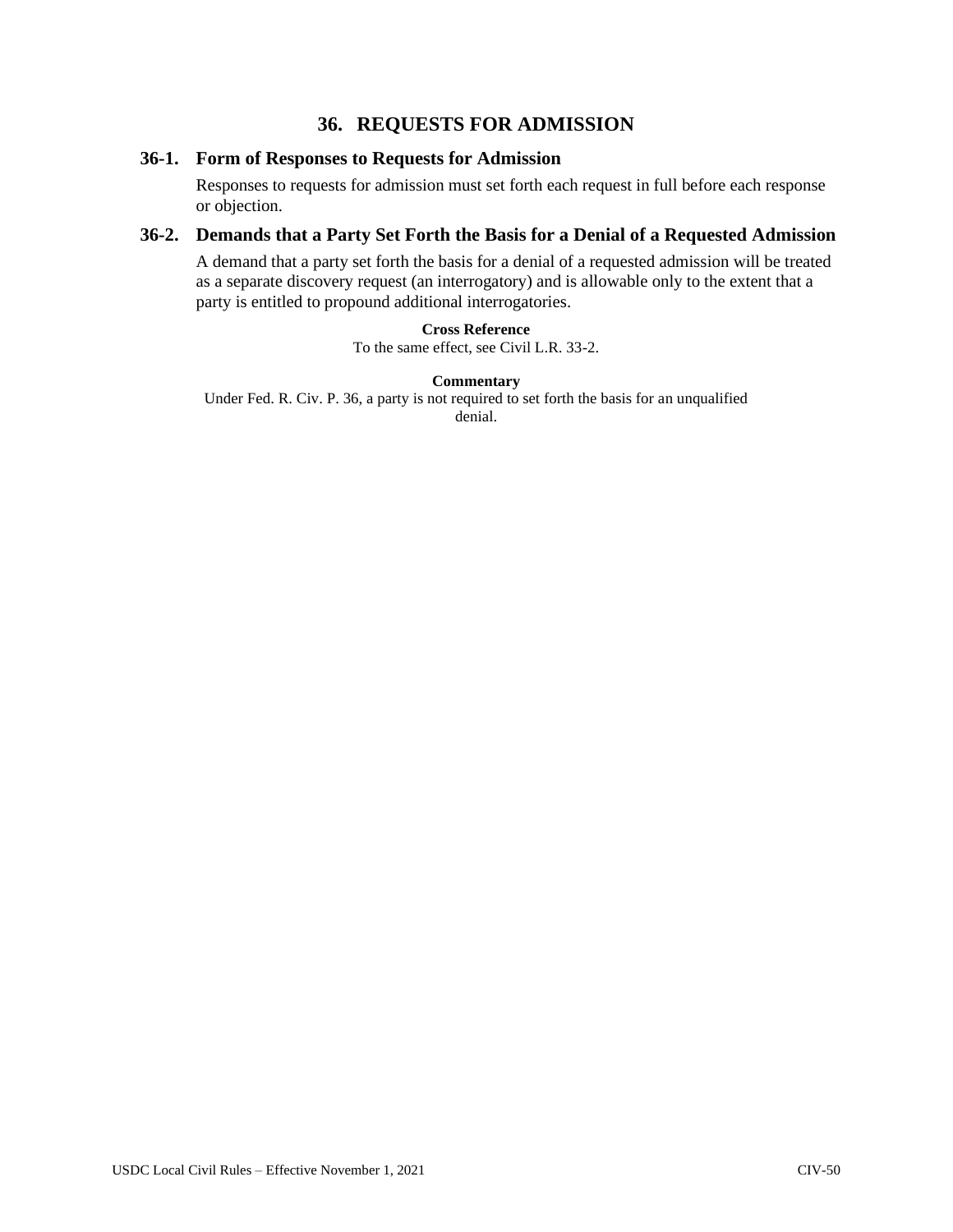# **37. MOTIONS TO COMPEL DISCLOSURE OR DISCOVERY OR FOR SANCTIONS**

## **37-1. Procedures for Resolving Disputes**

- **(a) Conference Between Counsel Required**. The Court will not entertain a request or a motion to resolve a disclosure or discovery dispute unless, pursuant to Fed. R. Civ. P. 37, counsel have previously conferred for the purpose of attempting to resolve all disputed issues. If counsel for the moving party seeks to arrange such a conference and opposing counsel refuses or fails to confer, the Judge may impose an appropriate sanction, which may include an order requiring payment of all reasonable expenses, including attorney's fees, caused by the refusal or failure to confer.
- **(b) Requests for Intervention During a Discovery Event**. If a dispute arises during a discovery event the parties must attempt to resolve the matter without judicial intervention by conferring in good faith. If good faith negotiations between the parties fail to resolve the matter, and if disposition of the dispute during the discovery event likely would result in substantial savings of expense or time, counsel or a party may contact the chambers of the assigned District Judge or Magistrate Judge to ask if the Judge is available to address the problem through a telephone conference during the discovery event.

## **37-2. Form of Motions to Compel**

In addition to complying with applicable provisions of Civil L.R. 7, a motion to compel further responses to discovery requests must set forth each request in full, followed immediately by the objections and/or responses thereto. For each such request, the moving papers must detail the basis for the party's contention that it is entitled to the requested discovery and must show how the proportionality and other requirements of Fed. R. Civ. P. 26(b)(2) are satisfied.

# **37-3. Discovery Cut-Off; Deadline to File Motions to Compel**

Unless otherwise ordered, as used in any order of this Court or in these Local Rules, a "discovery cut-off" is the date by which all responses to written discovery are due and by which all depositions must be concluded.

Where the Court has set a single discovery cut-off for both fact and expert discovery, no motions to compel discovery may be filed more than 7 days after the discovery cut-off.

Where the Court has set separate deadlines for fact and expert discovery, no motions to compel fact discovery may be filed more than 7 days after the fact discovery cut-off, and no motions to compel expert discovery may be filed more than 7 days after the expert discovery cut-off.

Discovery requests that call for responses or depositions after the applicable discovery cut-off are not enforceable, except by order of the Court for good cause shown.

#### **Commentary**

Counsel should initiate discovery requests and notice depositions sufficiently in advance of the cut-off date to comply with this local rule.

# **37-4. Motions for Sanctions under Fed. R. Civ. P. 37**

When, in connection with a dispute about disclosure or discovery, a party moves for an award of attorney fees or other form of sanction under Fed. R. Civ. P. 37, the motion must:

**(a)** Comply with Civil L.R. 7-8 and Civil L.R. 7-2; and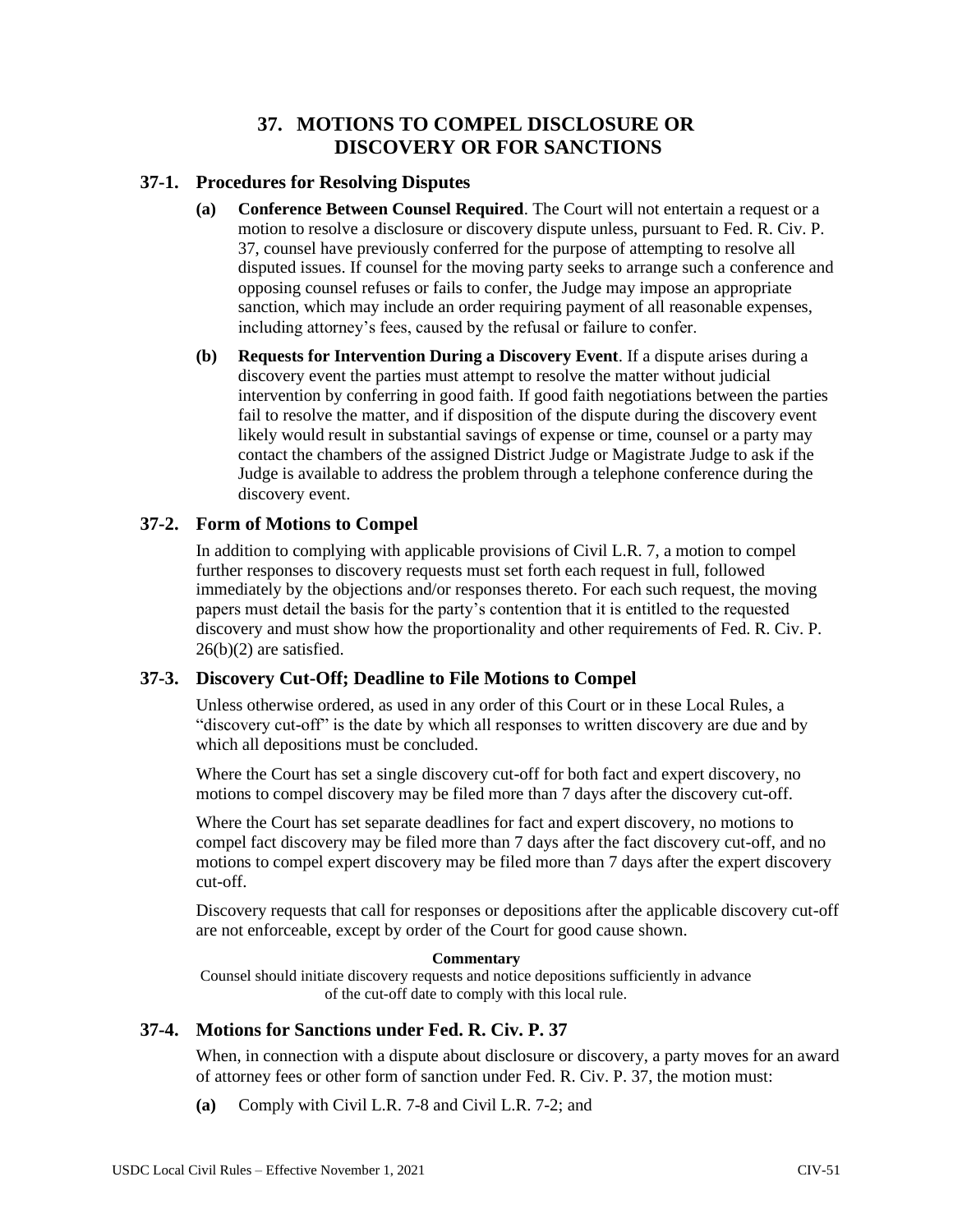- **(b)** Be accompanied by competent declarations which:
	- **(1)** Set forth the facts and circumstances that support the motion;
	- **(2)** Describe in detail the efforts made by the moving party to secure compliance without intervention by the Court; and
	- **(3)** If attorney fees or other costs or expenses are requested, itemize with particularity the otherwise unnecessary expenses, including attorney fees, directly caused by the alleged violation or breach, and set forth an appropriate justification for any attorney-fee hourly rate claimed.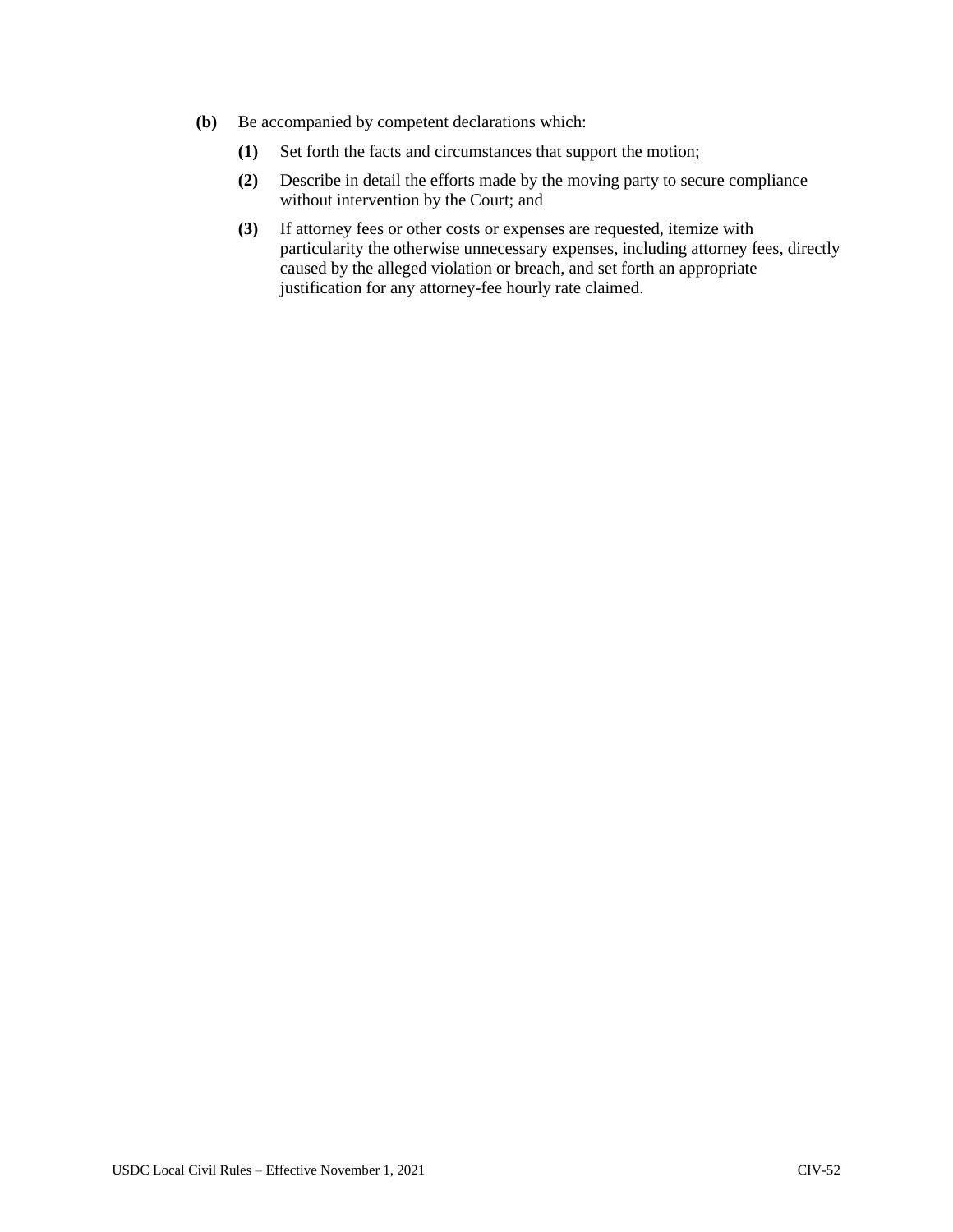# **40. TRIAL**

## **40-1. Continuance of Trial Date; Sanctions for Failure to Proceed**

No continuance of a scheduled trial date will be granted except by order of the Court issued in response to a motion made in accordance with the provisions of Civil L.R. 7. Failure of a party to proceed with the trial on the scheduled trial date may result in the assessment of jury costs and the imposition of appropriate sanctions, including dismissal or entry of default. Jury costs may be also assessed for failure to provide the Court with timely notice of a settlement.

#### **Commentary**

Counsel should consult any Standing Orders issued by the assigned Judge with respect to the conduct of trial. Such orders are available on the individual Judges' pages of the Court's website: cand.uscourts.gov/judges.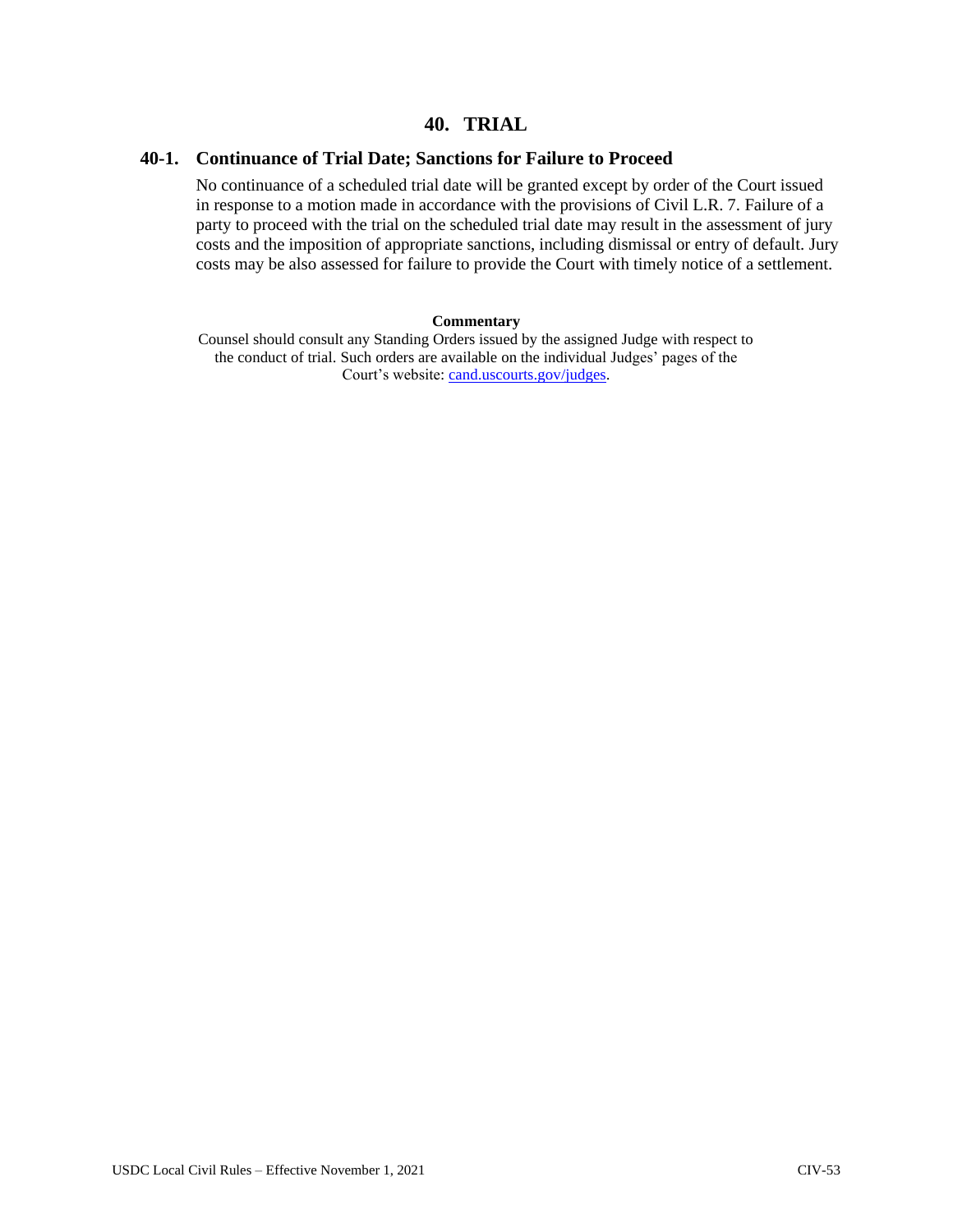# **54. COSTS**

# **54-1. Filing of Bill of Costs**

- **(a) Time for Filing and Content**. No later than 14 days after entry of judgment or order under which costs may be claimed, a prevailing party claiming taxable costs must serve and file a bill of costs. The bill must state separately and specifically each item of taxable costs claimed. It must be supported by an affidavit, pursuant to 28 U.S.C. §1924, that the costs are correctly stated, were necessarily incurred, and are allowable by law. Appropriate documentation to support each item claimed must be attached to the bill of costs.
- **(b) Effect of Service**. Service of bill of costs shall constitute notice pursuant to Fed. R. Civ. P. 54(d), of a request for taxation of costs by the Clerk.
- **(c) Waiver of Costs**. Any party who fails to file a bill of costs within the time period provided by this rule will be deemed to have waived costs.

#### **Commentary**

The 14-day time period set by this rule is inapplicable where a statute authorizing costs establishes a different time deadline, (e.g., 28 U.S.C. § 2412(d)(1)(B) (setting 30 days from final judgment as time limit to file for fees under Equal Access to Justice Act)).

## **54-2. Objections to Bill of Costs**

- **(a) Time for Filing Objections**. Within 14 days after service by any party of its bill of costs, the party against whom costs are claimed must serve and file any specific objections to any item of cost claimed in the bill, succinctly setting forth the grounds of each objection.
- **(b) Meet and Confer Requirement**. Any objections filed under this Local Rule must contain a representation that counsel met and conferred in an effort to resolve disagreement about the taxable costs claimed in the bill, or that the objecting party made a good faith effort to arrange such a conference.

### **54-3. Standards for Taxing Costs**

### **(a) Fees for Filing and Service of Process**

- **(1)** The Clerk's filing fee is allowable if paid by the claimant.
- **(2)** Fees of the marshal as set forth in 28 U.S.C. § 1921 are allowable to the extent actually incurred. Fees for service of process by someone other than the marshal acting pursuant to Fed. R. Civ. P. 4(c) are allowable to the extent reasonably required and actually incurred.

### **(b) Reporters' Transcripts**

- **(1)** The cost of transcripts necessarily obtained for an appeal is allowable.
- **(2)** The cost of a transcript of a statement by a Judge from the bench which is to be reduced to a formal order prepared by counsel is allowable.
- **(3)** The cost of other transcripts is not normally allowable unless, before it is incurred, it is approved by a Judge or stipulated to be recoverable by counsel.

### **(c) Depositions**

**(1)** The cost of an original and one copy of any deposition (including videotaped depositions) taken for any purpose in connection with the case is allowable.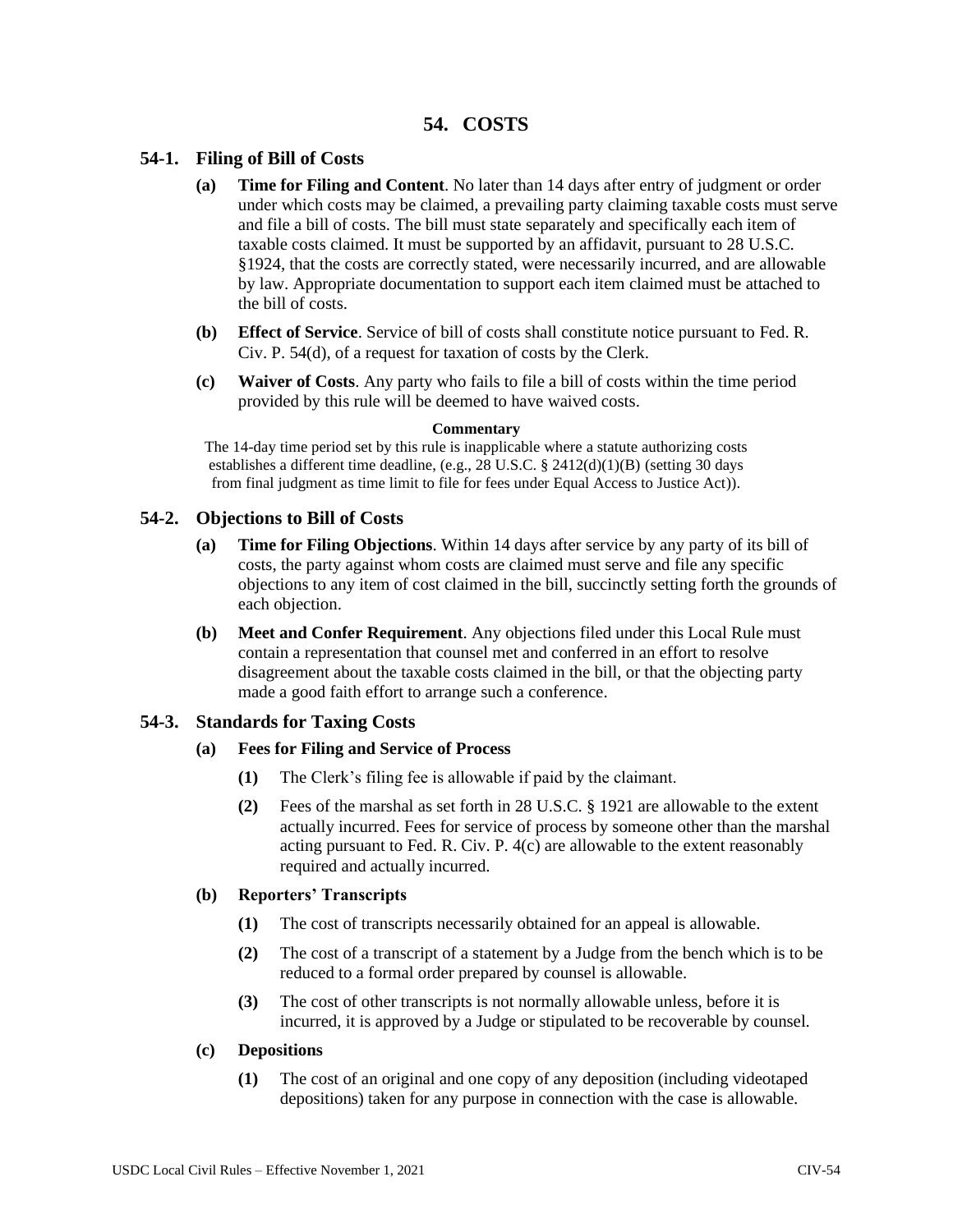- **(2)** The expenses of counsel for attending depositions are not allowable.
- **(3)** The cost of reproducing exhibits to depositions is allowable if the cost of the deposition is allowable.
- **(4)** Notary fees incurred in connection with taking depositions are allowable.
- **(5)** The attendance fee of a reporter when a witness fails to appear is allowable if the claimant made use of available process to compel the attendance of the witness.

#### **(d) Reproduction and Exemplification**

- **(1)** The cost of reproducing and certifying or exemplifying government records used for any purpose in the case is allowable.
- **(2)** The cost of reproducing disclosure or formal discovery documents when used for any purpose in the case is allowable.
- **(3)** The cost of reproducing copies of motions, pleadings, notices, and other routine case papers is not allowable.
- **(4)** The cost of reproducing trial exhibits is allowable to the extent that a Judge requires copies to be provided.
- **(5)** The cost of preparing charts, diagrams, videotapes, and other visual aids to be used as exhibits is allowable if such exhibits are reasonably necessary to assist the jury or the Court in understanding the issues at the trial.
- **(e) Witness Expenses**. Per diem, subsistence, and mileage payments for witnesses are allowable to the extent reasonably necessary and provided for by 28 U.S.C. § 1821. No other witness expenses, including fees for expert witnesses, are allowable.
- **(f) Fees for Masters and Receivers**. Fees to masters and receivers are allowable.
- **(g) Costs on Appeal**. Other costs not provided for in these Rules but authorized under Fed. R. App. P. 39 are allowable.
- **(h) Costs of Bonds and Security**. Premiums on undertaking bonds and costs of providing security required by law, by order of a Judge, or otherwise necessarily incurred are allowable.

### **54-4. Determination of Taxable Costs**

- **(a) Supplemental Documentation**. The Clerk may require and consider further affidavits and documentation as necessary to determine allowable costs.
- **(b) Taxation of Costs**. No sooner than 14 days after a bill of costs has been filed, the Clerk shall tax costs after considering any objections filed pursuant to Civil L.R. 54-2. Costs shall be taxed in conformity with 28 U.S.C. §§ 1920 and 1923, Civil L.R. 54-3, and all other applicable statutes and rules. On the bill of costs or in a separate notice, the Clerk shall indicate which, if any, of the claimed costs are allowed and against whom such costs are allowed. The Clerk shall serve copies of the notice taxing costs on all parties on the day in which costs are taxed.

### **54-5. Motion for Attorney's Fees**

**(a) Time for Filing Motion**. Motions for awards of attorney's fees by the Court must be served and filed within 14 days of entry of judgment by the District Court, unless otherwise ordered by the Court after a stipulation to enlarge time under Civil L.R. 6-2 or a motion under Civil L.R. 6-3. Filing an appeal from the judgment does not extend the time for filing a motion. Counsel for the respective parties must meet and confer for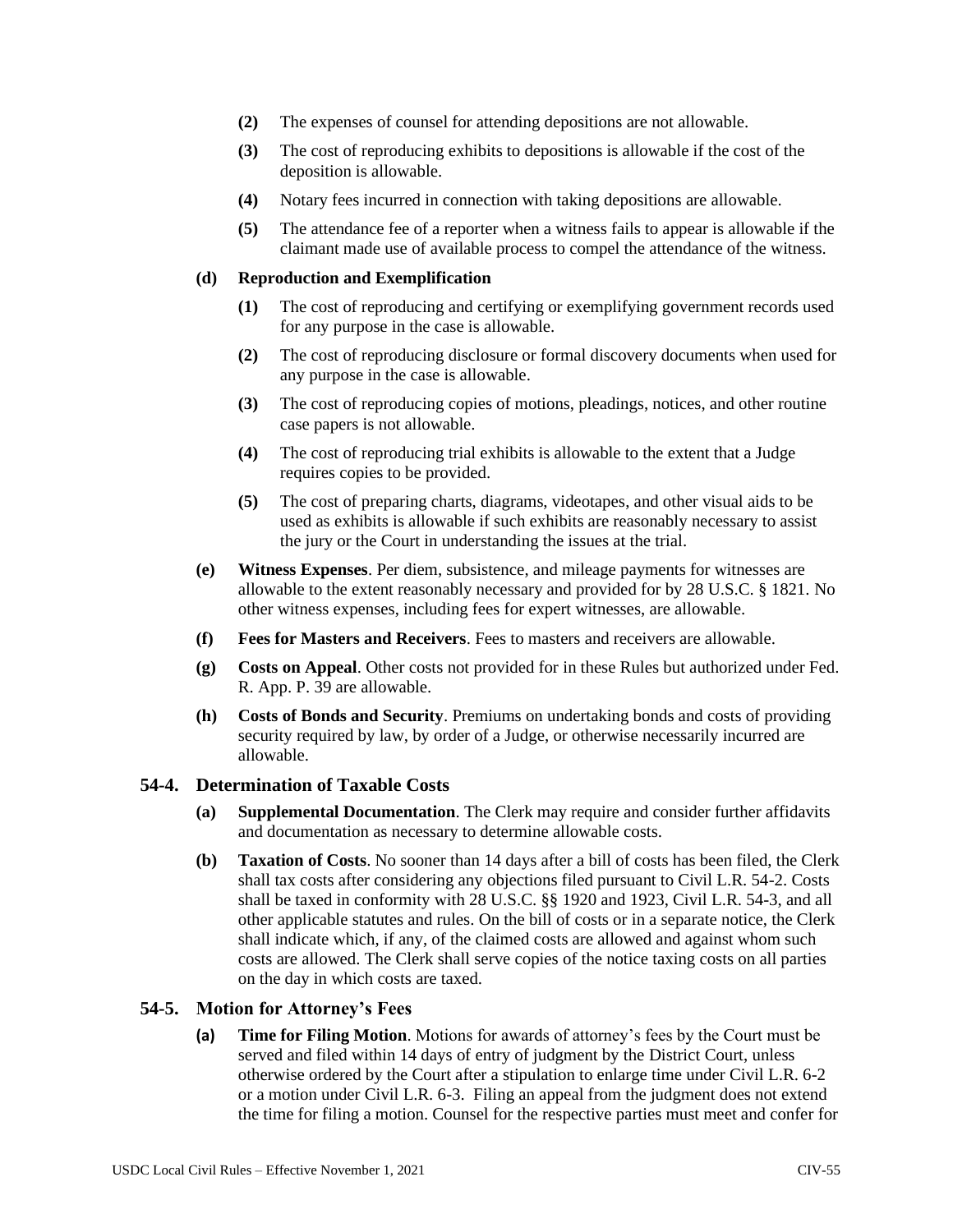the purpose of resolving all disputed issues relating to attorney's fees before making a motion for award of attorney's fees.

#### **Commentary**

Fed. R. Civ. P. 54(d)(2)(B) sets a time period of 14 days from the entry of judgment to file a motion for attorney's fees. Counsel who desire to seek an order extending the time to file such a motion, either by stipulation (See Civil L.R. 6-2) or by motion (See Civil L.R. 6-3), are advised to seek such an order as expeditiously as practicable.

- **(b) Form of Motion**. Unless otherwise ordered, the motion for attorney fees must be supported by declarations or affidavits containing the following information:
	- **(1)** A statement that counsel have met and conferred for the purpose of attempting to resolve any disputes with respect to the motion or a statement that no conference was held, with certification that the applying attorney made a good faith effort to arrange such a conference, setting forth the reason the conference was not held; and
	- **(2)** A statement of the services rendered by each person for whose services fees are claimed, together with a summary of the time spent by each person, and a statement describing the manner in which time records were maintained. Depending on the circumstances, the Court may require production of an abstract of or the contemporary time records for inspection, including *in camera* inspection, as the Judge deems appropriate; and
	- **(3)** A brief description of relevant qualifications and experience and a statement of the customary hourly charges of each such person or of comparable prevailing hourly rates or other indication of value of the services.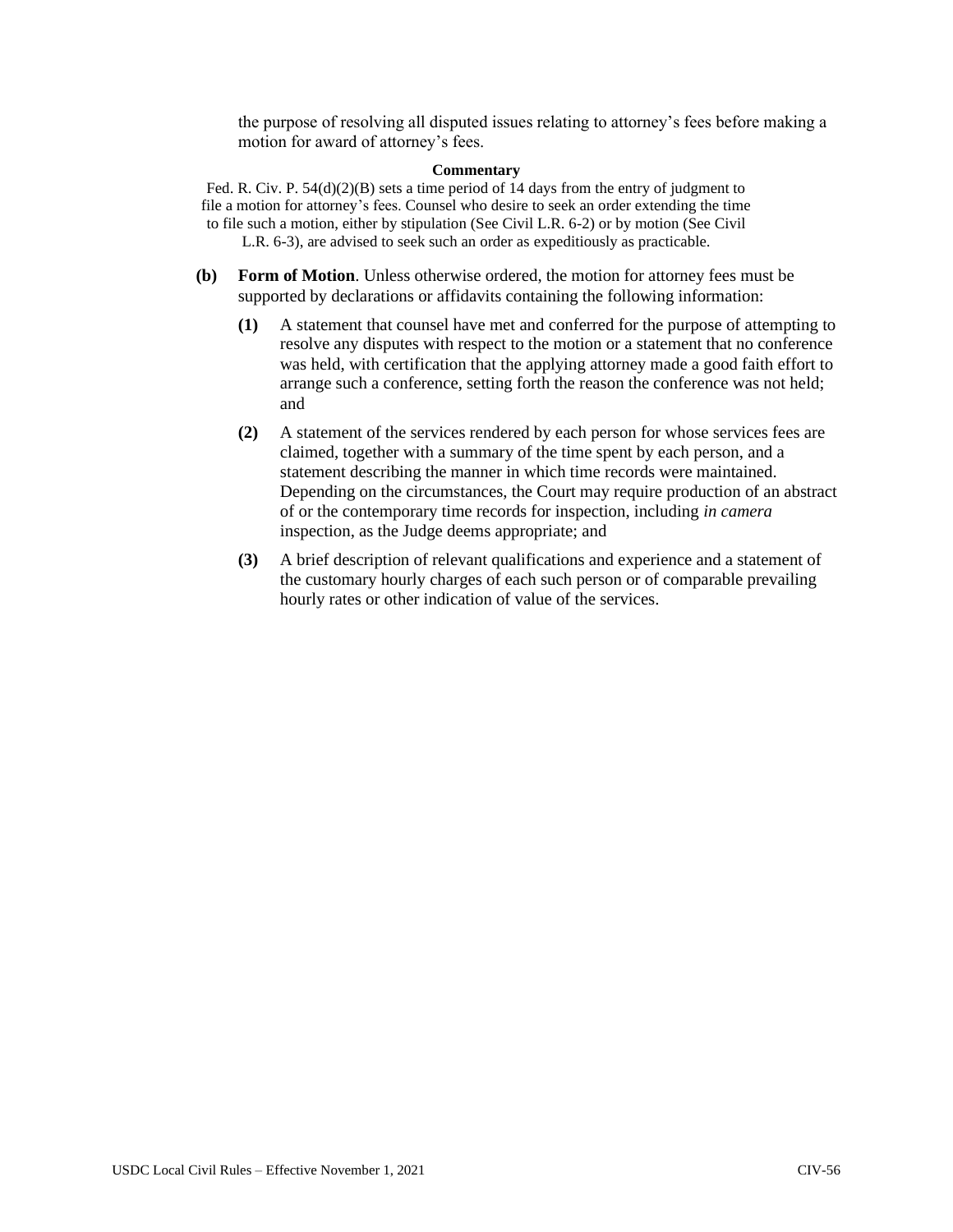# **56. SUMMARY JUDGMENT**

## **56-1. Notice of Motion**

Motions for summary judgment or summary adjudication and opposition to such motions must be noticed as provided in Civil L.R. 7-2 and 7-3.

# **56-2. Separate or Joint Statement of Undisputed Facts**

- **(a) No Separate Statement Allowed Without Court Order**. Unless required by the assigned Judge, no separate statement of undisputed facts or joint statement of undisputed facts shall be submitted.
- **(b) Procedure if Joint Statement Ordered**. If the assigned Judge orders the submission of a joint statement of undisputed facts, the parties shall confer and submit, on or before a date set by the assigned Judge, a joint statement of undisputed facts. If the nonmoving party refuses to join in the statement, the moving party will nevertheless be permitted to file the motion, accompanied by a separate declaration of counsel explaining why a joint statement was not filed. Whether or not sanctions should be imposed for failure to file a joint statement of undisputed facts is a matter within the discretion of the assigned Judge.

## **56-3. Issues Deemed Established**

Statements contained in an order of the Court denying a motion for summary judgment or summary adjudication shall not constitute issues deemed established for purposes of the trial of the case, unless the Court so specifies.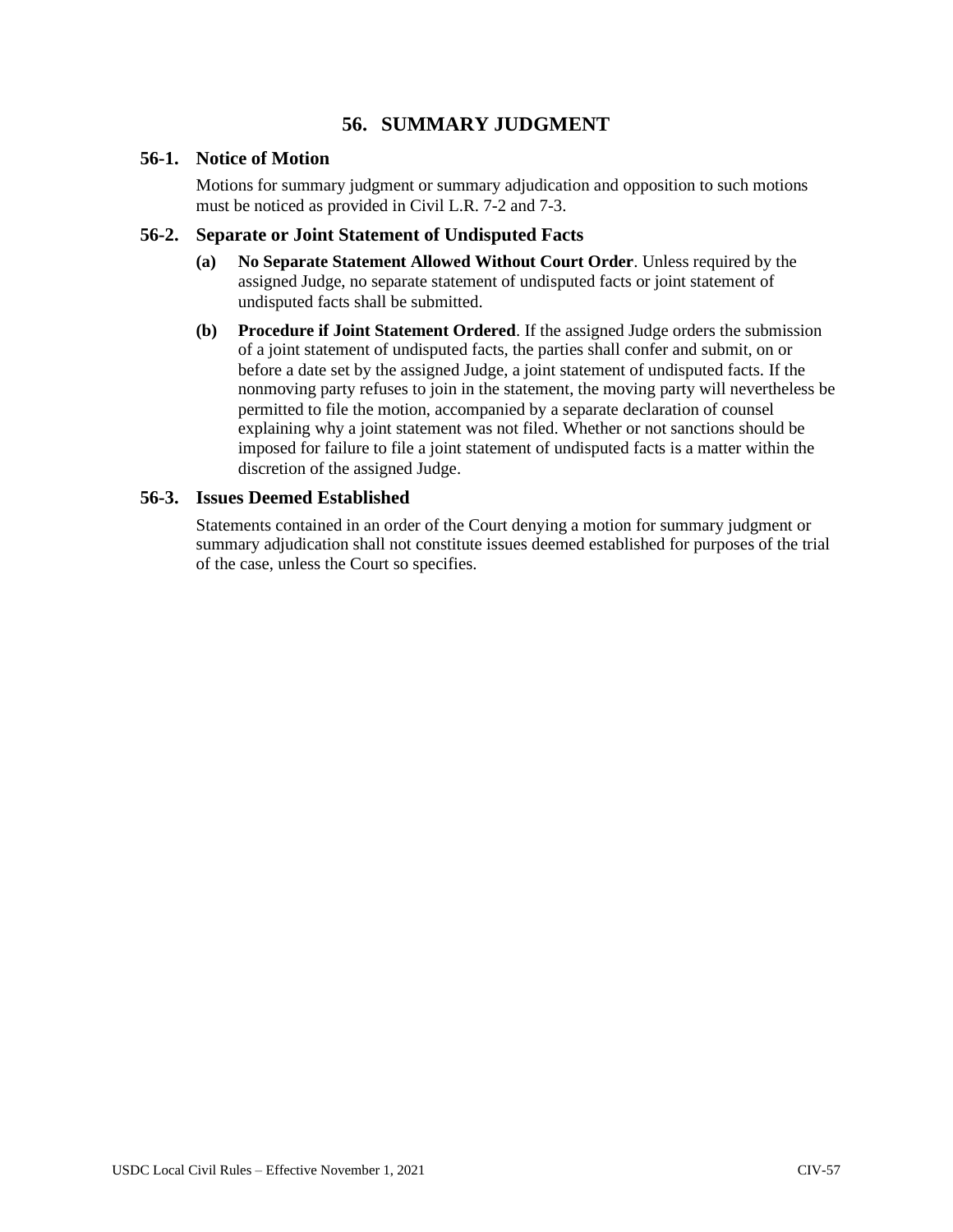# **65. INJUNCTIONS**

## **65-1. Temporary Restraining Orders**

- **(a) Documentation Required**. A motion for temporary restraining order must be accompanied by:
	- **(1)** A copy of the complaint;
	- **(2)** A separate memorandum of points and authorities in support of the motion;
	- **(3)** The proposed temporary restraining order and order to show cause;
	- **(4)** Other supporting documents that the party wishes the Court to consider; and
	- **(5)** A declaration by counsel certifying that notice has been provided to the opposing party, or explaining why such notice could not be provided.

### **(b) [Withdrawn]**.

**(c) Form of Temporary Restraining Order**. The moving party must include both a proposed temporary restraining order and a proposed order to show cause setting the time and date for a hearing on a motion for preliminary injunction, which shall be scheduled pursuant to Fed. R. Civ. P. 65(b). Proposed orders submitted under this Rule must provide a place for the Judge to set a deadline by which the temporary restraining order and all supporting pleadings and papers must be served upon the adverse party.

### **(d) Notification to Clerk**.

- **(1)** The filing party should alert the Court to the filing of a motion for temporary restraining order by emailing or calling the courtroom deputy clerk for the judge assigned to the case.
- **(2)** Motions filed after hours or on weekends must follow instructions provided in ECF.

### **65-2. Motion for Preliminary Injunction**

Motions for preliminary injunctions unaccompanied by a temporary restraining order are governed by Civil L.R. 7-2.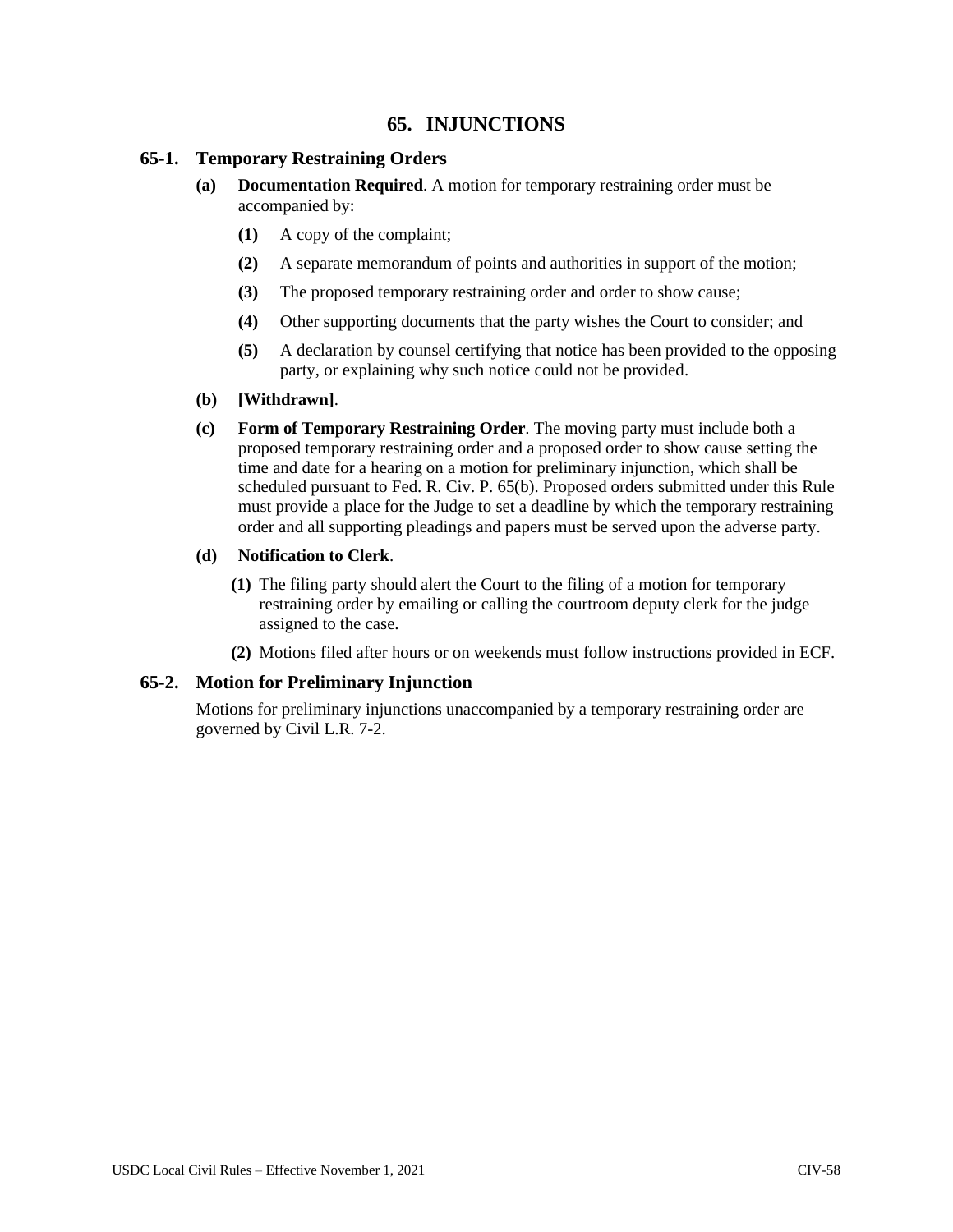# **65.1 SECURITY**

# **65.1-1. Security**

- **(a) When Required**. Upon demand of any party, where authorized by law and for good cause shown, the Court may require any party to furnish security for costs which can be awarded against such party in an amount and on such terms as the Court deems appropriate.
- **(b) Qualifications of Surety**. Every bond must have as surety either:
	- **(1)** A corporation authorized by the Secretary of the Treasury of the United States to act as surety on official bonds under 31 U.S.C. §§ 9301-9306;
	- **(2)** A corporation authorized to act as surety under the laws of the State of California;
	- **(3)** Two natural persons, who are residents of the Northern District of California, each of whom separately own real or personal property not exempt from execution within the district. (The total value of these two persons' property should be sufficient to justify the full amount of the suretyship); or
	- **(4)** A cash deposit of the required amount made with the Clerk and filed with a bond signed by the principals.
- **(c) Court Officer as Surety**. No Clerk, marshal or other employee of the Court may be surety on any bond or other undertaking in this Court. No member of the bar of this Court appearing for a party in any pending action may be surety on any bond or other undertaking in that action. However, cash deposits on bonds may be made by members of the bar of this Court on certification that the funds are the property of a specified person who has signed as surety on the bond. Upon exoneration of the bond, such monies shall be returned to the owner and not to the attorney.
- **(d) Examination of Surety**. Any party may apply for an order requiring any opposing party to show cause why it should not be required to furnish further or different security, or to require the justification of personal sureties.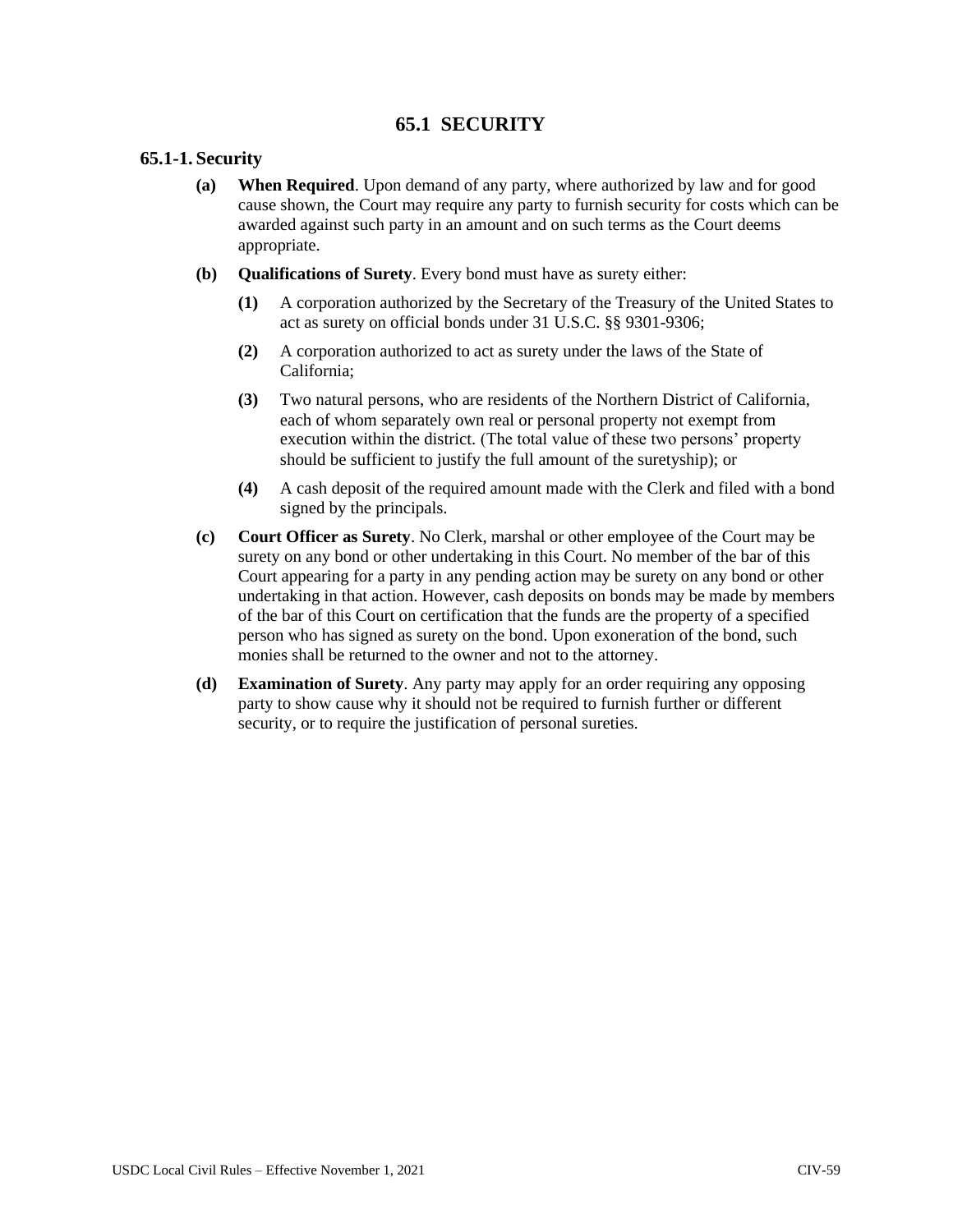# **66. PREJUDGMENT REMEDIES**

## **66-1. Appointment of Receiver**

- **(a) Time for Motion**. A motion for the appointment of a receiver in a case may be made after the complaint has been filed and the summons issued.
- **(b) Temporary Receiver**. A temporary receiver may be appointed with less notice than required by Civil L.R. 7-2 or, in accordance with the requirements and limitations of Fed. R. Civ. P. 65(b), without notice to the party sought to be subjected to a receivership or to creditors.
- **(c) Permanent Receiver**. Concurrent with the appointment of a temporary receiver or upon motion noticed in accordance with the requirements of Civil L.R. 7-2, the Judge may, upon a proper showing, issue an order to show cause, requiring the parties and the creditors to show cause why a permanent receiver should not be appointed.
- **(d) Parties to be Notified**. Within 7 days of the issuance of the order to show cause, the defendant must provide to the temporary receiver or, if no temporary receiver has been appointed, to the plaintiff, a list of the defendant's creditors, and their addresses. Not less than 14 days before the hearing on the order to show cause, notice of the hearing must be mailed to the listed creditors by the temporary receiver, or, if none, by the plaintiff.
- **(e) Bond**. The Court may require any appointed receiver to furnish a bond in such amount as the Court deems reasonable.

## **66-2. Employment of Attorneys, Accountants or Investigators**

The receiver may not employ an attorney, accountant, or investigator without a Court order. The compensation of all such employees shall be fixed by the Court.

# **66-3. Motion for Fees**

All motions for fees for services rendered in connection with a receivership must set forth in reasonable detail the nature of the services. The motion must include as an exhibit an itemized record of time spent and services rendered.

### **66-4. Deposit of Funds**

A receiver must deposit all funds received into the institution selected by the Court as its designated depository pursuant to 28 U.S.C. § 2041. The account title shall include the case name and number. At the end of each month, the receiver must deliver to the Clerk a statement of account, copies of canceled checks, and any other records of transactions.

# **66-5. Reports**

Within 30 days of appointment, a permanent receiver must serve and file with the Court a verified report and petition for instructions. The report and petition must contain a summary of the operations of the receiver, an inventory of the assets and their appraised value, a schedule of all receipts and disbursements, and a list of all creditors, their addresses and the amounts of their claims. The petition must contain the receiver's recommendation as to the continuance of the receivership and reasons therefor. At the hearing, the Judge will determine whether the receivership will be continued and, if so, will set a schedule for future reports of the receiver.

# **66-6. Notice of Hearings**

The receiver must give all interested parties notice of the time and place of hearings of the following in accordance with Civil L.R. 7-2: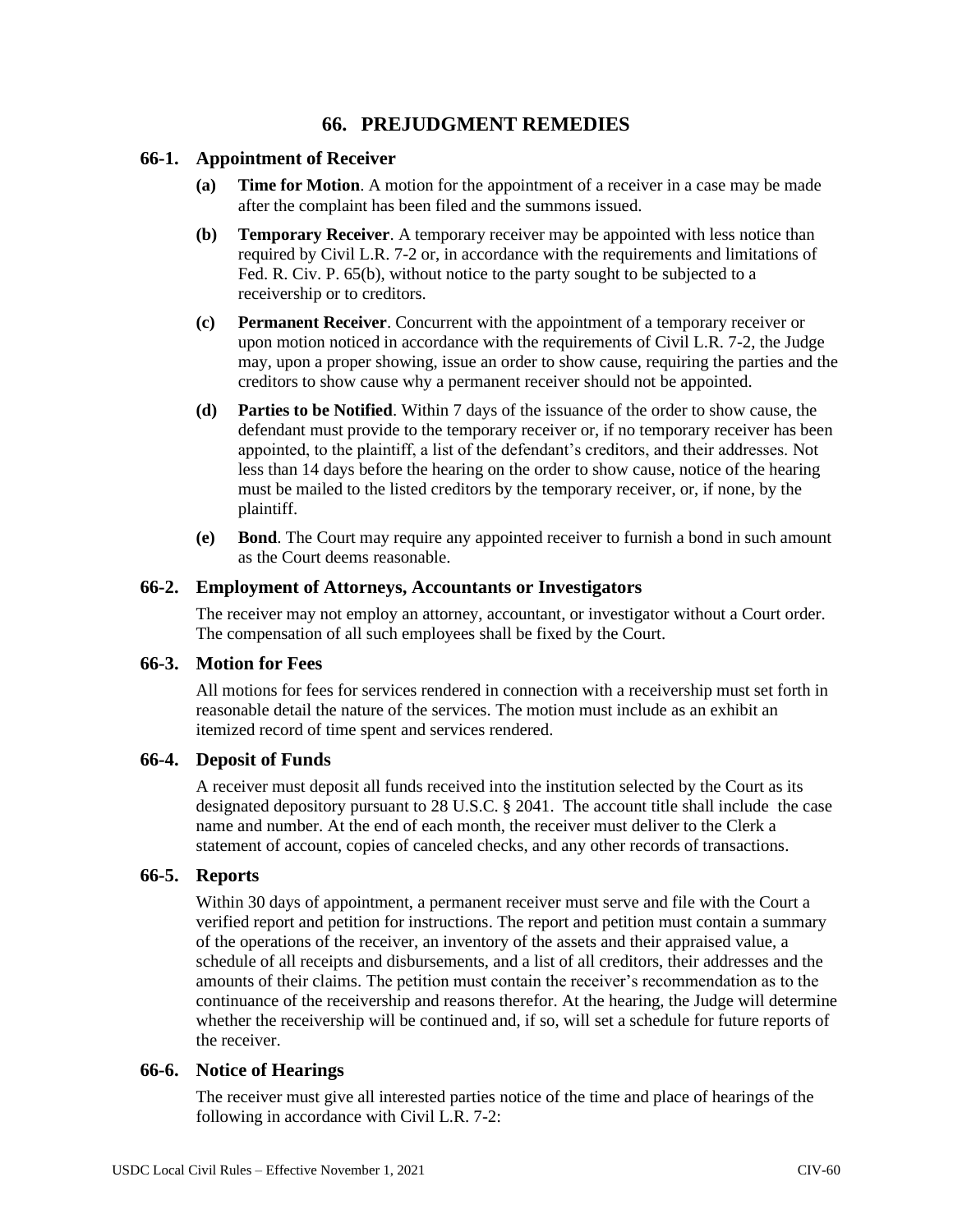- **(a)** Petitions for instructions;
- **(b)** Petitions for the payment of dividends to creditors;
- **(c)** Petitions for confirmation of sales of property;
- **(d)** Reports of the receiver;
- **(e)** Motions for fees of the receiver or of any attorney, accountant or investigator, the notice to state the services performed and the fee requested; and
- **(f)** Motions for discharge of the receiver.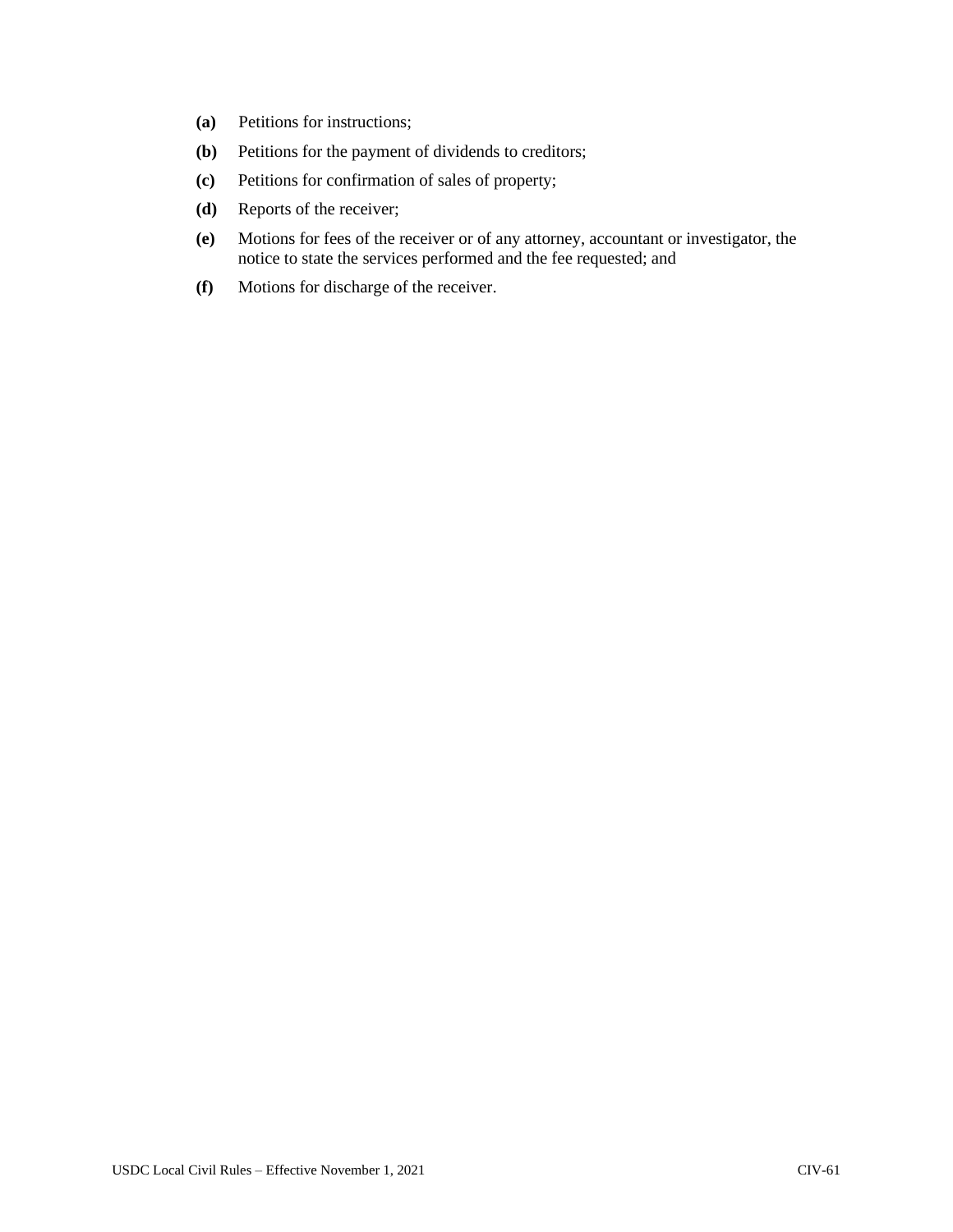# **72. MAGISTRATE JUDGES; PRETRIAL ORDERS**

# **72-1. Powers of Magistrate Judge**

Each Magistrate Judge appointed by the Court is authorized to exercise all powers and perform all duties conferred upon Magistrate Judges by 28 U.S.C. § 636, by the local rules of this Court, and by any written order of a District Judge designating a Magistrate Judge to perform specific statutorily authorized duties in a particular action.

# **72-2. Motion for Relief from Nondispositive Pretrial Order of Magistrate Judge**

- **(a) Form of Objection.** Any objection filed pursuant to Fed. R. Civ. P. 72(a) and 28 U.S.C. § 636(b)(1)(A) must be made as a "Motion for Relief from Nondispositive Pretrial Order of Magistrate Judge."
- **(b) Contents of Motion.** Any motion filed pursuant to this rule may not exceed 5 pages (not including declarations and exhibits) and must include:
	- **(1)** A specific statement of the portions of the Magistrate Judge's findings, recommendation, or report to which an objection is made;
	- **(2)** A statement of the Court action requested;
	- **(3)** A statement of the reasons and authority supporting the motion; and
	- **(4)** A proposed order.
- **(c) Service of Motion.** The moving party must deliver any manually filed motion and all attachments to all other parties on the same day that the motion is filed.
- **(d) Opportunity for Response; Ruling on Motion.** Unless otherwise ordered by the assigned District Judge, no response need be filed and no hearing will be held concerning the motion. The District Judge may deny the motion by written order at any time, but may not grant it without first giving the opposing party an opportunity to respond. If no order denying the motion or setting a briefing schedule is made within 14 days of filing the motion, the motion shall be deemed denied. The Clerk shall notify parties when a motion has been deemed denied.

## **72-3. Motion for De Novo Determination of Dispositive Matter Referred to Magistrate Judge**

- **(a) Form of Motion and Response**. Any objection filed pursuant to Fed. R. Civ. P. 72(b) and 28 U.S.C.  $\S 636(b)(1)(B)$  must be made as a "Motion for De Novo Determination of Dispositive Matter Referred to Magistrate Judge." The motion must be made pursuant to Civil L.R. 7-2 and must specifically identify the portions of the Magistrate Judge's findings, recommendation, or report to which objection is made and the reasons and authority supporting the motion.
- **(b) Associated Administrative Motions**. At the time a party files a motion under Civil L.  $R. 72-3(a)$  or a response, the party may accompany it with a separately filed motion for "Administrative Motion to Augment the Record" or an "Administrative Motion for an Evidentiary Hearing." Any associated administrative motion must be made in accordance with Civil L.R. 7-11.
- **(c) Record before District Judge**. Except when the Court grants a motion under Civil L.R. 72-3(b), the Court's review and determination of a motion filed pursuant to Civil L.R. 72-3(a) shall be upon the record of the proceedings before the Magistrate Judge.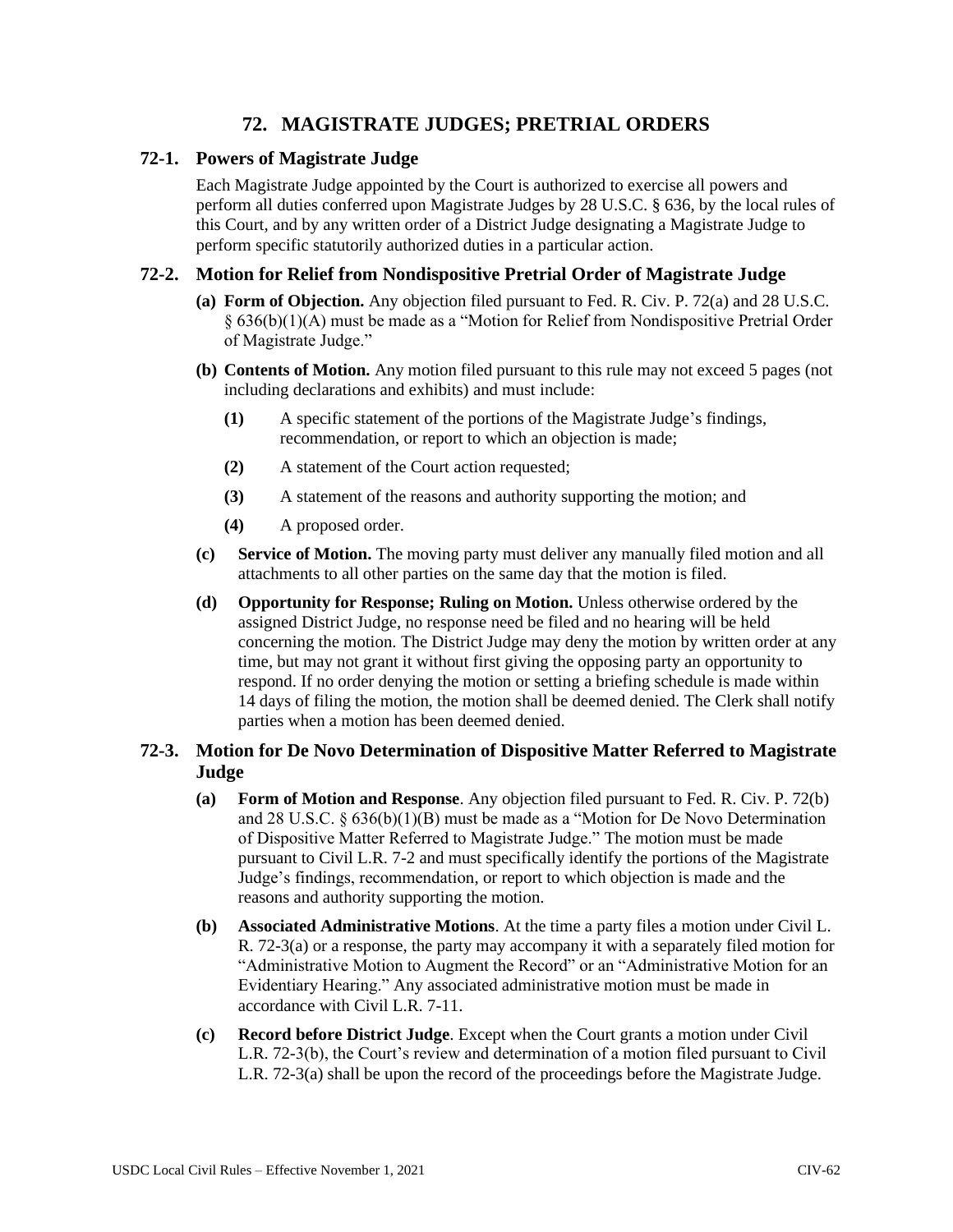#### **Commentary**

Procedures governing review of a pretrial order by a Magistrate Judge on matters not dispositive of a claim or defense are governed by Fed. R. Civ. P. 72(a) and 28 U.S.C. §  $636(b)(1)(A)$ . Procedures governing consideration of a Magistrate Judge's findings, report and recommendations on pretrial matters dispositive of a claim or defense are governed by Fed. R. Civ. P. 72(b) and 28 U.S.C. § 636(b)(1)(B) & (C).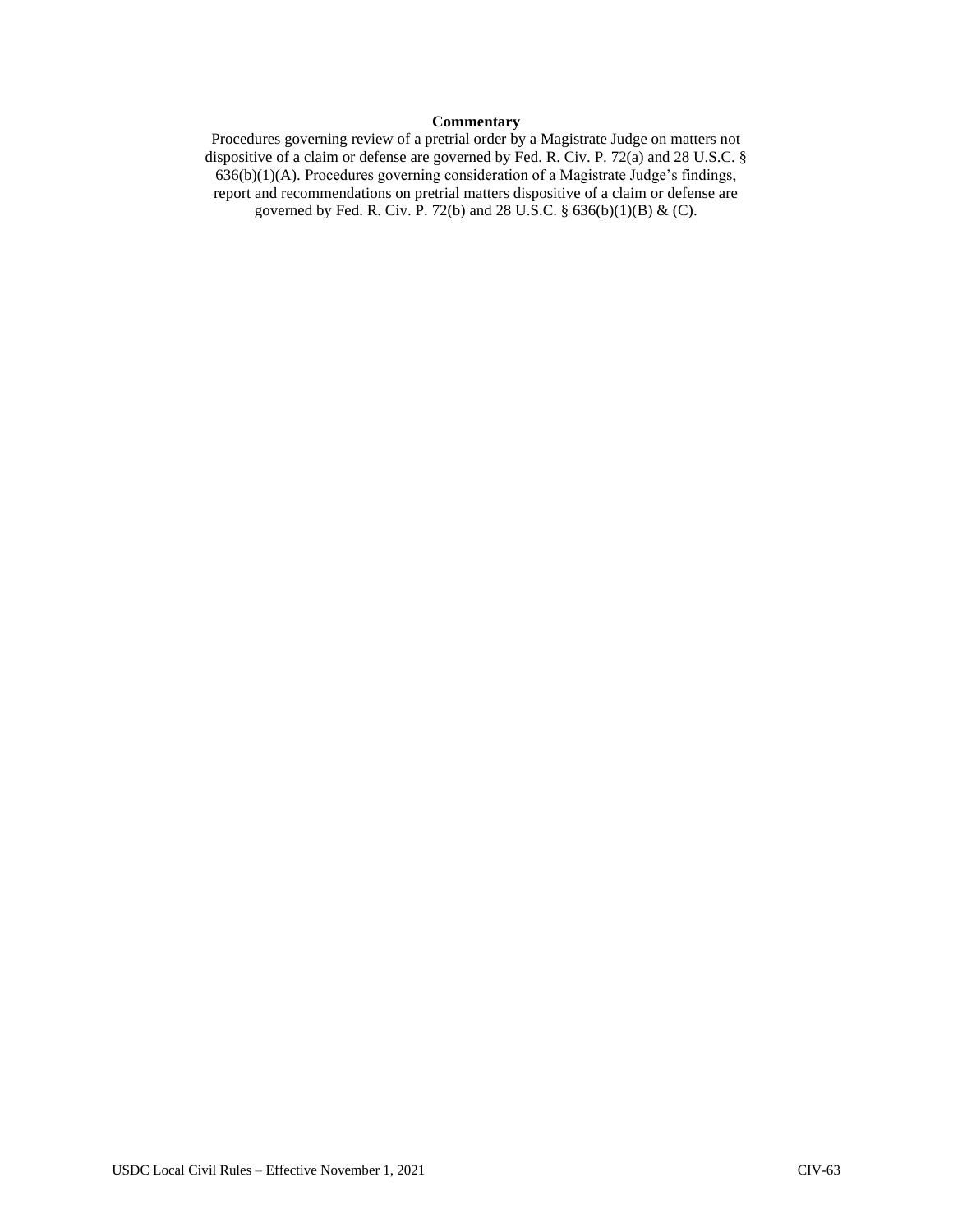# **73. MAGISTRATE JUDGES; TRIAL BY CONSENT**

## **73-1. Time for Consent to Magistrate Judge**

- **(a) Cases Initially Assigned to a Magistrate Judge**. In cases that are initially assigned to a Magistrate Judge, unless the Clerk or the Magistrate Judge has set a different deadline in an individual case:
	- **(1)** Parties must either file written consent to the jurisdiction of the Magistrate Judge, or request reassignment to a District Judge, by the deadline for filing the initial case management conference statement.
	- **(2)** If a motion that cannot be heard by the Magistrate Judge without the consent of the parties, pursuant to 28 U.S.C. § 636(c), is filed prior to the initial case management conference, the parties must either file written consent to the jurisdiction of the Magistrate Judge, or request reassignment to a District Judge, no later than 7 days after the motion is filed.
- **(b) Cases Initially Assigned to a District Judge**. In cases that are assigned to a District Judge, the parties may consent at any time to the Court reassigning the case to a Magistrate Judge for all purposes, including entry of final judgment, pursuant to 28 U.S.C. § 636(c).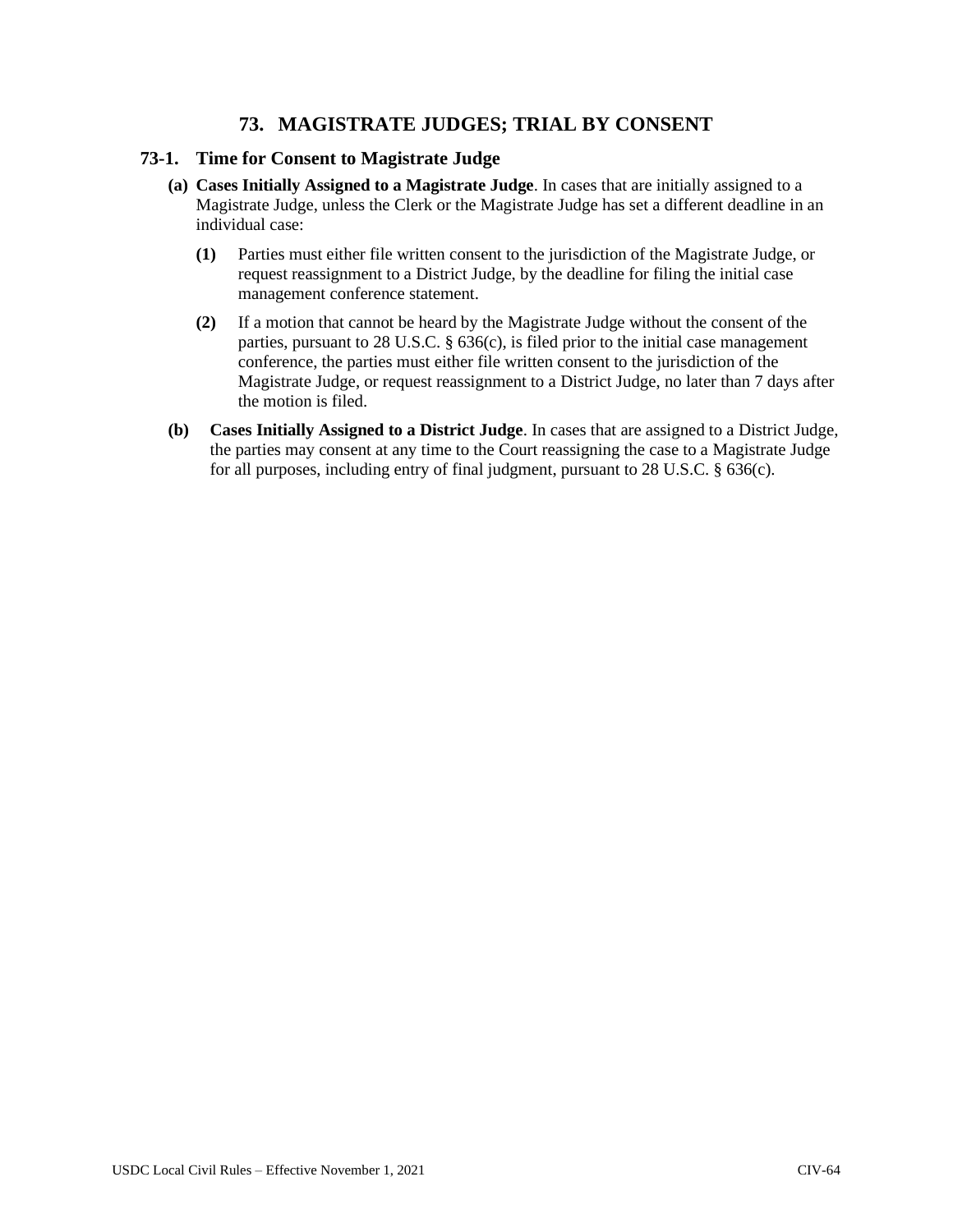# **77. DISTRICT COURT AND CLERK**

## **77-1. Locations and Hours**

### **(a) Locations**

- **(1)** The Office of the Clerk for the San Francisco Division is located at the Philip Burton Federal Building and United States Courthouse, 450 Golden Gate Avenue, San Francisco, California 94102.
- **(2)** The Office of the Clerk for the Oakland Division is located at the Ronald V. Dellums Federal Building and United States Courthouse, 1301 Clay Street, Oakland, California 94612.
- **(3)** The Office of the Clerk for the San Jose Division is located at the Robert F. Peckham Federal Building and United States Courthouse, 280 South First Street, San Jose, California 95113.
- **(4)** The Eureka-McKinleyville United States Courthouse is located at 3140 Boeing Avenue, McKinleyville, California 95519. There is no Office of the Clerk in the Eureka-McKinleyville Courthouse.
- **(b) Hours**. The regular hours of the Offices of the Clerk are from 9:00 a.m. to 4:00 p.m. each day except Saturdays, Sundays, and Court holidays. For current front desk hours, see the Court's website at [cand.uscourts.gov.](https://fedcourts-my.sharepoint.com/personal/william_noble_cand_uscourts_gov/Documents/cand.uscourts.gov)

#### **Commentary**

See Civil L.R. 5-4 regarding after-hours drop box filing.

## **77-2. Orders Grantable by Clerk**

The Clerk is authorized to sign and enter orders specifically allowed to be signed by the Clerk under the Federal Rules of Civil Procedure and these local rules. The Clerk may file such orders as effective on a previous date when appropriate and as permitted by law. In addition, the Clerk may sign and enter the following orders without further direction of a Judge:

- **(a)** Orders specifically appointing persons to serve process in accordance with Fed. R. Civ. P. 4;
- **(b)** Orders on consent noting satisfaction of a judgment, providing for the payment of money, withdrawing stipulations, annulling bonds, exonerating sureties, or setting aside a default;
- **(c)** Orders of dismissal on consent, with or without prejudice, except in cases to which Fed. R. Civ. P. 23, 23.1, or 66 apply;
- **(d)** Orders establishing a schedule for case management in accordance with Civil L.R. 16;
- **(e)** Orders relating or reassigning cases on behalf of the Executive Committee; and
- **(f)** Orders taxing costs pursuant to Civil L.R. 54-4.

#### **Cross Reference**

See ADR L.R. 4-11(d) "*Nonbinding Arbitration; Entry of Judgment on Award*."

#### **77-3. Photography and Public Broadcasting**

Unless allowed by a District Judge or Magistrate Judge with respect to his or her own chambers or assigned courtroom for ceremonial purposes, or for participation in a pilot or other project authorized by the Judicial Council of the Ninth Circuit or the Judicial Conference of the United States, photography, public broadcasting, televising, audio-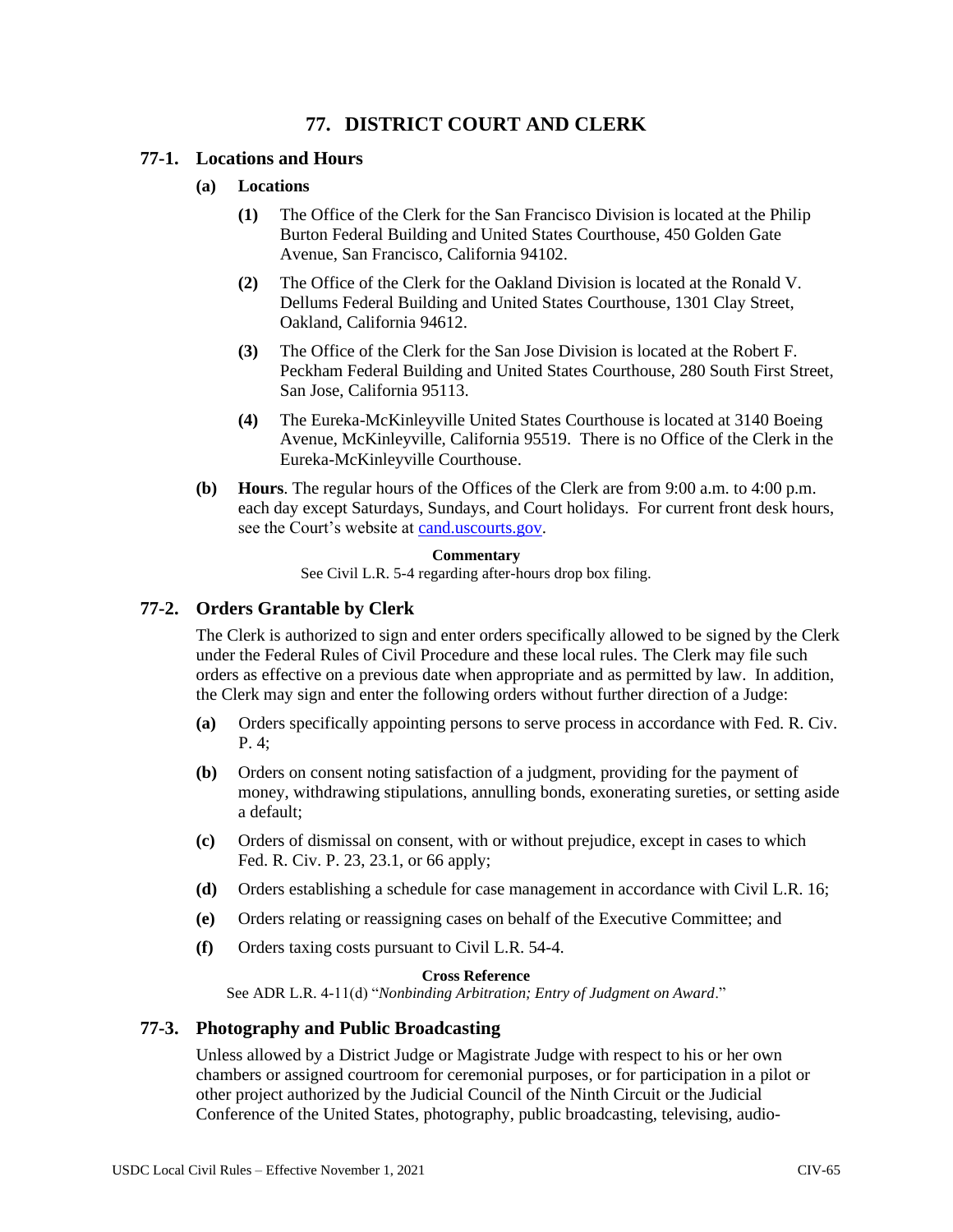recording, or video-recording in the courtroom or its environs in connection with any judicial proceeding is prohibited. Electronic transmittal of courtroom proceedings and presentation of evidence within the confines of the courthouse is permitted if authorized by the presiding Judge. The term "environs" as used in this rule means all floors on which chambers, courtrooms, or Offices of the Clerk are located, with the exception of any space specifically designated as a Press Room. Nothing in this rule is intended to restrict the use of electronic means to receive or present evidence during Court proceedings.

## **77-4. Official Notices**

The following media are designated by this Court as its official means of giving public notice of calendars, General Orders, employment opportunities, policies, proposed modifications of these local rules, or any matter requiring public notice. The Court may designate any one or a combination of these media for purposes of giving notice as it deems appropriate:

- **(a) Bulletin Board**. A bulletin board for posting of official notices shall be located at the Office of the Clerk at each courthouse of this district.
- **(b) Website**. The Court website located at [cand.uscourts.gov](http://www.cand.uscourts.gov/) is designated as the district's official website and may be used for the posting of official notices.
- **(c) Newspapers**. The following newspapers are designated as official newspapers of the Court for the posting of official notices:
	- **(1)** The Recorder; or
	- **(2)** The Daily Journal; or
	- **(3)** The San Jose Post-Record, for matters pending in the San Jose Division, in addition to the newspapers listed in subparagraphs (1) and (2); or
	- **(4)** The Times Standard, for matters pending before a Judge sitting in Eureka.

#### **77-5. Security of the Court**

The Court, or any Judge, may from time to time make such orders or impose such requirements as may be reasonably necessary to assure the security of the Court and of all persons in attendance.

#### **77-6. Weapons in the Courthouse and Courtroom**

- **(a) Prohibition on Unauthorized Weapons**. Only the United States Marshal, Deputy Marshals, and Court Security Officers are authorized to carry weapons within the confines of the courthouse, courtrooms, secured judicial corridors, and chambers of the Court. When the United States Marshal deems it appropriate, upon notice to any affected Judge, the Marshal may authorize duly authorized law enforcement officers to carry weapons in the courthouse or courtroom.
- **(b) Use of Weapons as Evidence**. In all cases in which a weapon is to be introduced as evidence, before bringing the weapon into a courtroom, the United States Marshal or Court Security Officer on duty must be notified. Before a weapon is brought into a courtroom, it must be inspected by the United States Marshal or Court Security Officer to ensure that it is inoperable and appropriately marked as evidence, and the assigned Judge shall be notified of such inspection.

#### **77-7. Court Library**

The Court maintains a law library primarily for the use of Judges and personnel of the Court. In addition, attorneys admitted to practice in this Court may use the library as needed for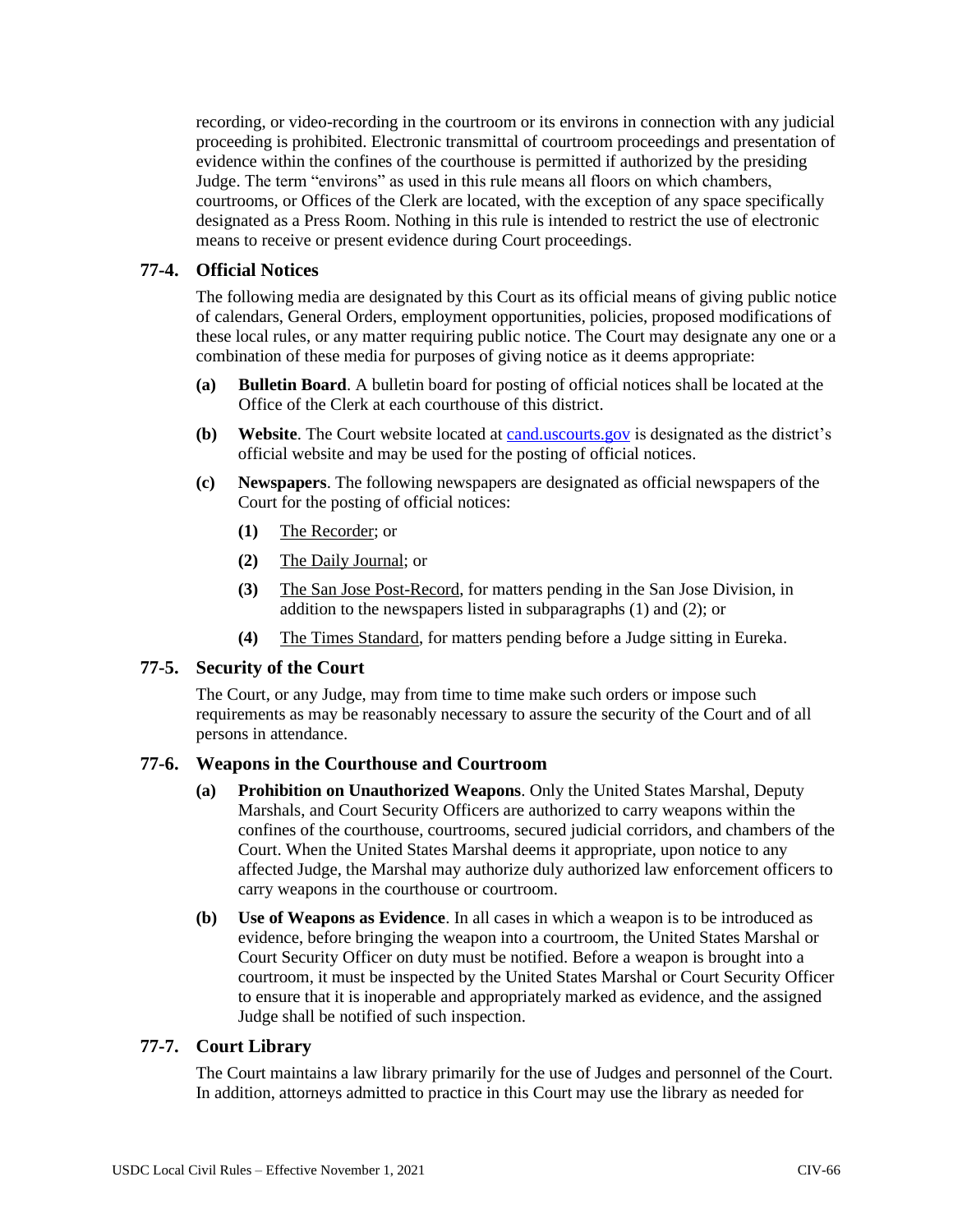actions or proceedings pending in the Court. The library is operated in accordance with such rules and regulations as the Court may from time to time adopt.

## **77-8. Complaints Against Judges**

Pursuant to 28 U.S.C. § 351(a), any person alleging that a Judge of this Court has engaged in conduct prejudicial to the effective and expeditious administration of the business of the Court, or alleging that a Judge is unable to discharge all of the duties of office by reason of mental or physical disability, may file with the Clerk of the Court for the United States Court of Appeals for the Ninth Circuit a written complaint containing a brief statement of the facts constituting such conduct. Upon request, the Clerk of this Court will provide to any person wishing to file such a complaint:

- **(a)** A copy of the Rules for Judicial-Conduct and Judicial-Disability Proceedings promulgated by the Judicial Conference of the United States, and the Ninth Circuit Judicial Council's Local Rules for Misconduct Proceedings, both of which are available at: [ca9.uscourts.gov/misconduct/judicial\\_misconduct.php;](https://fedcourts-my.sharepoint.com/personal/william_noble_cand_uscourts_gov/Documents/ca9.uscourts.gov/misconduct/judicial_misconduct.php)
- **(b)** A copy of the Ninth Circuit Judicial Council's complaint form; and
- **(c)** A pre-addressed envelope to the Clerk of Court for the Ninth Circuit Court of Appeals, marked "COMPLAINT OF MISCONDUCT" or "COMPLAINT OF DISABILITY." No judge's name may appear on the envelope.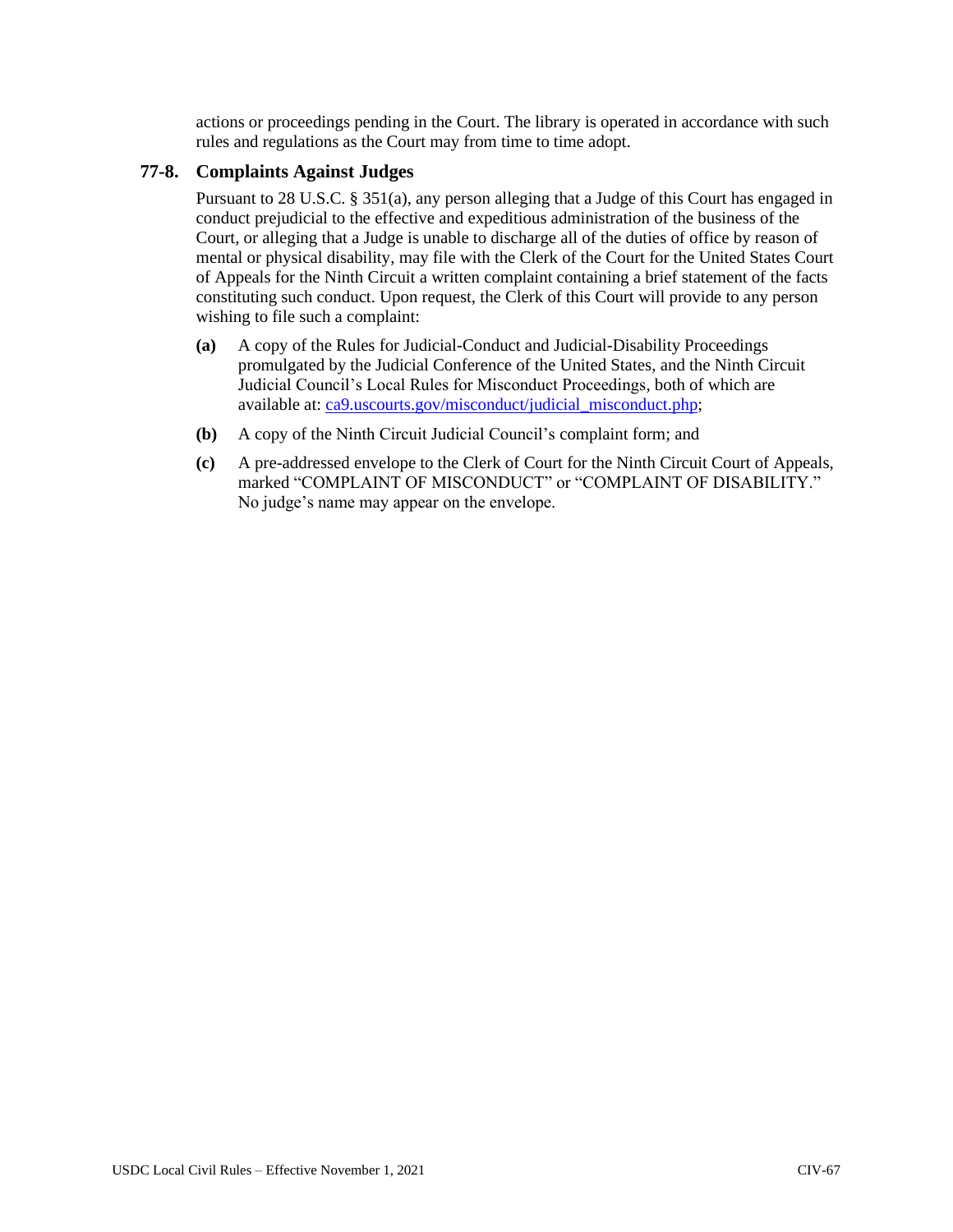# **79. BOOKS AND RECORDS KEPT BY THE CLERK**

## **79-1. Transcript and Designation of Record on Appeal**

If a party timely orders a transcript in accordance with the requirements of Fed. R. App. P. 10(b), but fails to make satisfactory arrangements to pay the court reporter at or before the time of the order, the court reporter must promptly notify the Clerk of Court and the party. Within 14 days after receipt of such notice from the court reporter, the party ordering the transcript must make satisfactory arrangements for payment. The reporters' transcript must be filed within 28 days of the date such arrangements have been made. If the party fails to make satisfactory arrangements for payment within 14 days, the Clerk of Court shall certify to the Court of Appeals for the Ninth Circuit that the party has failed to comply with Fed. R. App. P. 10(b)(4).

#### **Cross Reference**

See Ninth Circuit Rule 10-3 "*Ordering the Reporter's Transcript*."

## **79-2. Exclusions from Record on Appeal**

The Clerk will not include in the record on appeal the following items unless their inclusion is specifically requested in writing and supported by a brief statement of the reason therefor:

- **(a)** Summonses and returns;
- **(b)** Subpoenas and returns;
- **(c)** Routine procedural motions and orders, such as motions for extensions of or shortening time; and
- **(d)** Routine procedural notices.

#### **79-3. Files; Custody and Withdrawal**

All files of the Court shall remain in the custody of the Clerk. The "original copy" of a document filed via ECF is the electronic file stored on ECF. Physical documents belonging to the files of the Court may be taken from the custody of the Clerk only in extraordinary circumstances, by special order of a Judge and with a proper receipt signed by the person obtaining the record or document.

#### **79-4. Custody and Disposition of Exhibits and Transcripts**

- **(a) Custody of Exhibits During Trial or Evidentiary Hearing**. Unless the Court directs otherwise, each exhibit admitted into evidence during a trial or other evidentiary proceeding shall be held in the custody of the Clerk.
- **(b) Removal of Exhibits Upon Conclusion of Proceeding**. The Court will retain custody of admitted exhibits for 14 days after the conclusion of a proceeding (e.g., receipt of a jury verdict). During this 14 day period, exhibits will be available for public inspection. After this 14 day period expires, any exhibit placed in the custody of the Clerk pursuant to Civil L.R. 79-4(a) must be removed within 5 days by the party that submitted it into evidence. Unless otherwise permitted by the Court, the party that submitted an exhibit into evidence must maintain custody of that exhibit until:
	- **(1)** 14 days after expiration of the time for filing a notice of appeal, if no notice of appeal is filed in the proceeding by any party; or
	- **(2)** 14 days after a mandate issues from the Court of Appeals, if an appeal was taken by any party to the proceeding.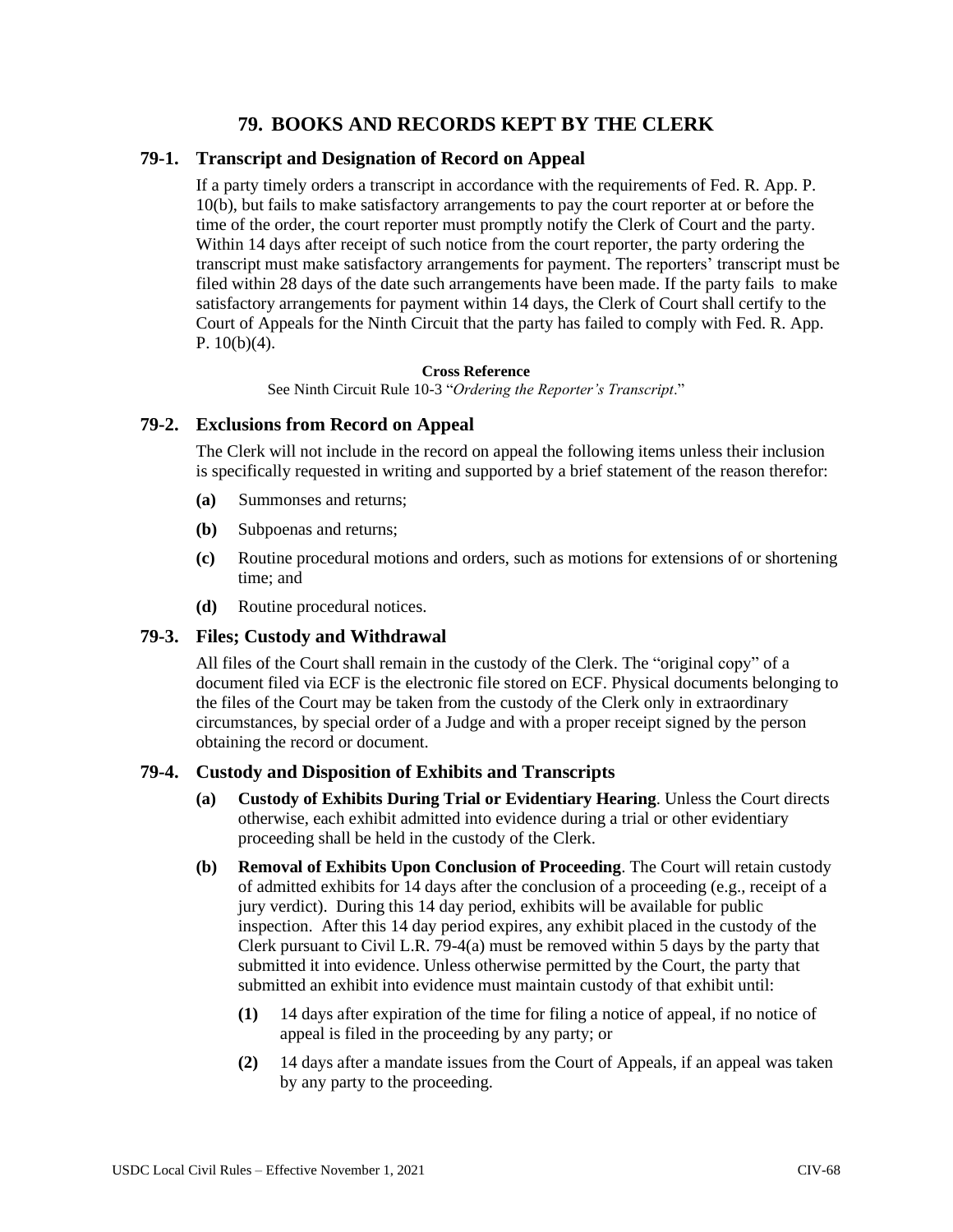**(c) Disposition of Unclaimed Exhibits**. Unless otherwise directed by the Court, the Clerk may destroy or otherwise dispose of exhibits not reclaimed within 21 days after the time set for removal under this rule.

## **79-5. Filing Documents Under Seal in Civil Cases**

- **(a) Right of Access.** The public has a right of access to the Court's files. This local rule applies in all instances where a party seeks to conceal information from the public by filing a document, or portions of a document, under seal. A party must explore all reasonable alternatives to filing documents under seal, minimize the number of documents filed under seal, and avoid wherever possible sealing entire documents (as opposed to merely redacting the truly sensitive information in a document).
- **(b) Necessity of Filing a Motion to Seal.** A party must file a motion to seal a document at the same time that the party submits the document. Filing a motion to seal permits the party to provisionally file the document under seal, pending the Court's ruling on the motion to seal. A party need not file a motion to seal if a federal statute or a prior court order in the same case expressly authorizes the party to file certain documents (or portions of documents) under seal.
- **(c) Contents of Motion to Seal.** Reference to a stipulation or protective order that allows a party to designate certain documents as confidential is not sufficient to establish that a document, or portions thereof, are sealable. A motion to seal a party's own document (as opposed to a document designated as confidential by another party, as discussed in subsection (f)) must be filed as an Administrative Motion to File Under Seal in conformance with Civil L.R. 7-11. This requirement applies even if the motion is joined by the opposing party. The motion must include the following:
	- **(1)** a specific statement of the applicable legal standard and the reasons for keeping a document under seal, including an explanation of:
		- (i) the legitimate private or public interests that warrant sealing;
		- (ii) the injury that will result if sealing is denied; and
		- (iii) why a less restrictive alternative to sealing is not sufficient;
	- **(2)** evidentiary support from declarations where necessary; and
	- **(3)** a proposed order that is narrowly tailored to seal only the sealable material, and which lists in table format each document or portion thereof that is sought to be sealed.
- **(d) Procedure for Filing Declarations or Exhibits.** Where the document to be sealed is a declaration or an exhibit to a document filed electronically, an otherwise blank page reading "EXHIBIT FILED UNDER SEAL" shall replace the exhibit in the document filed on the public docket, and the exhibit to be filed under seal shall be filed separately as an attachment to the Administrative Motion to File Under Seal.
- **(e) Procedure for Filing Pleadings and Briefs**. Only in rare circumstances should a party seek to file portions of a pleading or brief under seal. For redacted pleadings and briefs, the following procedure applies:
	- **(1)** the party shall redact the confidential information from the pleading or brief filed on the public docket; and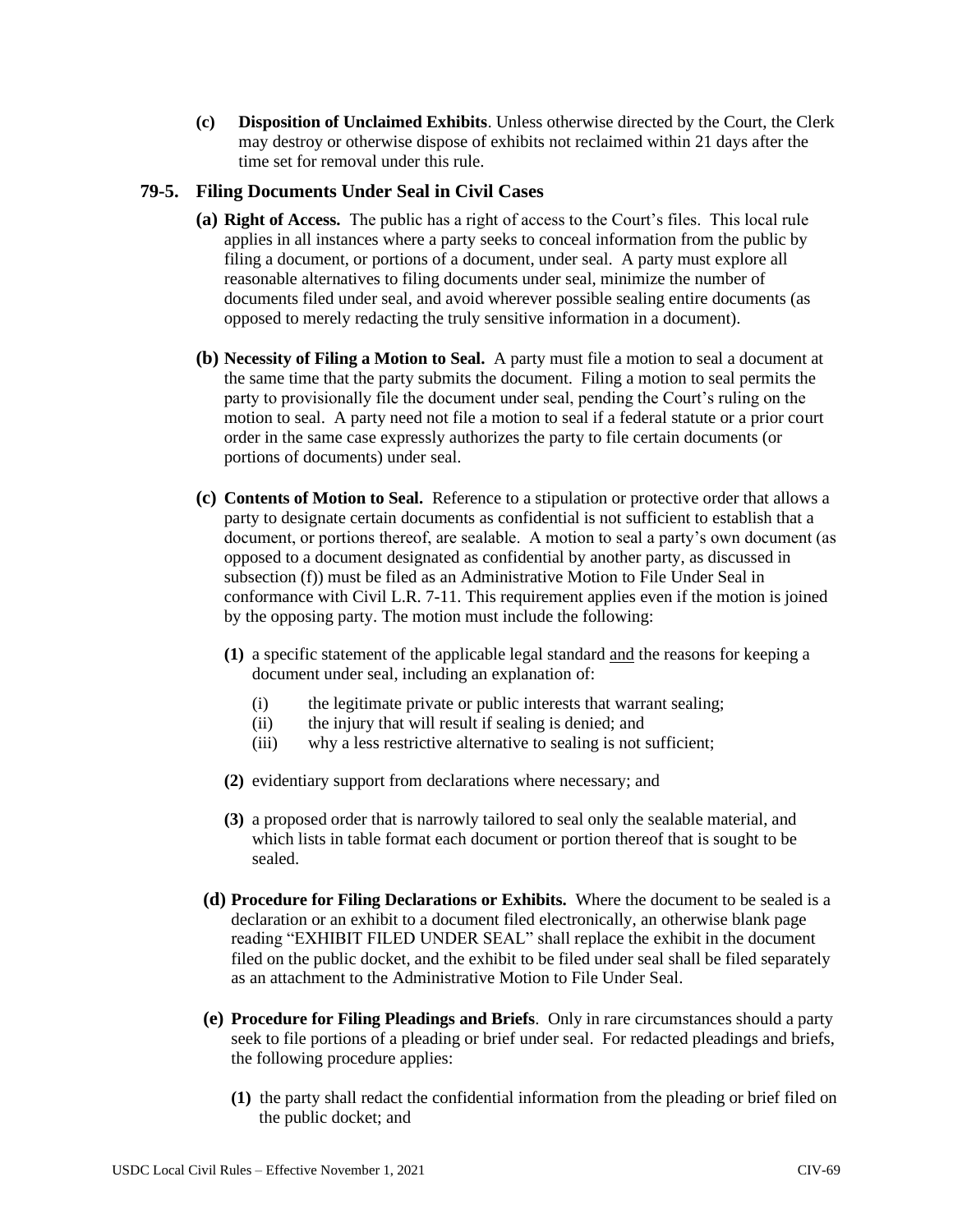**(2)** the party shall file the unredacted pleading or brief under seal, as an attachment to an Administrative Motion to File Under Seal. The unredacted version must include the phrase "FILED UNDER SEAL" prominently marked on the first page and must highlight the portions for which sealing is sought.

Motions to seal entire pleadings or briefs are strongly disfavored and will be granted only in extraordinary circumstances.

- **(f) Motion to Consider Whether Another Party's Material Should be Sealed.** For any document a party ("Filing Party") seeks to seal because that document has been designated as confidential by another party or non-party (the "Designating Party"), the Filing Party must, instead of filing an Administrative Motion to File Under Seal, file an Administrative Motion to Consider Whether Another Party's Material Should Be Sealed.
	- **(1)** This motion must identify each document or portions thereof for which sealing is sought, but the Filing Party need not satisfy the showing required in subsection  $(c)(1)$  above.
	- **(2)** In the event the Designating Party is not an ECF user in the case, the Filing Party must serve the motion on the Designating Party the same day the motion is filed.
	- **(3)** Within 7 days of the motion's filing, the Designating Party must file a statement and/or declaration as described in subsection  $(c)(1)$ . A failure to file a statement or declaration may result in the unsealing of the provisionally sealed document without further notice to the Designating Party.
	- **(4)** If any party wishes to file a response, it must do so no later than 4 days after the Designating Party files its statement and/or declaration. Responses may not exceed 5 pages absent leave of the Court.
	- **(5)** In the event a single document contains various portions that more than one party bears the burden of showing is sealable, the filing party must file separate motions pursuant to 79-5(c) and 79-5(f) as appropriate. Each party must then satisfy its own burden with respect to that portion of the document that it seeks to seal.
	- **(6)** Additionally, overly broad requests to seal may result in the denial of the motion.

#### **(g) Effect and Duration of Court's Ruling on Motion to Seal.**

- **(1)** When the Court grants a motion to seal or otherwise permits a document to remain under seal, the document will remain under seal until further order of the Court.
- **(2)** When the Court denies a motion to seal, it will determine whether to consider the information sought for sealing and require its public filing, permit its withdrawal without considering the information, or order any other disposition it deems proper.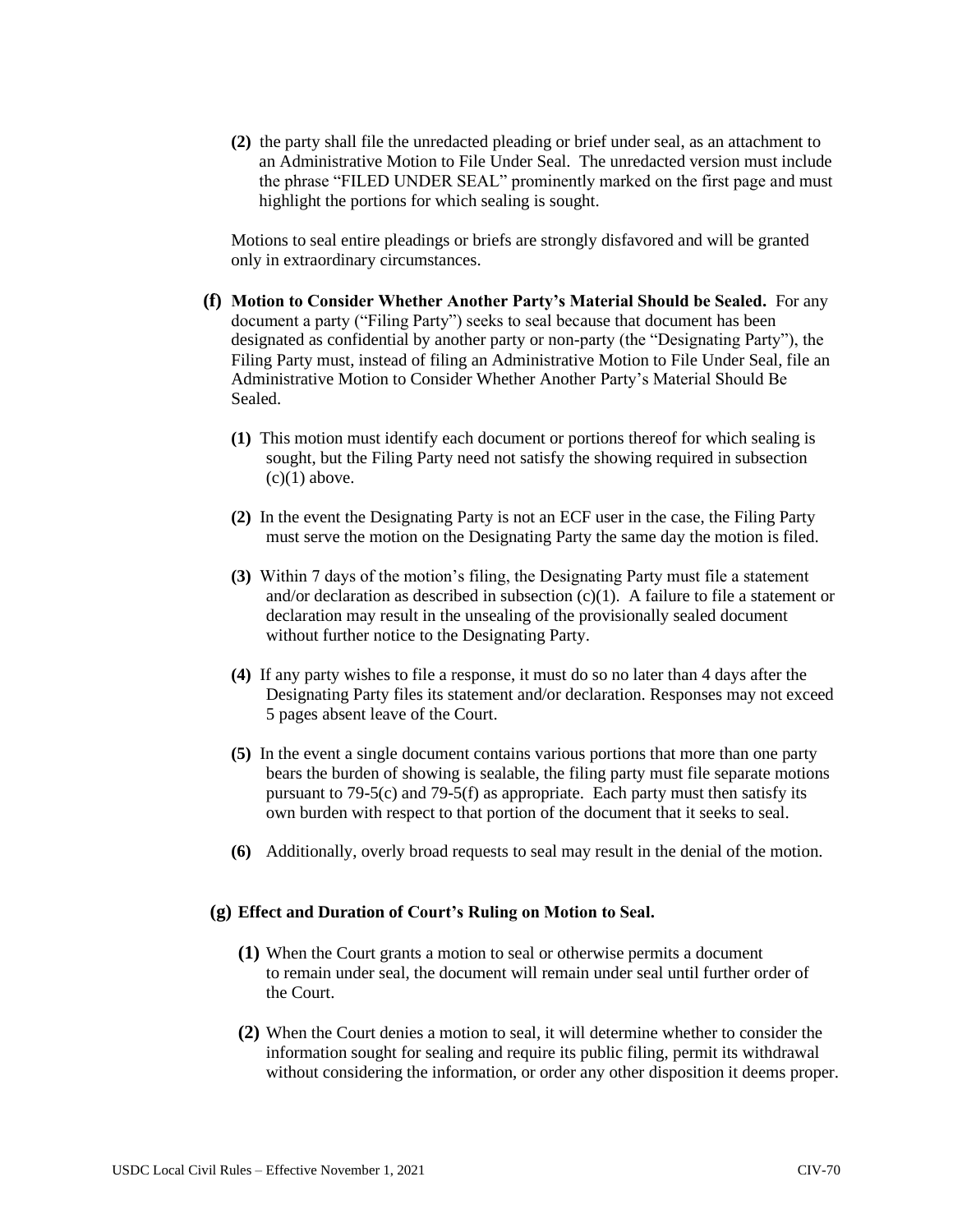- **(3)** Parties or non-parties may, at any time, file a motion requesting that the Court unseal a document. If a motion to unseal is filed more than 3 years after the case is closed, there will be a strong presumption that the document will be unsealed.
- **(h) Manual Filing of Sealed Documents.** When a pro se party who is not an e-filer wishes to manually file a document under seal, the pro se party shall place the document and the Administrative Motion to File Under Seal in a sealed envelope, marked with the case caption and the phrase "FILED UNDER SEAL."